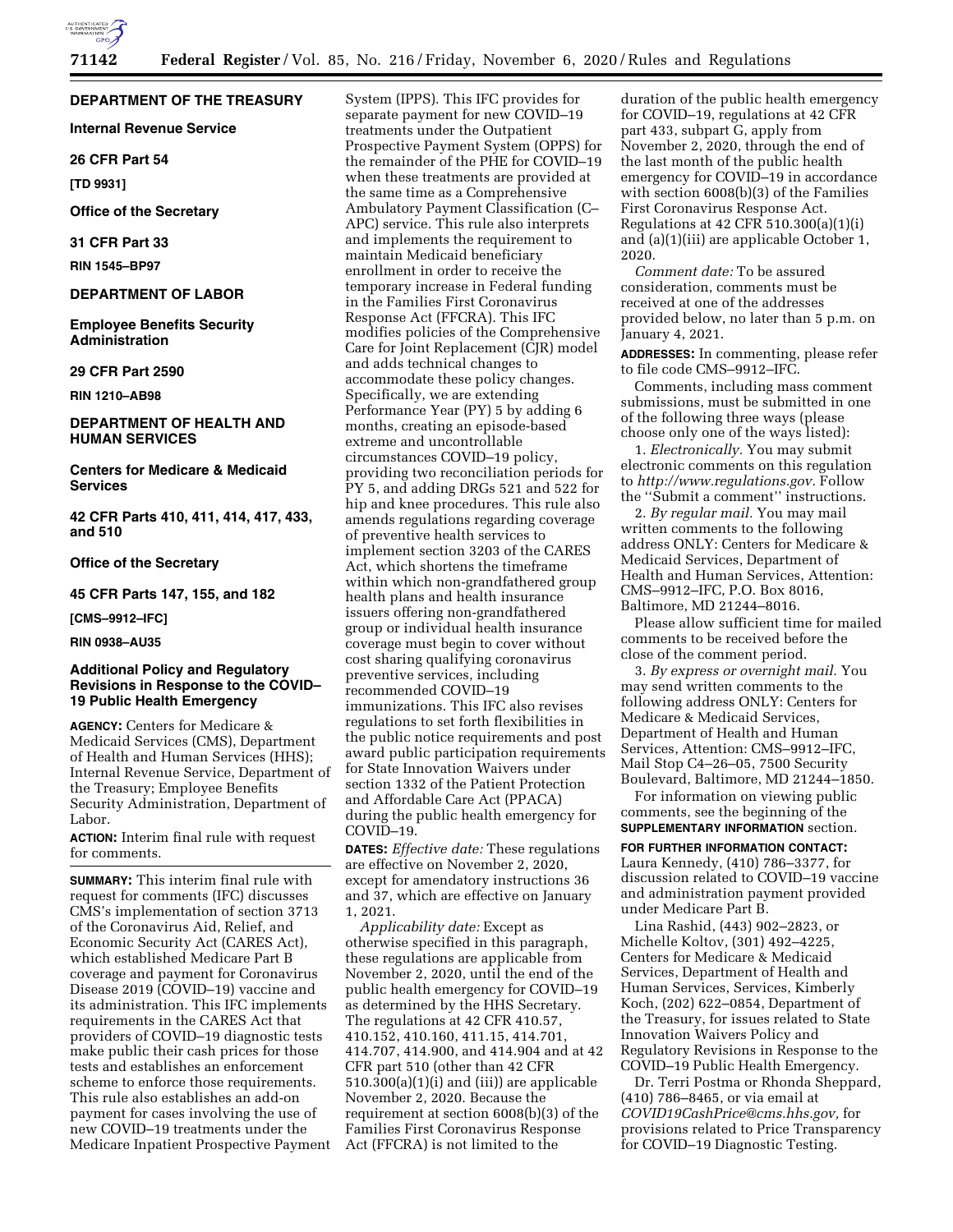Cristina Nigro, (410) 786–7763, for issues related to the Medicare Inpatient Prospective Payment System (IPPS) New COVID–19 Treatments Add-on Payment (NCTAP) for the remainder of the public health emergency.

David Mlawsky, (410) 786–1565, Centers for Medicare & Medicaid Services, Department of Health and Human Services, Elizabeth Schumacher, (202) 693–8335, Employee Benefits Security Administration, Department of Labor, Dara Alderman, (202) 317–5500, Internal Revenue Service, Department of the Treasury, for issues related to Rapid Coverage of Preventive Services for Coronavirus.

Stephanie Bell, (410) 786–0617, for issues related to the temporary increase in Federal Medicaid funding.

Bobbie Knickman, (410) 786–4161; Heather Holsey, (410) 786–0028; Sarah Mioduski, (410) 786–2014 or email *CJR@cms.hhs.gov* for the Comprehensive Care for Joint Replacement Model.

#### **SUPPLEMENTARY INFORMATION:**

*Inspection of Public Comments:* All comments received before the close of the comment period are available for viewing by the public, including any personally identifiable or confidential business information that is included in a comment. We post all comments received before the close of the comment period on the following website as soon as possible after they have been received: *http:// regulations.gov.* Follow the search instructions on that website to view public comments.

## **Background**

The United States is responding to an outbreak of respiratory disease caused by a novel coronavirus that was first detected in China and has now been detected in more than 190 countries internationally, and all 50 States, the District of Columbia, and U.S. territories. The virus has been named ''severe acute respiratory syndrome coronavirus 2'' (''SARS-CoV–2'') and the disease it causes has been named ''coronavirus disease 2019'' (''COVID– 19'').

On January 30, 2020, the International Health Regulations Emergency Committee of the World Health Organization (WHO) declared the outbreak a ''Public Health Emergency of International Concern.'' On January 31, 2020, pursuant to section 319 of the Public Health Service (PHS) Act (42 U.S.C. 247d), the Health and Human Services Secretary (the Secretary) determined that a public health emergency (PHE) exists for the United States to aid the nation's health care

community in responding to COVID–19 (hereafter referred to as the PHE for COVID–19). On March 11, 2020, the WHO publicly declared COVID–19 a pandemic. On March 13, 2020, President Donald J. Trump (the President) declared the COVID–19 pandemic a national emergency. Effective October 23, 2020, the Secretary renewed the January 31, 2020 determination that was previously renewed on April 21, 2020 and July 23, 2020 that a PHE exists and has existed since January 27, 2020.

The Administration is committed to ensuring that Americans have access to a COVID–19 vaccine through Operation Warp Speed, a partnership among components of the HHS, including the Centers for Disease Control and Prevention (CDC), the Food and Drug Administration (FDA), the National Institutes of Health (NIH), and the Biomedical Advanced Research and Development Authority (BARDA). Operation Warp Speed engages with private firms and other Federal agencies, including the Department of Defense (DoD), Department of Agriculture, the Department of Energy, and the Department of Veterans Affairs. Through the work of the Federal Government and the private sector, Operation Warp Speed seeks to accelerate the development, manufacture, and distribution of a COVID–19 vaccine to the American people.

The CDC has reported that some people are at higher risk of severe illness from COVID–19.1 These higherrisk categories include:

• Older adults, with risk increasing by age. • People who have serious chronic

- medical conditions such as:
	- ++ Obesity.
	- ++ Cardiovascular disease.
	- ++ Diabetes mellitus. ++ Hypertension.
	- ++ Chronic lung disease.

++ Neurologic/Neurodevelopmental disability.2

++ Immunocompromised individuals.

• Residents of Long Term Care (LTC) facilities, including nursing homes, Intermediate Care Facilities for Individuals with Intellectual and Developmental Disabilities (ICF/IIDs), inpatient psychiatric and substance abuse treatment facilities including Institutions for Mental Disease (IMDs) & Psychiatric Residential Treatment Facilities (PRTFs), assisted living facilities, group homes for individuals

with developmental disabilities and board-and-care facilities.3

As the health care community implements and updates recommended prevention and control practices, regulatory agencies operating under appropriate waiver authority granted by the PHE for COVID–19 are also working to revise and implement regulations that support these health care community infection prevention and treatment practices. Based on the current and projected increases in the incidence rate of COVID–19 in the US, observed fatalities in the older adult population, and the impact on health care workers at increased risk due to treating special populations, CMS 4 is reviewing and revising regulations, as appropriate, to offer states, providers, suppliers, and group health plans and health insurance issuers additional flexibilities in furnishing and providing services to combat the PHE for COVID–19 and to address and minimize the unique impact of the PHE for COVID–19 on other regulatory provisions.

CMS addressed additional policies in three previous interim final rules with comment period (IFCs). The ''Medicare and Medicaid Programs; Policy and Regulatory Revisions in Response to the COVID–19 Public Health Emergency'' IFC appeared in the April 6, 2020 **Federal Register** (85 FR 19230) with an effective date of March 31, 2020, and the ''Medicare and Medicaid Programs, Basic Health Program, and Exchanges; Additional Policy and Regulatory Revisions in Response to the COVID–19 Public Health Emergency and Delay of Certain Reporting Requirements for the Skilled Nursing Facility Quality Reporting Program'' IFC appeared in the May 8, 2020 **Federal Register** (85 FR 27550) with an effective date of May 8, 2020. The ''Medicare and Medicaid Programs, Clinical Laboratory Improvement Amendments, and Patient Protection and Affordable Care Act: Additional Policy and Regulatory Revisions in Response to the COVID–19 Public Health Emergency'' IFC appeared in the September 2, 2020 **Federal Register** (85 FR 54820) with an effective date of September 2, 2020.

This IFC implements a number of measures intended to further the Administration's commitment to ensure every American has timely access to a COVID–19 vaccine without any out-ofpocket expenses, no matter their source of coverage, or whether they are covered at all.

<sup>1</sup>*https://www.cdc.gov/mmwr/volumes/69/wr/ mm6915e3.htm.* 

<sup>2</sup>*https://www.cdc.gov/mmwr/volumes/69/wr/ mm6924e2.htm?s*\_*cid=mm6924e2*\_*w.* 

<sup>3</sup>*https://www.cdc.gov/coronavirus/2019-ncov/ cases-updates/summary.html.* 

<sup>4</sup>Throughout this IFC, unless otherwise specified, "we" and "our" refer to CMS only.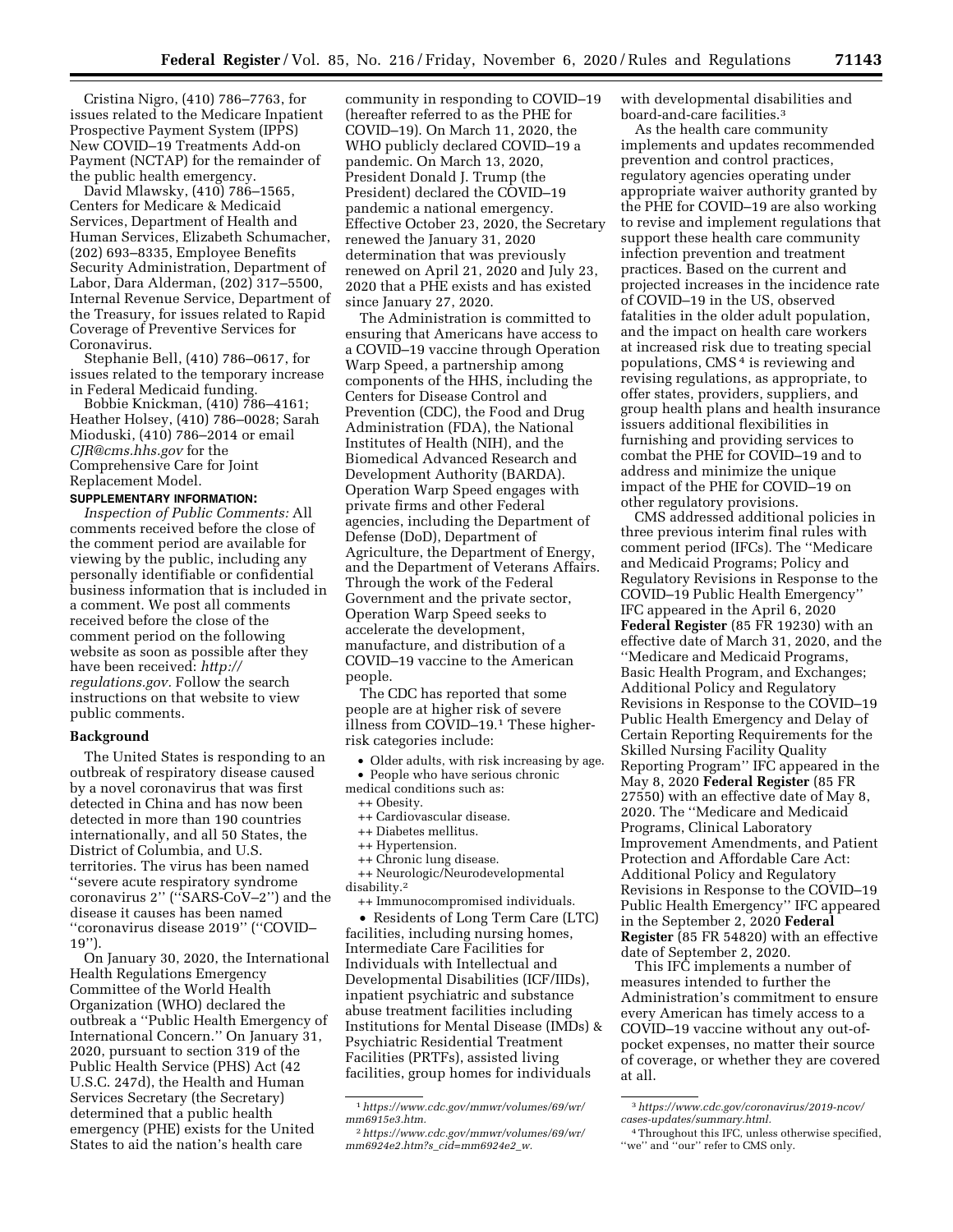In this IFC, CMS discusses Section 3713 of the Coronavirus Aid, Relief, and Economic Security (CARES) Act which added the COVID–19 vaccine and its administration to section 1861(s)(10)(A) of the Social Security Act (the Act) in the same subparagraph as the flu and pneumococcal vaccines and their administration. It also specified that under Medicare Part B, beneficiaries can receive a COVID–19 vaccination (vaccine and administration) with no cost sharing (deductible or copayment).

In this IFC, HHS and the Departments of Labor and the Treasury (referred to collectively as ''the Departments'') clarify certain aspects of coverage of preventive services without cost sharing under the current regulations implementing section 2713 of the Public Health Service (PHS) Act, as added by PPACA and incorporated into the Employee Retirement Income Security Act of 1974 (ERISA) by section 715 of ERISA and into the Internal Revenue Code (the Code) by section 9815 of the Code. The Departments also amend those regulations to implement the unique requirements related to rapid coverage of qualifying coronavirus preventive services under section 3203 of the CARES Act. Specifically, this IFC clarifies that plans and issuers subject to section 2713 of the PHS Act must cover without cost sharing recommended immunizations as well as the administration of such immunizations, regardless of how the administration is billed. This IFC also defines qualifying coronavirus preventive services consistent with the definition provided in section 3203 of the CARES Act and clarifies that plans and issuers subject to section 2713 of the PHS Act must cover recommended immunizations for COVID–19 that are qualifying coronavirus preventive services, even if not listed for routine use on the Immunization Schedules of the CDC. Due to the urgent need to ensure coverage of and access to qualifying coronavirus preventive services, and to ensure that participants, beneficiaries, and enrollees can access qualifying coronavirus preventive services on the expedited basis specified by statute, this IFC also provides that during the PHE for COVID–19, plans and issuers must cover, without cost sharing, qualifying coronavirus preventive services, regardless of whether such services are delivered by an in-network or out-ofnetwork provider. This coverage is required to be provided within 15 business days after the date the United States Preventive Services Task Force (USPSTF) or the Advisory Committee on Immunization Practices of the CDC

(ACIP) makes an applicable recommendation relating to a qualifying coronavirus preventive service.

Section 3202(b) of the CARES Act establishes a requirement to publicize cash prices for COVID–19 diagnostic testing during the PHE. For purposes of implementing section 3202(b) of the CARES Act, this IFC adds a new 45 CFR part 182, including (1) definitions of ''provider of a diagnostic test for COVID–19'' (or ''provider''), ''COVID–19 diagnostic test,'' and ''cash price,'' and (2) requirements for posting cash price information on the internet, or upon request and through signage (if applicable) if the provider does not have its own website. This IFC gives CMS discretion to take any of the following actions, which generally, but not necessarily, will occur in the following order if CMS determines the provider is noncompliant with section 3202(b)(1) of the CARES Act and the requirements of § 182.40:

• Provide a written warning notice to the provider of the specific violation(s).

• Request that a provider submit and comply with a corrective action plan (CAP) under § 182.60 if its noncompliance is not corrected after a warning notice.

• Impose a civil monetary penalty (CMP) on the provider if the provider fails to respond to CMS' request to submit a CAP or to comply with the requirements of a CAP approved by CMS.

This IFC creates a New COVID–19 Treatments Add-on Payment (NCTAP) under the Inpatient Prospective Payment System (IPPS) for COVID–19 cases that meet certain criteria. We believe that as drugs and biological products become available and are authorized or approved by FDA for the treatment of COVID–19 in the inpatient setting, it is appropriate to increase the current IPPS payment amounts to mitigate any potential financial disincentives for hospitals to provide new COVID–19 treatments during the PHE. Therefore, effective for discharges occurring on or after the effective date of this rule and until the end of the PHE for COVID–19, this IFC establishes the NCTAP to pay hospitals the lesser of (1) 65 percent of the operating outlier threshold for the claim or (2) 65 percent of the amount by which the costs of the case exceed the standard DRG payment, including the adjustment to the relative weight under section 3710 of the CARES Act, for certain cases that include the use of a drug or biological product currently authorized or approved for treating COVID–19. The NCTAP will not be included as part of the calculation of the operating outlier payments.

This IFC provides for separate payment for New COVID–19 Treatments under the Outpatient Prospective Payment System (OPPS) for the remainder of the PHE for COVID–19 when these treatments are provided at the same time as a Comprehensive Ambulatory Payment Classification (C– APC) service. Although we do not expect that many beneficiaries would both receive a primary C–APC service and a drug or biological for treating COVID–19 on the same claim, we nonetheless believe that as drugs or biologicals become available and are authorized or approved for the treatment of COVID–19 in the outpatient setting, it would be appropriate to mitigate any potential financial disincentives for hospitals to provide these new treatments during the PHE for COVID–19. Therefore, effective for services furnished on or after the effective date of this rule and until the end of the PHE, CMS is creating an exception to its OPPS C–APC policy to ensure separate payment for new COVID–19 treatments that meet certain criteria.

This IFC adds a new subpart G, Temporary FMAP Increase During the Public Health Emergency for COVID–19, to 42 CFR part 433, including a new § 433.400. This new provision interprets and implements section 6008(b)(3) of the FFCRA to require states, as a condition for receiving the temporary FMAP increase described at section 6008(a) of the FFCRA, to maintain beneficiary enrollment with specified protections. The terms of new § 433.400 are effective immediately upon display of this rule. CMS' previous interpretation, described in this preamble and in the FAQs cited therein, continues to apply up to the date this rule is effective.

This IFC modifies policies of the Comprehensive Care for Joint Replacement (CJR) model and adds technical changes to accommodate these policy changes. Specifically, we are extending Performance Year (PY) 5 an additional 6 months, creating an episode-based extreme and uncontrollable circumstances COVID– 19 policy, providing two reconciliation periods for PY 5, and adding DRGs 521 and 522 for hip and knee procedures.

This IFC provides for flexibilities in the public notice requirements for a State Innovation Waiver (also referred to as a section 1332 waiver) described in section 1332 of PPACA that apply during the PHE for COVID–19. Specifically, this IFC gives the Secretary of HHS and the Secretary of the Treasury the authority to modify, in part, the public notice procedures to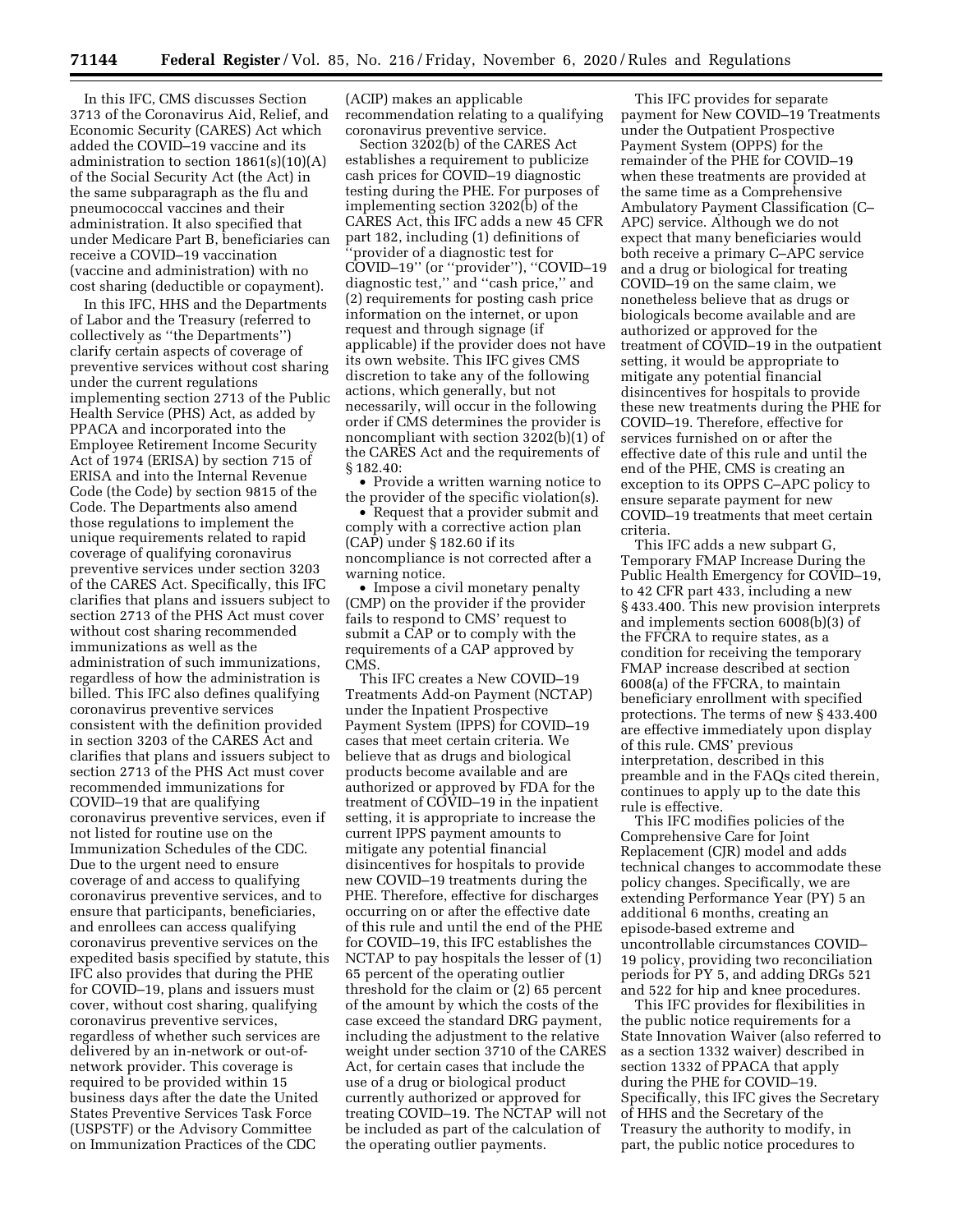expedite a decision on a proposed waiver request that is submitted or would otherwise become due during the PHE for COVID–19. This IFC also gives these Secretaries the authority to modify, in part, the post-award public notice requirements for an approved waiver request that would otherwise take place or become due during the PHE for COVID–19.

# **II. Provisions of the Interim Final Rule—Department of Health and Human Services**

# *A. Medicare Coding and Payment for COVID–19 Vaccine*

#### 1. Summary

This section of this IFC discusses CMS's implementation of section 3713 of the CARES Act, which established Medicare Part B coverage and payment for a COVID–19 vaccine and its administration. While section 3713(e) of the CARES Act authorizes CMS to implement section 3713 via ''program instruction or otherwise,'' we believe it is important to clarify in this IFC our interpretation of Section 3713 and ensure the public is aware of our plans to ensure timely Medicare Part B coverage and payment for COVID–19 vaccine and its administration.

2. Background on Medicare Part B Coverage, Payment, Coding and Billing for Vaccines

As required under section 1842(o)(1)(A)(iv) of the Act, the Medicare Part B payment allowance limits for influenza, pneumococcal, and hepatitis B virus (HBV) vaccines are 95 percent of the Average Wholesale Price (AWP) as reflected in the published compendia except where the vaccine is furnished in a hospital outpatient department, Rural Health Clinic (RHC), or Federally Qualified Health Center (FQHC), skilled nursing facility, and home health. Where the vaccine is furnished in these settings, payment for the vaccine is based on reasonable cost.

For preventive vaccines described in section 1861(s)(10) of the Act, Medicare pays for both the vaccine and its administration. Under sections 1833(a)(1)(B), annual Part B deductible and coinsurance amounts do not apply for these vaccinations. In 2020, payment for vaccines is based on the 95 percent of the AWP for a particular vaccine product except where furnished in the settings for which payment is based on reasonable cost. For example, for the 2020–2021 influenza season, payment

limits for adult flu vaccines range from about \$19 to \$61 per adult dose.5

We note that in the Calendar Year 2021 Physician Fee Schedule Proposed Rule (85 FR 50162–50163), CMS proposed to increase the Medicare payment rate for administration of the flu, pneumococcal or HBV vaccine furnished by a physician, non-physician practitioner, or other supplier. CMS will address public comments on the proposal and establish payment rates for administration of these vaccines by a physician, non-physician practitioner, or other supplier in the Calendar Year 2021 Physician Fee Schedule Final Rule, which will be issued later this year. Note that the payment rates for administration of these preventive vaccines established in the CY 2021 Physician Fee Schedule final rule do not apply when the vaccine is furnished by the providers and suppliers paid for administration under reasonable cost. Under the CY 2021 OPPS proposed rule, CMS proposed to assign the HCPCS codes for administration of the influenza, pneumococcal, and hepatitis B vaccines to APC 5691, Level 1 Drug Administration. See Addendum C to the CY 2021 OPPS/ASC proposed rule. Payment amounts for these preventive vaccines and their administration are not adjusted based on product-specific factors.

Generally, providers and suppliers bill for the vaccine and the vaccine administration separately using different codes. For example, many vaccine products are identified by AMA CPT codes in the 90000 series, while others are identified by Level II HCPCS codes, usually beginning with the letter Q. Vaccine administration services are described by the types of codes used to describe professional and/or hospital outpatient services, and are typically identified by a G code for Medicare billing, or by a different AMA CPT code in the 90000 series.

Many providers, professionals, and other suppliers can bill Medicare for the preventive vaccines and vaccine administration they furnish using claims rules similar to those that apply to the other Medicare covered items and services. Additionally, certain entities can enroll under Medicare as mass immunizers to offer and bill Medicare for flu vaccinations, pneumococcal vaccinations, or both to large groups of Medicare beneficiaries under roster billing. A mass immunizer may be enrolled in Medicare as another type of

provider or supplier such as a physician, non-physician practitioner, hospital outpatient department, home health agency or skilled nursing facility. An entity or individual that does not otherwise qualify as a Medicare provider or supplier but wishes to furnish mass immunization services may be eligible to enroll in Medicare as a ''Mass Immunization Roster Biller'' via the Form CMS–855 enrollment application (Medicare Enrollment Application: Clinics/Group Practices and Certain Other Suppliers; OMB Control No.: 0938–0685; Expires 12/21). Aside from meeting all applicable enrollment requirements in 42 CFR part 424, subpart P (and as outlined in CMS Pub. 100–08 (Program Integrity Manual), chapter 10, section 10.2.4), a party enrolled only as a mass immunization roster biller must comply with the following: (1) May not bill Medicare for any services other than pneumococcal pneumonia vaccines (PPVs), influenza virus vaccines, and their administration; (2) must submit claims through the roster biller or centralized biller process; and (3) the enrolled entity or individual must meet all applicable state and local licensure or certification requirements. In other words, an enrolled mass immunizer roster biller may only roster bill Medicare for the services described in the previous sentence. (For more information on the enrollment process for mass immunization roster billers, see *https://www.cms.gov/Medicare/ Provider-Enrollment-and-Certification/ Become-a-Medicare-Provider-or-Supplier* and/or contact your local Part A/B Medicare Administrative Contractor.)

For entities that are already enrolled Medicare providers and suppliers, these entities would contact their MAC if they plan to submit claims as a mass immunizer. Mass immunizers may submit claims for immunizations (vaccine and administration) on roster bills that include a limited set of information on each beneficiary and the vaccine(s) they were given. We note that HBV vaccinations require an assessment of a patient's risk of contracting hepatitis B; they require a physician's order and cannot be roster billed by mass immunizers.

# 3. Provisions of the CARES Act

Section 3713 of the CARES Act provides for coverage of the COVID–19 vaccine under Part B of the Medicare program without any beneficiary cost sharing. Specifically, section 3713 amended section 1861(s)(10)(A) of the Act to include COVID–19 vaccine and its administration. The amendments made are effective on the date of

<sup>5</sup>*https://www.cms.gov/Medicare/Medicare-Feefor-Service-Part-B-Drugs/* 

*McrPartBDrugAvgSalesPrice/VaccinesPricing,*  accessed September 29, 2020.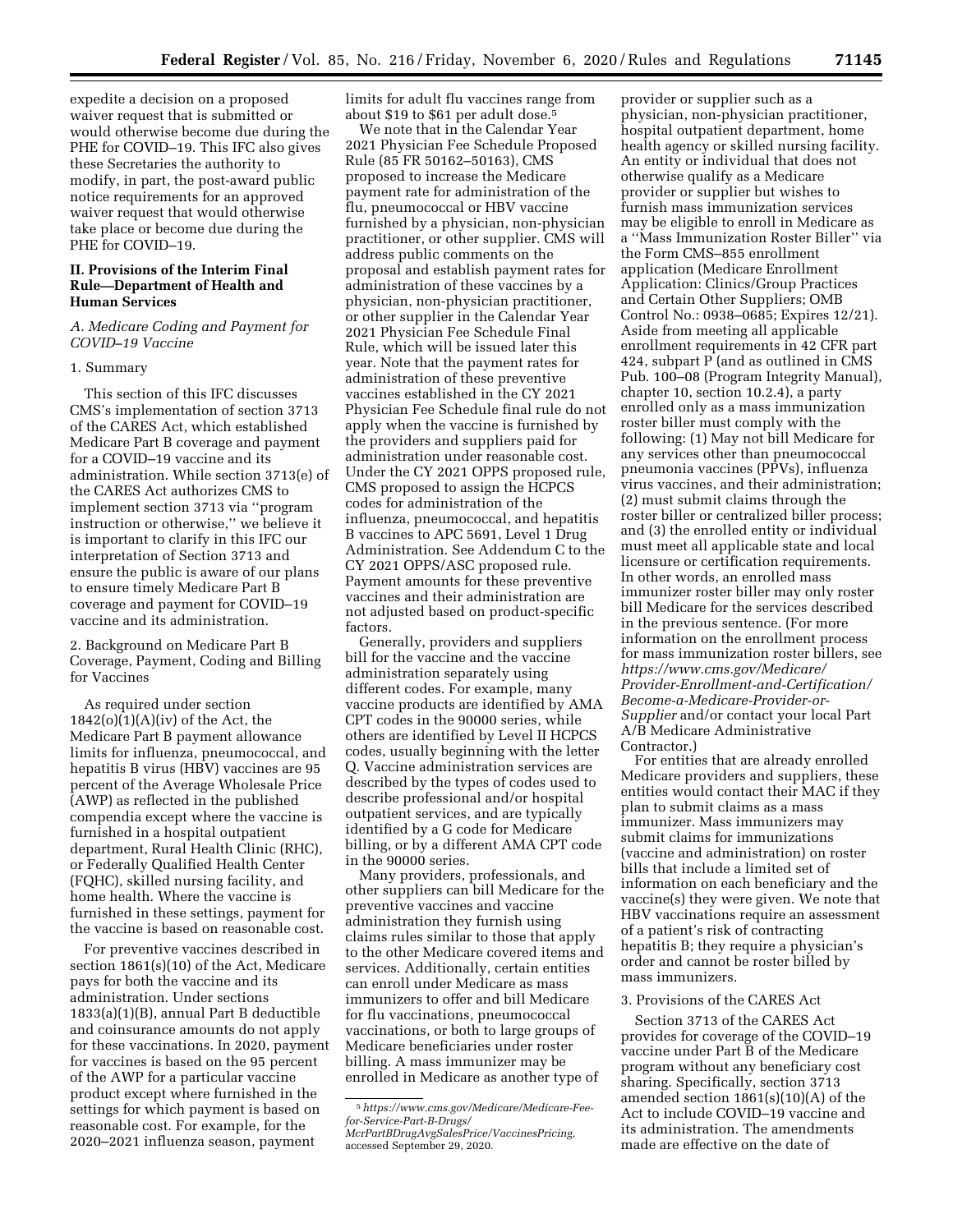enactment and apply to a COVID–19 vaccine beginning on the date that such vaccine is licensed under section 351 of the PHS Act (42 U.S.C. 262). Section 3713(e) of the CARES Act further states that the Secretary may implement the provisions of, and the amendments made by, this section by program instruction or otherwise.

Under section 564 of the Federal Food, Drug, and Cosmetic Act (FD&C Act), the Commissioner of Food and Drugs, as delegated authority by the Secretary, may authorize, during the effective period of a declaration of emergency or threat justifying emergency authorized use, the introduction into interstate commerce of unapproved medical products or unapproved uses of approved medical products to diagnose, treat, or prevent serious or life-threatening diseases or conditions caused by chemical, biological, radiological and nuclear defense (CBRN) threat agents when there are no adequate, approved, and available alternatives. On March 27, 2020, on the basis of his determination of a PHE that has a significant potential to affect national security or the health and security of United States citizens living abroad involving COVID–19, the Secretary declared that circumstances exist justifying the authorization of emergency use of drugs and biological products during the COVID–19 pandemic (85 FR 18250). Pursuant to this declaration, the Commissioner of Food and Drugs, as delegated authority by the Secretary, may issue an emergency use authorization (EUA) for a drug or biological product if, after consultation with officials such as the Director of the CDC and the Director of the NIH, to the extent feasible and appropriate, the Commissioner reasonably concludes that, among other criteria, based on the totality of available scientific evidence, the product may be effective in diagnosing, treating or preventing such disease or condition, and the product's known and potential benefits when used to diagnose, prevent, or treat such disease or condition, outweigh its known and potential risks.

FDA's June 2020 guidance to industry titled ''Development and Licensure of Vaccines to Prevent COVID–19'' 6 and October 2020 guidance to industry titled ''Emergency Use Authorization for Vaccines to Prevent COVID–19'' 7 state

that issuance of an EUA may be appropriate for a COVID–19 vaccine, for which there is adequate manufacturing information, once studies have demonstrated the safety and effectiveness of the vaccine in a clear and compelling manner, but before the submission and/or formal review of the biologics license application for the vaccine. These guidance documents state that in the case of vaccines being developed for the prevention of COVID– 19, any assessment regarding an EUA would be made on a case by case basis considering the target population, the characteristics of the product, the preclinical and human clinical study data on the product, and the totality of the relevant available scientific evidence. The FDA has made clear in its October 2020 guidance to industry that for a COVID–19 vaccine for which there is adequate information to ensure its quality and consistency, issuance of an EUA would require a determination by FDA that the vaccine's benefits outweigh its risks based on data from at least one well-designed Phase 3 clinical trial that demonstrates the vaccine's safety and efficacy in a clear and compelling manner. Because the vaccine would be intended for administration to healthy people as a prophylactic measure, there must be a higher degree of certainty about the risks and benefits of the product than needed for EUAs for medical products intended for treatment of sick patients.

There are no historical examples in which Medicare has covered vaccines for which an EUA was issued by FDA. We recall that during the PHE involving the 2009 H1N1 flu outbreak,<sup>8</sup> Influenza A (H1N1) 2009 Monovalent Vaccine was approved by the FDA on September 15, 2009 on the basis of a supplement to the applicant's biologics license application (BLA) for influenza virus vaccine.9 In our review of PHEs, there are no circumstances in which a vaccine product authorized for emergency use has been covered or paid for by Medicare.

As discussed previously, the CDC recognizes that the categories of people at higher risk of severe illness from COVID–19 include older adults (with risk increasing by age), people with chronic conditions such as cardiovascular disease or diabetes, and

residents of long-term care facilities.10 The Medicare population includes many beneficiaries who are in these higher-risk categories, primarily because most, (over 85 percent) 11 Medicare beneficiaries are over 65 years old. Given the high risk nature of the Medicare population, the circumstances of this nationwide pandemic, and FDA's guidance that an EUA may be appropriate for a COVID–19 vaccine prior to its licensure if there is a demonstration of safety and efficacy in a clear and compelling manner from at least one Phase 3 clinical trial, we believe it is appropriate for Medicare to consider any EUA under section 564 of the FD&C Act issued for a COVID–19 vaccine during the PHE to be tantamount to a license under section 351 of the PHS Act for the sole purpose of considering such a vaccine to be described in section 1861(s)(10)(A) of the Act. That is, even though section 3713 of the CARES Act refers to a COVID–19 vaccine ''licensed under section 351 of the PHS Act,'' CMS could consider any vaccine for which FDA issued an EUA during the PHE, when furnished consistent with terms of the EUA, to be eligible for Medicare coverage and payment. We consider our interpretation of section 3713(d) of the CARES Act to be consistent with Congress' intent to provide for Medicare coverage without deductible or coinsurance of any COVID–19 vaccine (and its administration) that FDA has authorized to be introduced into interstate commerce, which would be the case both for a vaccine for which emergency use is authorized under section 564 of the FD&C Act and for a vaccine that is licensed under section 351 of the PHS Act. Our interpretation also would be consistent with Congress' general intent in the CARES Act and other recent legislation to provide for rapid coverage of COVID–19 vaccines.

We note that section 3713(e) of the CARES Act permits CMS to implement the changes made by that section through ''program instruction or otherwise,'' and we intend to issue any necessary instructions for Medicare providers and suppliers expediently in order to ensure beneficiary access to COVID–19 vaccines as quickly as possible.

<sup>6</sup>Available at *https://www.fda.gov/regulatoryinformation/search-fda-guidance-documents/ development-and-licensure-vaccines-prevent-covid-19,* accessed September 30, 2020.

<sup>7</sup>Available at *https://www.fda.gov/regulatoryinformation/search-fda-guidance-documents/* 

*emergency-use-authorization-vaccines-preventcovid-19,* accessed October 9, 2020.

<sup>8</sup>Available at *https://www.phe.gov/emergency/ news/healthactions/phe/Pages/h1n1.aspx,* accessed on October 14, 2020.

<sup>9</sup>Available at *https://www.fda.gov/vaccinesblood-biologics/vaccines/influenza-h1n1-2009 monovalent-vaccine-novartis-vaccines-anddiagnostics-limited,* accessed October 14, 2020.

<sup>10</sup>*https://www.cdc.gov/coronavirus/2019-ncov/ need-extra-precautions/index.html?CDC*\_*AA*\_ *refVal=https%3A%2F%2F*

*www.cdc.gov%2Fcoronavirus%2F2019 ncov%2Fneed-extra-precautions%2Fpeople-atincreased-risk.html.* 

<sup>11</sup>*https://www.cms.gov/Research-Statistics-Dataand-Systems/Statistics-Trends-and-Reports/ Beneficiary-Snapshot/Downloads/Bene*\_ *Snaphot.pdf.*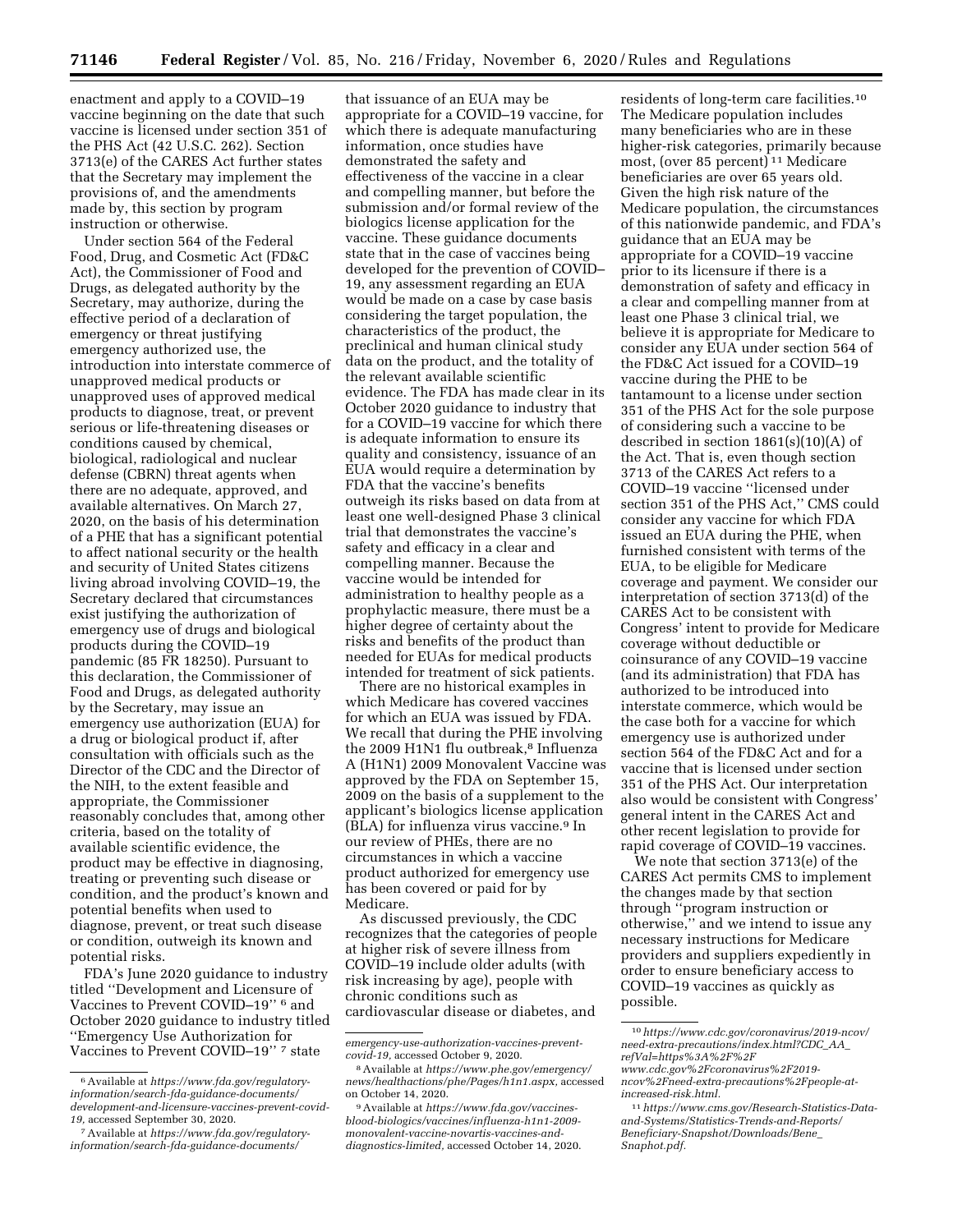4. Implementation and Methods of Coding and Payment for COVID–19 Vaccine and Administration

Section 3713 of the CARES Act added the COVID–19 vaccine and its administration to section  $1861(s)(10)(A)$ of the Act in the same subparagraph as the flu and pneumococcal vaccines and their administration. As such, the Medicare allowed amount for the COVID–19 vaccine will also be 95 percent of the average wholesale price (or reasonable cost, for example under OPPS).

Because COVID–19 vaccines are being developed rapidly and systems to operationalize payment of administration will need to be implemented quickly to ensure beneficiary access, we also recognize the need to establish coding and payment for COVID–19 vaccine and administration under Medicare Part B. Because there are many product-specific factors that are still unknown, including the possibility of differential costs associated with each COVID–19 vaccine product and storage and administration requirements, we anticipate establishing a unique administration code for each COVID–19 vaccine product. We believe it is imperative that coding and payment be in place as soon as possible after COVID–19 vaccines become available. We anticipate establishing specific coding and payment rates through technical direction to the MACs, including instructions to make this information available to the public. We also anticipate posting information on coding, payment, and billing for COVID–19 vaccines and vaccine administration on the CMS website. This approach will maintain public transparency while allowing CMS to pay appropriately for particular vaccines and vaccine administration as quickly as practicable once they are authorized or licensed for use by FDA. We anticipate that payment rates for the administration of other Part B preventive vaccines and related services, such as the flu and pneumococcal vaccines, would serve to inform the payment rates for administration of COVID–19 vaccines.

CMS ordinarily establishes Medicare payment rates for particular items and services, through notice-and-comment rulemaking. Because of the unique circumstances of the PHE for COVID–19 pandemic and the anticipated, specific conditions for the entry of COVID–19 vaccine products into the marketplace, we believe it is necessary to initially dispense with the rulemaking process in order to make Medicare payment available in a timely manner to ensure

widespread access to the new vaccines. Therefore, as soon as practicable after the authorization or licensure of each COVID–19 vaccine product by FDA, we will announce the interim coding and a payment rate for its administration (or, in the case of the OPPS, an APC assignment for each vaccine product's administration code), taking into consideration any product-specific costs or considerations involved in furnishing the service. Such consideration may be necessary, specifically for COVID–19 vaccines in the context of the pandemic, in order to ensure that health care providers can offer prompt access to vaccination for a large number of people as quickly as possible. We then anticipate addressing coding and payment rates for administration of the COVID–19 vaccine products through future notice-and-comment rulemaking. In other words, the approach to payment and coding described in this IFC will ensure efficient and timely beneficiary access to COVID–19 vaccine products, that for public health purposes may need to be administered to a large number of people during a compressed period of time, until further rulemaking, such as annual rulemaking under the Medicare Physician Fee Schedule, is possible.

Given that the COVID–19 vaccine and administration was added to the same subparagraph as the flu and pneumococcal vaccines and administration under section  $1861(s)(10)(A)$  of the Act, we believe it would be appropriate to use billing processes for COVID–19 vaccinations that are similar to those in place for flu and pneumococcal vaccinations. With the pressing need to ensure broad access to a COVID–19 vaccine, it would be appropriate to allow COVID–19 vaccinations to be provided through the mass immunization and roster billing process that is in place for flu and pneumococcal vaccinations. We recognize that, at this time, there is very limited detailed information on COVID– 19 vaccines and their administration and that information on these vaccines is likely to evolve as they reach the market and then experience with them is gained. At this time, we believe that the COVID–19 vaccines will be administered as one or two parenteral doses, thus we believe that using the Part B influenza vaccination approach that permits certain providers and mass immunization to bill for the product strikes a balance between the need to vaccinate many millions of Medicare patients promptly and the lack of detailed information about particular COVID–19 vaccine products. Although

influenza vaccination is generally only given once each flu season, CMS has contemplated how to respond to pandemics where payment for additional doses of an influenza vaccine during a season may be required. Thus, a two dose initial COVID–19 vaccination schedule can be accommodated under this general approach. Also, the CARES Act permits the Secretary to implement the provisions of, and the amendments made by, section 3713 by program instruction or otherwise. As information about vaccine products becomes available, we anticipate that updated information, for example information concerning additional doses after initial vaccination, applicability of specific vaccine products to subsets of our beneficiary population, or updates about billing would be disseminated primarily by program instruction.

As part of this IFC, we are updating the following regulations:

• At § 410.57, Pneumococcal vaccine and flu vaccine, we are amending the section heading and adding a new paragraph to reference COVID–19 vaccine.

• At §410.152, Amounts of payment, we are amending  $\S 410.152(l)(1)$  to include the COVID–19 vaccine in the list of vaccines for which Medicare Part B pays 100 percent of the Medicare payment amount.

• At §410.160, Part B annual deductible, we are amending § 410.160(b)(2) to include the COVID–19 vaccine in the list of vaccines that are not subject to the Part B annual deductible and do not count toward meeting that deductible.

• At §411.15, Particular services excluded from coverage, we are amending § 411.15(e) to add an exception for COVID–19 vaccinations to the general exclusion of coverage for immunizations.

• At § 414.701, Purpose, we are amending the list of statutorily covered drugs to include the COVID–19 vaccine.

• At § 414.707, Basis of Payment, we are amending  $\S 414.707(a)(2)(iii)$  to include the COVID–19 vaccine in the list of vaccines with a payment limit calculated using 95 percent of the average wholesale price.

• At §414.900, Basis and scope, we are amending § 414.900(b)(3) to include the COVID–19 vaccine in the list of statutorily covered drugs.

• At § 414.904, Average sales price as the basis for payment, we are amending § 414.904(e)(1) to include the COVID–19 vaccine in the list of vaccines with payment limits calculated using 95 percent of the average wholesale price.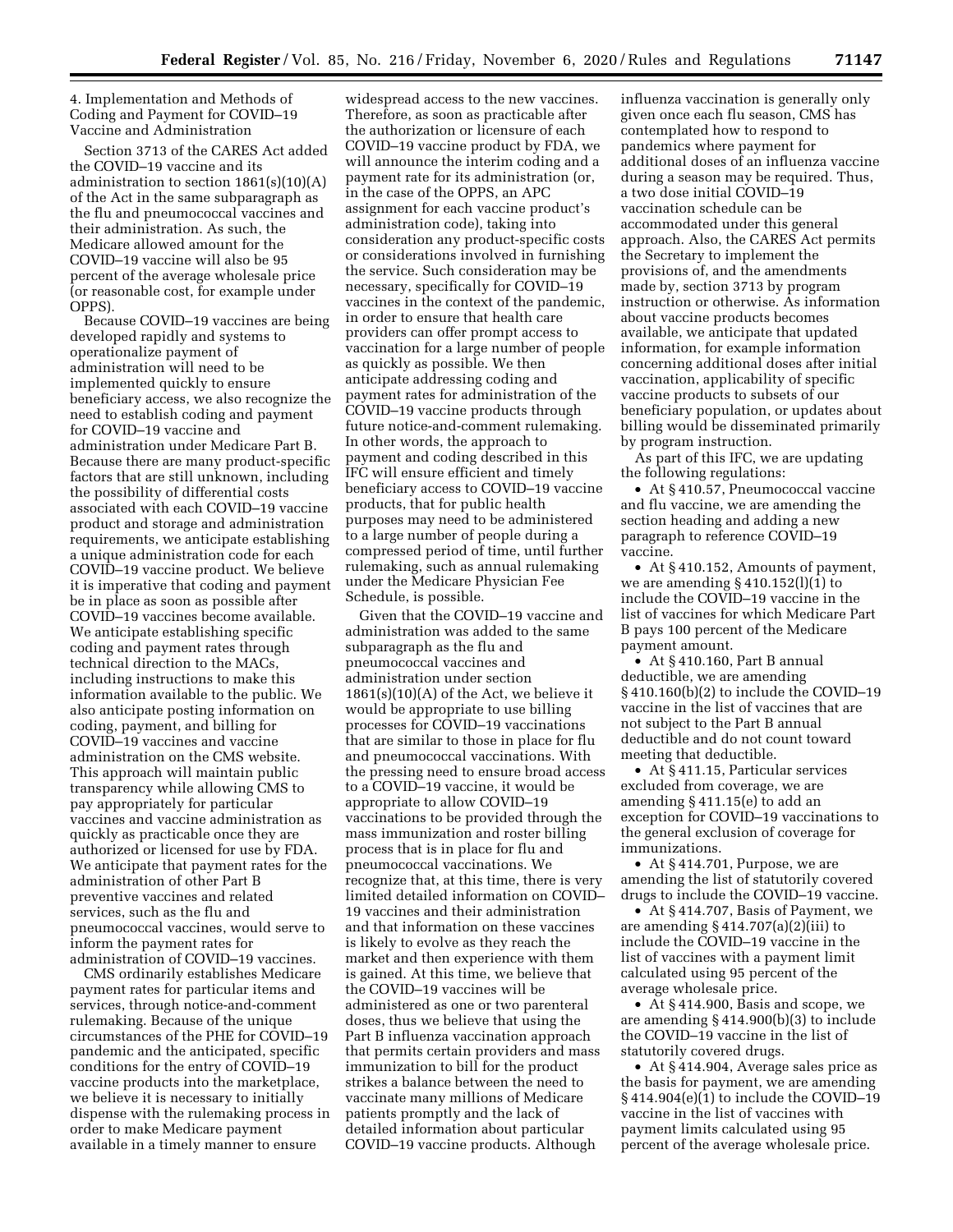# 5. Medicare Advantage and Cost Plans

Under sections 1852(a)(1) and 1876(c)(2) of the Act, Medicare Advantage (MA) plans and cost plan organizations must cover all benefits covered under Part A and Part B of Original Medicare, subject to limited exclusions. Therefore, all MA plans and cost plans must cover a COVID–19 vaccine and its administration described in section  $1861(s)(10)(A)$  of the Act. As described previously, the interpretation of section 3713 of the CARES Act adopted in this rule will result in Part B coverage of a COVID–19 vaccine for which FDA issues an EUA during the PHE, and administration of that vaccine when furnished consistent with terms of such EUA. As amended by section 3713 of the CARES Act, section 1852(a)(1)(B)(iv)(VI) of the Act prohibits MA plans from using cost sharing that exceeds the cost sharing imposed under original Medicare for a COVID–19 vaccine and its administration when MA coverage is provided because they are covered under Part B under section  $1861(s)(10)(A)$  of the Act.

Section 1852(a)(5) of the Act and 42 CFR 422.109 provide that when a National Coverage Determination (NCD) or legislative change in benefits, such as the addition of Part B coverage of a COVID–19 vaccine and its administration, results in significant costs that have not been included in the capitation payments made to MA plans, coverage of the new benefit will be provided through the Medicare FFS program until the capitation payments take the new significant costs into account. The payment rates for MA organizations for contract years 2020 and 2021 have been set without including the costs for a COVID–19 vaccine and its administration. Therefore, if coverage of a COVID–19 vaccine and its administration during that period results in significant costs, section 1852(a)(5) of the Act and § 422.109 will apply to require Medicare FFS coverage of the vaccine and its administration.

The cost projection used for the determination whether the legislative change results in significant costs is based on an analysis by the Chief Actuary of CMS of the actuarial costs associated with a NCD or the legislative change in benefits and compared to the thresholds specified in the regulation at § 422.109. This analysis is generally performed once a Medicare FFS payment rate is determined for the service. If the estimated cost of an NCD or legislative change represents at least 0.1 percent of the national average per capita costs or the average cost of

furnishing a single service exceeds the cost threshold established in using the formula in § 422.109(a), it is considered a significant cost and the FFS Medicare program provides coverage for the service until the costs are factored into Medicare Advantage payments. Therefore, this legislative change would be subject to an analysis whether the new benefit results in significant costs. The significant cost threshold will be met assuming that the projected cost per-beneficiary-per-year is greater than approximately \$13, which is 0.1 percent of the national average per capita costs. If the threshold is reached, Medicare beneficiaries enrolled in MA plans will receive coverage of the COVID–19 vaccine and its administration through the Medicare FFS program and would be able to access the COVID–19 vaccine, without cost sharing, at any FFS provider or supplier that participates in Medicare and is eligible to bill under Part B for vaccine administration, including those enrolled in Medicare as a mass immunizer or a physician, nonphysician practitioner, hospital, clinic, or group practice.

Section 3713 of the CARES Act added Medicare Part B coverage for a COVID– 19 vaccine and its administration and provides that MA plans must cover the new benefit without cost sharing. While section 1876(c)(2) of the Act ensures that enrollees in Medicare cost plans will have coverage of a COVID–19 vaccine and its administration, section 3713 of the CARES Act did not amend section 1876 of the Act to provide similar cost-sharing protections for enrollees in cost plans who receive the vaccine from an in-network provider. Nor is there a provision affirmatively relieving cost plans of the obligation to cover the new Part B benefit. Because the Medicare FFS program covers Part A and Part B items and services furnished to cost plan enrollees by out-of-network health care providers that participate in the Medicare FFS program, cost plan enrollees will receive the COVID–19 vaccine and its administration without cost sharing when they go to a health care provider that is out of the cost plan's network. *See* 42 CFR 417.436(a)(5) and 417.448. However, there is no requirement for cost plans to cover the COVID–19 vaccine and its administration without cost sharing (that is, with cost sharing that is the same as original Medicare) when the vaccine is furnished by an in-network health care provider. Many enrollees may seek the COVID–19 vaccine from the health care provider they usually see or from whom they receive most of their health care; that provider is likely to be

in-network with the cost plan. CMS believes that it is necessary and appropriate to ensure that cost plan enrollees, like other Medicare beneficiaries, are provided access to the COVID–19 vaccine and its administration without cost sharing. Section 1876(i)(3)(D) of the Act authorizes us to impose ''other terms and conditions not inconsistent with [section 1876]'' that are deemed ''necessary and appropriate.'' Requiring cost plans to comply with the same cost sharing protections available to Medicare beneficiaries in the FFS program and enrolled in Medicare Advantage plans is necessary and appropriate, so that cost is not a barrier for beneficiaries to get the vaccine, particularly during the public health emergency when ensuring access is of paramount importance. To ensure that cost plan enrollees also do not pay cost sharing for the COVID–19 vaccine and its administration when received from an in-network provider at least until the end of the public health emergency for COVID–19, we are adding a new paragraph (e)(4) to § 417.454 to require section 1876 cost plans to cover without cost sharing the COVID–19 vaccine and its administration described in section  $1861(s)(10)(A)$  of the Act without cost sharing for the duration of the PHE for the COVID–19 pandemic, specifically the end of the emergency period defined in paragraph (1)(B) of section 1135(g) of the Act, which is the PHE declared by the Secretary on January 31, 2020 and any renewals thereof.

# *B. COVID–19 Vaccine Coverage for Medicaid, CHIP, and BHP Beneficiaries*

Under section 6008 of the FFCRA, states' and territories' Medicaid programs may receive a temporary 6.2 percentage point increase in the Federal Medical Assistance Percentage (FMAP). Under section 6008(b)(4) of the FFCRA, to receive that increase, a state or territory must cover COVID–19 testing services and treatments, including vaccines and the administration of such vaccines, for Medicaid enrollees without cost sharing. That coverage is required during any quarter for which the state or territory claims the temporary FMAP increase under FFCRA section 6008, and the FMAP increase is available through the end of the quarter in which the PHE for COVID–19 ends. CMS is not aware of any states or territories not currently claiming this temporary FMAP increase, or of any state or territory that intends to cease claiming it. Accordingly, Medicaid coverage of a COVID–19 vaccine and its administration, without cost-sharing, is expected to be available for most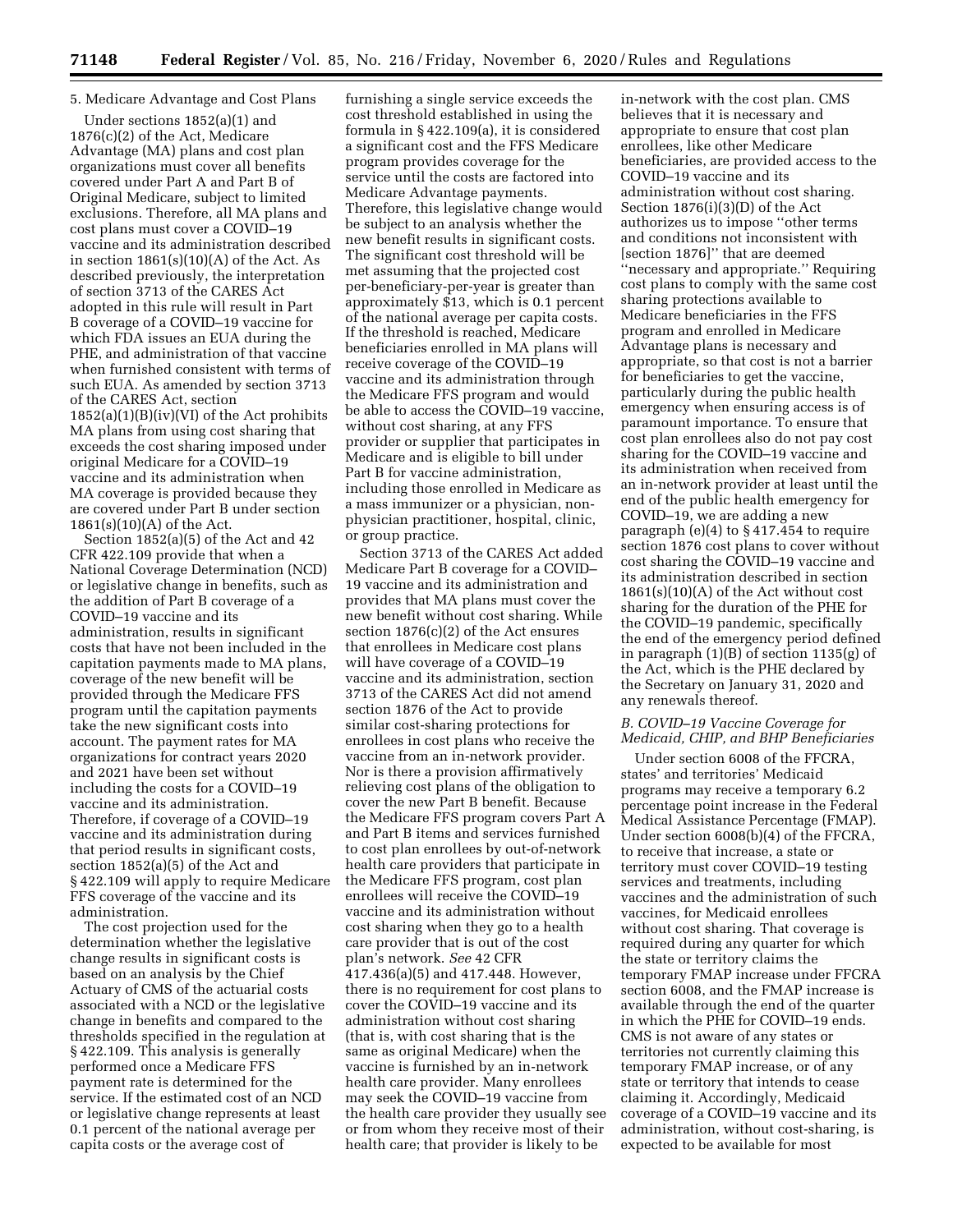Medicaid beneficiaries through the end of the quarter in which the PHE for COVID–19 ends. For the remainder of this section of preamble, references to "state" or "states" in discussions of Medicaid policy also include the territories.

To meet the requirement in FFCRA section 6008(b)(4) to cover a COVID–19 vaccine and its administration without cost sharing, states must compensate Medicaid providers with a vaccine administration fee or reimbursement for a provider visit during which a vaccine dose is administered, even if the vaccine dose is furnished to the provider at no cost.

There are some very limited circumstances in which the FFCRA section 6008(b)(4) coverage requirements would not apply. CMS has not interpreted section 6008(b)(4) of the FFCRA to require that state Medicaid programs cover the services described in that provision for individuals whose Medicaid eligibility is limited by statute to only a narrow range of benefits that would not otherwise include these services. FFCRA section 6008(b)(4) did not amend the varying benefits packages that are required for different Medicaid eligibility groups under section  $1902(a)(10)$  of the Act. In some cases, beneficiaries' coverage is limited by statute to a very narrow range of benefits and services that typically would not include services described in FFCRA section 6008(b)(4), such as COVID–19 vaccines or their administration (see, *e.g.,* the limitations described in the matter following section 1902(a)(10)(G) of the Act for some Medicaid eligibility groups). Nor did FFCRA section 6008(b)(4) direct states to amend existing demonstration projects under section 1115(a) of the Act, through which states may offer eligibility to groups not otherwise eligible under title XIX of the Act, and can opt to provide these groups with limited benefits. Moreover, after FFCRA was enacted, in section 3716 of the CARES Act (Pub. L. 116–136), Congress defined eligibility for the COVID–19 testing-only optional Medicaid eligibility group described in section  $1902(a)(10)(\overline{A})(ii)(XXIII)$  of the Act in a manner that recognized that certain limited-benefit Medicaid eligibility groups are ''uninsured,'' and therefore eligible to receive coverage for COVID–19 testing under that provision, without referring to or acknowledging the FFCRA section 6008(b)(4) COVID– 19 testing coverage requirement. See section 1902(ss) of the Act. Accordingly, CMS does not interpret FFCRA section 6008(b)(4) to require states to provide COVID–19 testing and treatment services without cost-sharing, including

vaccines and their administration, to eligibility groups whose coverage is limited by statute or under an existing section 1115 demonstration to a narrow range of benefits that would not ordinarily include this coverage, such as groups that receive Medicaid coverage only for COVID–19 testing, family planning services and supplies, or tuberculosis-related services. The COVID–19 Claims Reimbursement to Health Care Providers and Facilities for Testing and Treatment of the Uninsured Program (COVID–19 Claims Reimbursement program) administered by the Health Resources and Services Administration (HRSA) is available for reimbursement of a COVID–19 vaccine and vaccine administration costs for individuals who would not receive Medicaid coverage for a COVID–19 vaccine or its administration because their Medicaid coverage is for limited benefit packages only.

After the requirements in section 6008(b)(4) of FFCRA are no longer in effect in a state, the state must cover COVID–19 vaccines recommended by the ACIP, and their administration, for several populations under existing statutory and regulatory authority. All Medicaid-enrolled children under the age of 21 eligible for the Early and Periodic Screening, Diagnostic and Treatment (EPSDT) benefit must receive ACIP-recommended vaccines pursuant to section  $1905(r)(1)(A)(i)$  and  $(B)(iii)$  of the Act.12 Coverage of ACIPrecommended vaccines without costsharing is required for any adult populations who receive coverage through Alternative Benefit Plans (ABPs), including the adult expansion population described at section  $1902(a)(10)(A)(i)(VIII)$  of the Act, pursuant to section 1937(b)(5) of the Act, 42 CFR 440.347(a), and 45 CFR 156.115(a)(4) and 147.130. Some states may also elect to receive a 1 percentage point FMAP increase for their expenditures on certain services, in return for covering ACIP-recommended vaccines and their administration without cost-sharing for adults under section 1905(a)(13) of the Act, pursuant to section 4106 of PPACA (as codified in section 1905(b) of the Act). Children through age 18 who are eligible for Medicaid (funded through both titles XIX and XXI), as well as children who are uninsured, who are not insured with respect to the vaccine and who are administered pediatric vaccines by a

federally qualified health center (FQHC) or rural health clinic, or who are Indians (as defined in section 4 of the Indian Health Care Improvement Act) receive ACIP-recommended vaccinations through the Vaccines for Children (VFC) program, described at section 1928 of the Act. The Centers for Disease Control and Prevention (CDC) will determine if COVID–19 vaccines will be included in the VFC program. Coverage of the administration of a VFC-covered vaccine for Medicaid-eligible children would be provided by the state Medicaid program.

After the FFCRA section 6008(b)(4) requirements are no longer in effect in a state, the state also has the option to cover a COVID–19 vaccine and its administration for other eligibility groups. Such groups include the parent/ caretaker relative eligibility group at 42 CFR 435.110, eligibility groups for individuals who are age 65 or older or who are eligible on the basis of blindness or a disability, and pregnant women enrolled under 42 CFR 435.116 who are eligible for full state plan benefits. If a state elects to cover a COVID–19 vaccine and its administration for any one of these groups, it must do so for all of them, except that with respect to the pregnant women group described in 42 CFR 435.116, per 42 CFR 440.250(p) states can cover a vaccine and its administration as a pregnancy-related service while not providing the same coverage for the other eligibility groups. Outside of the period in which FFCRA section 6008(b)(4) applies to a state, the state has the option to apply cost sharing to coverage of a COVID–19 vaccine or its administration unless the beneficiary is in an eligibility group that is exempt from cost-sharing under section 1916 or section 1916A of the Act and regulations at 42 CFR 447.56 (for example, most children under age 18, most pregnant women, most children in foster care, individuals receiving services in an institution that already had their medical assistance reduced by their income, individuals receiving hospice care, and Indians who are currently receiving or have ever received an item or service furnished by an Indian health care provider or through referral under contract health services).

After the FFCRA section 6008(b)(4) requirements are no longer in effect in a state, a COVID–19 vaccine and its administration could also be a covered service for many Medicaid eligibility groups when furnished by a participating provider under certain Medicaid benefits that are mandatory for many Medicaid eligibility groups,

<sup>12</sup>Medicaid enrolled children up to the age of 18 are generally exempt from cost sharing. For children age 19 or 20 cost sharing for an ACIPrecommended vaccine may apply, outside of an Alternative Benefit Plan.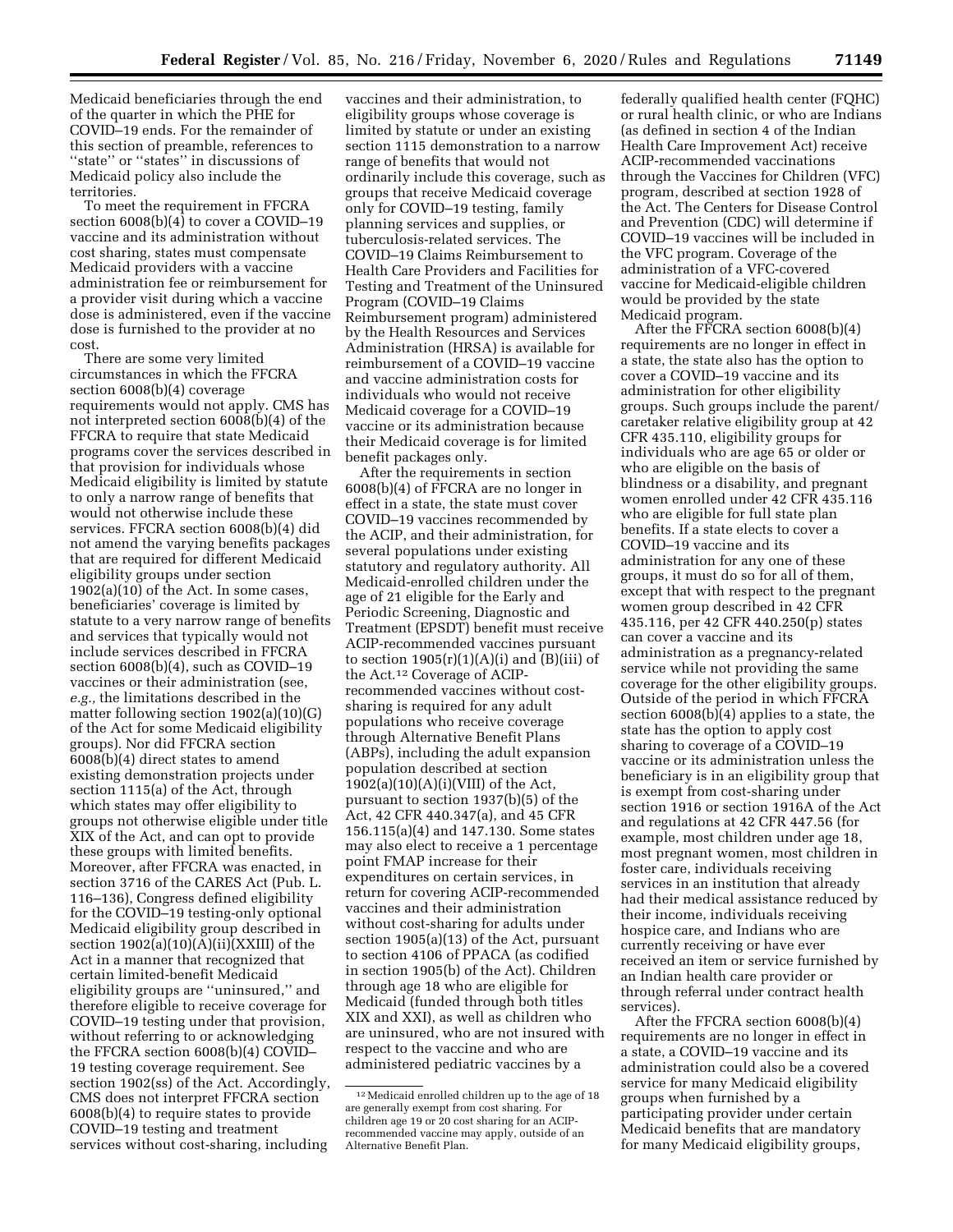depending on how the state has defined the amount, duration, and scope parameters of the benefit. Because inpatient and outpatient hospital services, physician services, and Federally Qualified Health Center and Rural Health Clinic services are mandatory Medicaid benefits for the categorically needy populations, COVID–19 vaccine administration could be a covered service for many Medicaid beneficiaries when provided by these participating providers, at state option. States might also cover COVID–19 vaccine administration for beneficiaries under various optional state plan benefits, such as the ''other licensed practitioner'' benefit described in section 1905(a)(6) of the Act and 42 CFR 440.60, or the ''preventive services'' benefit described in section 1905(a)(13) of the Act and 42 CFR 440.130(c). However, states would generally not have the option to cover a COVID–19 vaccine or its administration for any group whose coverage is limited by statute or under a current section 1115 demonstration to a narrow range of benefits that would not ordinarily include vaccine coverage. As described above, the COVID–19 Claims Reimbursement program administered by HRSA may be used to cover COVID– 19 treatment, including the administration of vaccines, for such limited-benefit beneficiaries. In addition, a state might have the option, subject to Federal approval, to propose or amend a section 1115 demonstration to include this coverage for a group that would not otherwise be entitled to receive it under the statute or under current section 1115 authority.

The FFCRA section 6008(b)(4) requirement does not apply to separate CHIPs.13 In separate CHIPs, states must cover ACIP-recommended vaccines and their administration for all children under age 19 with no cost sharing. See section  $2103(c)(1)(D)$  and  $(e)(2)$  of the Act, and 42 CFR 457.410(b)(2) and 457.520(b)(4). Coverage of uninsured pregnant women in a separate CHIP is optional. Currently, the states that cover pregnant women in a separate CHIP include all ACIP-recommended vaccines with no cost sharing in this coverage. However, current CMS interpretation is that this vaccine coverage is not required.

The FFCRA section 6008(b)(4) requirement also does not apply to the Basic Health Program (BHP). Minnesota and New York are the only states that

currently operate a BHP. BHP coverage must include benefits in at least the ten essential health benefits described in section 1302(b) of the PPACA and must comply with the Exchange's costsharing protections,<sup>14</sup> which includes providing all ACIP recommended vaccines without cost sharing. See sections 1331(a)(1), (a)(2)(B) and (b)(2) of PPACA, and 42 CFR 600.405(a) and 600.510(b).

Section 600.510(b) cross-references 45 CFR 147.130, which establishes requirements related to the coverage of preventive health services for BHP. For ABPs, 42 CFR 440.347 cross-references 45 CFR part 156, which incorporates 45 CFR 147.130, which establishes requirements related to the coverage of preventive health services. Consistent with the changes to 45 CFR 147.130 made through this rulemaking, during the COVID–19 public health emergency BHP plans and Medicaid ABPs must provide coverage for and must not impose any cost-sharing for ''qualifying coronavirus preventive services,'' including a COVID vaccine, regardless of whether the vaccine is delivered by an in-network or out-of-network provider. For details on the coverage requirements for ''qualifying coronavirus preventive services'' and the updates to 45 CFR 147.130 see section III of this IFC.

Lastly, we note that CMS intends this section only to be a description of current policy and existing law, with the exception noted directly above for BHP and Medicaid ABPs, and that CMS is not making any changes to its current policy or regulatory requirements in this rule.

# *C. Price Transparency for COVID–19 Diagnostic Tests*

### 1. Introduction

Robust COVID–19 diagnostic testing is fundamental to the Federal Government's strategy for controlling the spread of COVID–19.15 In recognition of the importance of COVID–19 diagnostic testing, the Federal Government has taken several

steps to reduce financial barriers to testing for both insured and uninsured individuals, including the following:

• The FFCRA was enacted on March 18, 2020. Section 6001 of the FFCRA generally requires group health plans and health insurance issuers offering group or individual health insurance coverage to provide coverage for certain items and services, including *in vitro*  diagnostic testing products for the detection of SARS–CoV–2, the virus that causes COVID–19, or the diagnosis of COVID–19 (referred to herein collectively as COVID–19 diagnostic tests) when those items or services are furnished on or after March 18, 2020, and during the PHE for COVID–19. Plans and issuers must provide this coverage without imposing any costsharing requirements (including deductibles, copayments, and coinsurance) or prior authorization or other medical management requirements. Related items and services include those provided during urgent care center visits, in-person and telehealth office visits, and emergency room visits that result in an order for or administration of an *in vitro* diagnostic product, to the extent that such items and services relate to the furnishing or administration of a COVID–19 diagnostic test, or to the evaluation of an individual for purposes of determining the need of the individual for a COVID– 19 diagnostic test. Section 3201 of the CARES Act, enacted on March 27, 2020, amended section 6001 of the FFCRA to include a broader range of diagnostic tests that plans and issuers must cover without any cost-sharing requirements or prior authorization or other medical management requirements.

• The COVID-19 Claims Reimbursement to Health Care Providers and Facilities for Testing and Treatment of the Uninsured Program provides reimbursements on a rolling basis directly to eligible providers for claims that are attributed to the testing and treatment of COVID–19 for certain uninsured individuals. The program is funded via (1) the FFCRA Relief Fund, which includes funds received from the Public Health and Social Services Emergency Fund, as appropriated in the FFCRA and the Paycheck Protection Program and Health Care Enhancement Act (PPPHCEA) (Pub. L. 116–139), which each appropriated funding to reimburse providers for conducting COVID–19 testing for the uninsured, and (2) the Provider Relief Fund, as appropriated in the CARES Act and the PPPHCEA.16

<sup>13</sup> In states that use title XXI funding to expand Medicaid eligibility for children, the FFCRA section 6008(b)(4) requirements apply to these title XXI funded Medicaid beneficiaries in the same way that they do to all other Medicaid beneficiaries.

<sup>14</sup>As explained in rulemaking, this includes the prohibition on cost sharing for preventive health services. See the Basic Health Program: State Administration of Basic Health Programs; Eligibility and Enrollment in Standard Health Plans; Essential Health Benefits in Standard Health Plans; Performance Standards for Basic Health Programs; Premium and Cost Sharing for Basic Health Programs; Federal Funding Process; Trust Fund and Financial Integrity; Final Rule. 79 FR 14111 at 14128 (March 12, 2014).

<sup>15</sup>The White House, CDC and FDA document: Testing Overview, Opening Up America Again. Available at: *https://www.whitehouse.gov/wpcontent/uploads/2020/04/Testing-Overview-Final.pdf.* 

<sup>16</sup>FAQs for COVID–19 Claims Reimbursement to Health Care Providers and Facilities for Testing and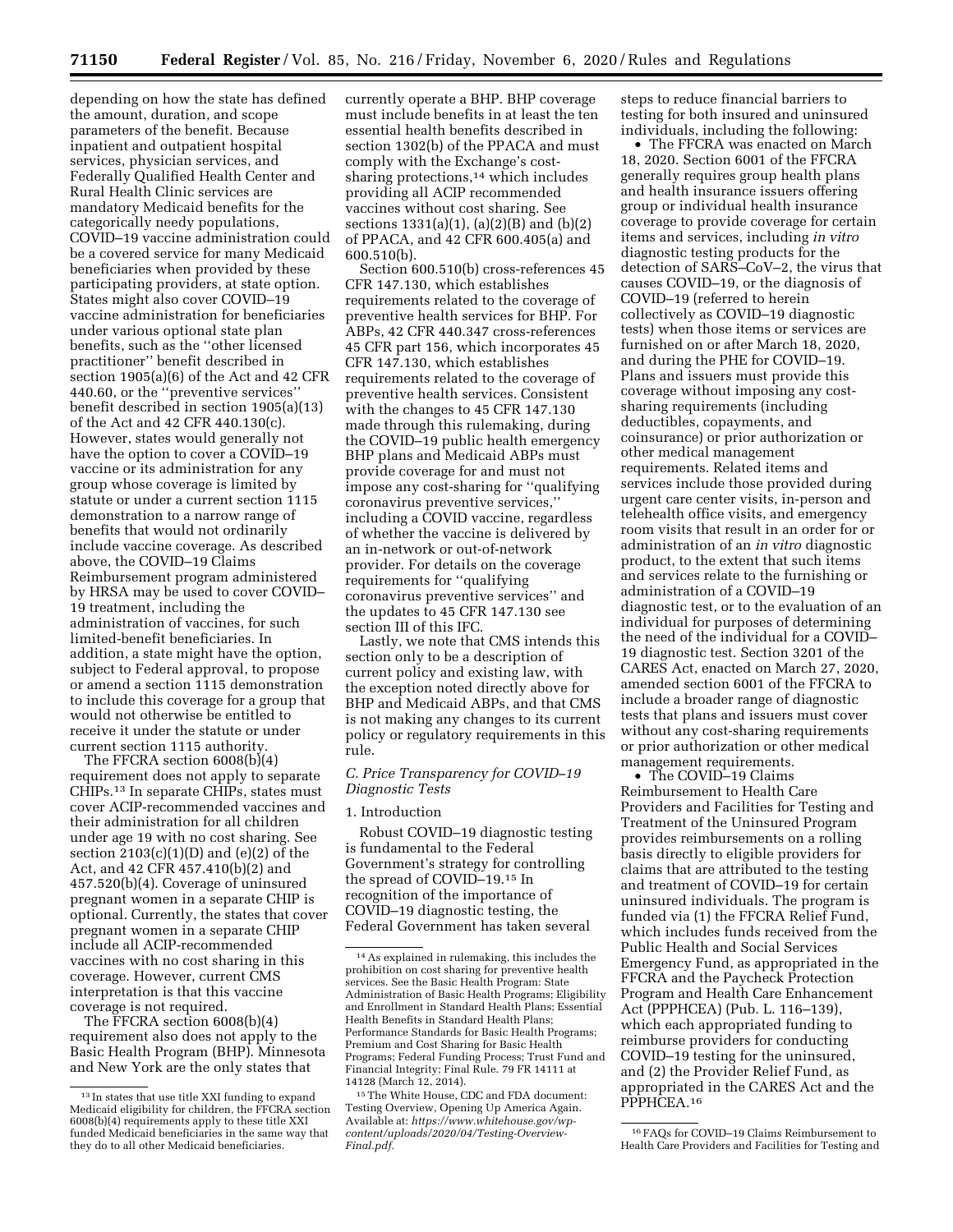• HHS has partnered with pharmacies, retail companies, and health centers nationwide to make nocost COVID–19 diagnostic testing available to Americans in communities across the country.17

Congress has also taken steps to facilitate the reimbursement for COVID– 19 diagnostic testing and to ensure that pricing for performance of such testing is publicly available. Specifically, section 3202(a) of the CARES Act requires group health plans and issuers providing coverage for items and services described in section 6001(a) of the FFCRA to reimburse any provider of a COVID–19 diagnostic test an amount that equals the negotiated rate, or, if the plan or issuer does not have a negotiated rate with the provider, the cash price for such service that is listed by the provider on a public website. The plan or issuer may also negotiate a rate with the provider that is lower than the cash price. More information related to health insurance issuer and group health plan coverage and reimbursement for COVID–19 diagnostic testing is available at *https:// www.cms.gov/files/document/FFCRA-Part-42-FAQs.pdf* and *https:// www.cms.gov/files/document/FFCRA-Part-43-FAQs.pdf.* Specifically, the Departments note that the reimbursement requirements under CARES Act 3202(a) will apply to COVID–19 diagnostic testing, as defined in this IFC.

Section 3202(b) of the CARES Act establishes a requirement for each provider of a diagnostic test for COVID– 19 to publicize cash prices for such COVID–19 diagnostic testing. Specifically, section 3202(b)(1) of the CARES Act requires each provider of a diagnostic test for COVID–19 to make public the cash price for such test on a public internet website of such provider during the emergency period declared under section 319 of the PHS Act. Section 3202(b)(2) of the CARES Act authorizes the Secretary to impose a civil monetary penalty (CMP) on any provider of a diagnostic test for COVID– 19 that does not make public its cash price for such test in compliance with section 3202(b)(1) of the CARES Act and that has not completed a corrective action plan (CAP) to comply with that section. The statute states that the amount of the CMP must not exceed

\$300 per day that the violation is ongoing.

We believe that cash price posting by providers of diagnostic tests for COVID– 19 is important for not only for plans and issuers that must comply under section 3202(a) of the CARES Act but also for individuals who seek COVID–19 diagnostic testing.

Therefore, we are adopting in this IFC policies that implement the requirement in section 3202(b) of the CARES Act that providers of diagnostic tests for COVID– 19 make public their cash price for such tests on the internet. Specifically, we are finalizing the following: (1) Definitions of ''provider of a diagnostic test for COVID–19'' (herein referred to as ''provider''), ''diagnostic test for COVID–19'' (herein referred to as ''COVID–19 diagnostic test''), and ''cash price''; (2) requirements for making public cash prices; and (3) penalties for non-compliance with the cash price posting requirements.

2. Requirement That Providers of COVID–19 Diagnostic Tests Make Public Cash Prices for COVID–19 Diagnostic Tests

The rapid expansion of COVID–19 related diagnostic testing capacity is a top priority in HHS' strategy to combat the pandemic. COVID–19 diagnostic testing is generally performed by laboratories located in a variety of sites, including for example: Government labs; hospital-run labs; clinician offices; stand-alone labs; urgent care centers; and pharmacies. There are several types of COVID–19 tests designed to detect SARS–CoV–2 or to diagnose a possible case of COVID–19, including molecular (RT–PCR) tests, which are used to detect the virus's genetic material, and antigen tests, which are used to detect specific proteins on the surface of the virus and serology testing, which is used to look for the presence of antibodies produced by the body in response to infections.

For purposes of implementing section 3202(b) of the CARES Act, we are adopting a new 45 CFR part 182, ''Price Transparency for COVID–19 Diagnostic Tests,'' that will implement price transparency requirements for making public cash prices for performance of a COVID–19 diagnostic test. Section 182.10 states that part 182 implements section 3202(b) of the CARES Act.

For purposes of section 6001(a)(1) of the FFCRA, as amended by section 3201 of the CARES Act, and as explained in guidance issued by the Departments, COVID–19 diagnostic tests include all *in vitro* diagnostic tests, which include molecular, antigen, and serological tests. Specifically, section 6001(a) of the FFCRA, as amended by section 3201 of

the CARES Act, requires plans and issuers to provide coverage for an *in vitro* diagnostic test, as defined in 21 CFR 809.3(a) (or its successor regulations), for the detection of SARS– CoV–2 or diagnosis of COVID–19, and the administration of such a test that: (1) Is approved, cleared, or authorized under section 510(k), 513, 515, or 564 of the FD&C Act (21 U.S.C. 360(k), 360c, 360e, 360bbb–3); (2) the developer has requested, or intends to request, emergency use authorization under section 564 of the FD&C Act (21 U.S.C. 360bbb–3), unless and until the emergency use authorization request under such section 564 has been denied or the developer of such test does not submit a request under such section within a reasonable timeframe; (3) is developed in and authorized by a state that has notified the Secretary of HHS of its intention to review tests intended to diagnose COVID–19; or (4) other tests that the Secretary of HHS determines appropriate in guidance.18 We are therefore at § 182.20 defining a ''diagnostic test for COVID–19'' (also referred to as a ''COVID–19 diagnostic test'') as a COVID–19 *in vitro* diagnostic test described in section 6001 of the FFCRA, as amended by section 3201 of the CARES Act. Such COVID–19 diagnostic tests are currently billed by providers using HCPCS and CPT codes including, but not limited to: CPT codes 86408, 86409, 87635, 87426, 86328, and 86769 and HCPCS codes U0001 through U0004. We intend this list of billing codes to be illustrative, however, not exhaustive. Therefore, as noted previously, a ''COVID–19 diagnostic test'' is defined as a COVID–19 *in vitro*  diagnostic test described in section 6001 of the FFCRA, as amended by section 3201 of the CARES Act, even if a particular COVID–19 diagnostic test or its billing code is not included on this list. Codes continue to be created to address new and proprietary tests as they are developed. We therefore anticipate updating this list in guidance as new tests and codes are developed.

Obtaining a diagnostic test for COVID–19 generally can involve up to three separate health care services for an individual including evaluation by a practitioner of the need for such testing, and, once the provider determines the need for a COVID–19 diagnostic test, specimen collection and laboratory analysis of the specimen, that is, actual performance of a COVID–19 diagnostic

Treatment of the Uninsured. Available at *https:// www.hrsa.gov/coviduninsuredclaim/frequentlyasked-questions.* 

<sup>17</sup> Information on Community-Based Testing Sites for COVID–19 can be found at *https://www.hhs.gov/ coronavirus/community-based-testing-sites/ index.html.* 

<sup>18</sup>See Q3 of FAQs About Families First Coronavirus Response Act and Coronavirus Aid, Relief, And Economic Security Act Implementation Part 42 available at: *https://www.cms.gov/files/ document/FFCRA-Part-42-FAQs.pdf.*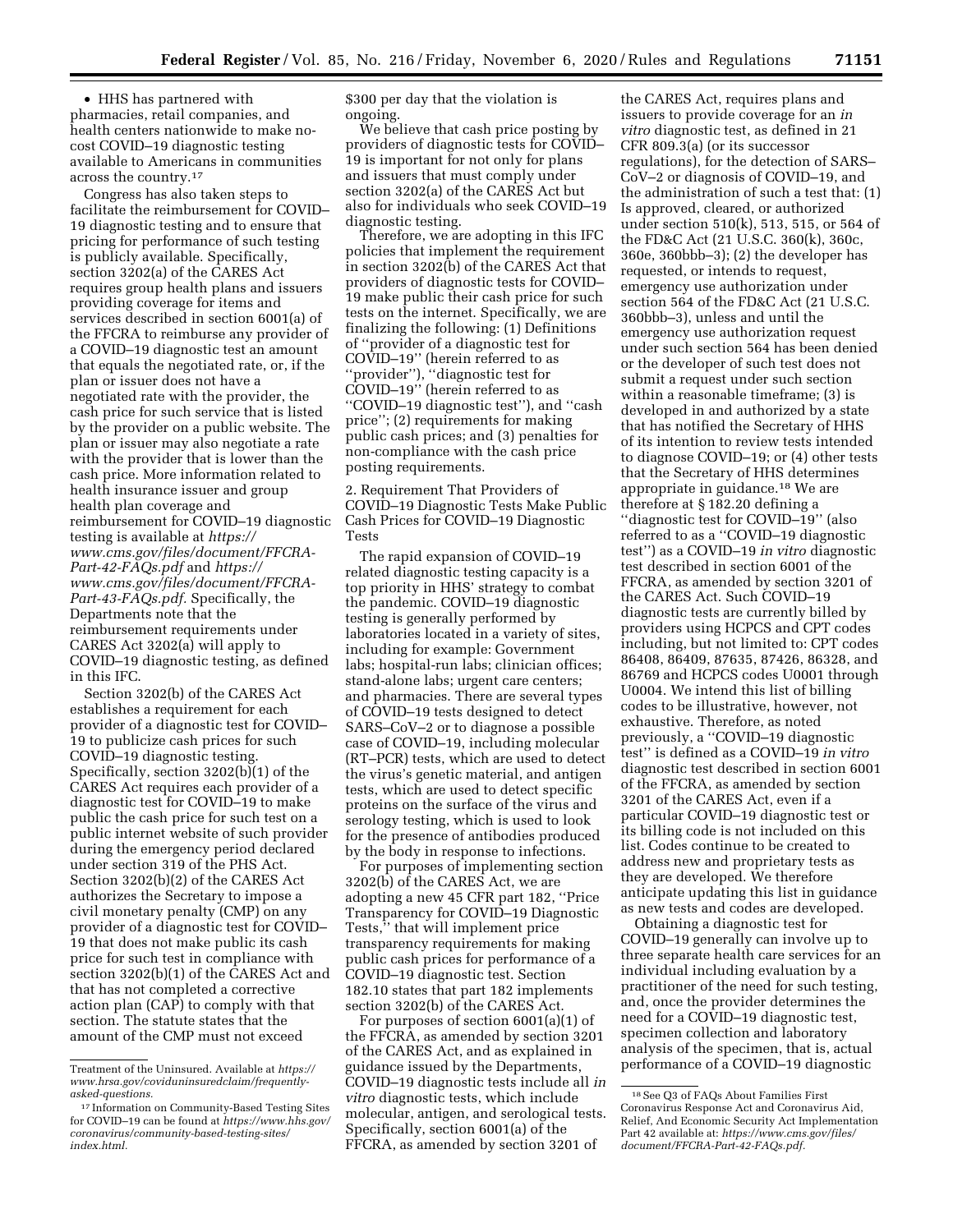test. For purposes of implementing section 3202(b), we are defining ''provider of a diagnostic test for COVID–19'' (herein referred to as ''provider'') as any facility that performs one or more COVID–19 diagnostic tests. CMS regulates all laboratory testing performed on humans for the purposes of diagnosis, prevention, or treatment in the U.S. through the Clinical Laboratory Improvement Amendments CLIA program (42 U.S.C. 263a). In order to perform COVID–19 testing, a facility (whether that be a primary care provider's office, urgent care center, outpatient hospital site or stand-alone laboratory) is required to hold a CLIA certificate based on the complexity of the testing performed by the facility. Therefore, we expect that any ''provider of a diagnostic test for COVID–19'' would either hold or have submitted a CLIA application necessary to obtain a CLIA certificate (including a certificate of waiver, as applicable) and that such testing would occur in facilities ranging from primary care provider offices to urgent care centers to stand-alone national laboratories.

At § 182.20, we are defining ''cash price'' as the charge that applies to an individual who pays in cash (or cash equivalent) for a COVID–19 diagnostic test. We believe this definition will provide a clear point of reference not only for individuals who seek such tests, but also for payers who wish to negotiate reimbursement rates with providers of diagnostic tests for COVID– 19, or who wish to help direct their members to providers of diagnostic tests for COVID–19 who charge cash prices that payers believe to be reasonable. The ''cash price'' is generally analogous to the ''discounted cash price'' as defined at 45 CFR 180.20 for purposes of the Hospital Price Transparency final rule. As we explained in that rule, providers often offer discounts off their gross charges or make other concessions to individuals who pay for their own care (referred to as self-pay individuals) (84 FR 65524). We also stated that the discounted cash price may be generally analogous to the ''walk-in'' rate that would apply to all self-pay individuals, regardless of insurance status, who pay in cash at the time of the service, and that such charges are often lower than the rate the hospital negotiates with third party payers because billing selfpay individuals would not require many of the administrative functions that exist for hospitals to seek payment from third party payers (for example, prior authorization and billing

functions).19 20 21 22 It is therefore our expectation that the ''cash price'' established by the provider will be generally similar to, or lower than, rates negotiated with in-network plans and insurers. If a provider has not established a ''cash price'' for a COVID– 19 diagnostic test that is lower than its gross charge or retail rate, the provider must make public the undiscounted gross or retail rate found in its master price list (which is analogous to the hospital's chargemaster). We do not believe that posting a "cash price" should prevent a provider of a diagnostic test for COVID–19 from offering testing for free to individuals as charity care or in an effort to combat the public health crisis, rather, the ''cash price'' would be the maximum charge that may apply to a self-pay individual paying out-of-pocket. We solicit comment on this approach and whether any additional standards should be implemented to address any potential abuse.

Under new § 182.30(a) and (b), these requirements apply to a ''provider of a diagnostic test for COVID–19'' as defined at § 182.20 and are applicable during the PHE for COVID–19 determined to exist nationwide as of January 27, 2020, by the HHS Secretary under section 319 of the PHS on January 31, 2020, as a result of confirmed cases of COVID–19, including any subsequent renewals.

Finally, section 3202(b)(1) of the CARES Act states that each provider of a diagnostic test for COVID–19 shall make public the cash price for such test on a public internet website of such provider. We interpret this to mean that providers must make public the cash prices for performing COVID–19 diagnostic tests on the provider's internet website. Specifically, as discussed below, § 182.40(a)(1) and (2) require that each provider of a COVID– 19 diagnostic test that has a website

20 David Lazarus. Insured price: \$2,758. Cash price: \$521. Could our Healthcare System by any Dumber? Los Angeles Times. July 30, 2019. Available at: *https://www.latimes.com/business/ story/2019-07-29/column-could-our-healthcaresystem-be-any-dumber.* 

21Beck M. How to Cut Your Health-Care Bill: Pay Cash. The Wall Street Journal. February 15, 2016. Available at: *https://www.wsj.com/articles/how-tocut-your-health-care-bill-pay-cash-1455592277.* 

22 Dr. Steven Goldstein. Patients Can Save Money When They Pay Their Doctor In Cash. Houston Healthcare Initiative. August 10, 2020. Available at: *https://houstonhealthcareinitiative.org/patientscan-save-money-when-they-pay-their-doctor-incash/.* 

make public the cash price information described in § 182.40(c) electronically, and that the information itself, or a link to a web page that contains such information, must appear in a conspicuous location on a searchable homepage on the provider's website. We recognize that some providers of a COVID–19 diagnostic test, for example, small or rural providers, may not have websites. Therefore, in the event that a provider does not have a website on which to post this cash price information, we are finalizing a policy at § 182.40(b) to require the provider to make public its cash price information in writing upon request within two business days and by posting signage prominently at the location where the provider offers a COVID–19 diagnostic test in a place likely to be viewed by members of the public seeking to obtain and pay for such testing. If the provider does not have its own website or a publicly accessible location then, upon request and within two business days, the provider will be required to make public its cash price information in writing to the requestor but will not be required to post signage at the location where it performs the COVID–19 diagnostic test. For purposes of complying with the requirement that the cash price information be made public in writing, we will consider email correspondence to the requester to be an acceptable written format. We believe these policies will help ensure that the public (including individuals, issuers, health plans, and others) has access to every provider's COVID–19 diagnostic test cash prices, including those providers who do not perform COVID– 19 diagnostic tests at publicly accessible locations. We seek comment on these issues, including the frequency by which providers may not have websites.

Furthermore, at  $\S 182.40(a)(3)$ , we are requiring that providers of a COVID–19 diagnostic test display their cash price information in an easily accessible manner, without barriers, including, but not limited to, ensuring the information is accessible: Free of charge; without having to establish a user account or password; and without having to submit personal identifiable information (PII). In addition, we are requiring at § 182.40(a)(4) that the provider's homepage contain certain keywords that we believe will increase the likelihood that the public will be able to locate the information using a search engine. Specifically, § 182.40(a)(4) requires that all of the following terms be included on the provider's homepage: The provider's name; ''price''; ''cost''; ''test''; ''COVID''; and ''coronavirus.'' We seek

<sup>19</sup>Rosato D. How Paying Your Doctor in Cash Could Save You Money. Consumer Reports. May 4, 2018. Available at: *https://www.consumerreports. org/healthcare-costs/how-paying-your-doctor-incash-could-save-you-money/.*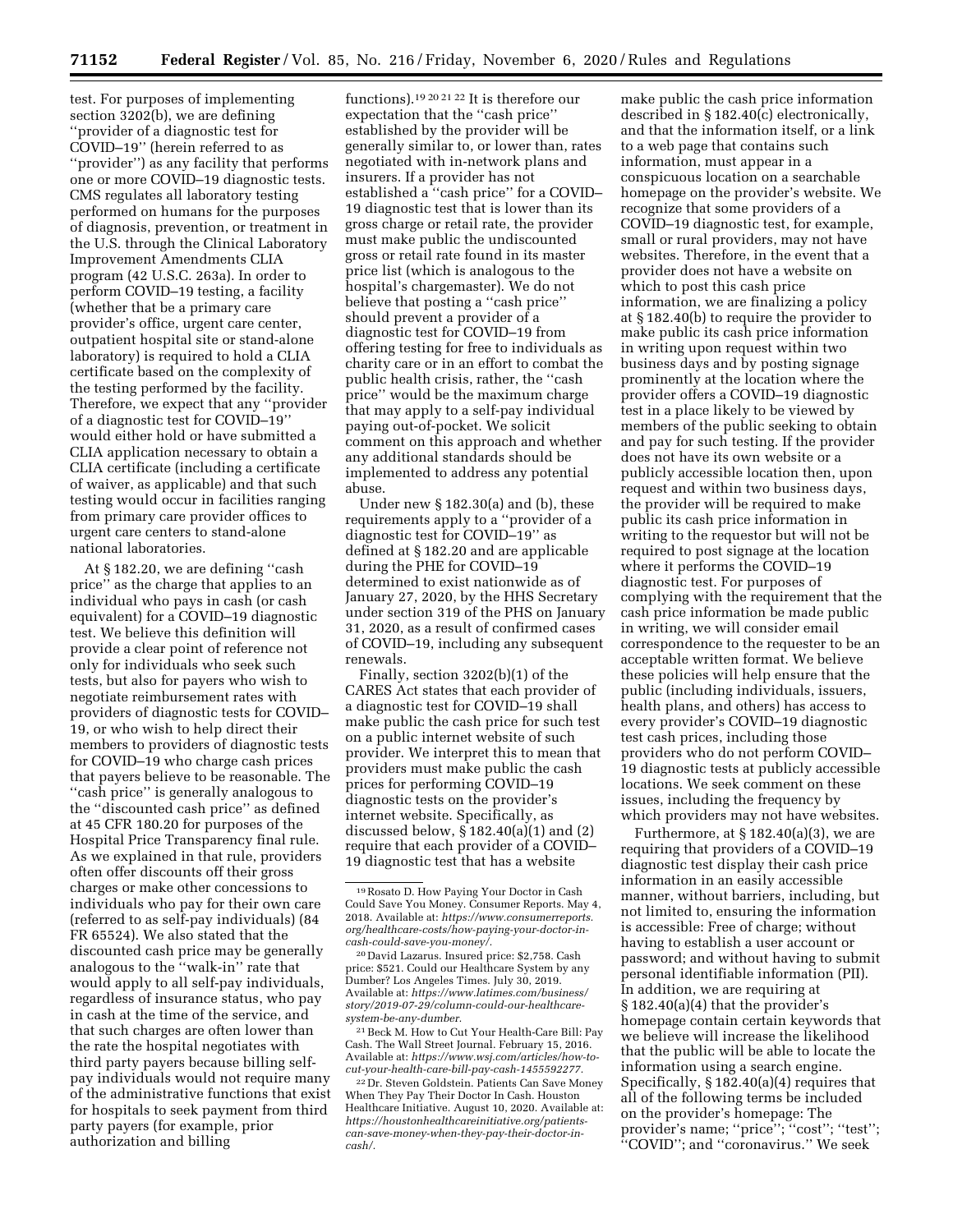comment on whether providers should have flexibility to select between using ''COVID'' or ''coronavirus'' and between "cost" and "price" if the provider is linking to the information from its homepage.

Finally, we believe that it is important for the provider to include certain standardized information so that the public can understand the relationship between the posted cash price and the COVID–19 diagnostic test(s) offered by the provider. Therefore, at  $\S 182.40(c)(1)$ through (4), we are requiring all providers to make public, along with the cash price for each COVID–19 diagnostic test(s) that they offer, information that, at minimum, includes a plain language description of each COVID–19 diagnostic test, the corresponding cash price, the billing code(s) for each such test(s), and any additional information as may be necessary for the public to be certain of the cash price for a particular COVID– 19 diagnostic test. For example, if the provider offers the same test at a different cash price that is dependent on location or some other factor, then on its website listing of cash prices, the provider must indicate all the cash prices that apply to the test and relevant distinguishing information as to when each different cash price applies. We believe that this information is necessary for the public, including group health plans and health insurance issuers offering group or individual health insurance coverage that must provide reimbursement for COVID–19 diagnostic testing pursuant to the requirements of section 3202(a) of the CARES Act. This requirement applies to cash price information posted on the provider's website, made available upon request and, where applicable, on signage.

These requirements are applicable immediately; however, we seek comment on these requirements and may, as a result of public comment, revise these requirements or finalize additional requirements. We also specifically seek comment on the definition of ''diagnostic test for COVID–19'' as solely a COVID–19 *in vitro* diagnostic test described in section 6001 of FFCRA.

We seek comment on the definition of ''provider of a COVID–19 diagnostic test''. We seek comment on whether consumers may benefit from knowing the total cost of care for receiving a COVID–19 test, including the doctor's visit and specimen collection, in order to protect themselves against potential unexpected health care costs and make a more informed health care purchasing decision and therefore whether we

should adopt a more inclusive definition of a provider of a diagnostic test for purposes of this requirement. Specifically, we seek comment on whether a ''provider of a diagnostic test for COVID–19'' should be expanded to include providers that perform additional services related to the performance of a COVID–19 diagnostic test, such as for specimen collection or mileage fees that may be billed as part of or in conjunction with the specimen collection, if applicable. We are particularly interested in submissions from stakeholders that include data, both anecdotal and claims-based, on the ways in which consumers request and receive COVID–19 diagnostic testing, including the site of care, frequency, and type of provider.

We seek comment on the definition of ''cash price''. We have heard concerns from stakeholders that certain providers may use the posting of a ''cash price'' as an opportunity to ''price gouge''.23 24 25 We therefore specifically seek comment on whether this definition or some other definition would help to mitigate concerns for price gouging by out-of-network providers. We seek comment on whether there are additional authorities and safeguards that could be used to mitigate concerns for price gouging both for group health plans and issuers and for consumers receiving a COVID–19 diagnostic test.

We seek comment regarding whether these requirements are sufficient to inform consumers of the cash price for a COVID–19 diagnostic test in advance of receiving one and what, if any, additional requirements or safeguards should be considered to avoid consumer confusion or prevent unintended consequences (for example, balance billing). Specifically, we seek comment regarding how providers should post cash prices so that they do not inadvertently deter consumers from seeking a test that would normally result in no out-of-pocket cost to the consumer.

Finally, we seek comment on an approach that balances priorities to further price transparency for consumers and other stakeholders and reduce barriers to COVID–19 testing. We recognize that these final policies become effective as of the date of display of this IFC and are applicable only until the end of the PHE. Even so, we seek comment whether and to what extent these final policies and the alternatives about which we are seeking comment (for instance, expansion of the definition of ''provider'') may lead to:

• Potential cost shifting from providers or participants, beneficiaries, and enrollees to group health plans or issuers, if the group health plan and issuer reimbursement obligation for COVID–19 diagnostic testing is expanded to cover such testing without cost-sharing (including deductibles, copays, and co-insurance) and as payment in full for items and services that were not previously covered in such a manner by group health plans or issuers.

• Potential for group health plans or issuers to negotiate rates that are lower than the cash price with out-of-network providers with whom they do not have established negotiated rates.

• Price gouging or other anticompetitive behavior (under both the policies and the alternatives for which we seek comment) by providers as well as any potential negative impact on premiums in the future that have not already been accounted for in 2021 rates. Please provide empirical evidence, if any, including based on claims data during the PHE for COVID– 19.

• Potential savings to issuers and plans from insured consumers seeking out COVID–19 diagnostic testing from in-network providers, as opposed to the provider of their choice, as a result of these increased price transparency requirements.

• Price sensitivity by consumers covered by group health plans or issuers in their choice of provider, and awareness of any potential cost-shifting to group health plans or issuers, or to consumers themselves through balance billing, as a result of these increased price transparency requirements.

• Transparency benefits for the uninsured, who may already have an incentive to find the lowest price.

• Group health plans or issuers taking on new consumer education or other potential costs, for example, costs associated with incentivizing consumers covered by group health plans or issuers to stay in network or seek care from lower cost providers.

<sup>23</sup>Morgan Haefner. Out-of-network Providers Price Gouging COVID–19 tests, AHIP says. Becker's Hospital Review Newsletter. August 28, 2020. Available at: *https://www.beckershospitalreview. com/payer-issues/out-of-network-providers-pricegouging-covid-19-tests-ahip-says.html.* 

<sup>24</sup>Susannah Luthi. The \$7,000 COVID Test: Why States are Stepping in to Shield Consumers. POLITICO. June 8, 2020. Available at: *https:// www.politico.com/news/2020/06/08/coronavirustest-costs-304058.* 

<sup>25</sup> Ken Alltucker. 'I was floored': Coronavirus test prices charged by some hospitals and labs stun consumers, spur questions. USA Today. September 15, 2020. Available at: *https://www.usatoday.com/ story/news/health/2020/09/15/covid-test-priceshospitals-scrutiny-congress-insurers-consumers/ 3472304001/.*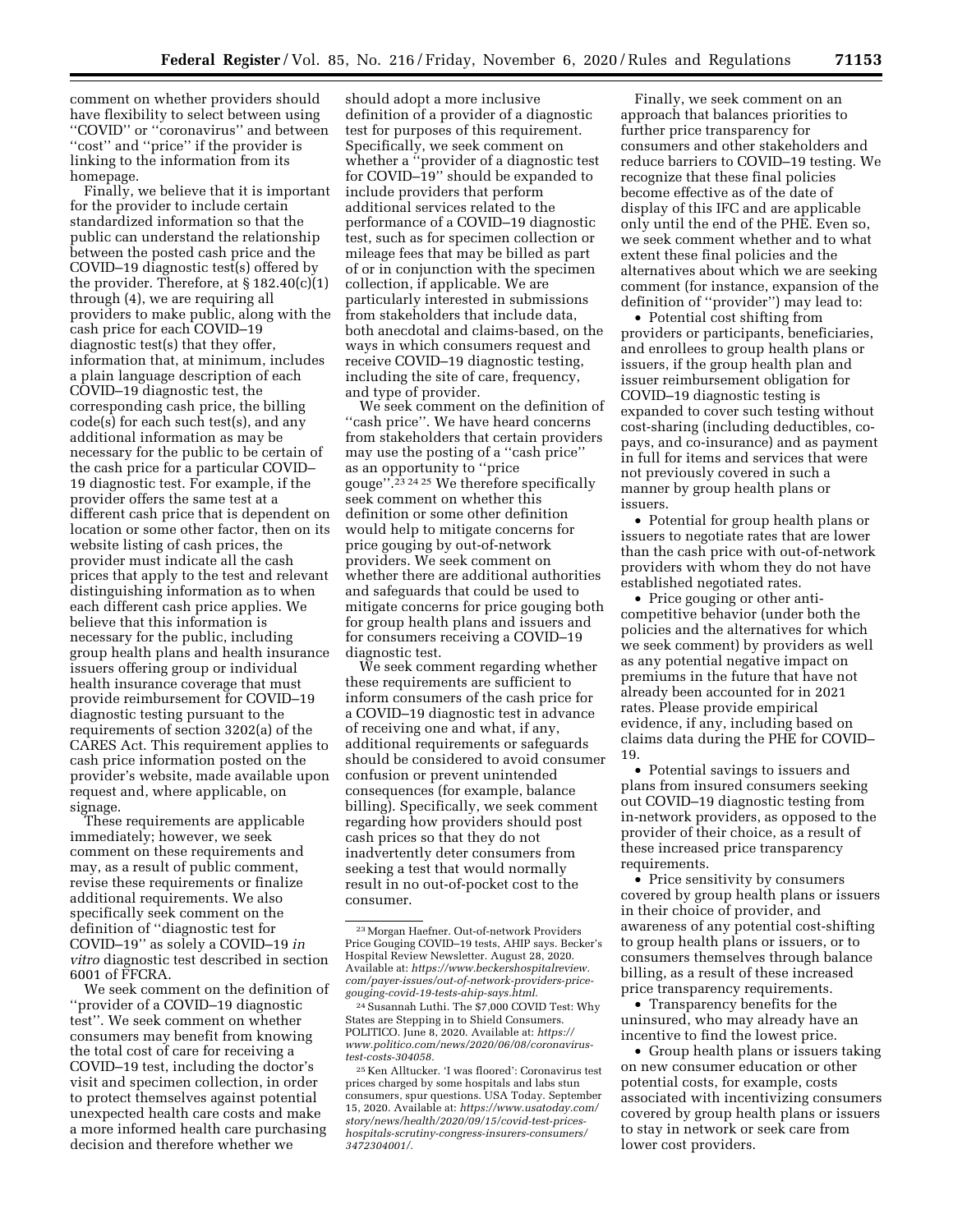# *3. Monitoring and Enforcement of Requirements To Publicize Cash Prices for COVID–19 Diagnostic Tests*

Section 3202(b)(2) of the CARES Act authorizes and provides the Secretary discretion to impose a CMP on any provider of a diagnostic test for COVID– 19 that is not in compliance with section 3202(b)(1) of the CARES Act and has not completed a CAP to comply with the requirements of such paragraph, in an amount not to exceed \$300 per day that the violation is ongoing. In this IFC, we are adopting mechanisms to monitor the requirement that a provider of a diagnostic test for COVID–19 publicize the cash price for diagnostic testing and enforce these requirements, as necessary.

a. Monitoring for Noncompliance and Pre-Penalty Actions

Section 3202(b)(1) of the CARES Act does not prescribe monitoring procedures or the factors we should consider in imposing penalties on providers for noncompliance. We anticipate relying predominantly on complaints made to CMS by the public, including individuals, as well as issuers and plans, regarding providers' potential noncompliance. Specifically, in response to such complaints, we may investigate and evaluate whether a provider has complied with the requirements discussed above. The monitoring methods for determining a provider's compliance with the requirements for publicizing the cash price for a COVID–19 diagnostic test may include, but are not limited to, the following, as appropriate:

• CMS' evaluation of complaints made to CMS.

• CMS' review of an individual's or entity's analysis of noncompliance as stated in the complaint.

• CMS' review of providers' websites or, where a provider does not have a website, its written notice and signage.

The IFC includes these monitoring methods in the regulations at § 182.50(a).

Additionally, at § 182.50(b), we are finalizing discretion for CMS to take any of the following actions if CMS determines the provider is noncompliant with the requirements of § 182.40:

• Provide a written warning notice to the provider of the specific violation(s).

• Request that a provider submit and comply with a CAP under § 182.60.

• Impose a CMP on the provider if the provider fails to respond to CMS' request to submit a CAP or to comply with the requirements of a CAP approved by CMS.

A provider that CMS identifies as noncompliant and to which it offers an opportunity to take corrective action to come into compliance may be notified via a warning notice of its deficiencies. In response to the warning letter, a provider may choose, but is not required, to submit documentation for CMS to review to determine compliance. CMS will review any documentation a provider may submit and, where applicable, a provider's website or other form of written notice, to determine if the provider's noncompliance has been corrected. In the event that a provider does not have its own website on which to post the cash price, CMS will require documentation that the provider has the cash price in written form timely upon request and, where applicable, has posted signage at the provider's facility.

At § 182.60, we specify the requirements for CAPs. Specifically, § 182.60(a) states that a provider may be required to submit a CAP if CMS determines a provider is noncompliant or the provider's noncompliance continues after a warning notice. A violation may include, but is not limited to, a provider's failure to make public its cash price information for COVID–19 diagnostic testing required by § 182.40 and a provider's failure to make public its cash price information in the form and manner required under § 180.40.

Section 182.60(b) states that CMS may request that a provider submit and comply with a CAP, specified in a notice of violation issued by CMS to a provider. Additionally, in § 182.60(c), we specify the following provisions related to CAPs:

• A provider required to submit a CAP must do so, in the form and manner, and by the deadline, specified in the notice of violation issued by CMS to the provider, and must comply with the requirements of the CAP approved by CMS.

• A provider's CAP must specify elements including, but not limited to, the corrective actions or processes the provider will take to address the deficiency or deficiencies identified by CMS, and the timeframe by which the provider will complete the corrective action.

• A CAP is subject to CMS review and approval. After CMS' review and approval of a provider's CAP, CMS may monitor and evaluate the provider's compliance with the corrective actions specified in the CAP.

Section 182.60(d) outlines the following provisions for identifying a provider's noncompliance with CAP requests and requirements:

• A provider's failure to respond to CMS' request to submit a CAP includes failure to submit a CAP in the form, manner, or by the deadline, specified in a notice of violation issued by CMS to the provider.

• A provider's failure to comply with the requirements of a CAP includes failure to correct violation(s) within the specified timeframes.

We seek comment on this approach for monitoring providers of COVID–19 diagnostic testing for compliance with these requirements. Specifically, we seek comments on relying predominantly on complaints to determine a provider's potential noncompliance. We further seek comments on issuing warning letters and requesting CAPs for violations related to making public cash prices for COVID–19 diagnostic testing. Additionally, we seek comments on the length of time we should specify in warning notices to allow corrections of violations before issuance of a request for CAP, and the length of time we should specify for providers to complete and return a CAP to CMS.

b. Civil Monetary Penalties

Under section 3202(b)(2) of the CARES Act, CMS may impose a CMP on a provider that we identify as noncompliant. At § 182.70, we are finalizing requirements related to imposition of CMPs. At § 182.70(a), we finalize a policy that CMS may impose a CMP on a provider that we identify as noncompliant with any of the requirements of § 182.40, and that fails to respond to CMS' request to submit a CAP or to comply with the requirements of a CAP approved by CMS described in  $§ 182.60(d).$ 

Under the statute, the maximum daily dollar amount for a CMP to which a provider may be subject is \$300, even if the provider is in violation of multiple discrete requirements of § 182.40. The maximum daily amount of the CMP will be adjusted annually using the multiplier determined by the Office of Management and Budget (OMB) for annually adjusting CMP amounts under 45 CFR part 102. CMS will provide a written notice of imposition of a CMP to the provider via certified mail or another form of traceable carrier. The elements of this notice to the provider will include but are not limited to the following:

• The basis for the provider's noncompliance, including, but not limited to, the following: CMS' determination as to which requirement(s) the provider has violated; and the provider's failure to respond to CMS' request to submit a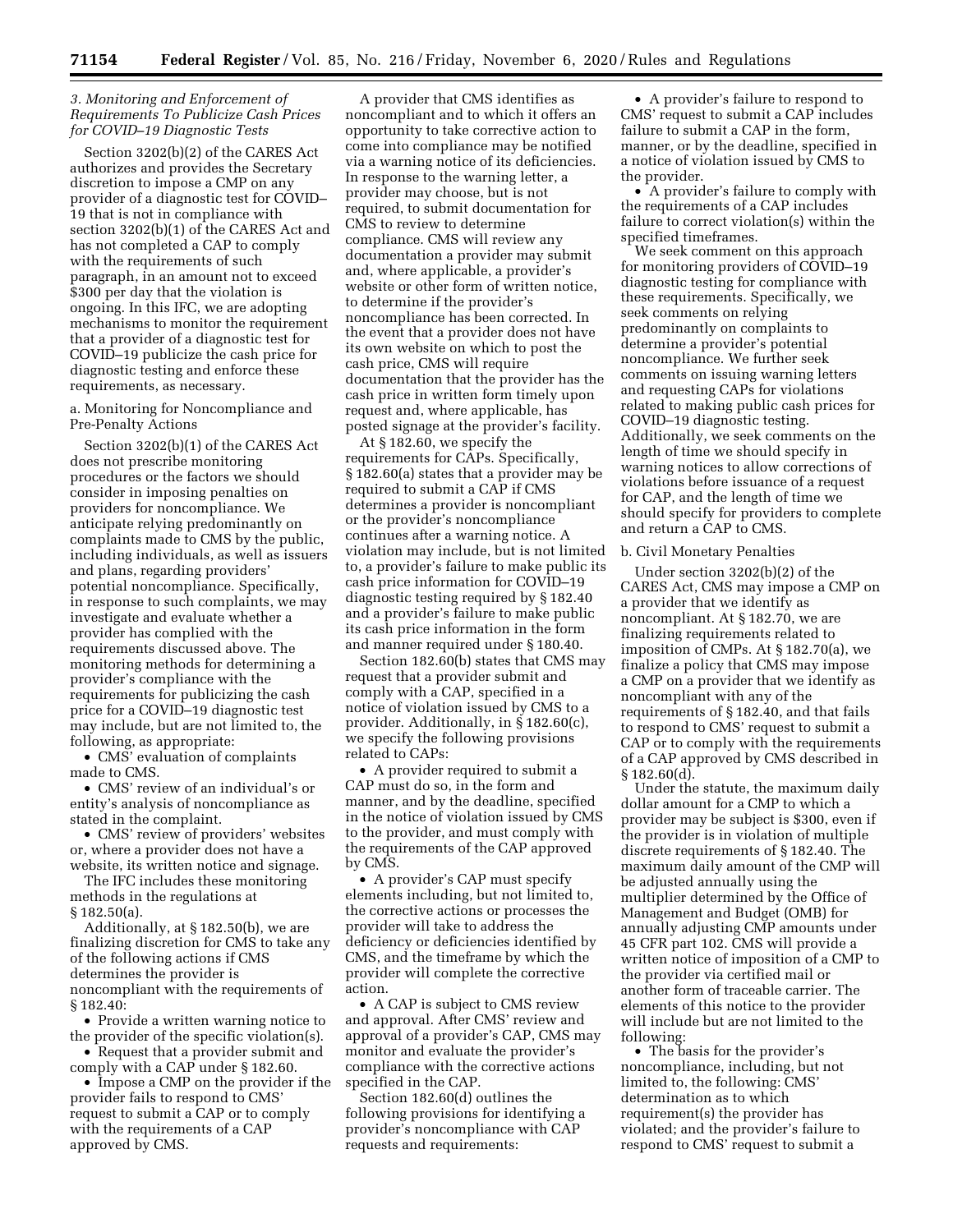CAP or comply with the requirements of statutory maximum daily amount that a CAP.

• CMS' determination as to the effective date for the violation(s). • The amount of the penalty as of the

date of the notice. • A statement that a CMP may

continue to be imposed for continuing violation(s).

• Payment instructions.

• A statement of the provider's right to a hearing according to § 182.90 of subpart D.

• A statement that the provider's failure to request a hearing within 30 calendar days of the issuance of the notice permits the imposition of the penalty, and any subsequent penalties pursuant to continuing violations, without right of appeal.

CMS may issue subsequent notice(s) of imposition of a CMP, according to the aforementioned requirements (in short, where investigation reveals there is continuing justification), that result from the same instance(s) of noncompliance. A provider must pay the CMP in full within 60 calendar days after the date of the notice of imposition of a CMP from CMS. In the event a provider requests a hearing, under subpart D of 45 CFR part 182, the provider must pay the amount in full within 60 calendar days after the date of a final and binding decision to uphold, in whole or in part, the CMP. If the 60th calendar day is a weekend or a Federal holiday, then the timeframe is extended until the end of the next business day. Should a provider elect to appeal the CMP, and where the CMP is upheld only in part by a final and binding decision, CMS will issue a modified notice of imposition of a CMP, to conform to the adjudicated finding as specified in § 182.70.

In the event a CMP is not paid in full within 60 days, CMS will follow the collections activities set forth in 45 CFR part 30. Generally, CMS will issue a written demand for payment no later than 30 days after a debt is delinquent. For debts not paid by the date specified in the written demand, interest, charged at a rate established by the Secretary of the Treasury, shall accrue from the date of delinquency. CMS will transfer debts 180 days or more delinquent to the Department of Treasury for collection.

We seek comment on the approach we are establishing for imposing a CMP on a provider noncompliant with the regulations set forth in § 182.40. Specifically, we seek comments on the length of time allowed between issuance of the request for CAP and the imposition of a CMP. In addition, we seek comments on the amount of the CMP imposed per day up to the

would be applicable to all noncompliant providers.

## c. Appeals Process

We believe it is important to establish a fair administrative process by which providers may appeal CMS' decisions to impose penalties under the requirements established by § 182.40. Through various programs, we have gained experience with administrative hearings and other processes to review CMS' determinations. That experience includes the processes we recently finalized in the CY 2020 Hospital Outpatient Prospective Payment System (OPPS) Price Transparency Final Rule (84 FR 65524) and corresponding regulations at 45 CFR part 180, which requires price transparency for hospitals, and we are aligning the procedures for the appeals process here with those procedures. Therefore, a provider upon which CMS has imposed a penalty under § 182.70 may appeal that penalty in accordance with §§ 180.100 and 180.110, subpart D, with conforming edits.

Generally, under this approach, a provider upon which CMS has imposed a penalty may request a hearing of that penalty before an Administrative Law Judge (ALJ). The CMS Administrator, at his or her discretion, may review in whole or in part the ALJ's decision. A provider against which a final order imposing a CMP is entered may obtain judicial review.

We specify at § 182.80 the procedures for a provider to appeal the CMP imposed by CMS for its noncompliance with the requirements of § 182.40 to an ALJ, and for the CMS Administrator, at his or her discretion, to review in whole or in part the ALJ's decision. In so doing, we apply the following conforming modifications to the text:

• References to ''hospital'' are replaced by the term ''provider.'' We note that the term ''provider,'' as defined at new 45 CFR 182.20 in this rule, may also include hospitals.

• References to ''standard charge'' are replaced by the term ''cash price.''

We seek comment on the approach we are establishing for appeals.

We also set forth in § 182.90 the consequences for failure of a provider to request a hearing. If a provider does not request a hearing within 30 calendar days of the issuance of the notice of imposition of a CMP described in § 182.70(b), CMS may impose the CMP indicated in such notice and may impose additional penalties under continuing violations according to § 182.70(e) without right of appeal. If the 30th calendar day is a weekend or

a Federal holiday, then the timeframe is extended until the end of the next business day. The provider has no right to appeal a penalty with respect to which it has not requested a hearing in accordance with 45 CFR 150.405, unless the provider can show good cause, as determined at § 150.405(b), for failing to timely exercise its right to a hearing.

# *D. Medicare Inpatient Prospective Payment System (IPPS) New COVID–19 Treatments Add-On Payment (NCTAP) for the Remainder of the Public Health Emergency (PHE)*

1. Section 3710 of the CARES Act IPPS Add-On Payment for COVID–19 Patients During the PHE

Section 3710 of the CARES Act amended section 1886(d)(4)(C) of the Act to provide for an increase in the weighting factor of the assigned Diagnosis-Related Group (DRG) by 20 percent for an individual diagnosed with COVID–19 discharged during the period of the PHE for COVID–19. To implement this temporary adjustment, Medicare's claims processing systems apply an adjustment factor to increase the Medicare Severity-DRG (MS–DRG) relative weight that would otherwise be applied by 20 percent when determining IPPS operating payments. For additional information regarding this add-on payment, including which claims are eligible for the 20 percent increase in the MS–DRG weighting factor, please see the Medicare Learning Network (MLN) Matters article ''New COVID–19 Policies for Inpatient Prospective Payment System (IPPS) Hospitals, Long-Term Care Hospitals (LTCHs), and Inpatient Rehabilitation Facilities (IRFs) due to Provisions of the CARES Act'' available on the CMS website at *https://www.cms.gov/files/ document/se20015.pdf.* 

# 2. Overview of IPPS New Technology Add-On Payment

The new medical service or technology add-on payment policy under the IPPS provides additional payments for cases with relatively high costs involving eligible new medical services or technologies, while preserving some of the incentives inherent under an average-based prospective payment system. The payment mechanism is based on the cost to hospitals for the new medical service or technology. Sections  $1886(d)(5)(K)$  and  $(\overline{L})$  of the Act establish a process of identifying and ensuring adequate payment for new medical services and technologies (sometimes collectively referred to in this section as ''new technologies'')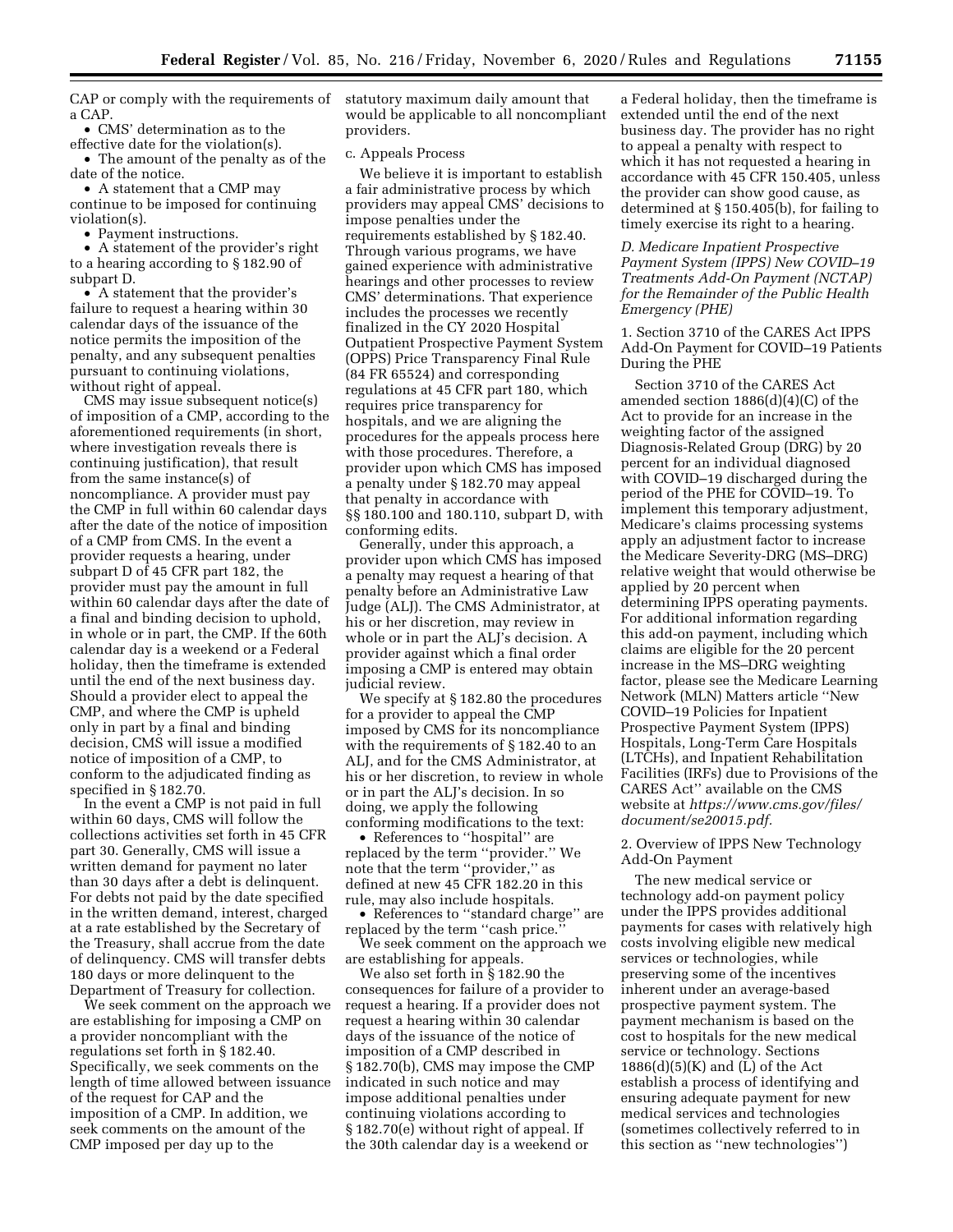under the IPPS. The regulations at 42 CFR 412.87 and 412.88 implement these provisions.

As set forth in § 412.88(b)(2), for a new technology other than certain antimicrobial products (for which the maximum add-on payment is 75 percent), if the costs of a discharge involving a new technology exceed the full DRG payment (including payments for Indirect Medical Education (IME) and Disproportionate Share Hospital (DSH), but excluding outlier payments)), Medicare will make a new technology add-on payment equal to the lesser of: (1) 65 percent of the costs of the new technology; or (2) 65 percent of the amount by which the costs of the case exceed the standard DRG payment.

For additional information regarding IPPS new technology add-on payments please see the FY 2021 IPPS/LTCH PPS final rule (85 FR 58602 through 58608).

3. Overview of the Food and Drug Administration (FDA) Coronavirus Treatment Acceleration Program

The FDA has created a special emergency program for possible coronavirus therapies, the Coronavirus Treatment Acceleration Program. The program uses every available method to move new treatments to patients as quickly as possible, while at the same time finding out whether they are helpful or harmful. The FDA continues to support clinical trials that are testing new treatments for COVID–19 so that valuable knowledge about their safety and effectiveness can be gained. Additional information regarding this program is available on the FDA website at *https://www.fda.gov/drugs/ coronavirus-covid-19-drugs/ coronavirus-treatment-accelerationprogram-ctap.* 

One aspect of the program is the issuance by the FDA of EUAs during the PHE for COVID–19. On February 4, 2020, pursuant to Section  $564(b)(1)(C)$  of the FD&C Act, the Secretary of the Department of Health and Human Services (HHS) determined that there is a PHE that has a significant potential to affect national security or the health and security of United States citizens living abroad, and that involves the virus that causes COVID–19.26 On the basis of such determination, the Secretary of HHS on March 27, 2020, declared that circumstances exist justifying the authorization of emergency use of drugs and biological products during the

COVID–19 pandemic, pursuant to section 564 of the FD&C Act, subject to terms of any authorization issued under that section.27

There are currently five drug and biological products with EUAs issued during the PHE for COVID–19. In section ''I. Criteria for Issuance of Authorization'' of the current letters of authorization for these drug and biological products, the letters for two of the products state that based on the totality of scientific evidence available to FDA, it is reasonable to believe that the product may be effective in treating COVID–19, and that, when used under the conditions described in the authorization, the known and potential benefits of the product when used to treat COVID–19 outweigh the known and potential risks of such products.28[1] Those two drug and biological products are COVID–19 convalescent plasma and Veklury (remdesivir).

The current letters of authorization for the other three products used in patients with suspected or confirmed COVID–19 do not indicate that those products are treating COVID–19 and instead treat a disease or condition caused or exacerbated by COVID–19.29 Specifically, the letter of authorization for REGIOCIT indicates its use as a replacement solution in adult patients in a critical care setting who are being treated with Continuous Renal Replacement Therapy (CRRT) and for whom regional citrate anticoagulation (RCA) is appropriate; the letter of authorization for Fresenius Propoven 2 percent Emulsion indicates its use to maintain sedation via continuous infusion in patients greater than 16 years old who require mechanical ventilation in an ICU setting; and the letter of authorization for multiFiltrate PRO System and multiBic/multiPlus Solutions indicates its use in delivering CRRT in an acute care environment.

While COVID–19 convalescent plasma has received an EUA for treating COVID–19 in hospitalized patients, Veklury (remdesivir), as of October 22, 2020, is the only drug or biological product approved by FDA for treating

COVID–19.30 In order for an item or service to be considered for coverage under Medicare Part A or Part B, the item or service must fall within at least one benefit category established in the Act. Drugs and biologicals are included within several such benefit categories. In general, section 1861(t)(1) of the Act defines drugs and biologicals to include drugs or biologicals approved for inclusion in certain compendia (except for any drugs and biologicals unfavorably evaluated therein) or that are approved by the pharmacy and drug therapeutics committee (or equivalent committee) of the medical staff of a hospital furnishing that drug or biological for use in that hospital. CMS has determined that it is appropriate for CMS to consider drug and biological products which are authorized for emergency use for COVID–19, with letters of authorization, and are used to treat COVID–19 disease, to fall within the drugs and biologicals definition in section 1861(t)(1) of the Act for Medicare purposes if they are included or approved for inclusion in the applicable compendia, or when furnished by a specific hospital if approved for use in that hospital by the pharmacy and drug therapeutics committee (or equivalent committee) of the medical staff of that hospital.

More information regarding EUAs for drug and biological products during the PHE for COVID–19 is available on the FDA website at *https://www.fda.gov/ emergency-preparedness-and-response/ mcm-legal-regulatory-and-policyframework/emergency-useauthorization#coviddrugs.* 

#### 4. Overview of IPPS Outlier Payments

Section  $1886(d)(5)(A)$  of the Act provides for payments in addition to the basic prospective payments for ''outlier'' cases involving extraordinarily high costs. To qualify for outlier payments, one criterion is that a case must have costs greater than the sum of the prospective payment rate for the MS– DRG, any IME and DSH payments, uncompensated care payments, any new technology add-on payments, and the ''outlier threshold'' or ''fixed-loss'' amount (a dollar amount by which the costs of a case must exceed payments in order to qualify for an outlier payment). We refer to the sum of the prospective payment rate for the MS–DRG (including the Section 3710 of the CARES Act add-on payment if applicable), any IME and DSH payments, uncompensated care

<sup>26</sup>U.S. Department of Health and Human Services, *Determination of a Public Health Emergency and Declaration that Circumstances Exist Justifying Authorizations Pursuant to Section 564(b) of the Federal Food, Drug, and Cosmetic Act, 21 U.S.C. 360bbb-3. February 4, 2020.* 

<sup>27</sup>U.S. Department of Health and Human Services, *Declaration that Circumstances Exist Justifying Authorizations Pursuant to Section 564(b) of the Federal Food, Drug, and Cosmetic Act, 21 U.S.C. 360bbb-3,* 85 FR 18250 (April 1, 2020).

<sup>28</sup>EUA for COVID–19 convalescent plasma: *https://www.fda.gov/media/141477/download;* EUA for remdesivir: *https://www.fda.gov/media/137564/ download.* 

<sup>29</sup>EUA for REGIOCIT: *https://www.fda.gov/ media/141168/download;* EUA for Fresenius Propoven 2 percent Emulsion *https://www.fda.gov/ media/137888/download;* EUA for multiFiltrate PRO System and multiBic/multiPlus Solutions: *https://www.fda.gov/media/137520/download.* 

<sup>30</sup>FDA approval for remdesivir: *https:// www.accessdata.fda.gov/drugsatfda*\_*docs/ appletter/2020/214787Orig1s000ltr.pdf.*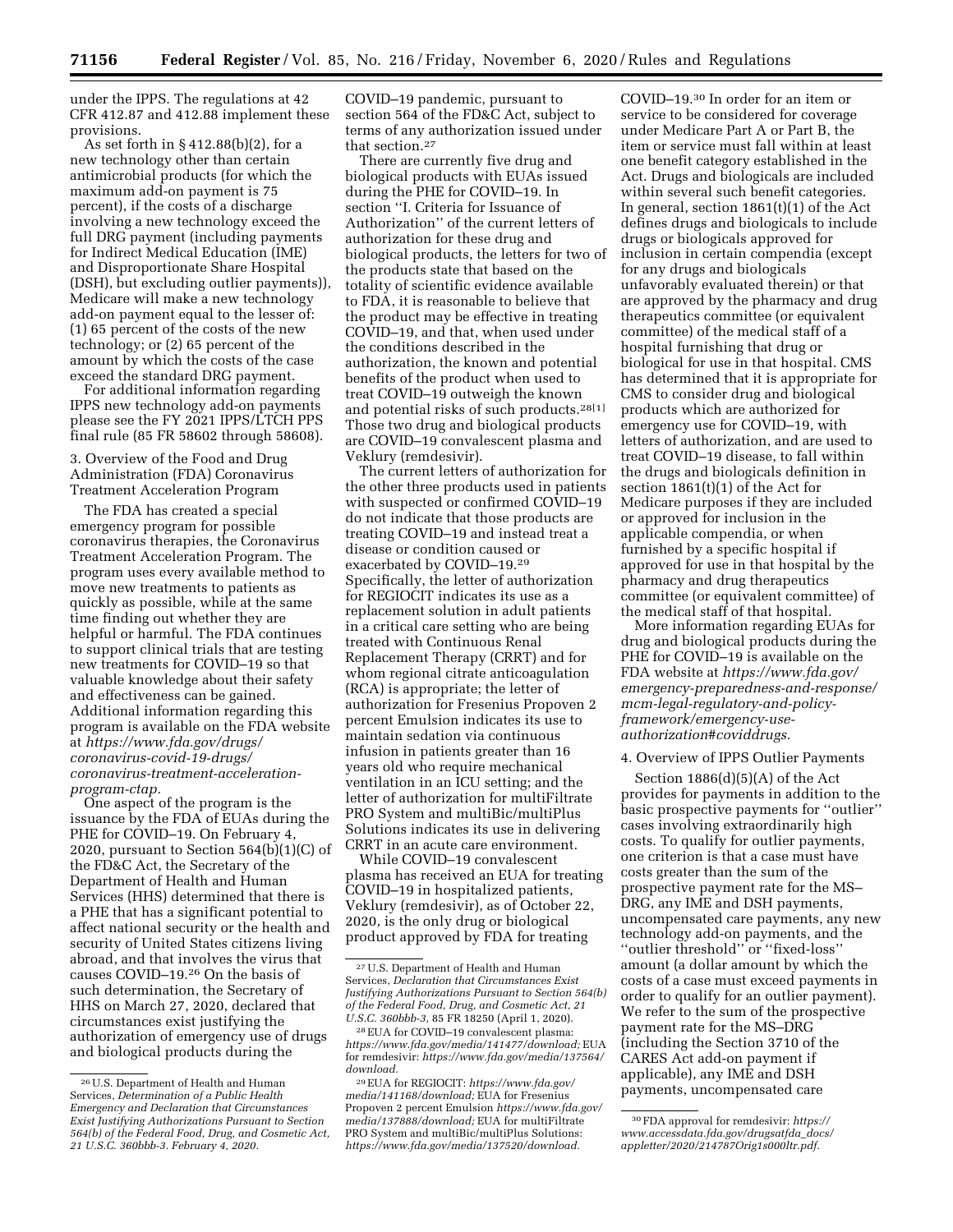payments, any new technology add-on payments, and the outlier threshold as the outlier ''fixed-loss cost threshold.'' Payments for eligible cases are then made based on a marginal cost factor, which is a percentage of the estimated costs above the fixed-loss cost threshold. The marginal cost factor is 80 percent for all MS–DRGs except the burn MS–DRGs, where the marginal cost factor is 90 percent. For the complete formula for how an outlier payment is computed, we refer the reader to the FY 2021 IPPS/LTCH PPS final rule (85 FR 59043 through 59044). We note, for each claim, per the formula in the FY 2021 IPPS/LTCH PPS final rule, in determining whether the claim is eligible for an operating outlier payment and/or a capital outlier payment, an ''operating outlier threshold'' and a ''capital outlier threshold'' are computed, including application of a geographic adjustment to account for local cost variation. If the case is eligible, an ''operating outlier payment'' and/or ''capital outlier payment'' will be made for an individual claim. For additional information regarding IPPS outlier payments please see the FY 2021 IPPS/LTCH PPS final rule (85 FR 59034 through 59041).

5. Eligibility Criteria for an IPPS New COVID–19 Treatments Add-on Payment (NCTAP) for the Remainder of the PHE

We believe that as drugs or biological products become available and are authorized or approved by FDA for the treatment of COVID–19 in the inpatient setting, it would be appropriate to increase the current IPPS payment amounts to mitigate any potential financial disincentives for hospitals to provide these new treatments during the PHE. Therefore, effective for discharges occurring on or after the effective date of this rule and until the end of the public health emergency, CMS is using the exceptions and adjustment authority under section 1886(d)(5)(I) of the Act to create a New COVID–19 Treatments Add-on Payment (NCTAP) under the IPPS for COVID–19 cases that meet certain criteria.

First, the case must include the use of a drug or biological product authorized to treat COVID–19 as indicated in section ''I. Criteria for Issuance of Authorization'' of the current letter of authorization for the drug or biological product, or the drug or biological product must be approved by the FDA for treating COVID–19. Because the purpose of the NCTAP is to mitigate potential financial disincentives for hospitals to provide new COVID–19 treatments, this criterion expeditiously provides assurance in the context of the

urgency of the PHE that a treatment is new and is used to treat COVID–19 during the PHE. Currently, there are only two drug or biological products that meet this criterion: Veklury (remdesivir) and COVID–19 convalescent plasma. However, as additional drug and biological products become available that meet this criterion, cases that use those products would become eligible for the NCTAP if the remaining criteria are met.

Second, the case must also be eligible for the 20 percent increase in the weighting factor for the assigned MS– DRG for an individual diagnosed with COVID–19 discharged during the period of the PHE for COVID–19 under section 3710 of the CARES Act. The primary purposes of this criterion are to help appropriately identify COVID–19 cases to potentially receive the NCTAP, and ensure for program integrity reasons that there is a positive COVID–19 laboratory test documented in the patient's medical record. CMS may conduct postpayment medical review to confirm the presence of a positive COVID–19 laboratory test and, if no such test is contained in the medical record, the NCTAP will be recouped.

Third, the operating cost of the case must exceed the operating Federal payment under the IPPS, including the add-on payment under section 3710 of the CARES Act. The primary purpose of this criterion is to ensure that the NCTAP is made only when needed. The cost of the case is determined by multiplying the covered charges by the operating cost-to-charge ratio, the same way it is determined for new technology add-on payments and operating outlier payments.

We note that all generally applicable statutory and regulatory requirements during the PHE for Medicare payment for a particular case must continue to be met, and that the NCTAP will only be available to the extent that the new COVID–19 treatment meets all coverage requirements under Medicare, including that the use of a drug or biological product is medically reasonable and necessary for that case. No applicable Medicare requirements during the PHE are being waived by the creation of the NCTAP policy.

6. Determination of the IPPS NCTAP Amount for the Remainder of the PHE

As indicated earlier, the goal of the NCTAP is to mitigate potential financial disincentives for hospitals to provide new COVID–19 treatments. These potential financial disincentives are already mitigated in part by the IPPS outlier payment, but we recognize that the costs of a case must exceed

payments by the ''outlier threshold'' or ''fixed-loss'' amount before outlier payments are made. For FY 2021, the outlier threshold is approximately \$30,000. As discussed previously, the outlier threshold is adjusted to account for local cost variation in determining whether an individual claim is eligible for outlier payments. As a simplified example for purposes of illustration, if the operating costs of a case using a new COVID–19 treatment exceed the operating IPPS payment by \$10,000, there are no Medicare outlier payments made for this case because the costs are less than the outlier threshold.

We believe that in order to further mitigate any potential financial disincentives for hospitals to provide new COVID–19 treatments, the NCTAP, when needed, should function to partially offset costs that exceed the Medicare payment, but are less than the outlier threshold. By partially rather than fully offsetting these costs, we believe that the NCTAP, similar to the new technology add-on payment policy under the IPPS, preserves some of the incentives inherent under an averagebased prospective payment system. One way in which the new technology addon payment policy accomplishes this goal is by making the new technology add-on payment equal to the lesser of: (1) 65 percent of the costs of the new technology; or (2) 65 percent of the amount by which the costs of the case exceed the standard DRG payment.

We believe that the new technology add-on payment calculation provides an appropriate conceptual framework for the NCTAP calculation. In the context of the urgency of the PHE for COVID–19, however, and the practical and operational challenges of individually tailoring the payment calculation to each new treatment, we believe the NCTAP calculation should take into account 65 percent of the amount by which the costs of the case exceed the standard DRG payment, without comparison to 65 percent of the costs of the new treatment itself. As part of the approval process for the new technology add-on payment for a given new technology, the claims processing system is modified and tailored to apply the new technology add-on payment for that technology using cost and coding information according to the ''lesser of'' policy described above. In order to more expeditiously provide payment for cases meeting the previously described criteria in the context of the urgency of the PHE, we believe the NCTAP calculation should take into account 65 percent of the amount by which the costs of the case exceed the standard DRG payment for all cases that qualify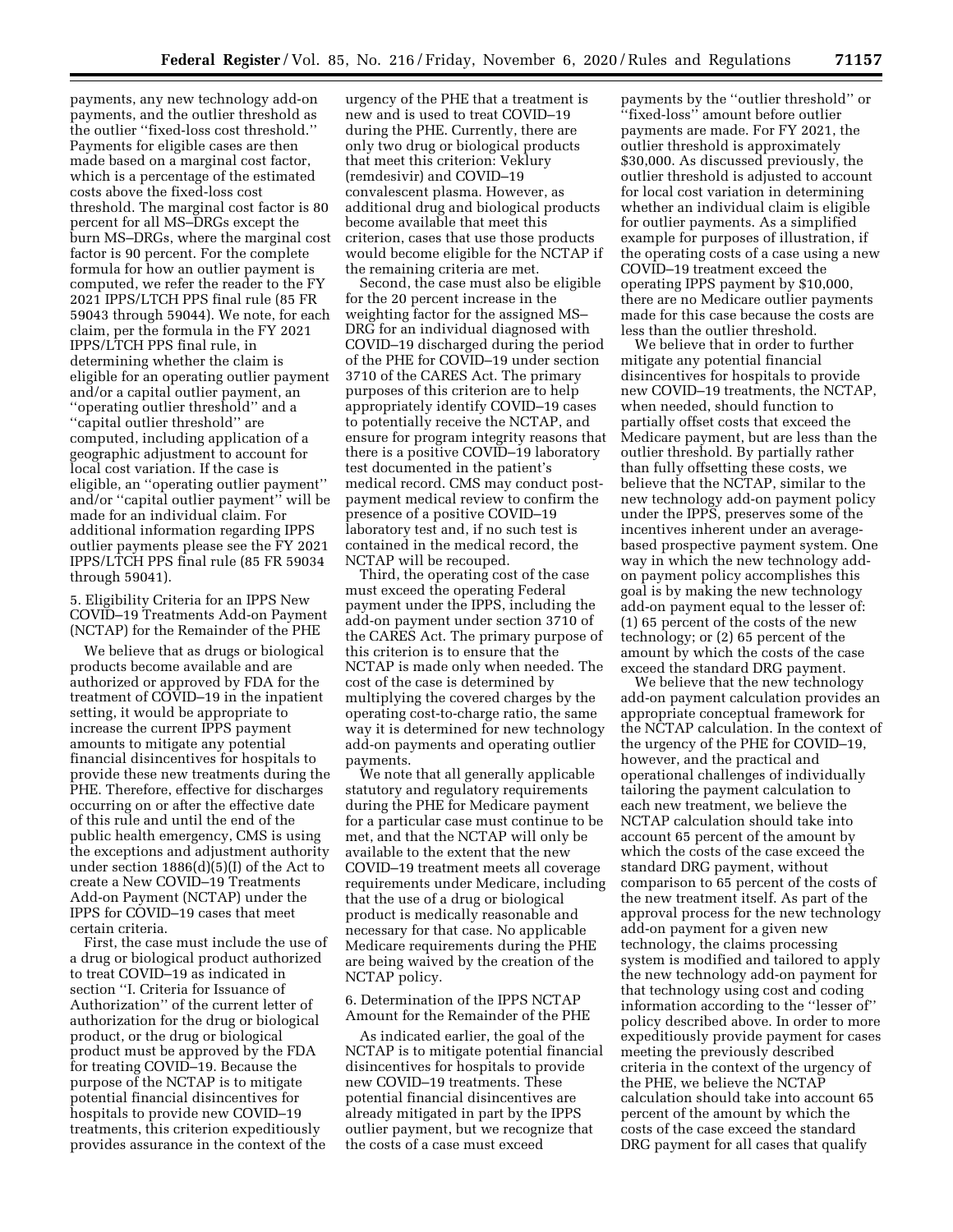for the NCTAP, without comparison to the costs of the new treatment as under the ''lesser of'' policy applicable for the new technology add-on payment.

We note that a hospital should not seek additional payment on the claim for drugs or biologicals procured or provided by a governmental entity to a provider at no cost to the provider to diagnose or treat patients with known or suspected COVID–19, as described in the CMS Medicare Claims Processing Manual, Pub. 100–04, Chapter 32, Section 67.

CMS will use ICD–10–PCS procedure codes XW033E5 (Introduction of Remdesivir Anti-infective into Peripheral Vein, Percutaneous Approach, New Technology Group 5) and XW043E5 (Introduction of Remdesivir Anti-infective into Central Vein, Percutaneous Approach, New Technology Group 5) to identify cases using remdesivir and ICD–10–PCS procedure codes XW13325 (Transfusion of Convalescent Plasma (Nonautologous) into Peripheral Vein, Percutaneous Approach, New Technology Group 5) and XW14325 (Transfusion of Convalescent Plasma (Nonautologous) into Central Vein, Percutaneous Approach, New Technology Group 5) to identify cases using convalescent plasma. More information on the new procedure codes implemented into the International Classification of Diseases, Tenth Revision, Procedure Coding System (ICD–10–PCS) in response to the PHE for COVID–19 is available on the CMS website at *https://www.cms.gov/files/ document/icd-10-ms-drgs-version-372 effective-august-01-2020.pdf.* CMS will issue additional operational instructions on how eligible cases will be identified, including any new treatments that may become available.

We also considered in the determination of the NCTAP amount that we did not want to inadvertently reduce the IPPS operating outlier payments that the hospital would have otherwise received for a costly COVID– 19 case given that these outlier payments already help to mitigate potential financial disincentives for hospitals to provide new COVID–19 treatments. Therefore, we do not believe the calculation of the operating outlier payments should be impacted by the NCTAP.

Taking these factors into account, CMS is setting the NCTAP amount for a case that meets the NCTAP eligibility criteria equal to the lesser of: (1) 65 percent of the operating outlier threshold for the claim or (2) 65 percent of the amount by which the costs of the case exceed the standard DRG payment,

including the adjustment to the relative weight under section 3710 of the CARES Act. As with the new technology addon payment and outlier payments, the costs of the case are determined by multiplying the covered charges by the operating cost-to-charge ratio. In addition, the NCTAP will not be included as part of the calculation of the operating outlier payments.

Returning to our simplified example, if the cost of a case using a new COVID– 19 treatment exceeds the operating IPPS payment by \$10,000 and the operating outlier threshold for the case is for purposes of illustration \$30,000, the NCTAP would be \$6,500 (= \$10,000 excess cost  $\times$  0.65). There would be no outlier payments because the excess cost of the case (\$10,000) does not exceed the operating outlier threshold for the case (\$30,000).

As a simplified example of a case that qualifies for an operating outlier payment, if the cost of a case using a new COVID–19 treatment exceeds the operating IPPS payment by \$100,000, the NCTAP would be equal to the maximum NCTAP amount of 65 percent of the operating outlier threshold for the case. In this illustrative example, if the applicable operating outlier threshold for the claim is \$30,000, that amount is \$19,500 (equals first \$30,000 of the excess cost before the operating outlier threshold for the claim is reached  $\times$ 0.65). In addition, the case would receive an outlier payment that is calculated the same way it is currently calculated in the absence of the \$19,500 NCTAP, that is, \$56,000 (= (\$100,000 excess  $\cos t - $30,000$  outlier threshold for the case) \* the 0.80 outlier marginal cost factor). The combined NCTAP and outlier payment would be \$75,500 (equals the \$19,500 enhanced payment + the \$56,000 outlier payment).

*E. Medicare Outpatient Prospective Payment System (OPPS) Separate Payment for New COVID–19 Treatments Policy for the Remainder of the Public Health Emergency (PHE)* 

## 1. FDA Coronavirus Treatment Acceleration Program

The FDA has created a special emergency program to facilitate the development of coronavirus therapies, the Coronavirus Treatment Acceleration Program. One aspect of the program is the issuance by the FDA of EUAs during the PHE for COVID–19. On February 4, 2020, pursuant to Section 564(b)(1)(C) of the FD&C Act, the Secretary of the Department of Health and Human Services (HHS) determined that there is a PHE that has a significant potential to affect national security or the health and

security of United States citizens living abroad, and that involves the virus that causes COVID–19.31 On the basis of such determination, the Secretary of HHS on March 27, 2020, declared that circumstances exist justifying the authorization of emergency use of drugs and biologics during the COVID–19 public health emergency, pursuant to section 564 of the FD&C Act, subject to terms of any authorization issued under that section.32 Readers should refer to Section D.3 of this interim final rule with comment period for a full discussion of the Coronavirus Treatment Acceleration Program.

There are currently five drug and biological products with EUAs issued during the PHE for COVID–19. In section ''I. Criteria for Issuance of Authorization'' of the current letters of authorization for these drug and biological products, the letters for two of the products state that based on the totality of scientific evidence available to FDA, it is reasonable to believe that the product may be effective in treating COVID–19, and that, when used under the conditions described in the authorization, the known and potential benefits of the product when used to treat COVID–19 outweigh the known and potential risks of such products.33 Those drug and biological products are COVID–19 convalescent plasma and Veklury (remdesivir).

While COVID–19 convalescent plasma has received an EUA for treating COVID–19 in hospitalized patients, Veklury (remdesivir), as of October 22, 2020, is the only drug or biological product approved by FDA for treating COVID–19. As discussed in Section II.D.3 of this interim final rule with comment period, in order for an item or service to be considered for coverage under Medicare Part A or Part B, the item or service must fall within at least one benefit category established in the Act. Drugs and biologicals are included within several such benefit categories. In general, section 1861(t)(1) of the Act defines drugs and biologicals to include drugs or biologicals approved for inclusion in certain compendia (except

<sup>31</sup>U.S. Department of Health and Human Services, *Determination of a Public Health Emergency and Declaration that Circumstances Exist Justifying Authorizations Pursuant to Section 564(b) of the Federal Food, Drug, and Cosmetic Act, 21 U.S.C. 360bbb-3. February 4, 2020.* 

<sup>32</sup>U.S. Department of Health and Human Services, *Declaration that Circumstances Exist Justifying Authorizations Pursuant to Section 564(b) of the Federal Food, Drug, and Cosmetic Act, 21 U.S.C. 360bbb-3,* 85 FR 18250 (April 1, 2020).

<sup>33</sup>EUA for remdesivir: *https://www.fda.gov/ media/137564/download;* EUA for COVID–19 convalescent plasma: *https://www.fda.gov/media/ 141477/download.*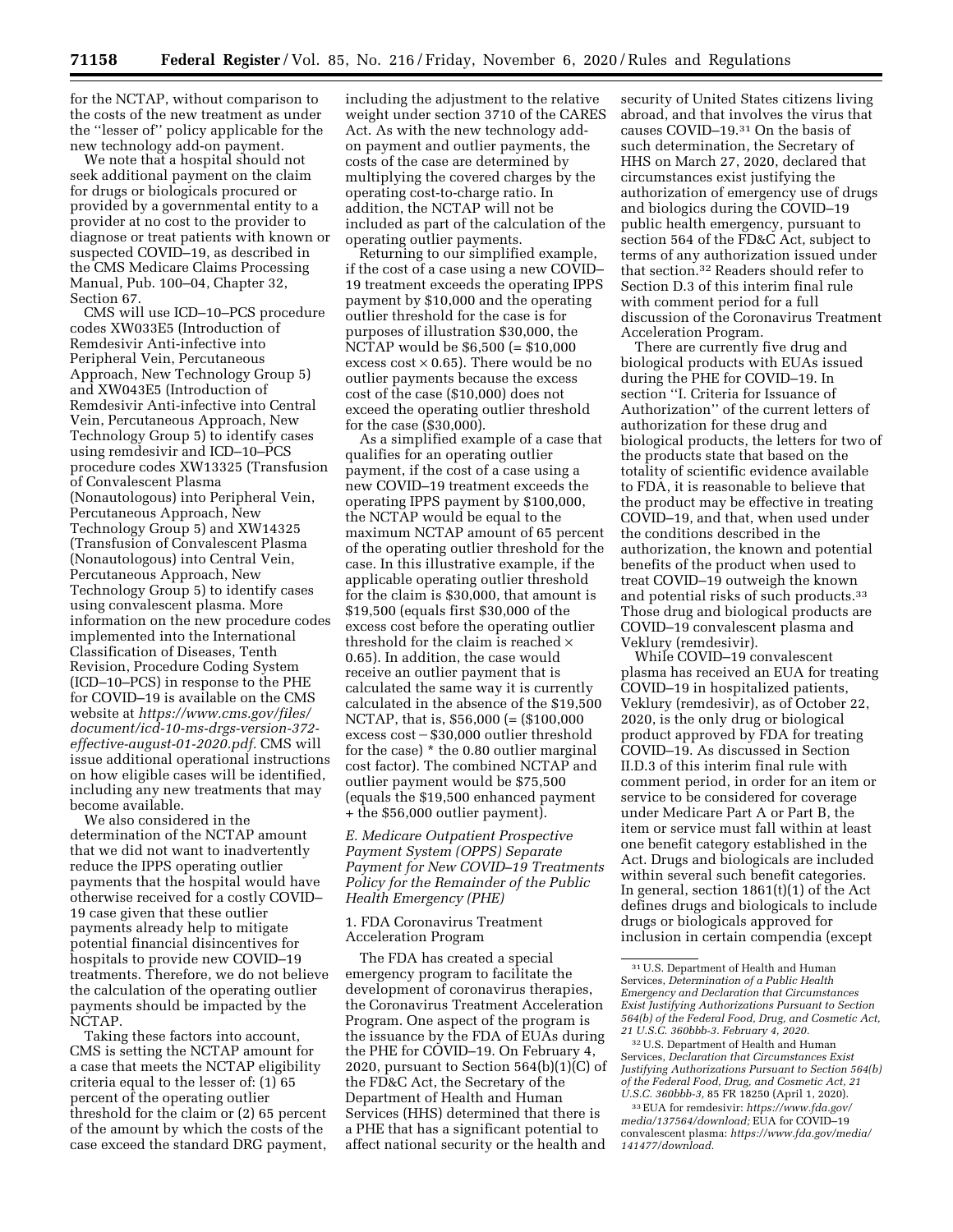for any drugs and biologicals unfavorably evaluated therein) or that are approved by the pharmacy and drug therapeutics committee (or equivalent committee) of the medical staff of a hospital furnishing that drug or biological for use in that hospital. CMS has determined that it is appropriate for CMS to consider drug and biological products which are authorized for emergency use for COVID–19, with letters of authorization, and are used to treat COVID–19 disease, to fall within the drugs and biologicals definition in 1861(t)(1) of the Act for Medicare purposes if they are included or approved for inclusion in the applicable compendia, or when furnished by a specific hospital if approved for use in that hospital by the pharmacy and drug therapeutics committee (or equivalent committee) of the medical staff of that hospital.

# 2. OPPS Comprehensive-Ambulatory Payment Classification (C–APC) Policy

To date, no drug or biological product has an EUA for the treatment of patients with COVID–19 in the outpatient setting. However, because treatment of COVID–19 is rapidly evolving, we believe it is important to ensure that separate payment is available under the OPPS for new drug and biological products (including blood products) that receive an EUA for treating COVID– 19 in the outpatient setting or are approved by the FDA for treating COVID–19 in the outpatient setting, or where a drug or biological product approved under an existing EUA is authorized for use in settings other than the inpatient setting. As part of that process, we expect to include the addition of new codes describing those treatments as soon as practicable, after their availability, to ensure efficient and timely beneficiary access to those treatments. We anticipate that most drugs and biological products authorized for use in treating COVID–19 in the outpatient setting would be separately paid under our standard OPPS payment policy because drugs and biological products are typically assigned separate Ambulatory Payment Classification payment status indicators in the OPPS unless they meet one of the criteria for packaging, which, with the exception of drug or biological products billed with a Comprehensive Ambulatory Payment Classification (C– APC) service, we do not anticipate that drugs or biological products approved or authorized to treat COVID–19 would meet. However, these products could be packaged into a C–APC when provided on the same claim as a C–APC service,

in which case separate payment would not be made for these products.

Under our C–APC policy, which we adopted beginning in CY 2015, we designate a service described by a HCPCS code assigned to a C–APC as the primary service when the service is identified by OPPS status indicator ''J1''. When such a primary service is reported on a hospital outpatient claim, with certain exceptions, we make payment for all other items and services reported on the hospital outpatient claim as being integral, ancillary, supportive, dependent, and adjunctive to the primary service (hereinafter collectively referred to as ''adjunctive services'') and representing components of a complete comprehensive service (78 FR 74865 and 79 FR 66799). Payments for adjunctive services are packaged into the payments for the primary services. This results in a single prospective payment for each of the primary, comprehensive services based on the costs of all reported services at the claim level. Items included in the packaged payment provided in conjunction with the primary service also include all drugs, biologicals, and radiopharmaceuticals, regardless of cost, except those drugs with pass-through payment status and self-administered drugs, unless they function as packaged supplies (78 FR 74868 through 74869 and 74909 and 79 FR 66800). Thus, under our current policy, payment for drugs or biological products with an emergency authorization or approved to treat COVID–19 in the outpatient setting would be packaged into payment for a primary C–APC service when billed on the same claim as that service.

Currently, there are 67 C–APCs in the CY 2020 OPPS, with payments ranging from approximately \$1,000 to \$37,000. Most C–APCs are for surgical or other intensive procedures, which we would expect most hospital outpatient departments would not perform on a patient that has an active case of COVID–19. However, observation services can also be paid through the ''Comprehensive Observation Services'' C–APC (C–APC 8011), which packages payment for qualifying extended assessment and management encounters. It is possible that future COVID treatments that are authorized or approved for use in the outpatient setting might be administered to patients under observation while the provider determines if the patient needs to be admitted to the hospital for COVID–19.

3. Separate Payment Under the OPPS for New COVID–19 Treatments for the Remainder of the PHE for COVID–19

Although we do not expect that many beneficiaries would both receive a primary C–APC service and a drug or biological for treating COVID–19, we nonetheless believe that as drugs or biologicals become available and are authorized or approved for the treatment of COVID–19 in the outpatient setting, it would be appropriate to mitigate any potential financial disincentives for hospitals to provide these new treatments during the PHE for COVID–19. Therefore, effective for services furnished on or after the effective date of this rule and until the end of the PHE for COVID–19, CMS is creating an exception to its OPPS C– APC policy to ensure separate payment for new COVID–19 treatments that meet certain criteria. Under this exception, any new COVID–19 treatment that meets the two criteria below will, for the remainder of the PHE for COVID–19, always be separately paid and will not be packaged into a C–APC when it is provided on the same claim as the primary C–APC service. Note that this separate payment will result in an additional copayment of 20 percent of the cost of the new COVID–19 treatment, up to the amount of the inpatient deductible.

CMS has identified two criteria for COVID–19 treatments to receive this exception. First, the treatment must be a drug or biological product (which could include a blood product) authorized to treat COVID–19, as indicated in section ''I. Criteria for Issuance of Authorization'' of the letter of authorization for the drug or biological product, or the drug or biological product must be approved by the FDA for treating COVID–19. Because the purpose of this exception is to mitigate potential financial disincentives for hospitals to provide new COVID–19 treatments, this criterion expeditiously provides assurance in the context of the urgency of the PHE for COVID–19 that a treatment is new and is used to treat COVID–19 disease during the PHE for COVID–19.

Second, the EUA for the drug or biological product (which could include a blood product) must authorize the use of the product in the outpatient setting or not limit its use to the inpatient setting, or the product must be approved by the FDA to treat COVID–19 disease and not limit its use to the inpatient setting.

We note that during the PHE for COVID–19 this new exception to the C–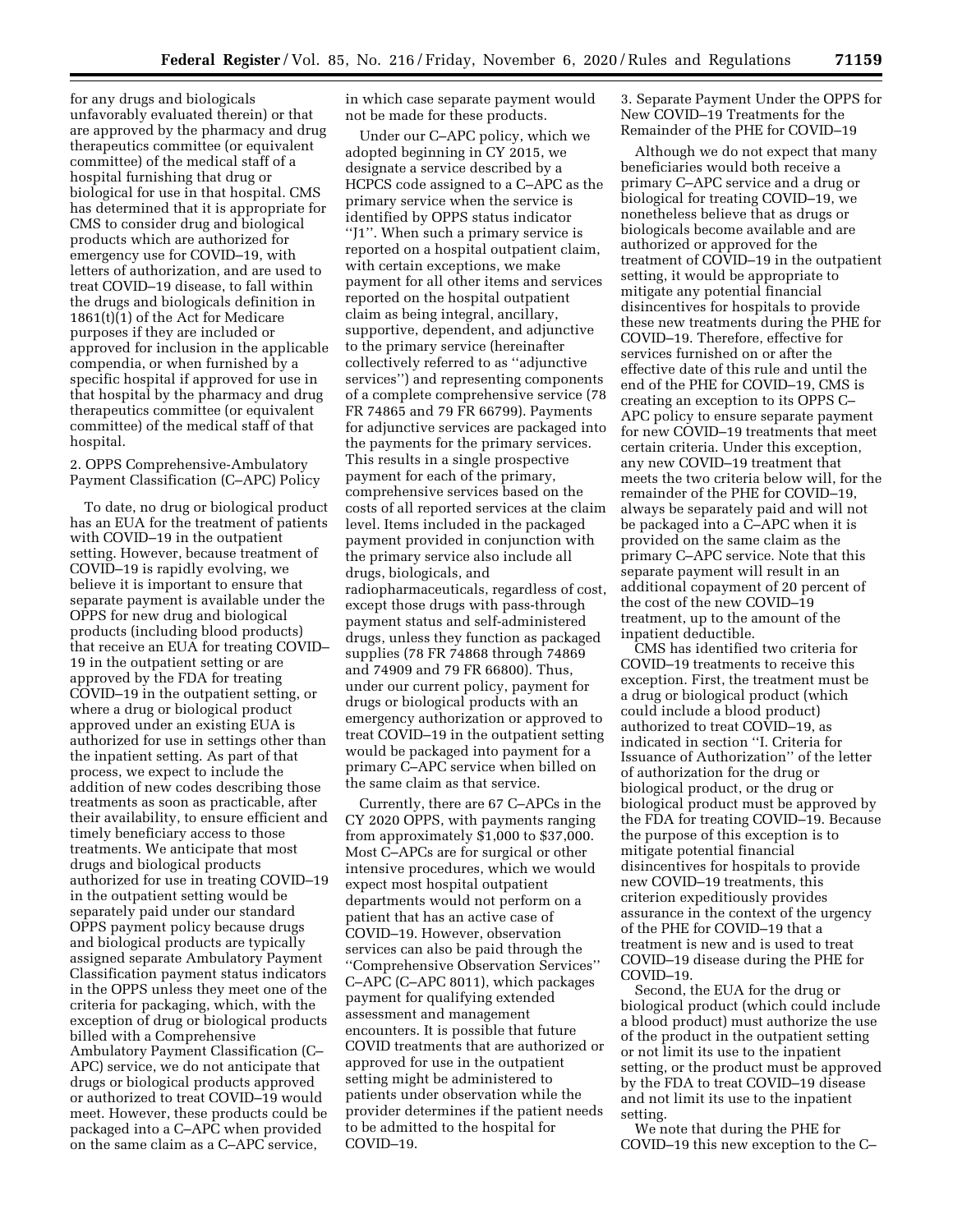APC packaging policy would apply to all drug and biological products that meet both of these criteria. As of the date of issuance of this interim final rule there are two drug or biological products that meet the first criterion (Veklury (remdesivir) and COVID–19 convalescent plasma), but neither of these products is authorized or approved for use in the outpatient setting and, as a result, no product meets the second criterion.

We also note that all generally applicable statutory and regulatory requirements for Medicare payment under the OPPS must continue to be met, and that OPPS payment will only be available to the extent that the new COVID–19 treatment meets all coverage requirements under Medicare, including that the use of a drug or biological product is medically reasonable and necessary for the patient. No applicable Medicare requirements during the PHE are being waived by the creation of this C–APC exception.

4. Effects of This Exception on the OPPS Budget Neutrality Calculation

As we noted in Section II.E.2, we believe it would be a fairly rare occurrence that an outpatient department would perform a C–APC procedure on a beneficiary being treated for COVID–19 because most C–APCs are for surgical or other intensive procedures and we would expect most hospital outpatients departments would not perform outpatient surgery on a patient that has an active case of COVID–19. While it is possible that future COVID–19 treatments that are authorized or approved for use in the outpatient setting might be administered to patients under observation while the provider determines if the patient needs to be admitted to the hospital for COVID–19, it is our expectation that this hypothetical situation would not happen frequently. Because we believe a new COVID–19 treatment will rarely be provided on the same claim as a primary C–APC service, we believe new COVID–19 treatments used in the outpatient setting will be separately paid under current policy the vast majority of the time. As a result, we do not believe it is necessary that we make an adjustment to OPPS budget neutrality calculations at this time to account for this new exception, as any budgetary effect of this new exception is likely to be de minimis. If, once new COVID–19 treatments are being provided in the outpatient setting, the claims data indicates that these treatments are being provided on the same claim as a C–APC more frequently than we expected, we can make a

prospective adjustment to the OPPS budget neutrality calculations through future rulemaking.

# *F. Temporary Increase in Federal Medicaid Funding*

#### 1. Background

Section 6008 of the FFCRA, as amended by section 3720 of the CARES Act, provides a temporary 6.2 percentage point increase to each qualifying state and territory's Federal Medical Assistance Percentage (FMAP) under section 1905(b) of the Act (''temporary FMAP increase''). This temporary FMAP increase is effective beginning January 1, 2020 and could extend through the last day of the calendar quarter in which the PHE for COVID–19, including any extensions, terminates, if the state claims the FMAP increase in that quarter (we refer herein to the entire period where the FMAP increase is potentially applicable as the ''increased FMAP period'').

To qualify for the temporary FMAP increase in a given quarter, states must meet the four conditions described in subsection (b) of section 6008 of the FFCRA during that quarter. Three of these conditions (described at section 6008(b)(1), (2), and (4) of the FFCRA) could extend through the end of the increased FMAP period, if the state claims the increased FMAP through the end of the quarter in which the PHE for COVID–19 ends. They are: (a) The state must maintain eligibility standards, methodologies, or procedures that are no more restrictive than what the state had in place as of January 1, 2020; (b) the state may not charge premiums that exceed those that were in place as of January 1, 2020;  $34$  and (c) the state must cover, without the imposition of cost sharing, testing services and treatments for COVID–19, including vaccines, specialized equipment, and therapies.

The fourth condition, which is described at section 6008(b)(3) of the FFCRA, extends through the last day of the month in which the PHE for COVID–19 ends. This condition provides that a state may not receive the temporary FMAP increase if ''the [s]tate fails to provide that an individual who is enrolled for benefits under [the Medicaid state] plan (or waiver) as of the date of enactment of this section [March 18, 2020] or enrolls for benefits

under such plan (or waiver) during the period beginning on such date of enactment [March 18, 2020] and ending the last day of the month in which the [PHE for COVID–19] ends shall be treated as eligible for such benefits through the end of the month in which such emergency period ends unless the individual requests a voluntary termination of eligibility or the individual ceases to be a resident of the State[.]''

The language in section 6008(b)(3) of the FFCRA is somewhat ambiguous. CMS issued guidance on this condition through frequently asked questions (FAQs) posted on Medicaid.gov on April 13, 2020, May 5, 2020, and June 30, 2020.35 However, our existing interpretation (discussed in section II.F.2 of this preamble) is not the only possible interpretation that could be made. As the PHE for COVID–19 continued, and states requested increased flexibility for managing their programs, we revisited our existing interpretation. Seeking to balance the beneficiary protections in our existing interpretation with the state flexibility that could be afforded through an alternative interpretation, this IFC establishes a blended approach as discussed below.

2. CMS's Existing Interpretation of Section 6008(b)(3) of the FFCRA

CMS first provided an interpretation of section 6008(b)(3) for implementation by states through FAQs issued in April 2020. Our most recent interpretation provided that to receive the increased FMAP under the FFCRA, a state must keep beneficiaries enrolled in Medicaid, if they were enrolled on or after March 18, 2020, with the same amount, duration, and scope of benefits. It also provided that states could not subject such beneficiaries to any increase in cost sharing or beneficiary liability for institutional services or other long-term services and supports (LTSS) during this time period. This interpretation

• Families First Coronavirus Response Act— Increased FMAP FAQs available at *https:// www.medicaid.gov/state-resource-center/ downloads/covid-19-section-6008-faqs.pdf*  (Updated April 13, 2020)

<sup>34</sup>Section 3720 of the CARES Act added a new subsection (d) to section 6008 of the FFCRA in order to provide states which have increased premiums for any Medicaid beneficiaries above the amounts in effect on January 1, 2020, with a 30-day grace period to restore premiums to amounts no greater than those in effect as of January 1 without jeopardizing the state's eligibility for the temporary 6.2 percentage point FMAP increase.

<sup>35</sup>See:

<sup>•</sup> COVID–19 Frequently Asked Questions (FAQs) for State Medicaid and Children's Health Insurance Program (CHIP) Agencies, available at *https:// www.medicaid.gov/state-resource-center/ downloads/covid-19-faqs.pdf* (Updated June 30, 2020)

<sup>•</sup> Families First Coronavirus Response Act (FFCRA), Public Law 116–127 Coronavirus Aid, Relief, and Economic Security (CARES) Act, Public Law 116–136 Frequently Asked Questions (FAQs) available at *https://www.medicaid.gov/stateresource-center/downloads/covid-19-section-6008- CARES-faqs.pdf* (Posted April 13, 2020)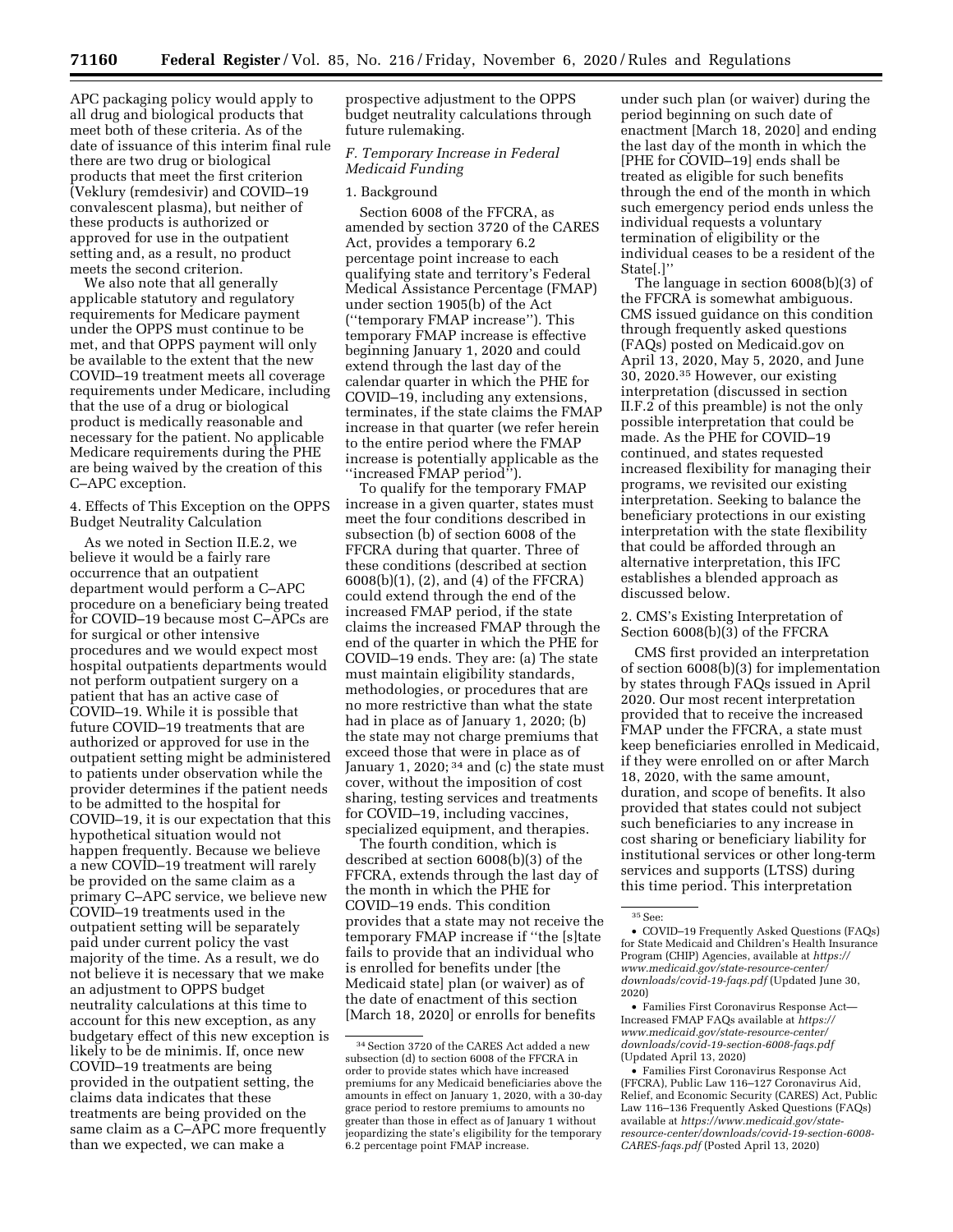protects both beneficiary eligibility and access to medically necessary services.

Under this interpretation, if a state receives information about a beneficiary's change in circumstances that would make the beneficiary ineligible for Medicaid, the state may not terminate that beneficiary's eligibility until the end of the month in which the PHE for COVID–19 ends, except in cases where the beneficiary voluntarily disenrolls or is no longer a resident of the state. Further, if the state receives information that would make a beneficiary eligible for a different eligibility group with lesser benefits, greater cost sharing, or increased beneficiary liability, the state may not transition that beneficiary to the new eligibility group but must maintain the beneficiary's enrollment in the current eligibility group until the end of the month in which the PHE for COVID–19 ends.36

In protecting access to medically necessary services pursuant to this interpretation, states must maintain current coverage in the state plan, including alternative benefit plans (ABPs), and must also maintain current coverage under any waivers and section 1115 demonstrations. For example, states may not implement any new restrictions such as a reduction in the number of covered visits or a prior authorization requirement. Beneficiary coverage may not be reduced on an individual basis either. For example, if a beneficiary has reached age 21 and would no longer be eligible for the Early and Periodic Screening, Diagnostic, and Treatment (EPSDT) benefit, the state must continue to provide EPSDT services to the beneficiary when medically necessary, through the end of the month in which the PHE for COVID–19 ends. Further, if a beneficiary is enrolled in a home and community-based services (HCBS) waiver program authorized under section 1915(c) of the Act, and the individual is determined to no longer

meet the level-of-care requirements or other requirements for that waiver, the state must maintain the beneficiary's enrollment in the HCBS waiver. Under this interpretation, states are not required to provide services that do not meet the state plan amount, duration, and scope criteria for a benefit (such as medical necessity). However, as a condition for receiving the temporary FMAP increase, the state must ensure that a beneficiary can continue to access the benefits package that was available to that beneficiary as of March 18, 2020 (or a later date within the PHE) through the end of the month in which the PHE for COVID–19 ends.

States have expressed concern that our existing interpretation of section 6008(b)(3) of the FFCRA makes it challenging for them to manage their programs effectively and still qualify for the increased Federal financial participation, in frustration of one purpose of section 6008 of the FFCRA to provide additional support to state Medicaid programs in their response to the COVID–19 pandemic. States made clear to CMS that this interpretation, coupled with the prohibition on adopting more restrictive eligibility standards, methodologies, or procedures under section 6008(b)(1) of the FFCRA, would impede the routine, orderly transition of beneficiaries between eligibility groups, and could lead to significant backlogs in redeterminations and appeals after the PHE for COVID– 19 ends.

States also noted that our existing interpretation severely limits state flexibility to control program costs in the face of growing budgetary constraints and developing fiscal challenges during the emergency period. For example, it freezes post-eligibility treatment-of-income (PETI) calculations for institutionalized beneficiaries regardless of changes in circumstances. States have pointed out that a beneficiary receiving HCBS through a waiver approved under section 1915(c) of the Act who is subject to the PETI rules and who subsequently moves into an institution would be entitled to retain the higher personal needs allowance allowed for individuals participating in the relevant waiver, even though the beneficiary's personal needs would be far lower once in the institution. The aggregate effects of this interpretation could result in a substantial increase in the state Medicaid program's cost for the needed institutional services as beneficiaries are not contributing as much toward the cost of their care as they would be in the absence of the FFCRA 6008(b)(3) requirement.

In practice, the only cost-controlling measure available to states under our existing interpretation is reducing provider rates to the minimum level permitted under section 1902(a)(30)(A) of the Act. Such rate cuts, combined with a substantially lower volume of visits since the beginning of the pandemic,37 could put some providers out of business. This could undermine the solvency of critical provider networks and their ability to serve beneficiaries in the future, particularly in rural areas where health care workforce shortages may already exist.

3. Alternative Interpretation of Section 6008(b)(3) of the FFCRA

CMS's existing interpretation of section 6008(b)(3) of the FFCRA is not the only possible, reasonable interpretation of that provision. The language in this section could also reasonably be interpreted to mean only that states must maintain the enrollment of beneficiaries who enrolled in the state's Medicaid program as of or after March 18, 2020, through the end of the month in which the PHE ends, but not the specific benefits package they were receiving at that time. In other words, under this alternative interpretation, to fulfill the requirement in section 6008(b)(3) of the FFCRA with respect to a beneficiary who becomes ineligible for enrollment in his current Medicaid eligibility group, states would either (a) transition the beneficiary to another group for which he is eligible and enroll him for the benefits provided to that eligibility group, or (b) retain the beneficiary's enrollment in the original eligibility group, if he did not meet the eligibility criteria for any other group, and maintain the benefits provided to that group. Under this alternative interpretation, a state would be required to move a beneficiary who becomes eligible for another Medicaid eligibility group during the period in which section 6008(b)(3) of the FFCRA applies into that new group, no matter how limited the benefits package is for the new group. We refer to this alternative interpretation as the ''enrollment interpretation.''

Under the enrollment interpretation, states claiming the 6.2 percentage point temporary FMAP increase would be permitted to make programmatic changes, such as changes to the medical necessity criteria or utilization control procedures in determining coverage for benefits; elimination of optional benefits

<sup>36</sup>See Question B.12 of the Families First Coronavirus Response Act—Increased FMAP FAQs available at *https://www.medicaid.gov/stateresource-center/downloads/covid-19-section-6008 faqs.pdf;* Question F.27 of the Families First Coronavirus Response Act (FFCRA), Public Law 116–127 Coronavirus Aid, Relief, and Economic Security (CARES) Act, Public Law 116–136 Frequently Asked Questions posted on April 13, 2020, available at *https://www.medicaid.gov/stateresource-center/downloads/covid-19-section-6008- CARES-faqs.pdf;* and Questions relating to Continuing Coverage under Section 6008 of the Families First Coronavirus Response Act in the COVID–19 Frequently Asked Questions (FAQs) for State Medicaid and Children's Health Insurance Program (CHIP) Agencies available at *https:// www.medicaid.gov/state-resource-center/ downloads/covid-19-faqs.pdf* 

<sup>37</sup>Source: Ateev Mehrotra et al., *The Impact of the COVID–19 Pandemic on Outpatient Visits: Practices Are Adapting to the New Normal*  (Commonwealth Fund, June 2020). *https://doi.org/ 10.26099/2v5t-9y63*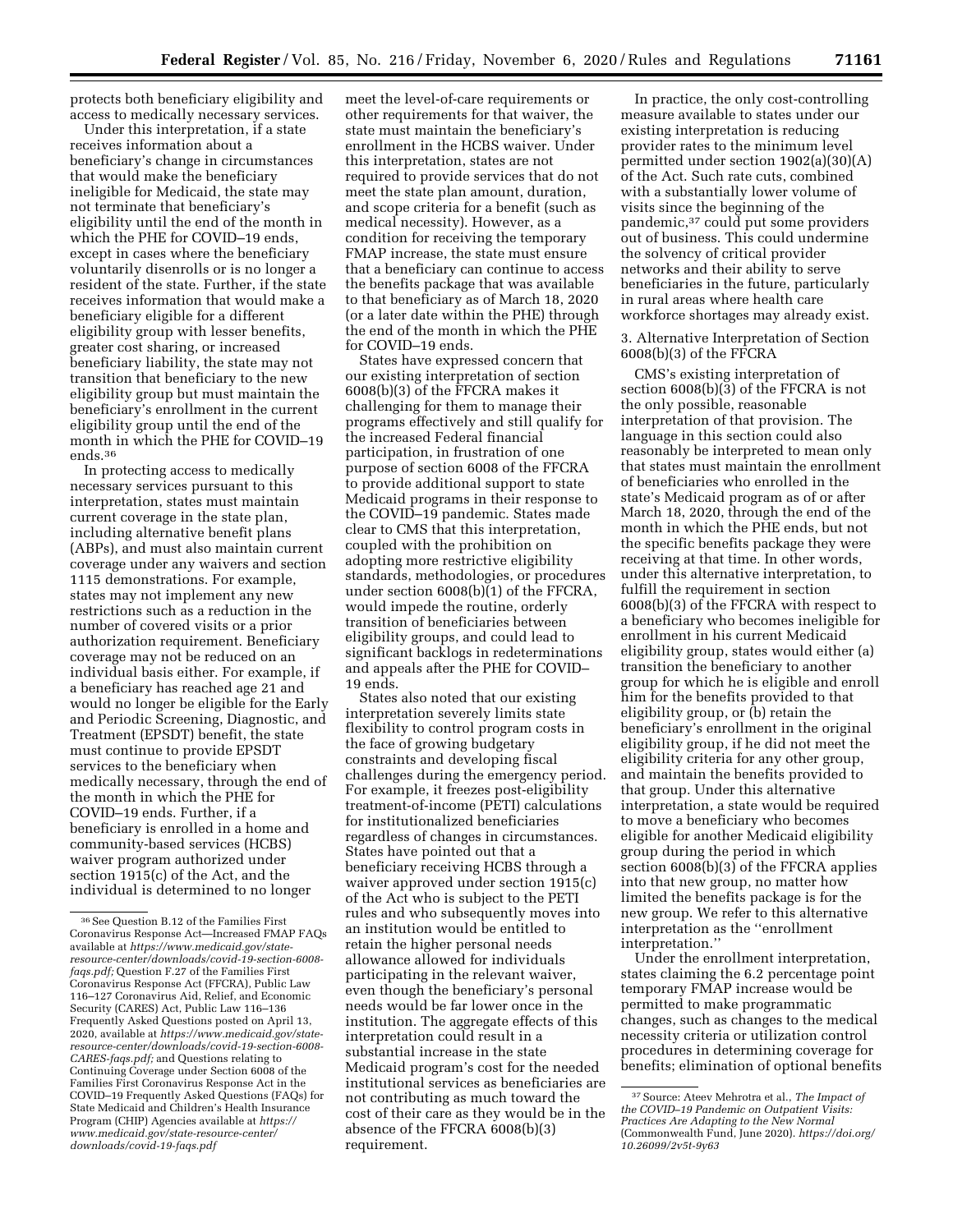coverage; increases in cost-sharing responsibilities (except with respect to testing services and treatments for COVID–19 per section 6008(b)(4) of the FFCRA); or changes to the PETI methodology. For example, states would be permitted to establish a limit on the number of visits permitted for a given service and to require a copayment for a service in accordance with Medicaid statute and regulations. These programmatic changes would not jeopardize the state's receipt of the temporary FMAP increase.

In considering this interpretation, we note that Congress expressly conditioned receipt of the temporary FMAP increase on a state's temporarily not implementing ''more restrictive'' ''eligibility standards, methodologies, or procedures'' in section 6008(b)(1), on temporarily not imposing higher premiums in section 6008(b)(2), and on covering COVID–19 testing and treatment services without cost-sharing in section 6008(b)(4). However, Congress did not legislate with the same express clarity in section 6008(b)(3) with respect to states' ability or inability to reduce the amount, duration, and scope of benefits other than COVID–19 testing and treatment services or to eliminate optional benefits. Further, while Congress expressly prohibited states from imposing cost sharing on testing services and treatments for COVID–19 in section 6008(b)(4) of the FFCRA, Congress did not expressly provide in section 6008(b)(3) for any limitation on cost sharing, or on states' ability to modify cost sharing or beneficiaries' liability for the cost of other services (*e.g.,* in accordance with the PETI rules set forth in 42 CFR part 435, subpart H, and 42 CFR 435.832 for beneficiaries receiving institutional services or other long-term services and supports who are subject to the PETI rules).

Under the enrollment interpretation, states would be required to make individual beneficiary eligibility changes short of disenrollment from Medicaid entirely. For example, states would be required to make changes to a beneficiary's eligibility to reflect a change in income, or a change related to age, pregnancy status, need for LTSS or other eligibility factors. A change of service, such as moving from participation in an HCBS waiver authorized under section 1915(c) of the Act into an institution or vice versa, would also require a change in eligibility for a beneficiary enrolled in an eligibility group specific to HCBS recipients, such as the group described at 42 CFR 435.217, or an eligibility group for individuals living in an

institution like the special income level group described at 42 CFR 435.236.

The enrollment interpretation would require states to move a beneficiary who loses eligibility under one Medicaid eligibility group and becomes eligible in a second Medicaid eligibility group into the second eligibility group, even if the second eligibility group confers lesser benefits or results in increased financial liability for the beneficiary. However, as with our existing interpretation, under the enrollment interpretation states would not be permitted to terminate a beneficiary's eligibility unless the individual requested such termination or was no longer a state resident. If a beneficiary loses eligibility under one Medicaid eligibility group and is not eligible for another group, in order to claim the temporary FMAP increase, the state must maintain the beneficiary's enrollment in the current group until the end of the month in which the PHE for COVID–19 ends. Like the programmatic changes discussed previously, individual beneficiary eligibility changes would not jeopardize receipt of the temporary FMAP increase.

In most cases, transferring a beneficiary from one eligibility group to another would not result in a significant change in available benefits. With a few exceptions, Medicaid is considered to be minimum essential coverage (MEC) as defined in section 5000A(f) of the Internal Revenue Code of 1986 (''Code'') and implementing regulations at 26 CFR 1.5000A–2. Certain Medicaid eligibility groups, however, such as the optional eligibility group for individuals infected with tuberculosis (described at 42 CFR 435.215), provide only limited benefits pursuant to the matter following section 1902(a)(10)(G) of the Act. This optional coverage of tuberculosis and tuberculosis-related services is excepted from the definition of MEC at 26 CFR  $1.5000A-2(b)(2)(ii)$  and transferring a beneficiary from an eligibility group that provides MEC to the eligibility group for individuals infected with tuberculosis would result in a significant reduction in available benefits.

Another example of non-MEC coverage available through Medicaid is the optional eligibility group limited to family planning and related services at 42 CFR 435.214, which also provides only a limited benefits package pursuant to the matter following section  $1902(a)(10)(G)$  of the Act, and which is excluded from MEC at 26 CFR 1.5000A– 2(b)(2)(i). If the enrollment interpretation was adopted, following the postpartum period for coverage of pregnant women at 42 CFR 435.116, states that cover the optional family planning group (or that provide family

planning-only coverage through a section 1115 demonstration) would be required to transfer women who do not qualify for a full-benefit Medicaid eligibility group into family planningonly coverage if they meet the eligibility requirements for the family planningonly group or demonstration.

The enrollment interpretation of section 6008(b)(3) of the FFCRA would make it more challenging for some beneficiaries to access medically necessary services, including services related to the COVID–19 pandemic. A beneficiary transferred to the family planning group following the end of her postpartum period would continue to have access to provider visits for family planning and outpatient drugs and supplies related to those visits, but she would no longer have access to testing services and treatment for COVID–19, pursuant to CMS's interpretation of section 6008(b)(4) of the FFCRA, which is discussed above in section II.B. In addition, she would lose access to inpatient and outpatient hospital services, prescription drugs, and other Medicaid-covered services that are unrelated to family planning.

Beneficiaries with certain chronic conditions like diabetes and sickle cell disease are at higher risk for severe illness from the virus that causes COVID–19.38 Under the enrollment interpretation, individuals who lose eligibility for a group that offers MEC may be transitioned to a limited benefit eligibility group, in a state that offers such coverage, in which they would no longer have access to the benefits needed to manage their chronic conditions. Not only would this negatively impact the beneficiary who loses comprehensive Medicaid coverage as a result of this interpretation, but it could also undermine states' COVID–19 response efforts during the public health emergency.

4. Adopting a Blended Approach

As we considered changing our interpretation of section 6008(b)(3) of the FFCRA, CMS examined the implications of both the existing and alternative interpretations on each of the major Medicaid stakeholder groups. Based on that analysis, this IFC adopts a blended approach. It is intended to balance the interests of states, providers, and beneficiaries, without materially undermining their ability to address the challenges presented by COVID–19.

<sup>38</sup>Centers for Disease Control and Prevention, Coronavirus Disease 2019 (COVID–19); People with Certain Medical Conditions; accessed 10/08/2020 at *https://www.cdc.gov/coronavirus/2019-ncov/needextra-precautions/people-with-medicalconditions.html.*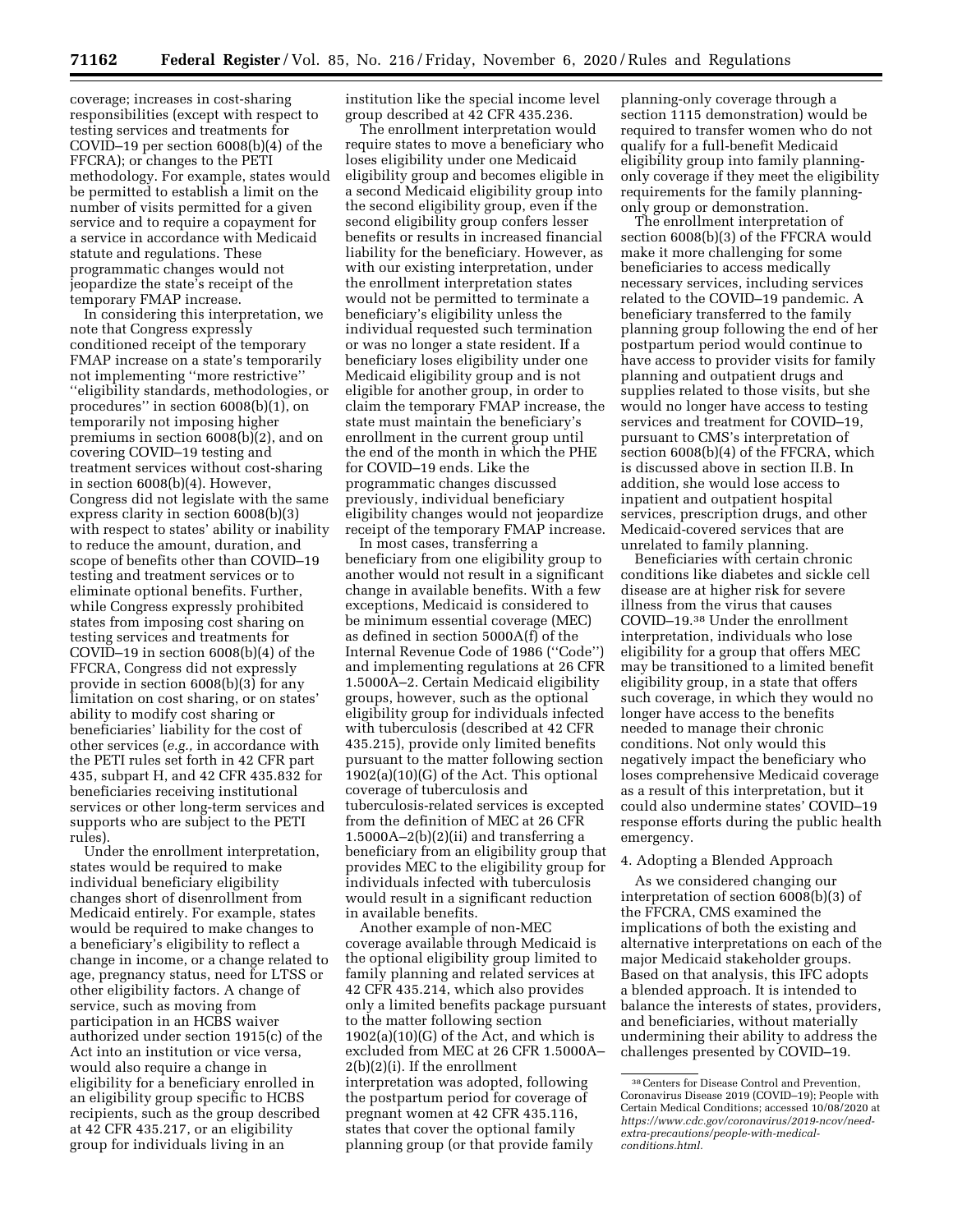Looking first at states, the circumstances facing each state during the PHE for COVID–19 are different. States have sent a strong message to CMS that they need more flexibility to make choices that meet their unique needs. They have made clear that our existing interpretation of section 6008(b)(3) of the FFCRA has interfered with their ability to implement costsaving decisions in the face of increasing beneficiary enrollment and declining state revenues. The enrollment interpretation would allow states to impose coverage limitations that reduce spending and allow for better management of state programs during the PHE for COVID–19. More flexibility in managing their programs could help states to stretch scarce financial resources over the long term, including after the PHE for COVID–19 ends, and that could ultimately benefit both providers and beneficiaries. Supporting states and providers fighting the pandemic is consistent with the protections and the various provider relief funds established by Congress in the FFCRA, the CARES Act, and the PPPHCEA.

While the enrollment interpretation of section 6008(b)(3) of the FFCRA may be the preferred option for states, we recognize that it could negatively impact certain provider types. Under the enrollment interpretation, states could eliminate optional benefits. For example, a state could cut its optional dental benefit, and dentists in that state would lose Medicaid reimbursement. CMS's existing interpretation, however, leaves states with little ability to manage program costs other than by cutting provider rates to the fullest extent permitted under section 1902(a)(30)(A) of the Act. We believe such rate cuts represent a far more significant threat to providers and their continued availability to beneficiaries. Under the enrollment interpretation, states may be less likely to reduce provider rates, which could benefit both providers and beneficiaries.

Considering the impact on beneficiaries, our existing interpretation provided the strongest protections for beneficiary access to medically necessary care during the PHE. It ensured that beneficiaries remained enrolled in Medicaid and that no new coverage restrictions were imposed. Every Medicaid beneficiary who had access to MEC and to testing services and treatment for COVID–19 as of or after March 18, 2020 would continue to have access to these services under the existing interpretation. The enrollment interpretation would also protect beneficiary enrollment in Medicaid. At

the same time, it would expand state flexibility to make cost-saving decisions that could reduce beneficiaries' coverage below what they had access to as of or after March 18, 2020. Under the enrollment interpretation, some beneficiaries would be transitioned from MEC to non-MEC coverage, which may not include testing services and treatment for COVID–19 pursuant to CMS's interpretation of FFCRA section 6008(b)(4). Ensuring access to testing and treatment, along with care for the chronic health conditions that place beneficiaries at higher risk for COVID– 19, is important for fighting the pandemic.

Seeking to balance the needs of each stakeholder group, both in fighting the pandemic and ensuring long-term program sustainability, this IFC adopts a blended approach to interpreting section 6008(b)(3) of the FFCRA. This blended approach adopts the state flexibility available through the enrollment interpretation—allowing states to make programmatic changes to benefits and cost sharing and to transition individual beneficiaries between eligibility groups with differing benefit packages—while also establishing parameters to prevent beneficiaries from losing access to comprehensive coverage, consistent with our existing interpretation, through the end of the month in which the PHE for COVID–19 ends.

This blended approach is expected to give states more flexibility, beyond what is available under our existing interpretation, to manage their Medicaid programs. This is consistent with section 1902(a)(4) of the Act, which requires the state plan to provide for such methods of administration as are necessary for the proper and efficient operation of the plan. CMS is also exercising its general rulemaking authority under sections 1102 and 1902(a)(19) of the Act to establish parameters under which states must operate when they exercise the flexibility that CMS is providing with respect to compliance with section 6008(b)(3) of the FFCRA.

The parameters established by this IFC will help to ensure that states are determining eligibility, and providing care and services, in a manner that is consistent with the simplicity of administration, as described in section 1902(a)(19) of the Act. Under this blended approach, CMS is giving states a wider degree of flexibility to effectuate enrollment transitions during the PHE for COVID–19, which could decrease backlogs in redeterminations and appeals following the PHE for COVID– 19, thereby simplifying state

implementation of the conditions in FFCRA section 6008(b)(3) and administration of the state plan. These parameters are also expected to help ensure that states are determining eligibility, and providing care and services, in a manner that is consistent with the best interests of beneficiaries, as described in section 1902(a)(19) of the Act. That is because CMS is giving states less flexibility to reduce beneficiaries' coverage under this blended approach than might be available to states under the enrollment interpretation, in an effort to help protect beneficiaries' access to potentially necessary medical care during the period in which the FFCRA 6008(b)(3) requirement applies. We therefore believe this blended approach balances the interests of all stakeholders consistent with the statute.

This IFC adds a new subpart G, Temporary FMAP Increase During the Public Health Emergency for COVID–19, to 42 CFR part 433, including a new § 433.400. Section 433.400(a) describes the statutory basis for this provision, while § 433.400(b) provides definitions specific to this subpart. As described in detail below, § 433.400(c) requires states, as a condition for receiving the temporary FMAP increase, to maintain beneficiary enrollment in an eligibility group that provides one of three tiers of coverage through the end of the month in which the PHE for COVID–19 ends, except under the circumstances specified in paragraph (d). This provision generally does not require states to provide the exact same (or greater) amount, duration, and scope of medical assistance, or maintain the costsharing or PETI liability for a particular beneficiary at the same (or lower) level that was applicable to the beneficiary as of March 18, 2020 or subsequent date of initial enrollment during the PHE. Section 433.400 is effective immediately upon display of this rule. CMS' previous interpretation, as described in section II.F.2. of this preamble, continues to apply from the beginning of the quarter up to the date that this IFC is displayed.

5. Maintaining Enrollment in the Same Tier of Coverage

As discussed, we believe that interpreting FFCRA section 6008(b)(3) only to require continued enrollment in a state's Medicaid program (even if benefits are strictly limited), could have significant negative consequences for both beneficiaries and efforts to combat the COVID–19 pandemic. Some beneficiaries may transition from medical assistance that qualifies as MEC to non-MEC coverage, and some may even lose access to COVID–19 testing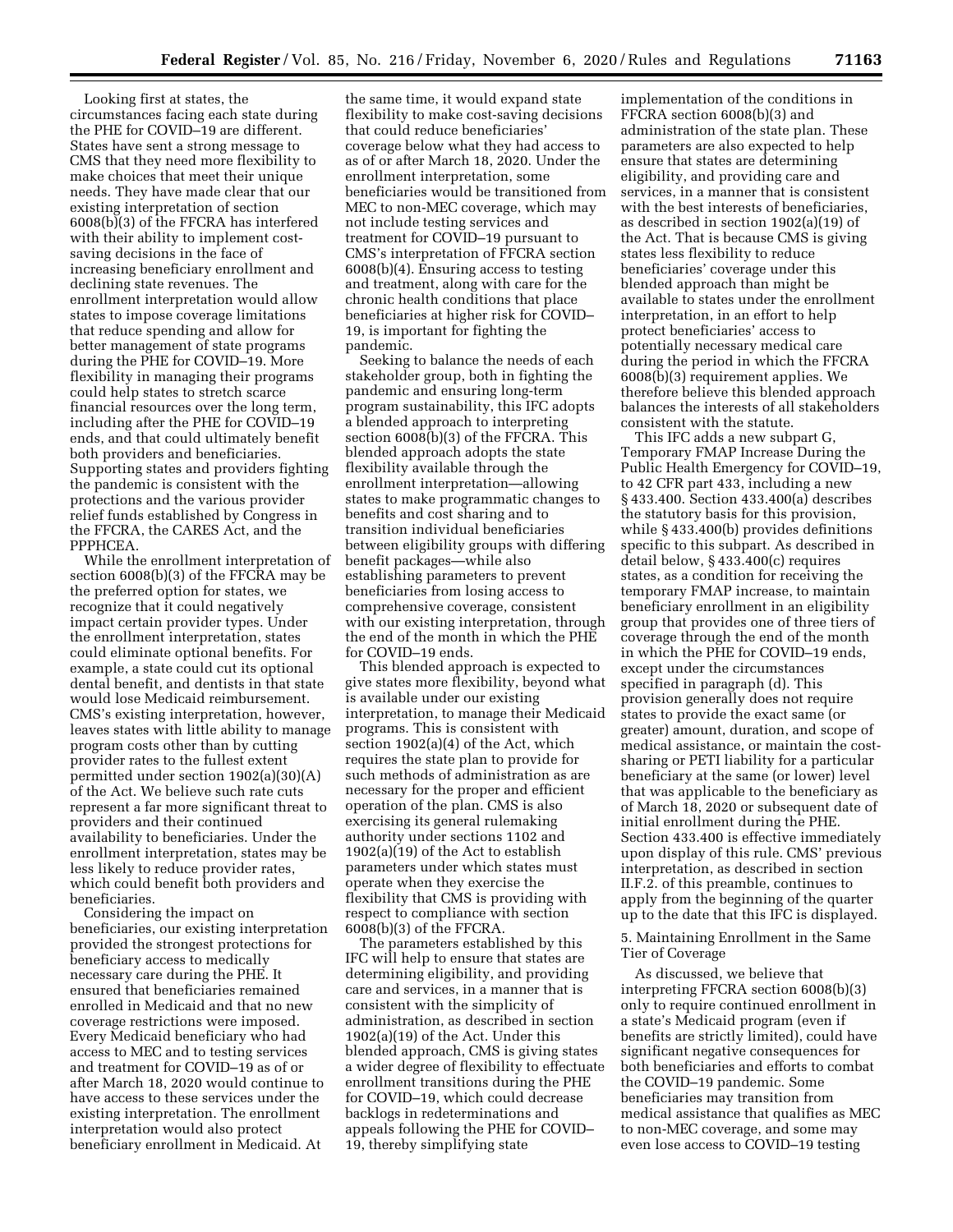services and treatment. CMS has not interpreted section 6008(b)(4) of the FFCRA to require state Medicaid programs to cover COVID–19 testing services and treatment for beneficiaries whose Medicaid eligibility is limited by statute or under existing section 1115 demonstration authority to coverage for care and services that are for a specific (non-COVID–19-related) condition, disease or purpose and that would not otherwise include COVID–19 testing and treatment services.

Consistent with the blended approach to interpreting section 6008(b)(3) of the FFCRA that is described above, and consistent with section 1902(a)(4) and (a)(19) of the Act, we are requiring states to ensure that beneficiaries who were validly enrolled for benefits as of or after March 18, 2020 with access to minimum essential coverage retain access to minimum essential coverage, and to ensure that beneficiaries with access to testing services and treatment for COVID–19 maintain access to those services.

We believe it is reasonable to interpret the term ''enrolled for benefits'' in section 6008(b)(3) to mean validly enrolled, such that those who were erroneously enrolled are not to be considered ''enrolled for benefits'' for purposes of FFCRA section 6008. Therefore, we define ''validly enrolled'' at § 433.400(b) to mean that the beneficiary was enrolled in Medicaid based on a determination of eligibility, including during the retroactive eligibility period, and that the beneficiary was not erroneously granted eligibility at the point of application or last redetermination (if such last redetermination was completed prior to March 18, 2020) because of: (1) Agency error; or (2) fraud (as evidenced by a fraud conviction) or abuse (as determined following the completion of an investigation pursuant to 42 CFR 455.15 and 455.16) attributed to the beneficiary or the beneficiary's representative which was material to the determination of eligibility. Terminating the eligibility of beneficiaries who are not validly enrolled as defined at § 433.400(b) will not impact a state's ability to claim the temporary FMAP increase. We note that prior to termination, however, the state must complete a redetermination consistent with 42 CFR 435.916 and provide the beneficiary with advance notice and the opportunity for a fair hearing consistent with 42 CFR part 431, subpart E. Additionally, individuals receiving medical assistance during a presumptive eligibility period in accordance with section 1902(a)(47) of the Act and 42 CFR part 435, subpart L,

have not received a determination of eligibility by the state under the state plan and therefore are not considered to be validly enrolled for continuous coverage under section 6008(b)(3) of the FFCRA.

In order to receive the temporary FMAP increase (defined at § 433.400(b)) for any quarter in which it is available, a state must meet the requirements described in paragraph (c). As described in  $\S 433.400(c)(1)(i)$ , for the quarter in which this rule becomes effective, states would be expected to meet the requirements described in § 433.400(c)(2) and (3) only from the date of display through the end of the quarter. CMS' previous interpretation, as described in section II.F.2. of this preamble and in the FAQs cited therein, continues to apply from the beginning of the quarter up to the date this rule is effective. For all quarters following the effective date of this rule, states would be expected to meet the requirements of § 433.400(c) for the entirety of the quarter in order to claim the temporary FMAP increase.

Section  $433.400(c)(2)$  requires states to maintain the enrollment of all beneficiaries who were validly enrolled on or after March 18, 2020. Paragraphs (c)(2)(i), (ii), and (iii) of 433.400 establish safeguards for the maintenance of enrollment. For beneficiaries who were not validly enrolled during this period, and whom the state is therefore permitted to disenroll, the state must provide advance notice of termination and fair hearing rights in accordance with 42 CFR 435.917 and 42 CFR part 431, subpart E, when terminating coverage.

Consistent with the Secretary's rulemaking authority under section 1102 of the Act and section 1902(a)(19) of the Act, which provides for such safeguards as are needed to ensure that care and services are provided in a manner consistent with the best interests of beneficiaries, § 433.400(c)(2) establishes three tiers of Medicaid coverage. These coverage tiers will help to ensure that beneficiaries protected under section 6008(b)(3) of the FFCRA in states claiming the temporary FMAP increase, who no longer meet eligibility requirements for the initial eligibility group in which they are enrolled but who become eligible under a different eligibility group or who lose Medicaid eligibility entirely, do not experience a reduction in covered benefits that would be inconsistent with section  $1902(a)(19)$  of the Act, or with our interpretation of sections 6008(b)(3) and (4) of the FFCRA.

The first tier of coverage, under paragraph  $(c)(2)(i)$  of § 433.400, consists

of Medicaid coverage that meets the definition of MEC, as defined in section 5000A(f) of the Code and implementing regulations at regulation at 26 CFR 1.5000A–2. Under § 433.400(c)(2)(i)(A), for beneficiaries whose Medicaid coverage as of or after March 18, 2020 meets the definition of MEC, the state must generally continue to provide Medicaid coverage that meets the definition of MEC throughout the period in which this rule applies. This means that if a state determines a beneficiary ineligible for the group in which he or she is currently enrolled, which provides MEC, and finds the beneficiary eligible for another group that also provides MEC, the state would transition the beneficiary to the new eligibility group. In contrast, if the beneficiary lost eligibility for a group that provides MEC, but gained eligibility for coverage that does not meet the definition of MEC, the state may not move the beneficiary to the new group or demonstration but must instead maintain the beneficiary's access to coverage meeting the definition of MEC during the period in which the rule applies, except as discussed below.

For example, the state must transition a beneficiary enrolled in the eligibility group for children under age 19 at 42 CFR 435.118 to the adult group described at 42 CFR 435.119 when the beneficiary reaches age 19, provided that the state covers this group and the beneficiary meets the eligibility requirements of the group. That is because the medical assistance provided under the eligibility group for children under age 19 includes full state plan benefits with no cost sharing, which meets the definition of MEC, and the medical assistance offered under the adult group may include a somewhat different set of benefits through the state's ABP, and may include cost sharing for certain services, but it also meets the definition of MEC. This transition would therefore be permissible under § 433.400(c)(2)(i).

In contrast, a state may not transition a beneficiary from the eligibility group for children under age 19 or the adult group, both of which provide MEC, to a limited benefit group that does not provide MEC, such as the family planning group at 42 CFR 435.214, which covers only family planning and family planning-related services. As described further in § 433.400(c)(2)(iv), if a beneficiary receiving tier 1 coverage no longer meets the eligibility requirements for the original group in which he or she was enrolled, and the beneficiary does not meet the requirements for any other eligibility groups with tier 1 coverage, the state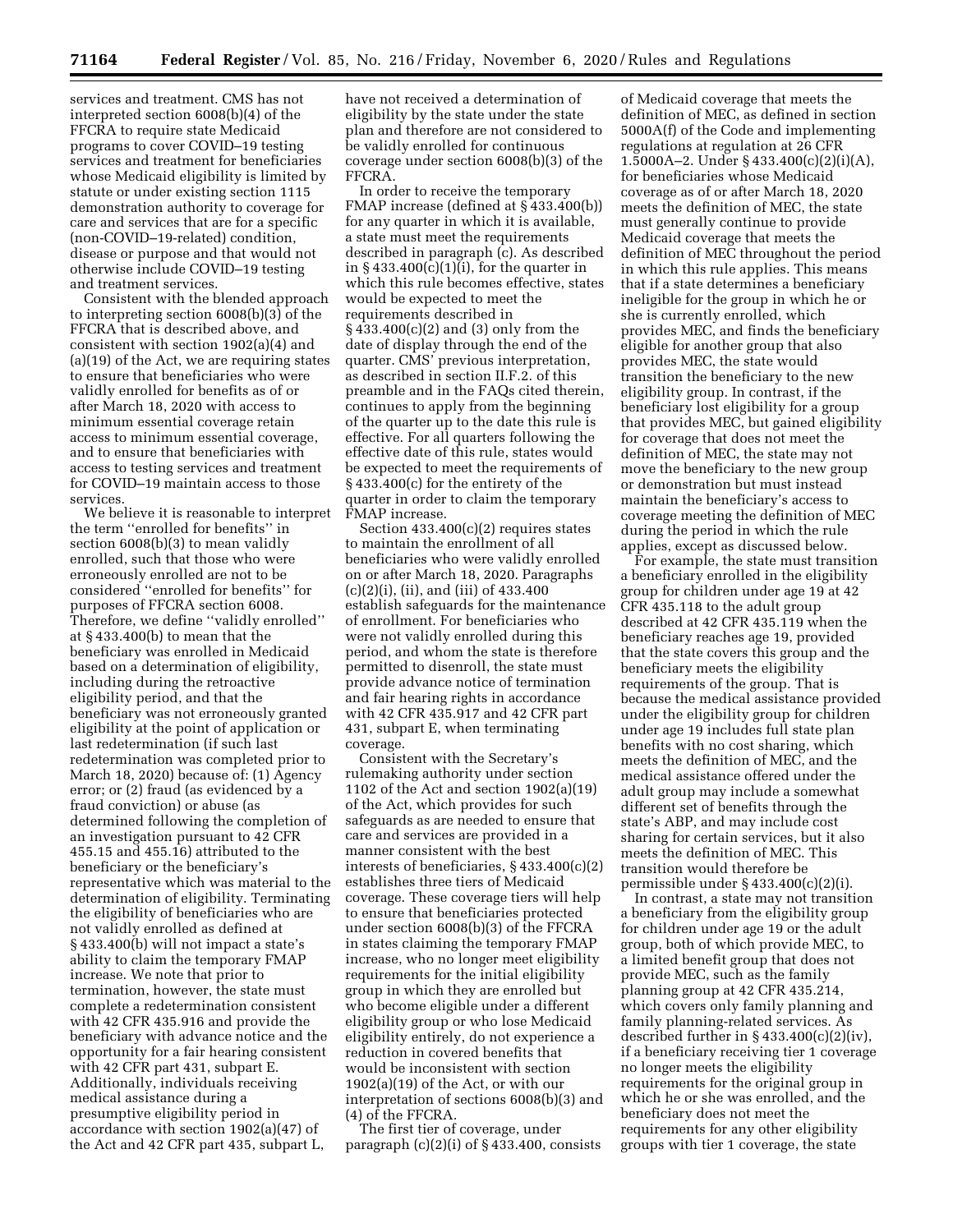must continue to provide the medical assistance offered under the eligibility group in which the beneficiary was eligible on or after March 18, 2020.

 $\tilde{A}$ t § 433.400(c)(2)(i)(B), we establish a variation on this requirement for beneficiaries who have coverage meeting the definition of MEC as of or after March 18, 2020, and whom the state subsequently determines are eligible for coverage under a Medicare Savings Program eligibility group. The Medicare Savings Program is defined at § 433.400(b) to include the eligibility groups described at section  $1902(a)(10)(E)(i)$ , (iii), and (iv) of the Act. For such beneficiaries, the state satisfies the requirement described in paragraph (c)(2) of this section if it furnishes the medical assistance available through the Medicare Savings Program, because the coverage that beneficiary receives under the Medicare program qualifies as MEC. Thus, for example, a beneficiary enrolled in the adult group as of or after March 18, 2020, may be transitioned to a Medicare Savings Program eligibility group, such as the qualified Medicare beneficiaries (QMB) group described at section  $1902(a)(10)(E)(i)$  of the Act, when the beneficiary reaches age 65, if the beneficiary meets the eligibility requirements of the QMB group. Such a beneficiary would receive Medicaid coverage of Medicare premiums and Medicare-related cost sharing through the QMB group. However, unless that beneficiary was also eligible for another full-benefit Medicaid eligibility group, all of the beneficiary's health care services would be provided through Medicare and the beneficiary would not receive any other Medicaid covered services. While the medical assistance provided under the adult group differs from the medical assistance provided under the QMB group, the beneficiary maintains access to MEC. Therefore, the state may transition the beneficiary from the adult group to a Medicare Savings Program group.

The second tier of coverage, which is described at  $\S 433.400(c)(2)(ii)$ , consists of coverage that is not defined as MEC but that is robust enough to include access to coverage of both testing services and treatment for COVID–19 under CMS's interpretation of FFCRA section 6008(b)(4). Not all Medicaid coverage qualifies as MEC, and the non-MEC coverage provided to beneficiaries can vary greatly. As noted previously, some beneficiaries' coverage is limited by statute or existing section 1115 demonstration authority to a very narrow range of services that would not include COVID–19 testing or treatment services, and CMS has not interpreted

section 6008(b)(4) of the FFCRA to require states to cover COVID–19 testing and treatment services for those beneficiaries. However, other Medicaid beneficiaries receive a relatively robust set of benefits, such as pregnancyrelated services described in the matter following section 1902(a)(10)(G) of the Act, which would include testing services and treatment for COVID–19, including vaccines, specialized equipment, and therapies, during the period when FFCRA section 6008(b)(4) applies in a state, but which does not qualify as MEC in all states.

Section  $433.400(c)(2)(ii)$  of this IFC provides that states must continue to provide Medicaid coverage that includes coverage of COVID–19 testing services and treatments, including vaccines, specialized equipment, and therapies, to beneficiaries who had access to coverage in tier 2 as of or after March 18, 2020. Thus, states must transition beneficiaries who lose eligibility for tier 2 coverage but gain access to MEC coverage in tier 1 or to other coverage in tier 2 to the new eligibility group or demonstration, but they may not transition such beneficiaries to coverage that does not include access to testing services and treatment for COVID–19. This interpretation is consistent with the requirement for states claiming the temporary FMAP increase to provide coverage for testing services and treatments for COVID–19, as described at section 6008(b)(4), and with CMS's interpretation of that requirement.

Consistent with  $\S 433.400(c)(2)(ii)$ , a state must transition a beneficiary from tier 2 coverage to tier 1 coverage if that beneficiary becomes eligible for coverage that qualifies as MEC. For example, a state must transition a woman receiving tier 2 postpartum coverage under the pregnant women group described at 42 CFR 435.116 (in a state in which such coverage is not considered MEC) to the adult group described at 42 CFR 435.119 at the end of the postpartum period, because coverage under the adult group qualifies as MEC and is therefore included in tier 1. If this postpartum beneficiary was not eligible for any eligibility groups with tier 1 coverage, such as in a state that does not cover the adult group, but was eligible for tier 2 coverage, such as through a limited benefit section 1115 demonstration providing non-MEC coverage that includes access to testing services and treatment for COVID–19, the state must move her to that coverage. If such a beneficiary is not eligible for any other tier 1 or tier 2 coverage, the state must continue to provide the medical assistance available

through the pregnant women group until the end of the month in which the PHE for COVID–19 ends, in order to qualify for the temporary FMAP increase, as described at § 433.400(c)(2)(iv). For example, a woman receiving non-MEC pregnancy related coverage that includes coverage of testing services and treatments for COVID–19 could not be transitioned to coverage of only family planning services at the end of the postpartum period.

The third tier, described at § 433.400(c)(2)(iii), includes coverage that is not MEC and that also does not cover testing services and treatment for COVID–19, including vaccines, specialized equipment, and therapies, under CMS's interpretation of FFCRA section 6008(b)(4). Coverage under tier 3 may include coverage for the eligibility group limited to family planning described at 42 CFR 435.214 or the eligibility group for individuals with tuberculosis described at 42 CFR 435.215. Coverage through an existing family planning demonstration or other limited benefit section 1115 demonstration may also be included in tier 3 if it does not cover COVID–19 testing and treatment. If a beneficiary loses eligibility for coverage meeting the tier 3 description during the period in which the FFCRA section 6008(b)(3) requirement applies, and the beneficiary gains eligibility for a group that provides coverage in tier 1 or tier 2, then, under  $\S 433.400(c)(2)(iii)$ , the state must transfer the beneficiary into that new eligibility group as coverage in those tiers is more robust than coverage in tier 3.

The coverage in tier 3 differs from the coverage in tier 1, which is always considered MEC and the coverage in tier 2, which always includes testing services and treatment for COVID–19. The coverage available to a beneficiary in tier 3 is more limited and may vary widely from one group or demonstration to the next. Coverage limited to family planning and family planning-related services is significantly different from coverage in a limited-benefit section 1115 demonstration that focuses, for example, on preventing the progression of a specific disease. Therefore, the requirement in  $\S 433.400(c)(2)(iii)$  for tier 3 coverage differs somewhat from the requirements in  $\S 433.400(c)(2)(i)$ and (ii) for tiers 1 and 2. If a beneficiary becomes ineligible for the tier 3 eligibility group or demonstration in which he or she is enrolled and becomes eligible for another eligibility group or demonstration with coverage that is also within tier 3, the state must continue to provide the coverage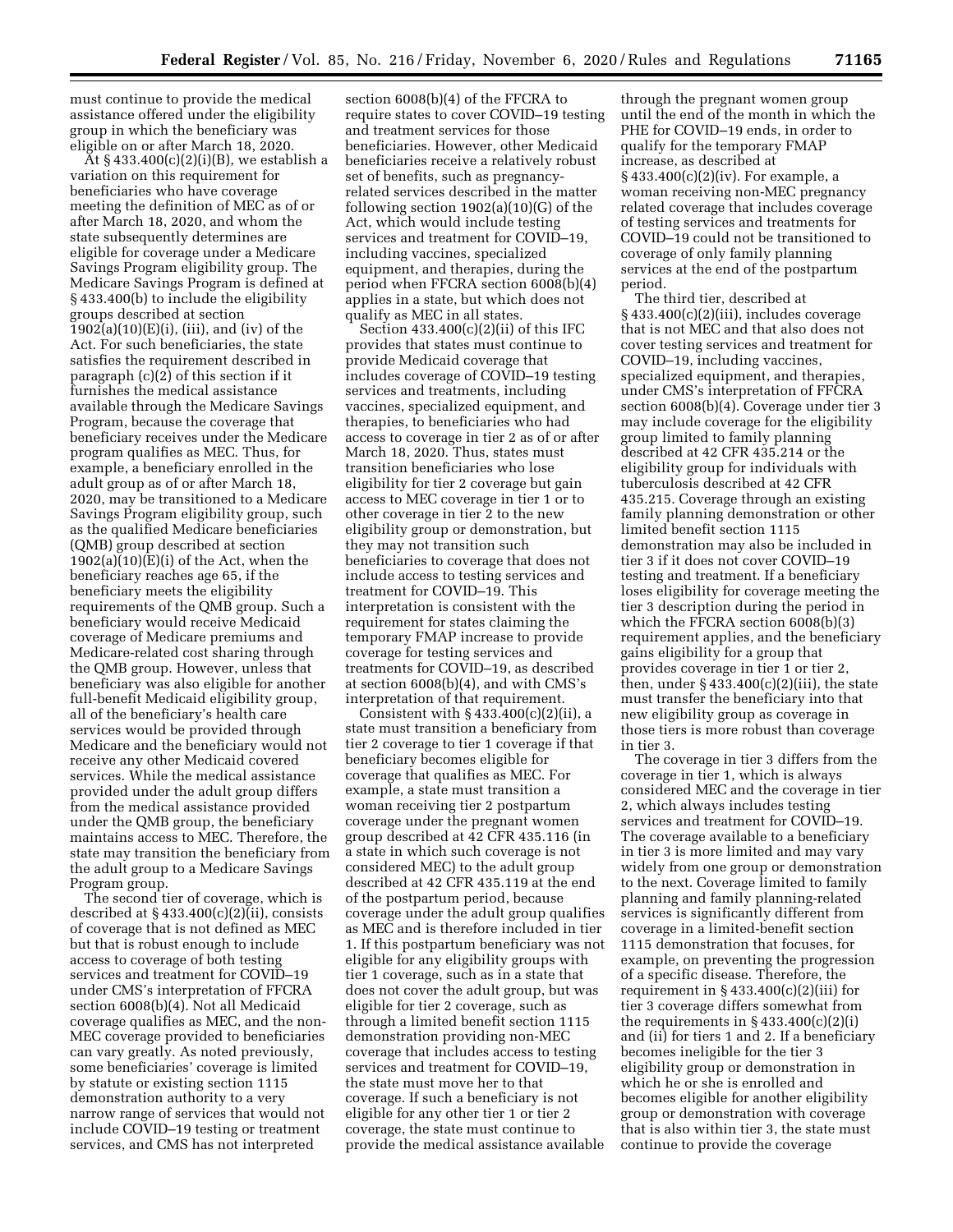available through the eligibility group or demonstration for which the beneficiary was eligible as of or after March 18, 2020, unless the beneficiary requests a voluntary termination to transition to the new eligibility group or demonstration, as discussed below. Transitioning a beneficiary from one eligibility group offering tier 3 coverage to another eligibility group offering tier 3 coverage would not satisfy the requirement in § 433.400(c)(2)(iii).

We note that beneficiaries enrolled in certain limited-benefit state plan eligibility groups may be eligible for coverage in the optional COVID–19 testing group authorized under section  $1902(a)(10)(A)(ii)(XXIII)$ , and such individuals can be enrolled in both limited benefit groups. Section 3716 of the CARES Act amended section 1902(ss) of the Act to establish that individuals eligible for certain optional eligibility groups, such as the eligibility group limited to family planning and related services described at  $1902(a)(10)(A)(ii)(XXI)$  of the Act, are considered ''uninsured'' for purposes of eligibility under the optional COVID–19 testing group and therefore may obtain COVID–19 testing coverage under that group in addition to coverage under the other optional eligibility group.

In addition, beneficiaries in each benefit tier retain the right to request a voluntary transition to a different eligibility group (provided that they meet the applicable eligibility requirements), even if such transition results in a change in the individual's benefit package that would not otherwise satisfy the conditions of this rule, such as a transition from an eligibility group with coverage in tier 1 to an eligibility group with coverage in tier 3 or a transition from one tier 3 group to another tier 3 group. Such a transition is permissible under the exception at  $§$  433.400 $(d)(1)(i)$ , as described at  $\S$  433.400 $(d)(3)(i)$ , in which a beneficiary may request a voluntary termination of eligibility, and would not impact the state's ability to claim the temporary FMAP increase.

Section 42 CFR 430.400(c)(2)(iv) specifies that for any beneficiary who is validly enrolled and receiving medical assistance on or after March 18, 2020, and who is determined ineligible for Medicaid prior to the last day of the month in which the PHE for COVID–19 ends, except as provided in paragraph (d), a state meets the requirements of  $\S 430.400(c)(2)(i)$ , (ii), or (iii) by continuing the provide the same coverage that the individual would have received absent the determination of ineligibility. For example, if a beneficiary is enrolled in the age and

disability-related poverty level group described at section  $1902(a)(10)(A)(ii)(X)$  of the Act, and the beneficiary reports a change in resources that would result in ineligibility for this group, if the beneficiary is not eligible for coverage in any other Medicaid eligibility group, the state would continue to provide that individual with the coverage available to beneficiaries enrolled in the age and disability-related poverty level group.

The requirement at  $\S 430.400(c)(2)(iv)$ also applies in cases where a state finds a beneficiary ineligible on a procedural basis, such as a failure to respond to a request for additional information, with an exception related to residency described at § 430.400(d)(3). For example, if a state receives information from quarterly wage data, which indicates that a child's household income exceeds the income standard for the eligibility group for children under age 19 (described at 42 CFR 435.118), the child is not eligible on another basis, and the beneficiary's family does not respond to a request from the state for additional information, the child may be determined ineligible on a procedural basis. In this case, through the end of the month in which the PHE for COVID–19 ends, the state would continue to provide the child with the same coverage provided to beneficiaries enrolled in the eligibility group for children under age 19. If the beneficiary is subsequently determined eligible for a different eligibility group that provides the same tier of coverage, in this case tier 1, the state would transfer the beneficiary to the new eligibility group

CMS is available for technical assistance to help states ensure that all beneficiaries retain coverage in either the same tier or in a more robust tier of coverage when their eligibility changes in a manner that would ordinarily result in a transition between eligibility groups.

6. Changes to Benefits, Cost Sharing, and PETI

Section 433.400 of this IFC allows states, during the period when section 6008(b)(3) of the FFCRA applies, to move a beneficiary from one eligibility group to another when the beneficiary becomes ineligible for one group and eligible for another group, as long as the coverage provided under the new group is within the same tier of coverage (applicable to tier 1 and tier 2 coverage only) or a beneficiary may also be moved to a more generous tier of coverage than the coverage available to the beneficiary on or after March 18, 2020. Section 433.400(c)(3) specifies

that states may make programmatic changes to coverage, cost sharing, and beneficiary liability without violating the requirements for receiving the temporary FMAP increase, provided that such changes do not violate the individual beneficiary protections at  $\S 433.400(c)(2)$  or the requirements under section 6008(b)(4) of the FFCRA to cover COVID–19 testing and treatment services without cost-sharing.

As described at § 433.400(c)(3), states may generally make changes to benefits offered under the state plan (as allowed under relevant provisions of the Act) or a section 1115 demonstration. For example, section 6008(b)(3) of the FFCRA does not prohibit a state from eliminating an optional benefit from its state plan. Therefore, a state could eliminate dental services for individuals age 21 and above, and still comply with section 6008(b)(3) of the FFCRA. Note that under section 1905(r)(5) of the Act, as part of the mandatory EPSDT benefit, states must provide beneficiaries under age 21 with all necessary health care, diagnostic services, treatment, and other measures described in section 1905(a) of the Act, to correct or ameliorate defects and physical and mental illnesses and conditions discovered by EPSDT screening services, whether or not such services are covered under the state plan. However, states need not maintain EPSDT benefits for beneficiaries who turn 21 in order to comply with the terms of section 6008(b)(3) of the FFCRA.

Additionally, states are permitted to change the scope of benefits provided to beneficiaries without violating the requirements of section 6008(b)(3) for claiming the temporary FMAP increase, as long as they comply with otherwise applicable Medicaid law, including section 6008(b)(4) of the FFCRA. For example, section 6008(b)(3) of the FFCRA does not prohibit states from applying service authorization criteria, including for services authorized under section 1915(c) of the Act, in determining the amount, duration, or scope of coverage a beneficiary is entitled to receive under the state's program. Section 440.230(b) still applies as a limit on state flexibility. That regulation requires that each Medicaid service must be sufficient in amount, duration, and scope to reasonably achieve its purpose.

In considering optional changes to coverage, states may wish to avoid service authorization changes that lead to more individuals being placed in institutional or congregate settings, as these settings have had a disproportionate share of COVID–19 cases and deaths. We also note that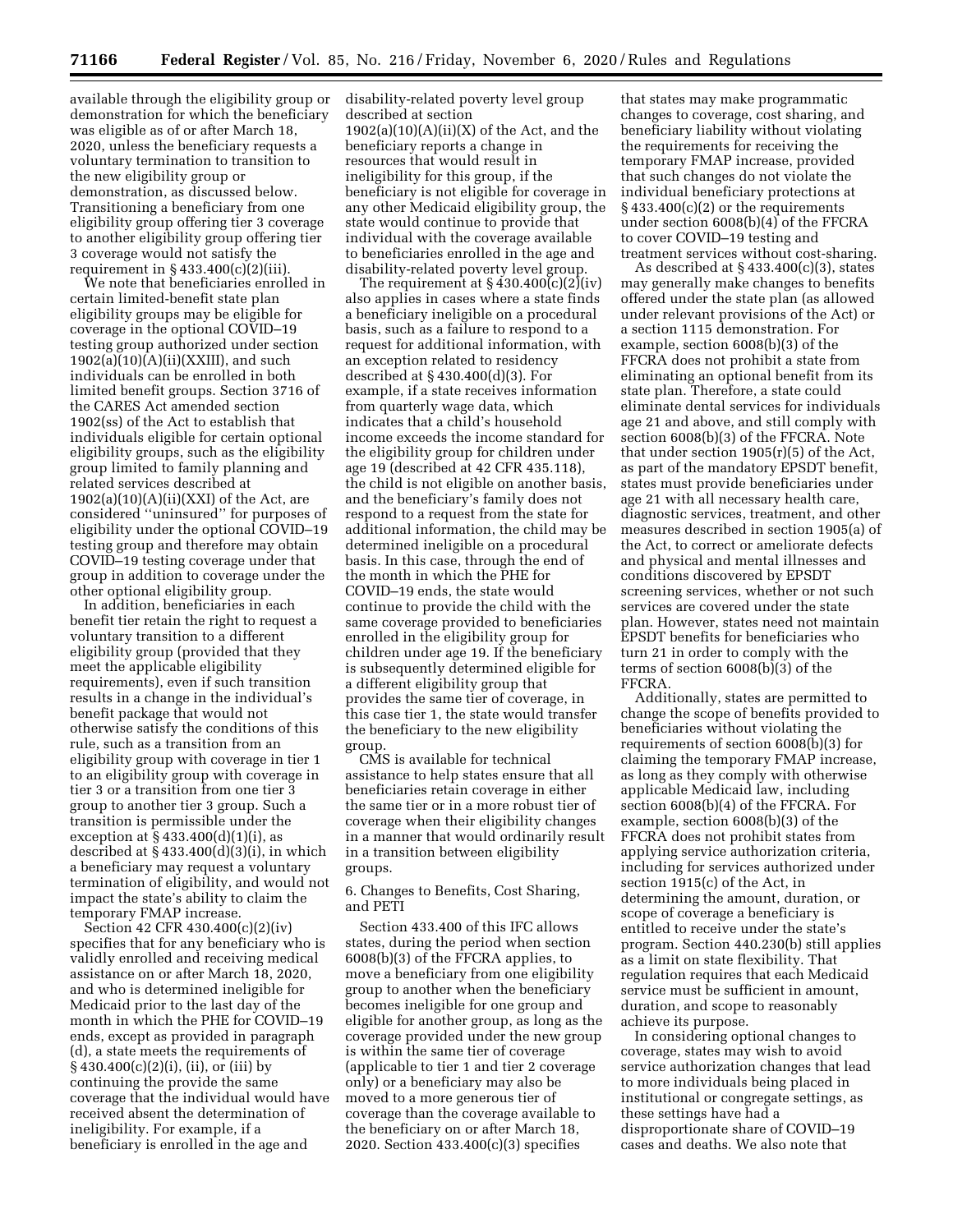regardless of the flexibility provided at  $§$  433.400(c)(3), states retain their obligations to provide services and supports in the ''most integrated setting'' under the integration mandate of Title II of the Americans with Disabilities Act (ADA), as interpreted by the Supreme Court in *Olmstead* v. *L.C.,*  527 U.S. 581 (1999) (hereafter ''*Olmstead*''),39 to avoid unjustified institutionalization or segregation. If the elimination of an optional benefit results in or places an individual with a disability at risk of unjustified institutionalization or segregation, it may be a violation of the state's obligations under the ADA and *Olmstead.*40 States' *Olmstead*  obligations do not confer Medicaid authority or create Medicaid obligations where they do not otherwise exist; states may choose to (and in some cases would be required to) use funds outside of or in addition to Medicaid to comply with *Olmstead* responsibilities.

Finally, states may generally establish or increase cost sharing (consistent with sections 1916 and 1916A of the Act, implementing regulations at 42 CFR 447.50 through 447.90, and the state plan), and increase beneficiary obligations under the PETI rules, and still comply with FFCRA section 6008(b)(3). However, states should also comply with FFCRA 6008(b)(4) if they are claiming the temporary FMAP increase. For example, a state may increase the liability of individuals receiving Medicaid coverage for institutional services under the state plan through otherwise permissible reductions in their standard personal needs allowances or family allowances. In addition, they may transfer a beneficiary from one program furnishing HCBS (for example, a waiver program authorized under section 1915(c) of the Act) to another as a beneficiary's health status and level of care changes.

Prior to reducing benefits or increasing cost sharing or beneficiary liability a state must provide proper advance notice and comply with other applicable statutory and regulatory requirements. In particular, the advance notice requirements that apply under 42 CFR 431.211 preclude states from reducing benefits or increasing cost sharing or beneficiary liability retroactively. Additionally, 42 CFR 440.230(b) limits states' flexibility to reduce the amount, duration, or scope of benefits; that regulation requires that each Medicaid service must be sufficient in amount, duration, and scope to reasonably achieve its purpose.

#### 7. Exceptions to Maintaining Enrollment

Section 433.400(d) of this IFC describes the exceptions to the continuous enrollment requirement in § 433.400(c)(2). Section 6008(b)(3) of the FFCRA specifies that a beneficiary's Medicaid enrollment may be terminated if the beneficiary requests a voluntary termination of eligibility or the beneficiary is no longer a resident of the state. These exceptions are described in § 433.400(d)(1)(i) and (ii). Because a beneficiary who dies is no longer a state resident, § 433.400(d)(1)(iii) also provides an exception for deceased beneficiaries.

Section 433.400(d)(2) provides that states that have elected the option under section  $1903(v)(4)$  of the Act to provide coverage to certain lawfully residing children and/or pregnant women, must limit the provision of services for these beneficiaries to services necessary for treatment of an emergency medical condition, as defined in section  $1903(v)(3)$  of the Act, when they no longer meet the criteria at section  $1903(v)(4)$  of the Act. This is because section 1903(v) of the Act prohibits the provision of FFP for otherwise eligible non-citizens who are not in a satisfactory immigration status, except as provided under paragraphs (2) (authorizing FFP for services necessary to treat an emergency medical condition) and (4) (relating to coverage of certain lawfully residing children and/or pregnant women) of section 1903(v) of the Act.

Finally, § 433.400(d)(3) clarifies the exceptions at  $§$  433.400 $(d)(1)$ . As noted above, § 433.400(d)(1)(i) provides an exception for beneficiaries who request a voluntary termination. Section 433.400(d)(3)(i) provides that this exception applies not only to beneficiaries who request that their Medicaid coverage be terminated in its entirety, but also to beneficiaries who request a voluntary transition to a different eligibility group (provided that they meet the applicable eligibility requirements), even if such transition results in a change in the individual's benefit package that would not otherwise satisfy the conditions of  $§$  433.400(c)(2). For example, a state may transition a beneficiary from an

eligibility group with coverage in tier 1 to an eligibility group with coverage in tier 3, at the beneficiary's request. Such a transition would not impact the state's ability to claim the temporary FMAP increase because the change resulted from a beneficiary request for voluntary termination from the original eligibility group.

Additionally, as described at § 433.400(d)(3)(ii), individuals who are identified as receiving benefits in more than one state via a data match with the Public Assistance Reporting Information System (PARIS) interstate matching service in accordance with § 435.945(d) and who fail to respond to a request for information to verify their residency in the reasonable period permitted by the state, consistent with  $\S 435.952(c)(2)(iii)$ , are generally considered to no longer be residents of the state for purposes of section 6008(b)(3) of the FFCRA, provided that the state takes all available reasonable measures to determine state residency prior to termination. These measures include, but are not limited to, reviewing existing information in the beneficiary's record to validate state residency, checking available state electronic data sources such as the Department of Motor Vehicles records or other state benefit programs, and coordinating with agencies in the other state(s) in which the PARIS interstate match identified the beneficiary as receiving benefits to determine the state in which the individual is a resident for purposes of Medicaid eligibility. If the state is unable to verify the beneficiary's continued residency in the state because the beneficiary fails to respond to requests for additional information and the state's alternative efforts cannot verify the beneficiary's continued residency in the state through other sources, that beneficiary's Medicaid enrollment may be terminated in accordance with  $\S$  435.400 $(d)(1)(ii)$ . Such an individual will be considered a non-resident for purposes of section 6008(b)(3) of the FFCRA until such time as the state has information verifying residency. If, after termination, the state obtains information that verifies residency, the state must reinstate the individual's eligibility back to the date of termination.

# *G. Updates to the Comprehensive Care for Joint Replacement (CJR) Model, Performance Year (PY) 5 During the COVID–19 Public Health Emergency (PHE)*

## 1. Background

Under the authority of section 1115A of the Act, through notice-and-comment

<sup>39</sup>Under title II of the ADA and *Olmstead,* the unjustified isolation of individuals with disabilities constitutes unlawful discrimination. States are required to provide community-based treatment where such treatment would be appropriate, the affected person does not oppose such treatment, and the treatment can be reasonably accommodated.

<sup>40</sup>See DOJ's Statement of the Department of Justice on Enforcement of the Integration Mandate of Title II of the Americans with Disabilities Act and *Olmstead* v. *L.C.,* Question 9, updated February 25, 2020, available at: *https://www.ada.gov/ olmstead/q&a*\_*olmstead.htm.*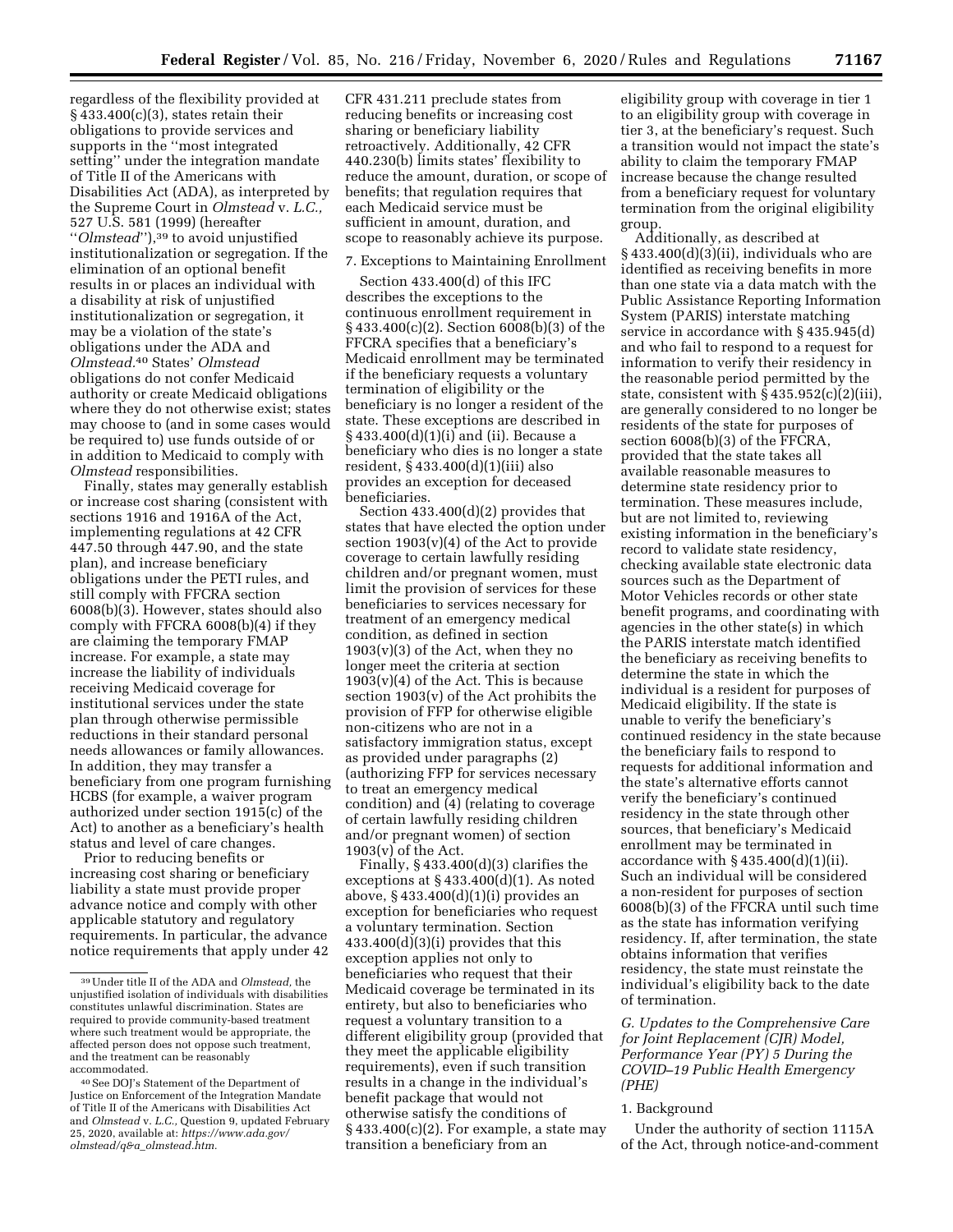rulemaking, the Innovation Center established the CJR model in a final rule titled ''Medicare Program; Comprehensive Care for Joint Replacement Payment Model for Acute Care Hospitals Furnishing Lower Extremity Joint Replacement Services'' published in the November 24, 2015 **Federal Register** (80 FR 73274) (referred to as the ''November 2015 final rule''). The CJR model, which was implemented on April 1, 2016, aims to support better and more efficient care for beneficiaries undergoing the most common inpatient surgeries for Medicare beneficiaries: Hip and knee replacements (also called lower extremity joint replacements or LEJR). This model tests bundled payment and quality measurement for an episode of care associated with hip and knee replacements to encourage hospitals, physicians, and post-acute care providers to work together to improve the quality and coordination of care from the initial hospitalization through recovery. All related care covered by Medicare Parts A and B within 90 days of hospital discharge from the LEJR procedure is included in the episode of care. During the first CJR model performance period, the CJR model required hospitals located in the 67 MSAs selected participation to participate in the model through December 31, 2020 unless the hospital was an episode initiator for an LEJR episode in the risk-bearing phase of Models 2 or 4 of the Bundled Payments for Care Improvement (BPCI) initiative. Hospitals located in one of the 67 MSAs that participated in Model 1 of the BPCI initiative, which ended on December 31, 2016, were required to begin participating in the CJR model when their participation in the BPCI model ended.

In the December 1, 2017 **Federal Register**, we published another final rule (82 FR 57066), titled ''Medicare Program; Cancellation of Advancing Care Coordination Through Episode Payment and Cardiac Rehabilitation Incentive Payment Models; Changes to Comprehensive Care for Joint Replacement Payment Model: Extreme and Uncontrollable Circumstances Policy for the Comprehensive Care for Joint Replacement Payment Model'' (referred to as the ''December 2017 final rule''), that implemented revisions to the CJR model, including giving rural and low volume hospitals selected for participation in the CJR model as well as those hospitals located in 33 of the 67 metropolitan statistical areas

(MSAs) 41 a one-time option to choose whether to continue their participation in the model through December 31, 2020 (that is, continue their participation through PY5). An interim final rule with comment period was also issued in conjunction with the December 2017 final rule (82 FR 57092) in order to address the need for a policy to provide some flexibility in the determination of episode costs for providers located in areas impacted by extreme and uncontrollable circumstances. This extreme and uncontrollable circumstances policy was adopted as final in the final rule (83 FR 26604) we published in the June 8, 2018 **Federal Register**, titled ''Medicare Program; Changes to the Comprehensive Care for Joint Replacement Payment Model (CJR): Extreme and Uncontrollable Circumstances Policy for the CJR Model.''

In the February 24, 2020 **Federal Register** (85 FR 10516), we published the proposed rule titled ''Medicare Program: Comprehensive Care for Joint Replacement Model Three-Year Extension and Changes to Episode Definition and Pricing'' (hereinafter referred to as the ''February 2020 proposed rule''). Among other changes, this proposed rule proposed to add three additional performance years to the CJR model (*i.e.,* performance years 6 through 8).

In the April 6, 2020 **Federal Register**  (85 FR 19230), we published an interim final rule with comment period (IFC) titled ''Medicare and Medicaid Programs; Policy and Regulatory Revisions in Response to the COVID–19 Public Health Emergency'' (hereinafter referred to as the ''April 2020 IFC''). In the April 2020 IFC, to account for the impact of the PHE for COVID–19 on CJR participant hospitals, we extended PY5 through March 31, 2021, and adjusted the extreme and uncontrollable circumstances policy to account for COVID–19 by specifying that all episodes with a date of admission to the anchor hospitalization that is on or within 30 days before the date that the emergency period (as defined in section 1135(g) of the Act) begins or that occurs through the termination of the emergency period (as described in section 1135(e) of the Act), actual episode payments are capped at the

target price determined for that episode under § 510.300.

Additionally, in the May 29, 2020 **Federal Register** (85 FR 32460), CMS published a proposed rule titled ''Medicare Program; Hospital Inpatient Prospective Payment Systems for Acute Care Hospitals and the Long-Term Care Hospital Prospective Payment System and Proposed Policy Changes and Fiscal Year 2021 Rates; Quality Reporting and Medicare and Medicaid Promotion Interoperability Programs Requirements for Eligible Hospitals and Critical Access Hospitals: (hereinafter referred to as the FY 2021 IPPS/LTCH proposed rule). In the FY 2021 IPPS/LTCH proposed rule (85 FR 32510), we solicited comment on the effect of the proposal to create new MS–DRG 521 and MS–DRG 522, the effect this proposal would have on the CJR model and whether to incorporate MS–DRG 521 and MS–DRG 522, if finalized, into the CJR model's proposed extension to December 31, 2023.

Through this IFC we are implementing four changes to the CJR model. These are: (1) Extending performance year 5 an additional 6 months to provide for continuity of model operations with the same scope while we continue to consider comments received on our proposal to extend the model to performance years 6 through 8 and adopt other changes to the model; (2) making changes to the reconciliation process for PY5 to allow for two periods and to enable more frequent receipt of reconciliation reports by participants; (3) making a technical change, retroactive to October 1, 2020, to ensure that the model continues to include the same inpatient Lower Extremity Joint Replacement (LEJR) procedures, despite the adoption of new MS–DRGs to describe those procedures; and (4) making changes to the extreme and uncontrollable circumstances policy for COVID–19 to adapt to an increase in CJR episode volume and renewal of the PHE, while providing protection against financial consequences of COVID–19 after the extreme and uncontrollable circumstances policy no longer applies.

2. Extension of Performance Year 5 to September 30, 2021

We are implementing a 6-month extension to CJR performance year (PY) 5 such that the model will now end on September 30, 2021. In the February 2020 proposed rule, we proposed to extend the CJR model by adding three performance years (PY6 through 8), from January 1, 2021 to December 31, 2023, to revise target prices, to change the definition of an episode of care to

<sup>41</sup>Metropolitan Statistical Area (MSA) means a core-based statistical area associated with at least one urbanized area that has a population of at least 50,000. MSAs included in the CJR model are available in the December 2017 final rule available at *https://www.federalregister.gov/documents/2017/ 12/01/2017-25979/medicare-program-cancellationof-advancing-care-coordination-through-episodepayment-and-cardiac.*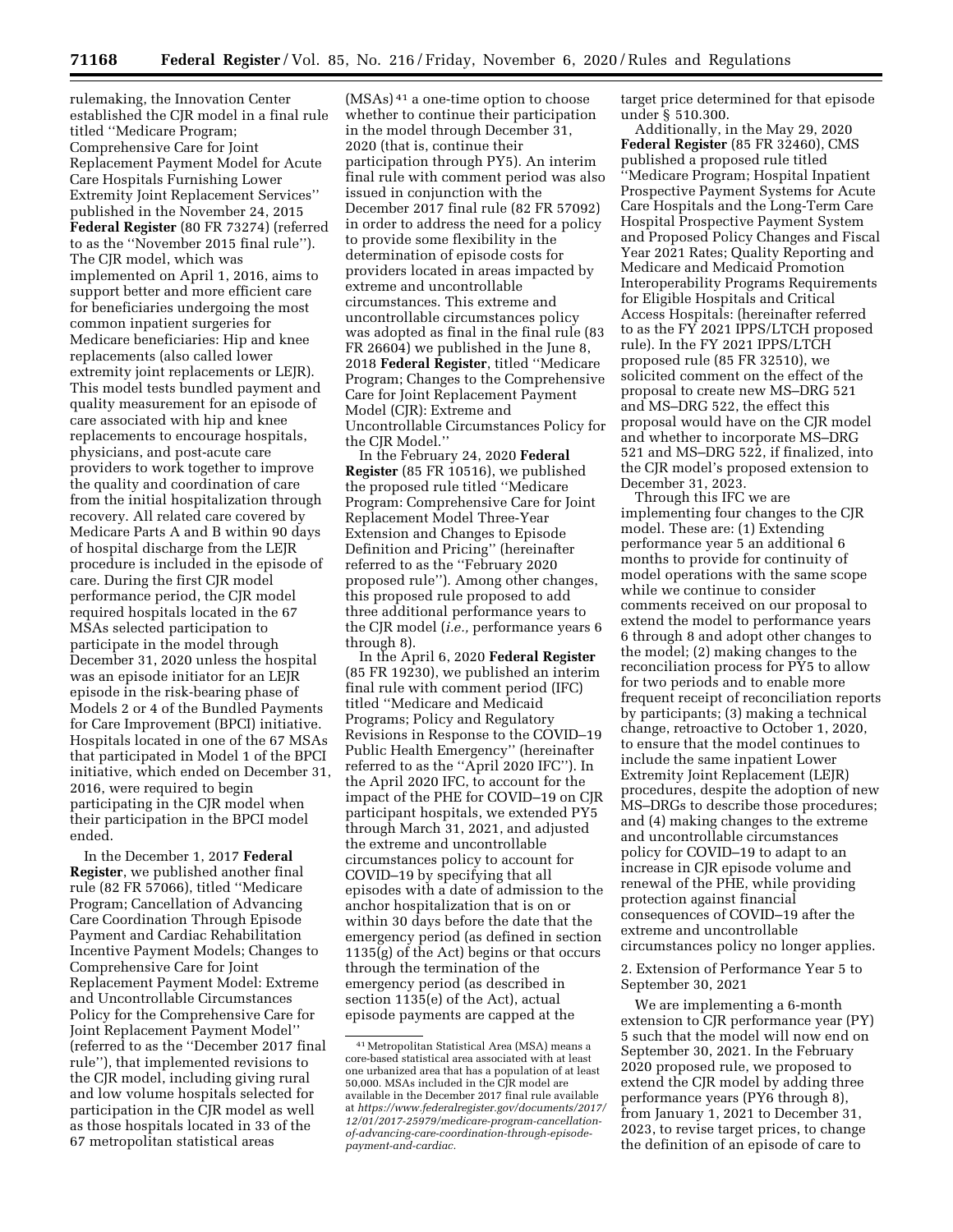include outpatient procedures for Total Knee Arthroplasty and Total Hip Arthroplasty, as well as to revise other sections of 42 CFR part 510.42 In response to the PHE for COVID–19, in the April 2020 IFC we extended PY 5 an additional 3 months to end on March 31, 2021 rather than on December 31, 2020 as finalized in November 2015 final rule.

While we continue to consider the addition of performance years to the model and other changes proposed in the February 2020 proposed rule, we also do not want to create a disruption to the model by allowing the model to end on March 31, 2021, which could be disruptive to hospitals and patient care during the PHE if it is still ongoing at that time. Implementing an additional six months of PY5, so that PY5 now ends on September 30, 2021, provides participant hospitals additional relief

and stability in model operations. In the event the three-year extension is finalized, participant hospitals would be in a worse position if PY 5 was not extended to September 30, 2021 because participant hospitals would have made operational choices in reliance on the model ending on March 31, 2021 and then have to adjust to model changes on top of the significant burden of managing COVID–19 treatment and under COVID–19 safety protocols and utilization changes. Overall, this means a nine-month extension from the original conclusion of the model as finalized in the November 2015 final rule (80 FR 73274), which had established that the model would end on December 31, 2020 with no new episodes initiating after October 4, 2020.

We received several comments on the April 2020 IFC supporting the policy to extend PY5 an additional three months

and asking that we extend PY5 by 12 months instead, not just the 3 months in the April 2020 IFC. In addition, commenters noted that though state and local guidelines have laid out a process for regions and facilities to determine when to re-open elective procedures, the progression of COVID–19 could impact elective procedures well into 2021. We appreciate commenters' request to extend PY 5 by 12 additional months because of the impact COVID– 19 has had on LEJR procedures. We observe that COVID–19 has had an impact on CJR procedures from February 2020 to August 2020. Table 1 depicts recent Medicare claims data comparing February to August of 2019 and February to August of 2020. These numbers reflect episode volume for each month, accounting for any CJR episode that began within that month.

# TABLE 1—CJR EPISODE VOLUME COMPARISON

|      | February | March | April | May  | June | July | August |
|------|----------|-------|-------|------|------|------|--------|
| 2019 | 6214     | 6174  | 6515  | 6019 | 5836 | 6060 | 5838   |
| 2020 | 5245     | 3374  | 876   | 2242 | 4036 | 3838 | 3090   |

In light of these data, we believe providing an additional 6 months beyond what we adopted in the April 2020 IFC provides participant hospitals relief from COVID–19 challenges. Therefore, we are implementing an additional 6-month extension of CJR PY 5 and amending the provisions at 42 CFR 510.2 and 510.200(a) to reflect this extension.

We note that in our February 2020 proposed rule to extend and modify the CJR model through PYs 6 to 8 (CMS– 5529–P), we proposed PY 6 would comprise all CJR episodes ending on or after January 1, 2021 and on or before December 31, 2021. However, since we are amending PY 5 such that it comprises all CJR episodes ending on or after January 1, 2020 and on or before September 30, 2021, we seek comment on the duration of PY 6, if finalized. In particular, we seek comment on the potential for PYs 6 through 8 to remain 12-month performance years and each begin with episodes ending on or after October 1 each year. We also seek comment on increasing the duration of proposed PY 6 to 15 months. Under this alternative, PY 6 would comprise all CJR episodes ending on or after October 1, 2021 and on or before December 31, 2022; PY 7 and PY 8 would remain 12 months and each begin with episodes

ending on or after January 1, 2023 or January 1, 2024, respectively.

#### 3. Additional Reconciliations for Performance Year 5

Currently, following the end of each performance year, CMS determines actual episode payments and calculates the amount of a reconciliation payment or repayment amount, as described in 42 CFR 510.305. Each performance year is reconciled twice. The first reconciliation calculation process begins after a 2-month period of claims runout, while the final reconciliation calculation process begins after a 14 month period of claims runout. The initial reconciliation of a given performance year is conducted concurrently with the final reconciliation of the previous performance year, and the resulting amounts are netted against one another for one annual reconciliation payment or repayment amount, as set forth in 42 CFR 510.305. The initial reconciliation process typically begins in late February of the calendar year following the performance year, with reports and reconciliation amounts issued in June. Final reconciliation for the performance year is issued the following June.

Absent modification to the reconciliation process, the extension of

PY 5 to a total of 21 months, from January 1, 2020 through September 30, 2021 would mean that participant hospitals would experience a 21-month gap between the PY4 final reconciliation in June of 2020 and initial PY 5 reconciliation in early 2022. We believe this significant gap is problematic because participant hospitals gain important feedback from their annual reconciliation reports that they can use to gauge their quality performance and efforts at cost-savings. These annual reports also facilitate the relationships that participant hospitals have established with clinicians and other entities with whom they coordinate care and/or have gainsharing arrangements. Further, not having an initial reconciliation for PY5 until early 2022 is not consistent with the model design goal of reconciling one time a year and netting against final reconciliation amounts from the prior year. Therefore, we believe there is good cause to conduct two initial, and two final, reconciliations of PY5. The first initial reconciliation will apply to the first 12 months of PY5 in order to maintain consistency with the 12 month reconciliation cycles for previous PYs 2–4 (we note that PY 1 was 9 months rather than 12 months), and the second initial reconciliation will apply to the

<sup>42</sup>For proposed changes to the CJR Model in ''Medicare Program: Comprehensive Care for Joint

Replacement Model Three Year Extension and Changes to Episode Definition and Pricing'' *See* 85 FR 10516.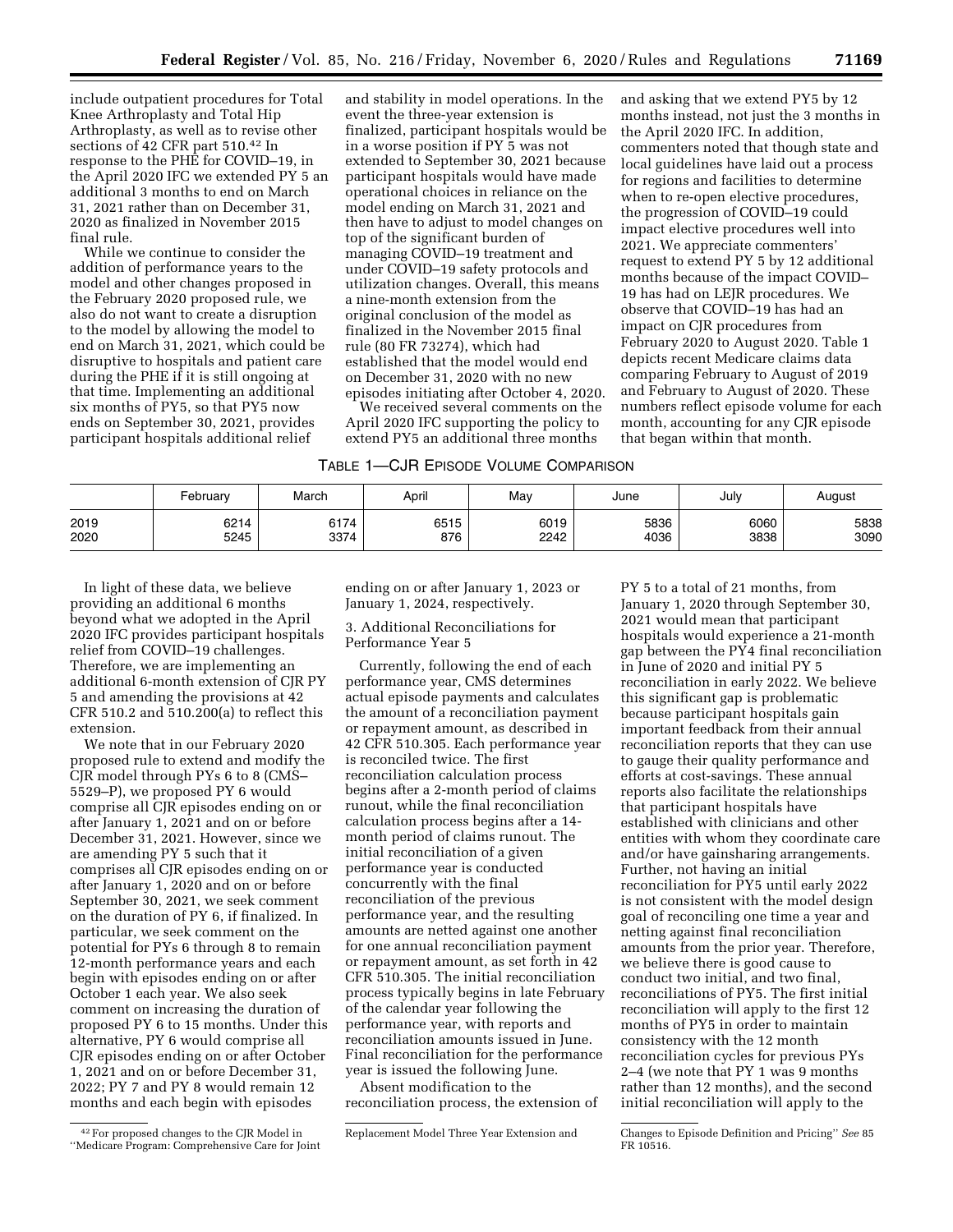remaining 9 months of PY5. To minimize confusion, we will refer to these two subsets of PY5 as performance year subset 5.1and 5.2, respectively.

The initial reconciliation of performance year subset 5.1 will occur fourteen months after the start of PY5, which is the same timeline as would have occurred PY5 under the December 2017 final rule. After the usual 2-month period of claims runout, the initial reconciliation for performance year subset 5.1 episodes will begin in late February of 2021 using 12 months of claims from CY 2020 to calculate reconciliation payments, with the resulting amounts netted against the results of the concurrent PY4 final reconciliation calculation when we issue reports and reconciliation amounts to participants in June 2021. Participants can expect to receive their 2021 reconciliation reports on approximately the same schedule as in previous model years.

The nine additional months of PY 5 (performance year subset 5.2) will be reconciled one full calendar year after the reconciliation of PY 4 final/ performance year subset 5.1 initial. We will use claims data for the initial reconciliation of performance year subset 5.2 that reflect a 2-month period of claims runout (as set forth in 42 CFR 510.305(e)(1)(i)), as we have for PY 1– 4 and performance year subset 5.1. In short, performance year subset 5.2 will run from January 1, 2021 through September 30, 2021. Consistent with using two months of claims run out, we will pull claims for the initial reconciliation in December 2021. However, we will not reconcile performance year subset 5.2 until late February 2022 along with the final reconciliation for performance year subset 5.1. This means that we will not begin reconciliation calculation for performance year subset 5.2 until five months after the end of performance year subset 5.2 in order to align the

initial reconciliation calculation for performance year subset 5.2 with the timing of the subsequent reconciliation calculation for performance year subset 5.1. While alignment with the performance year subset 5.1 subsequent reconciliation calculation is the primary reason for this delay in the performance year subset 5.2 initial reconciliation, it is also necessary to allow time to receive certain input files to perform the initial reconciliation calculation, including standardized claims files and quality data. These data are generally not available more than a few weeks prior to the usual reconciliation process start date in late February. Therefore, the reconciliation process will occur on the same schedule as PY 1 through 4 and performance year subset 5.1, with the reconciliation report available one year after the reports from the previous year's reconciliation.

We note that, as part of the separate reconciliation calculation processes for performance year subsets 5.1 and 5.2, we will calculate a separate Composite Quality Score (CQS) for each of performance year subsets 5.1 and 5.2, including a separate set of quality improvement points and quality performance points for each performance year subset. In order to conduct separate CQS calculations for each time period, we are amending 42 CFR 510.400 to indicate that the required data submissions that previously applied to PY 5 will now apply to performance year subset 5.1, and we are adding a required data submission for performance year subset 5.2. These additional requirements will reflect the timeframe of performance year subset 5.2, but will otherwise parallel the requirements for performance year subset 5.1, and will not require an increased amount of data for performance year subset 5.2 as compared to performance year subset 5.1. We recognize that some of the timeframe for both performance year

subsets 5.1 and 5.2 quality data collection overlap with the effective dates of the COVID–19 waiver <sup>43</sup> that provided reporting exemptions for hospitals participating in quality reporting programs, so we will use quality data reported before and after the effective dates of the COVID–19 waiver, for those quality measures to which the waiver applied.

The final reconciliation calculation for performance year subset 5.2 will occur one year after the initial reconciliation of performance year subset 5.2. Although we will use claims data that were available 14 months after the end of performance year subset 5.2 for the subsequent reconciliation (as set forth in 42 CFR 510.305(i)(1)), as with the initial reconciliation, we will not begin the subsequent reconciliation calculation process until 17 months after the end of performance year subset 5.2. We would begin the final reconciliation calculation for performance year subset 5.2 in late February 2023 with reconciliation payment amounts and reports issued in June, because input files that are required for the final reconciliation will not be available until 17 months after the end of performance year subset 5.2. In particular, we need to receive the reconciliation results from Accountable Care Organizations (ACOs) that overlap with CJR in order to conduct the ACO overlap calculation. Since we cannot state with confidence that we will have access to those data prior to the normal reconciliation process start date in late February 2023, we will perform the reconciliation calculation at the same time of year that we have performed previous reconciliations. As noted above, we will conduct the final reconciliation of performance year subset 5.2 independently. Table 2 illustrates the timelines for performance year subsets 5.1 and 5.2.

# TABLE 2—TIMELINES FOR PERFORMANCE YEARS 4 AND 5

| Performance<br>year<br>(PY) | Performance<br>period    | Initial<br>reconciliation<br>calculation start    | Subsequent<br>reconciliation<br>calculation start      | Reconciliation<br>amount<br>$(+/-)$            |
|-----------------------------|--------------------------|---------------------------------------------------|--------------------------------------------------------|------------------------------------------------|
| $4$                         | 01/01/2019 to 12/31/2019 | 2 months after 12/31/2019:<br>Late February 2020. | 14 months after 12/31/<br>2019: Late February<br>2021. | Net PY3 and PY4 rec-<br>onciliation amounts.   |
|                             |                          |                                                   |                                                        |                                                |
|                             |                          | 2 months after 12/31/2020:<br>Late February 2021. | 14 months after 12/31/<br>2020: Late February<br>2022. | Net PY4 and PY5.1 rec-<br>onciliation amounts. |

<sup>43</sup>*https://www.cms.gov/files/document/covid-ifc-*

*<sup>3-8-25-20.</sup>pdf.*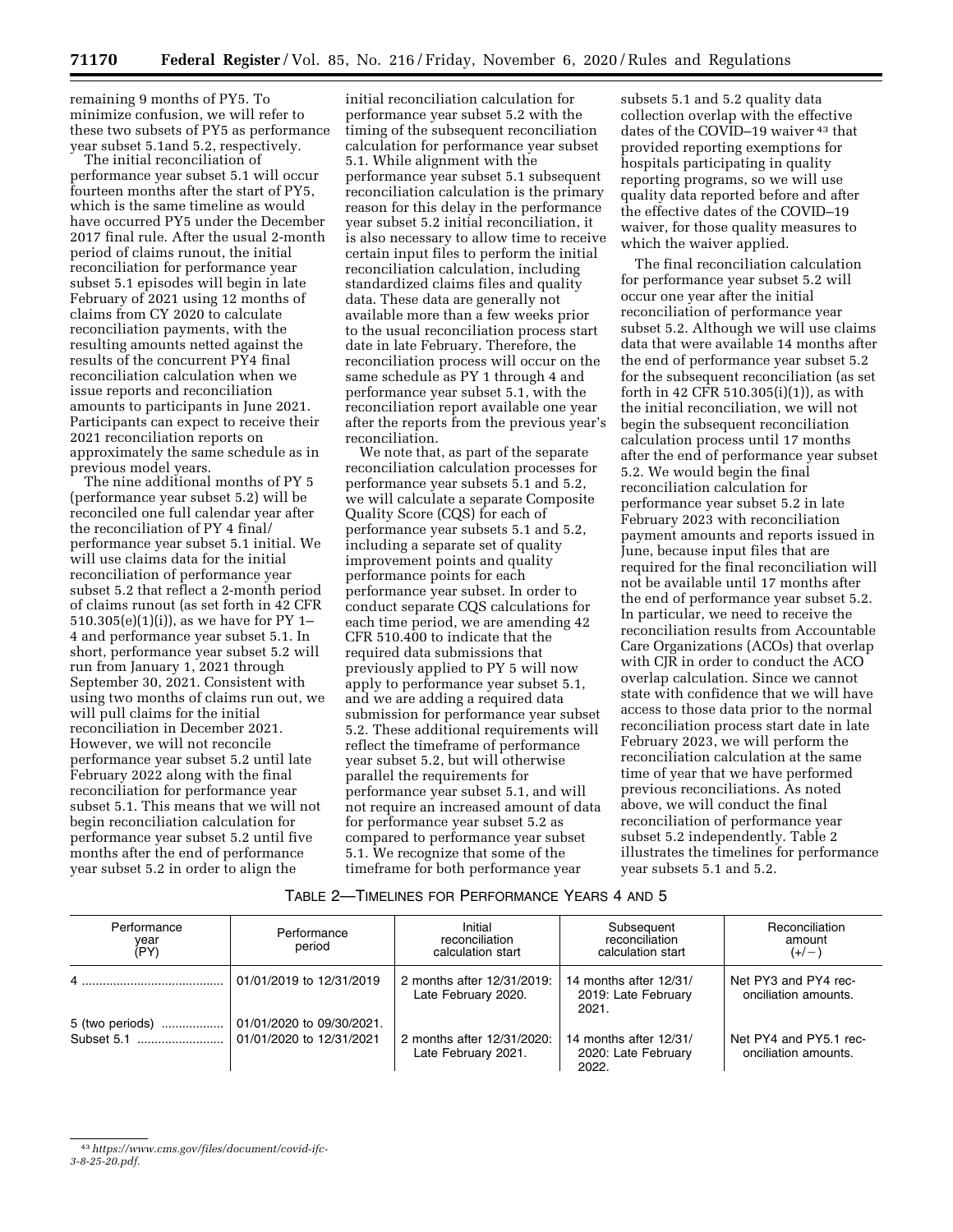| Performance<br>year<br>(PY) | Performance<br>period    | Initial<br>reconciliation<br>calculation start      | Subsequent<br>reconciliation<br>calculation start      | Reconciliation<br>amount<br>$(+/-)$      |
|-----------------------------|--------------------------|-----------------------------------------------------|--------------------------------------------------------|------------------------------------------|
| Subset 5.2                  | 01/01/2021 to 09/30/2021 | 5 months after 09/30/2021:  <br>Late February 2022. | 17 months after 09/30/<br>2021: Late February<br>2023. | Net PY5.1 and PY5.2 rec-<br>onciliation. |

TABLE 2—TIMELINES FOR PERFORMANCE YEARS 4 AND 5—Continued

In order to reflect the changes in reconciliation timing and other changes associated with additional reconciliations in PY5, we are amending the following provisions: 42 CFR 510.2, 42 CFR 510.200, 42 CFR 510.305(b), (d)(1), (e), (i)(1) and (2), and (j)(1) and (2), and 42 CFR 510.400(b)(3)(v), and adding 42 CFR 510.400(b)(3)(vi).

# 4. DRG 521 and DRG 522

In this IFC we are amending our regulations at § 510.300(a) to specify that, as of October 1, 2020, the CJR model includes episodes when the MS– DRG assigned at discharge for an anchor hospitalization is one of two new MS– DRGs we adopted in the FY 2021 IPPS/ LTCH final rule (85 FR 58432): MS–DRG 521 (Hip Replacement with Principal Diagnosis of Hip Fracture with Major Complications and Comorbidities (MCC)) and MS–DRG 522 (Hip Replacement with Principal Diagnosis of Hip Fracture, without MCC). As indicated in 42 CFR 510.300(a)(1), the CJR model episode definition historically included MS–DRG 469 (Major Hip and Knee Joint Replacement or Reattachment of Lower Extremity with MCC) and MS–DRG 470 (Major Hip and Knee Joint Replacement or Reattachment of Lower Extremity without MCC). For purposes of calculating quality adjusted target prices, we further subdivided episodes within each MS–DRG based on the presence or absence of a primary hip fracture. In the FY 2021 IPPS/LTCH final rule, we stated that because the CJR model would continue until at least March 31, 2021, we intended to adopt a policy in the CJR final rule that incorporates these new MS–DRGs into the CIR model as of October 1, 2020 to avoid disruption to the model for the remainder of PY5 (as extended) and thereafter, if our proposal to extend the CJR model through PY8 were finalized (85 FR 58502). To this end, we are adopting the change in this IFC, with retroactive effect to October 1, 2020. This change ensures that hip replacements with a principal diagnosis of hip fracture, with and without MCC, will continue to trigger CJR model episodes even though they are now

assigned to these new DRGs rather than MS–DRGs 469 and 470.

As background, in the FY 2021 IPPS/ LTCH proposed rule (85 FR 32510), CMS proposed the creation of two new MS–DRGs, 521 and 522 (Hip Replacement with primary hip fracture, with and without major complications and comorbidities, respectively). Because the FY2021 IPPS/LTCH proposed rule was published after the CJR February 2020 proposed rule, the new MS–DRGs 521 and 522 were not addressed in the February 2020 proposed rule. We solicited comment in the FY2021 IPPS/LTCH proposed rule on the effect this proposal would have on the CJR model and whether to incorporate MS–DRG 521 and MS–DRG 522, if finalized, into the CJR model's proposed extension to December 31, 2023. The public also had the opportunity to address this issue in comments responding to the CJR February 2020 proposed rule, as the comment period for that rule had been extended.

We received three comments in response to the February 2020 proposed rule and 20 comments in response to the FY2021 IPPS/LTCH proposed rule addressing the effects of the proposed new MS–DRGs on the CJR model. Most commenters agreed that MS–DRGs 521 and 522 should be included in the definition of a CJR model episode, noting their assumption that this would have a neutral economic impact on the model and participants, as the CJR model already provides for separate quality adjusted target prices for hip fracture cases for MS–DRGs 469 and 470. Multiple commenters stated their belief that there is value in maintaining hip fracture cases in the CJR model, including that it is administratively simpler and that maintaining hip fractures in the CJR model would mean those procedures remain subject to the value-based care incentives of the CJR model. Some commenters suggested that quality adjusted target prices for episodes previously triggered by MS– DRG 469 and MS–DRG 470 with hip fracture could apply to episodes triggered by the new MS–DRGs. Others noted that if the DRGs were added retroactively, they would not want the

new DRGs to retroactively impact quality adjusted target prices.

As of October 1, 2020, MS–DRGs 521 and 522 separately identify a subset of LEJR procedures that were previously grouped to MS–DRGs 469 and 470, and if the definition of a CJR model episode is not revised to accommodate this technical change the LEJR procedures associated with these new codes will no longer be part of the CJR model. This result would be highly disruptive to the CJR model, because it would remove a significant number of episodes midway through a performance year. Therefore, we believe there is good cause for this rulemaking to change the definition of a CJR model episode to include MS– DRGs 521 and 522. Indeed, it would be contrary to the public interest to undertake traditional notice and comment rulemaking to adopt these regulatory changes because they are intended to preserve the model's scope in light of underlying technical changes in the IPPS. Based on the public comments previously described, we believe that including DRGs 521 and 522 in the CJR episode definition is less disruptive to participant hospitals than the alternative, which would be to allow hip replacements with a primary hip fracture to drop abruptly out of the model (or to drop out of the model until we were able to undertake full notice and comment rulemaking to add them back at a later point). We believe that failure to retroactively incorporate MS– DRGs 521 and 522 into the CIR model as of October 1, 2020 would be contrary to the public interest because it would result in approximately 20–25% of all LEJR episodes to be dropped from the CJR model. The categories of episodes that would be dropped tend to be associated with emergent surgeries, high-costs, and complex post-acute care needs. Dropping these episodes from the model would create confusion, increase administrative burden for participant hospitals, and remove the opportunity for participant hospitals to earn reconciliation payments by coordinating care for these complex, high-cost episodes.

Operationally, this is a seamless transition for participant hospitals, which have continued to bill Medicare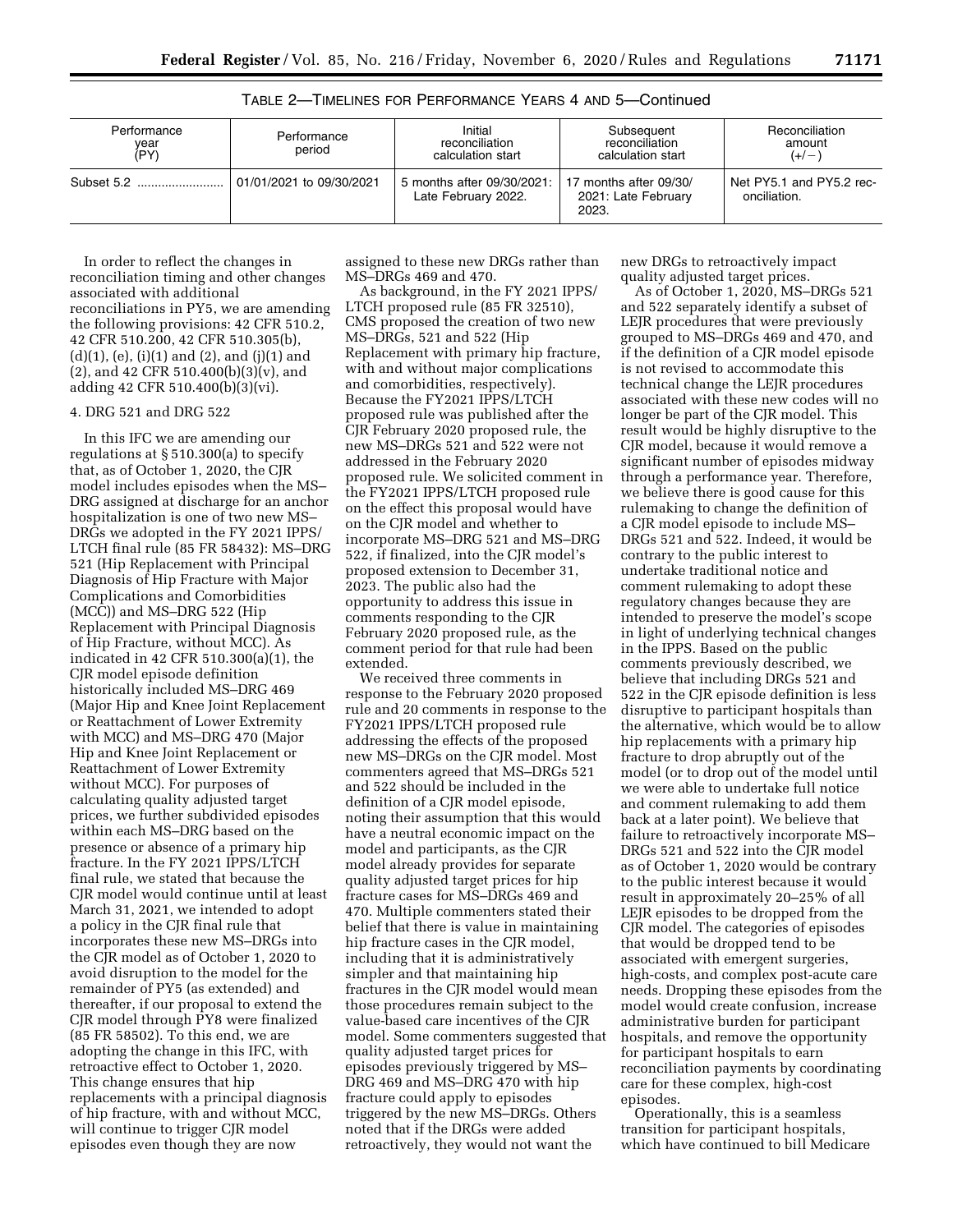FFS as usual for hip replacements with hip fractures. Beginning on October 1, 2020, the Medicare IPPS grouper began to assign those hospitalizations to one of the new MS–DRGs, with no billing changes required of participant hospitals. The new MS–DRGs will be incorporated into the CJR episode reconciliation data system, and will be included in participant hospitals' monthly data feeds going forward. Participant hospitals were notified of their quality adjusted target prices for episodes beginning on October 1, 2020 for MS–DRGs 469 and 470, with and without hip fracture. As of October 1, 2020, the quality adjusted target prices for MS–DRGs 469 and 470 with hip fracture will apply to episodes initiated by the new MS–DRGs 521 and 522, respectively, for the remainder of PY5 (including both performance year subsets 5.1 and 5.2).

Given that the CJR model currently provides separate quality adjusted target prices for episodes with and without a hip fracture, incorporating the new DRGs would have minimal financial impact on the model. The PY5 quality adjusted target price calculation methodology includes the application of update factors (80 FR 73342–73346), which incorporate annual changes to each CMS payment system (for example, IPPS, OPPS, and SNF). The update factor is calculated and applied twice per year, in order to incorporate both fiscal year and calendar year payment system updates. The MS–DRG weights assigned to the new MS–DRGs 521 and 522 in the FY 2021 IPPS/LTCH final rule (84 FR 42044) will be incorporated into the IPPS update factor as part of the calculation of the quality adjusted target prices for episodes beginning between October 1, 2020 and December 31, 2020. These FY 2021 MS–DRG weights will continue in the quality adjusted target prices for episodes that begin between January 1, 2021 and September 30, 2021, which will incorporate CY 2021 payment system updates. As a result, baseline prices for hip replacements with primary hip fracture, which would have been assigned the MS–DRGs 469 and 470 and stratified by hip fracture status, are comparable to those same episodes in the performance period that are assigned to MS–DRGs 521 and 522, respectively. For the remainder of PY5, we will calculate quality adjusted target prices for episodes initiated by MS– DRGs 521 and 522 using baseline episodes initiated by MS–DRG 469 with fracture and MS–DRG 470 with fracture, respectively, but updated to include the MS–DRG weights assigned to MS–DRGs 521 and 522 for FY 2021.

In this IFC we are incorporating the new MS–DRGs 521 and 522 into the CJR model episode definition as of October 1, 2020, updating quality adjusted target prices to reflect the applicable MS–DRG weights, and amending the provisions at 42 CFR 510.300(a)(1)(i) and (iii) to reflect these changes.

5. Changes to Extreme and Uncontrollable Circumstances Policy for the PHE for COVID–19

We are also modifying the extreme and uncontrollable circumstances adjustment for COVID–19 in § 510.300(k)(4) to expire on March 31, 2021 or the last day of the emergency period, whichever is earlier. In addition, we are adopting a more targeted adjustment, which will apply after March 31, 2021 or the last day of emergency period (whichever is earlier), so that financial safeguards continue to apply for CJR episodes during which a CJR beneficiary receives a positive COVID–19 diagnosis.

Currently, the extreme and uncontrollable circumstances adjustment for COVID–19 provides financial safeguards for participant hospitals that have a CCN primary address that is located in an emergency area during an emergency period, as those terms are defined in section 1135(g) of the Act, for which the Secretary issued a waiver or modification of requirements under section 1135 of the Act on March 13, 2020, effectively applying the financial safeguards to all participant hospitals. These financial safeguards, wherein actual episode payments are capped at the target price determined for that episode, apply to fracture or nonfracture episode with a date of admission to the anchor hospitalization that is on or within 30 days before the date that the emergency period (as defined in section 1135(g) of the Act) begins or that occurs through the termination of the emergency period (as described in section 1135(e) of the Act). In the April 2020 IFC we explained this extreme and uncontrollable circumstances adjustment, noting that the previous CJR model policy for extreme and uncontrollable circumstances was not applicable to the PHE for the COVID–19 pandemic. We also indicated that we did not expect many new CJR episodes to initiate in light of the COVID–19 virus and the related guidance to avoid elective surgeries. We further stated that we wanted to avoid inadvertently creating incentives to place cost considerations above patient safety within the CJR model, given the challenges to the health care delivery system in

responding to COVID–19 cases and the expenses associated with treating the virus.

We received comments on both the April 2020 IFC and the CJR February 2020 proposed rule about the extreme and uncontrollable circumstances adjustment. Commenters favored the extreme and uncontrollable circumstances policy for COVID–19 and commended CMS for providing relief to participant hospitals. Some commenters questioned what steps CMS would take once the PHE ends and noted the uncertainty in the current policy since there is not a concrete end date for the PHE. A commenter recommended CMS hold participant hospitals harmless from performance-related penalties for the 2020 performance year and urged CMS to make appropriate adjustments for the 2020 and 2021 performance years and to address the impact of COVID–19 on financial expenditures, performance scores and risk adjustment.

We appreciate commenters' positive feedback on the April 2020 IFC and our decision to provide relief to participant hospitals. At the onset on the PHE, we quickly developed financial safeguards in the April 2020 IFC due to the mandatory nature of the model and the location of all 471-participant hospitals in MSAs where COVID–19 was most prevalent. For example, there are 98 participant hospitals in the New York/ New Jersey Metropolitan Area, which was the epicenter for COVID–19.44 Further, at that time, we did not possess data that allowed CMS to determine the COVID–19 virus's effect on the CJR model, and believed it was most prudent to waive downside risk for all episodes thorough the duration of the PHE.

Since publishing the April 2020 IFC, we reviewed Medicare claims data and observe a steep decline in the initiation of episodes in April 2020 (See Table 1). Post April 2020, CJR episodes are increasing, and though not at normal utilization as compared to 2019 Medicare claims data, the data reflects a continual initiation of CJR episodes despite the ongoing PHE. In addition, related Federal guidance to avoid elective surgeries has expired, which allows certain participant hospitals to initiate elective LEJR procedures.45 The continual initiation of CJR episodes during the PHE is contrary to our assumption in the April 2020 IFC, that

<sup>44</sup> ''New York City Region Is Now an Epicenter of the Coronavirus Pandemic'' March 22, 2020. Available at *https://www.nytimes.com/2020/03/22/ nyregion/Coronavirus-new-York-epicenter.html.* 

<sup>45</sup>*https://www.cms.gov/files/document/covidflexibility-reopen-essential-non-covid-services.pdf.*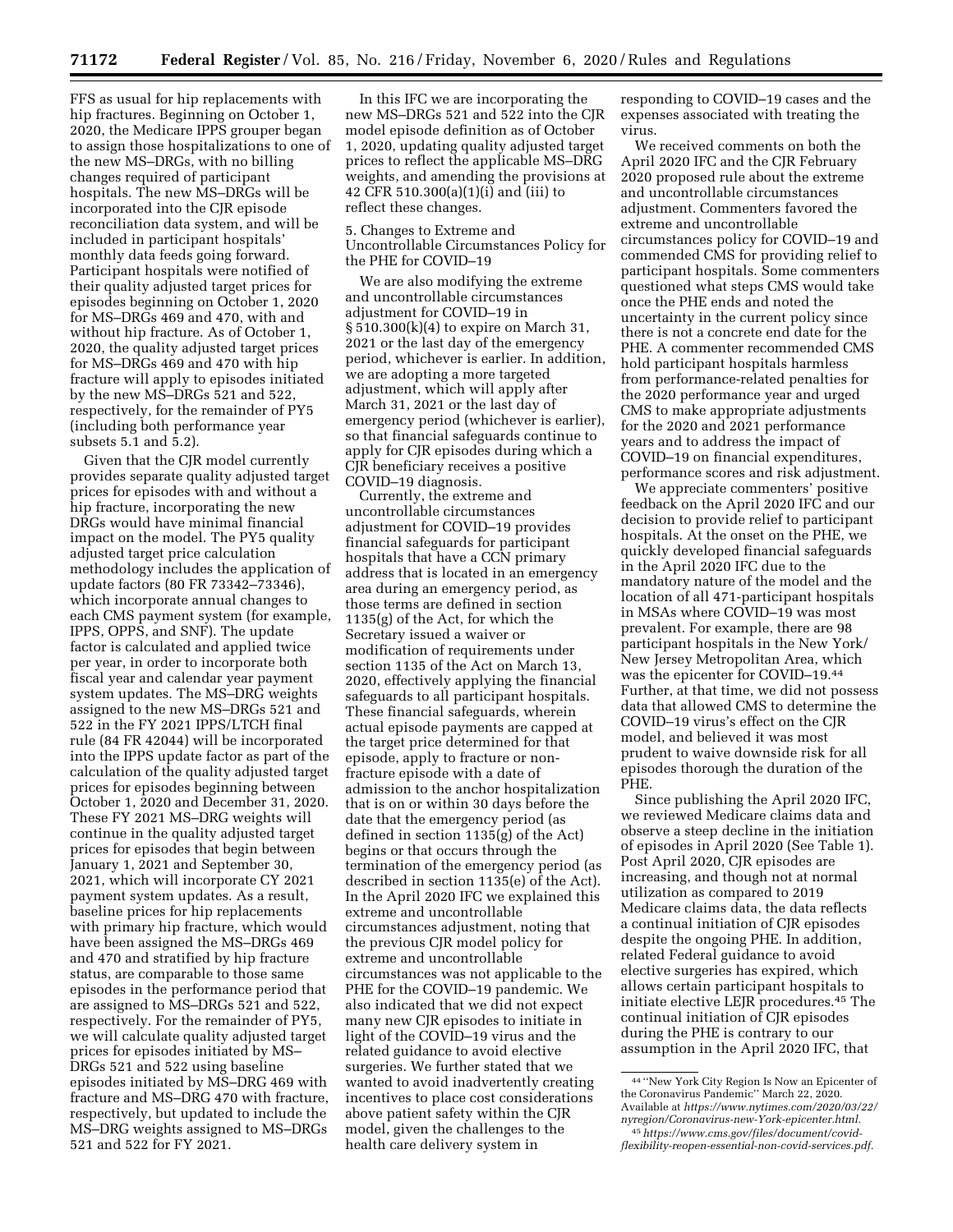is, we did not expect many new CJR episodes to initiate during the PHE.

Absent a change to specify an end date, the current extreme and uncontrollable adjustment in 42 CFR 510.300(k)(4) would continue as long as the PHE. Unfortunately, the combination of CJR episode volume increasing to levels we did not anticipate during the PHE and the continued renewal of the PHE threatens the ability of the CJR model to generate any savings over the course of the model. With greater surgical volume, we do not believe such a broad extreme and uncontrollable circumstances policy for COVID–19 remains necessary.

For these reasons, we are implementing an end date to the extreme and uncontrollable circumstances adjustment for COVID– 19. Specifically, for a fracture or nonfracture episode with a date of admission to the anchor hospitalization that is on or within 30 days before the date that the emergency period (as defined in section 1135(g) of the Act) begins or that occurs on or before March 31, 2021 or the last day of such emergency period, whichever is earlier, actual episode payments are capped at the quality adjusted target price determined for that episode under § 510.300. We are amending the provisions at 42 CFR 510.305(k)(4) to reflect this change.

In addition, in order to account for CJR beneficiaries with a positive COVID–19 diagnosis during a CJR episode that initiates after the adjustments for extreme and uncontrollable circumstances specified in  $\S 510.305(k)(4)$  end, we are amending our regulations at  $\S 510.305(e)(1)(i)$  to cap actual episode payments at the quality adjusted target price for the episode, effectively waiving downside risk for all episodes with actual episode payments that include a claim with a COVID–19 diagnosis code. This policy will apply after March 31, 2021 or the last day of the PHE, whichever occurs earlier.

In response to commenters' questions about how the CJR model will alleviate financial risk associated with COVID–19 once the PHE expires, we explored the flexibilities provided by other CMMI models and found them to be consistent with a targeted, episode-based approach to providing financial relief from COVID–19. In order to be responsible stewards of the Medicare Trust Fund, we are adopting a policy to provide participant hospitals continuing financial protection from the effect of COVID–19 on the CJR model that may continue beyond the end of the PHE for COVID–19 or March 31, 2021

(whichever is earlier). Specifically, at the initial and subsequent reconciliations of performance year subset 5.2, which will include episodes subject to this new adjustment policy, we will identify episodes with actual episode payments with any claim containing a COVID–19 diagnosis and costs for those episodes will be capped at the quality adjusted target price, effectively waiving downside risk for that episode. A COVID–19 diagnosis is identified by the following ICD–10–CM diagnosis codes: B97.29; U07.1; or any other ICD–10–CM diagnosis code that is recommended by the Centers for Disease Control and Prevention for the coding of a confirmed case of COVID–19.46 We understand that ICD–10 diagnosis codes B97.29 (which was used for dates of service on or after January 27, 2020 through March 31, 2020) and U07.1 (which was used for dates of service on or after April 1, 2020 through September 30, 2020) might not be used for dates of service to which our new adjustment policy will apply. Nevertheless, given the potential for uncertainty as to whether either of these codes will be used for dates of service after September 30, 2020, we are including them in the definition of ''COVID–19 diagnosis code'' that we are adding to § 510.2 for completeness.

In order to provide participant hospitals continuing financial protection from the effect of COVID–19 on the CJR model that may continue beyond the end of the PHE for COVID– 19 or March 31, 2021, whichever occurs earlier, we are implementing that actual episode payments are capped at the quality adjusted target price determined for that episode under § 510.300 for episodes with actual episode payments that include a claim with a COVID–19 diagnosis code and initiate after the earlier of March 31, 2021 or the last day of the emergency period.

# **III. Provisions of the Interim Final Rule—Departments of the Treasury, Labor and Health and Human Services**

## *A. Rapid Coverage of Preventive Services for Coronavirus*

#### 1. Background

In addition to the steps Congress took to ensure coverage of COVID–19 diagnostic testing, in section 3203 of the CARES Act, Congress required group health plans and health insurance issuers offering group or individual health insurance coverage to cover,

without cost sharing, qualifying coronavirus preventive services. This coverage is required to be provided ''pursuant to section 2713(a) of the [PHS] Act,'' including its implementing regulations or any successor regulations.

Section 2713 of the PHS Act was added by section 1001 of PPACA and incorporated by reference into ERISA by section 715 of ERISA and into the Code by section 9815 of the Code. Section 2713 of the PHS Act and the regulations implementing section 2713 of the PHS Act require non-grandfathered group health plans and health insurance issuers offering non-grandfathered group or individual health insurance coverage to provide coverage of certain specified preventive items and services without cost sharing. These services include:

• Evidence-based items or services that have in effect a rating of ''A'' or ''B'' in the current recommendations of the USPSTF with respect to the individual involved.

• Immunizations for routine use in children, adolescents, and adults that have in effect a recommendation from ACIP with respect to the individual involved. A recommendation of ACIP is considered to be ''in effect'' after it has been adopted by the Director of the CDC. A recommendation is considered to be for ''routine use'' if it appears on the Immunization Schedules of the CDC.

• With respect to infants, children, and adolescents, evidence-informed preventive care and screenings provided for in the comprehensive guidelines supported by the Health Resources and Services Administration (HRSA).

• With respect to women, preventive care and screenings provided for in comprehensive guidelines supported by HRSA (not otherwise addressed by the recommendations of the USPSTF), subject to certain exemptions and accommodations (see 45 CFR 147.131 through 147.133).

The Departments' current regulations (herein referred to as the 2015 Final Regulations) under section 2713 of the PHS Act at 26 CFR 54.9815–2713; 29 CFR 2590.715–2713; and 45 CFR 147.130 require that plans and issuers provide coverage of recommended preventive services for plan years that begin on or after September 23, 2010, or, if later, for plan years that begin on or after the date that is one year after the date the recommendation or guideline is issued.

Under the 2015 Final Regulations, if a recommended preventive service is billed separately (or is tracked as individual encounter data separately) from an office visit, then a plan or issuer

<sup>46</sup>*https://www.cdc.gov/nchs/data/icd/ICD-10- CM-Official-Coding-Gudance-Interim-Advicecoronavirus-feb-20-* 

*<sup>2020.</sup>pdf?fbclid=IwAR2c9LrGMAhum*\_*Ogu-LrxPJ-S4u*\_*j4wGW1615I*\_*fmoiDB5AA0wKHKitjoXo.*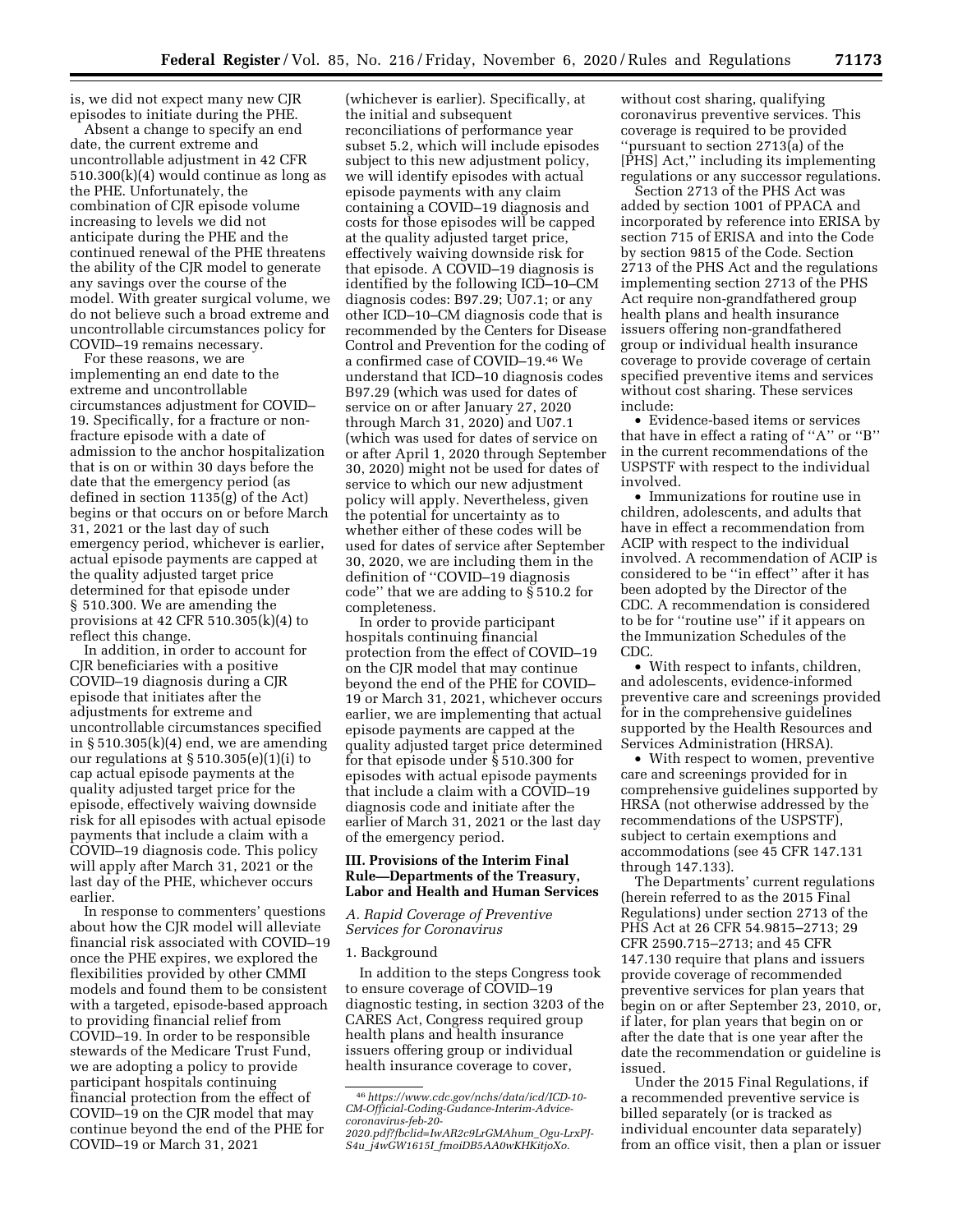may impose cost-sharing requirements with respect to the office visit. However, if a preventive service is not billed separately (or is not tracked as individual encounter data separately) from an office visit and the primary purpose of the office visit is the delivery of such an item or service, then a plan or issuer may not impose cost-sharing requirements with respect to the office visit.

The 2015 Final Regulations generally do not require a plan and issuer that has a network of providers to provide benefits for applicable preventive items or services that are delivered by an outof-network provider. Moreover, the 2015 Final Regulations generally do not preclude a plan or issuer that has a network of providers from imposing cost-sharing requirements for preventive services that are delivered by an out-ofnetwork provider. However, if a plan or issuer does not have in its network a provider who can provide a preventive service, then the plan or issuer must cover the recommended preventive service when performed by an out-ofnetwork provider and may not impose cost sharing with respect to the recommended preventive service.

Many items and services required to be covered under section 2713 of the PHS Act typically are provided as part of the usual course of preventive care, often according to regularly scheduled intervals. Examples include immunizations provided according to schedules established by the CDC and other annual screenings or counseling. Therefore, the 2015 Final Regulations require coverage without cost sharing for applicable immunizations that are recommended by ACIP for routine use, and state that a recommendation is considered to be for ''routine use'' if it appears on the Immunization Schedules of the CDC.

Section 3203 of the CARES Act establishes a more accelerated timeline for required coverage of qualifying coronavirus preventive services than other recommended preventive services under PHS Act section 2713. As stated above, coverage of qualifying coronavirus preventive services must be provided no later than 15 business days following an applicable recommendation. In addition, it is possible that items, services, and immunizations used to prevent or mitigate COVID–19 will not, in the immediate future, be recommended as part of a usual course of preventive care, but rather for more urgent use. As reflected by the expedited timeline for coverage Congress established in section 3203 of the CARES Act, the need to provide coverage of qualifying

coronavirus preventive services is urgent. Therefore, as discussed below, this IFC requires coverage of COVID–19 immunizations within 15 business days after the immunization has been recommended by ACIP and adopted by the CDC, regardless of whether it appears on the Immunization Schedules of the CDC for routine use.

Additionally, in light of the current PHE for COVID–19, it is imperative that group health plans and health insurance issuers provide full coverage for these items and services, including costs for the administration of vaccines, and ensure timely access to coverage as Congress intended. Accordingly, in this IFC, the Departments provide certain clarifications previously made with respect to the 2015 Final Regulations and amend those regulations to implement unique requirements related to covering qualifying coronavirus preventive services.47

2. Scope of Requirement To Cover Certain Recommended Preventive Services Under Section 2713 of the Public Health Service Act

#### a. Related Items and Services

In implementing section 2713 of the PHS Act, the 2015 Final Regulations addressed whether office visit charges associated with certain recommended preventive services must be covered without cost sharing. Specifically, *Example 1* in the 2015 Final Regulations illustrates how the requirements apply in situations where a provider bills a plan for an office visit where a preventive screening for cholesterol abnormalities (which has in effect a rating of A or B from the USPSTF) is conducted and for the laboratory work of the cholesterol screening test. In that example, the plan may not impose any cost-sharing requirements with respect to the separately billed laboratory work of the cholesterol screening test. Because the office visit is billed separately from the cholesterol screening test, the 2015 Final Regulations provide that the plan may impose cost-sharing requirements for the office visit.

Prior to the publication of the 2015 Final Regulations, the Departments received questions from stakeholders regarding discrete coverage issues related to certain recommended preventive services. In particular, with respect to colonoscopies, stakeholders asked whether certain related services (such as the cost of polyp removal or anesthesia) must also be covered without cost sharing. The Departments clarified in subregulatory guidance that a plan or issuer may not impose cost sharing for polyp removal during a preventive screening colonoscopy, as such service is an integral part of a colonoscopy, and also stated that anesthesia provided in connection with a preventive colonoscopy must be covered without cost sharing.48

Consistent with the examples provided in the 2015 Final Regulations and subregulatory guidance cited in the preamble to the rulemaking promulgating the 2015 Final Regulations, the Departments further clarify that under the 2015 Final Regulations and this IFC, plans and issuers subject to section 2713 of the PHS Act must cover, without cost sharing, items and services that are integral to the furnishing of the recommended preventive service, regardless of whether the item or service is billed separately. For example, several of the recommended preventive services involve screenings for the presence of certain health conditions, such as diabetes, or a variety of sexually transmitted infections. These recommended screenings, typically performed by laboratories, cannot be conducted without first collecting a specimen. Accordingly, plans and issuers subject to section 2713 of the PHS Act must cover without cost sharing both the specimen collection and the recommended preventive service, regardless of how the specimen collection is billed. Similarly, a recommended immunization generally cannot be furnished without being administered by a medical professional. As qualifying coronavirus preventive services are expected to include immunizations, plans and issuers subject to section 2713 of the PHS Act

<sup>47</sup>The 2015 Final Regulations address the obligation to continue to provide coverage for recommended preventive services that are in effect on the first day of a plan or policy year when there are changes in recommendations or guidelines. See 26 CFR 54.9815–2713(b)(2)(i) and (ii); 29 CFR 2590.715–2713(b)(2)(i) and (ii); 45 CFR 147.130(b)(2)(i) and (ii). Given the expedited timeline for coverage under section 3203 of the CARES Act, this IFC amends the 2015 Final Regulations to make clear that these paragraphs apply to recommended preventive services that are covered on the first day of the plan or policy year or, with respect to qualifying coronavirus preventive services, ''as otherwise specified in paragraph (b)(3) of this section.''

<sup>48</sup>See FAQs About Affordable Care Act Implementation Part 12, Q5 (Feb. 20, 2013), available at *https://www.dol.gov/sites/dolgov/files/ EBSA/about-ebsa/our-activities/resource-center/ faqs/aca-part-xii.pdf* and *https://www.cms.gov/ CCIIO/Resources/Fact-Sheets-and-FAQs/aca*\_ *implementation*\_*faqs12* and FAQs About Affordable Care Act Implementation Part XXVI, Q7 (May 11, 2015), available at *https://www.dol.gov/sites/ dolgov/files/EBSA/about-ebsa/our-activities/ resource-center/faqs/aca-part-xxvi.pdf* and *https:// www.cms.gov/CCIIO/Resources/Fact-Sheets-and-FAQs/Downloads/aca*\_*implementation*\_*faqs26.pdf.*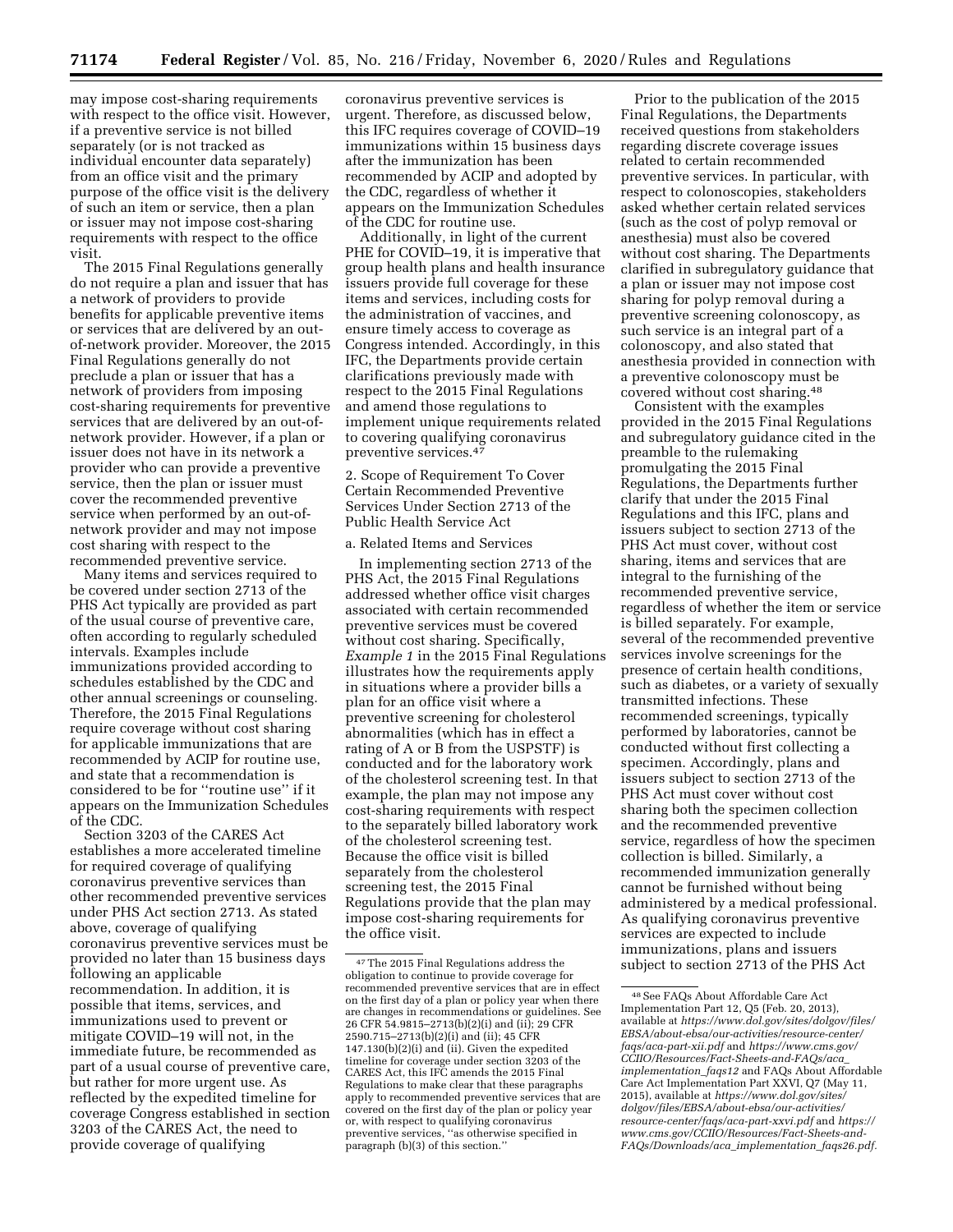must cover without cost sharing such an immunization and its administration, regardless of how the administration is billed, and regardless of whether a COVID–19 vaccine or any other immunization requires the administration of multiple doses in order to be considered a complete vaccination. This includes coverage without cost sharing of the administration of a required preventive immunization in instances where a third party, such as the Federal Government, pays for the preventive immunization. Further, if a COVID–19 immunization is not billed separately (or is not tracked as individual encounter data separately) from an office visit and the primary purpose of the visit is the delivery of the recommended COVID–19 immunization, then consistent with the 2015 Final Regulations, the plan or issuer may not impose cost-sharing requirements with respect to the office visit. The Departments seek comment on this clarification.

b. Out-of-Network Coverage During the PHE for COVID–19

The 2015 Final Regulations permit a group health plan or issuer that has a network of providers to omit coverage or to impose cost-sharing requirements for recommended preventive services when such services are provided by an out-ofnetwork provider, unless the plan or issuer does not have in its network a provider who can provide the service.49 This approach reflects that, as noted earlier in this section of the preamble, recommended preventive services generally are obtained as part of a regular course of preventive care, so participants, beneficiaries, and enrollees typically have the opportunity to seek such care from an in-network provider. By contrast, in the immediate term, newly developed qualifying coronavirus preventive services might be available from a narrower range of providers than other, more established recommended preventive services. To help ensure full access to and the widespread use of qualifying coronavirus preventive services to mitigate the effect of the PHE for COVID–19 and slow transmission of the virus, it is critical that individuals be able to receive such services from any provider authorized to provide the service. Therefore, this IFC amends the 2015 Final Regulations to require that plans and issuers subject to section 2713 of the PHS Act must cover without cost sharing a qualifying coronavirus preventive service, regardless of

whether such service is delivered by an in-network or out-of-network provider. This is based on the Departments' view that participants, beneficiaries, and enrollees may not be able to locate innetwork providers consistently during the emergency period.

To satisfy this requirement, the Departments are of the view that plans and issuers must administer this out-ofnetwork coverage requirement in such a way that makes receiving out-ofnetwork services for qualifying coronavirus preventive services a meaningful benefit for participants, beneficiaries, and enrollees. To be a meaningful benefit, the Departments are of the view that plans and issuers must administer this out-of-network coverage requirement in a way that ensures that participants, beneficiaries, and enrollees have access to a variety of out-ofnetwork providers for such services. To the extent plans and issuers reimburse out-of-network providers an unreasonably low amount for qualifying coronavirus preventive services, including for administration of a COVID–19 vaccine, this approach could severely limit the number of such providers that are willing to provide the service, which would contravene the purpose of the requirement to provide out-of-network coverage without cost sharing of qualifying coronavirus preventive services. Therefore, this IFC provides that with respect to a qualifying coronavirus preventive service and a provider with whom the plan or issuer does not have a negotiated rate for such service (such as an out-of-network provider), the plan or issuer must reimburse the provider for such service in an amount that is reasonable, as determined in comparison to prevailing market rates for such service. The Departments will consider the amount of payment to be reasonable, for example, if the plan or issuer pays the provider the amount that would be paid under Medicare for the item or service. In the Departments' view, these minimum payment standards are necessary and appropriate because providers that participate in the CDC COVID–19 Vaccination Program contractually agree to administer a COVID–19 vaccine regardless of an individual's ability to pay and regardless of their coverage status, and also may not seek any reimbursement, including through balance billing, from a vaccine recipient.

The Departments request comment on all aspects of this approach. The Departments request comment on the issue of network adequacy and whether and, if so, how long provider networks are expected to be inadequate. The

Departments also request comment on the safeguards in this IFC to ensure that out-of-network reimbursement rates are reasonable and that providers administering a publicly funded COVID–19 vaccine are reimbursed by group health plans and issuers prevailing market rates in the absence of a negotiated rate, and whether other examples of reasonable reimbursement rates, in addition to Medicare rates, would be useful.

3. Definition of Qualifying Coronavirus Preventive Services

Section 3203(b)(1) of the CARES Act defines ''qualifying coronavirus preventive service'' as an item, service, or immunization that is intended to prevent or mitigate COVID–19 and that is—(A) an evidence-based item or service that has in effect a rating of 'A' or 'B' in the current recommendations of the USPSTF; or (B) an immunization that has in effect a recommendation from ACIP with respect to the individual involved. The statutory provisions describing USPSTF and ACIP recommendations in this definition are substantively identical to the ones at section  $2713(a)(1)$  and  $(2)$  of the PHS Act. However, as stated above, under the 2015 Final Regulations, only ''immunizations for routine use in children, adolescents, and adults'' that are recommended by ACIP must be covered without cost sharing.50 A recommendation is considered to be for routine use if it is listed on the CDC's Immunization Schedules.51

This IFC provides a definition of qualifying coronavirus preventive services that is consistent with the statutory definition in section 3203 of the CARES Act. However, the Departments note that unlike the other preventive service immunizations required to be covered without cost sharing under section 2713 of the PHS Act and the 2015 Final Regulations, this definition and related coverage requirement are not limited to COVID– 19 immunizations recommended by ACIP for ''routine use.'' While other preventive items and services may be recommended for routine use, for reasons described elsewhere in this section of the preamble, the PHE for COVID–19 presents unique circumstances and qualifying coronavirus preventive services might not, in the immediate term, be recommended for routine use, according to specified schedules. Rather, the

<sup>49</sup> 26 CFR 54.9815–2713(a)(3); 29 CFR 2590.715– 2713(a)(3); 45 CFR 147.130(a)(3).

<sup>50</sup>See 75 FR 41726, 41728 (July 19, 2010), codified at 26 CFR 54.9815–2713(a)(1)(ii); 29 CFR 2590.715–2713(a)(1)(ii); 45 CFR 147.130(a)(1)(ii). 51 *Id.*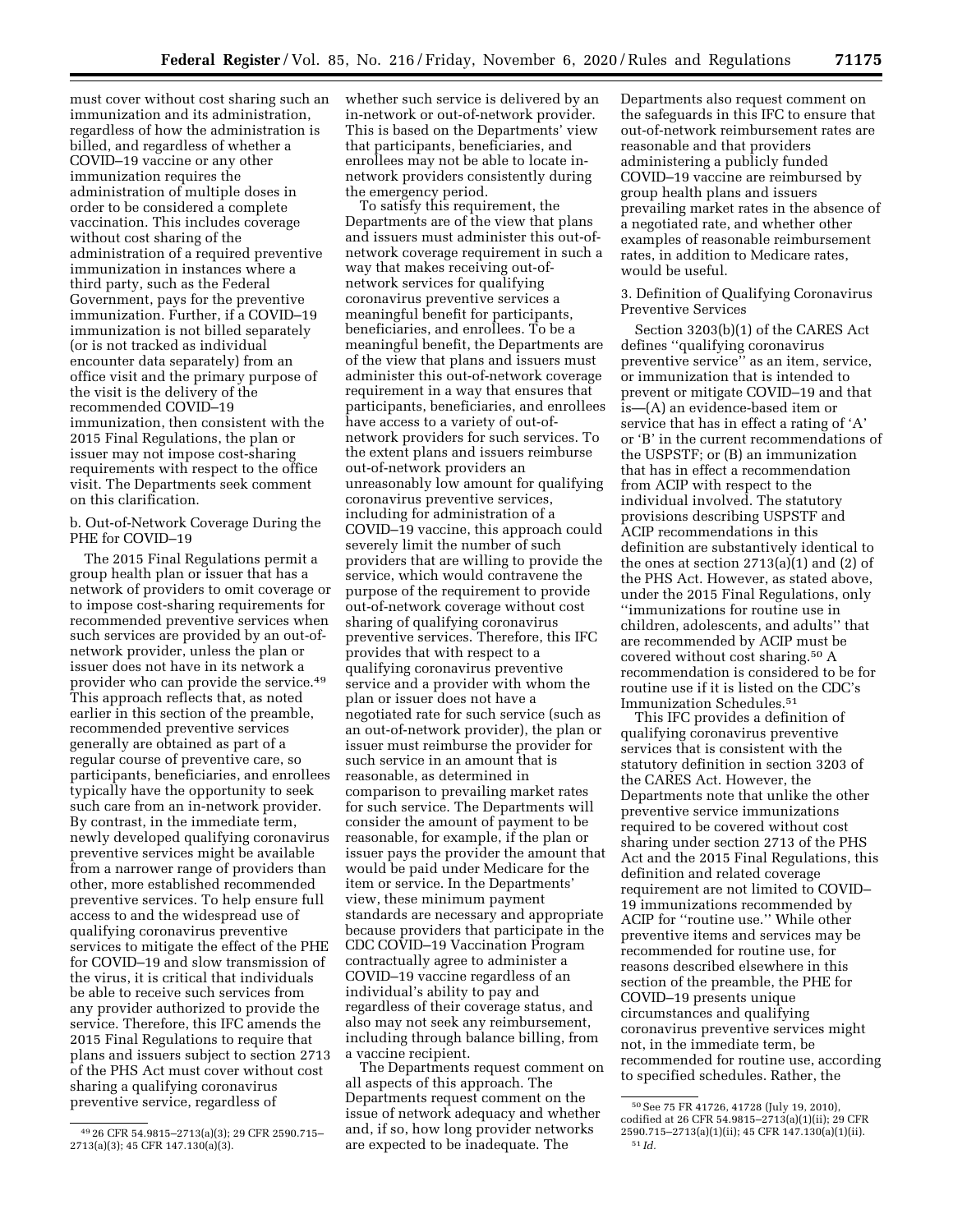Departments generally expect consumers should receive an immunization for COVID–19 as soon as it becomes available to the general public, or as soon as it becomes available to them based on their status as part of a high-risk or high-priority population, as recommended by ACIP. Plans and issuers subject to section 2713 of the PHS Act must cover, without cost sharing, COVID–19 immunizations that are recommended by ACIP and adopted by the Director of CDC, even if not listed for routine use on the CDC Immunization Schedules, pursuant to 26 CFR 54.9815–2713T(a); 29 CFR 2590.715–2713(a); and 45 CFR 147.130(a), and subject to the additional changes described later in this section of the preamble.52

# 4. Qualifying Coronavirus Preventive Services—Timing Requirement

Section 2713 of the PHS Act and the 2015 Final Regulations require plans and issuers to cover recommended preventive items and services beginning with the first plan year (or in the individual market, policy year) that is one year after the date the recommendation or guideline is issued. Section 3203 of the CARES Act accelerates the timeline for coverage of qualifying coronavirus preventive services without cost sharing, requiring coverage to be provided within 15 business days after the date on which a recommendation is made relating to such service. This IFC codifies these timing requirements at 26 CFR 54.9815– 2713T(b)(3); 29 CFR 2590.715– 2713(b)(3); and 45 CFR 147.130(b)(3).

In addition, the IFC adds a sunset provision at 26 CFR 54.9815–2713T(e); 29 CFR 2590.715–2713(e); and 45 CFR 147.130(e), under which the amendments made to the regulations will not apply with respect to qualifying coronavirus preventive services furnished on or after the expiration of the PHE for COVID–19. The Departments note, however, that coverage under section 3203 of the CARES Act is not limited to the duration of the PHE for COVID–19 and therefore the statutory provisions will continue to apply.

# *B. Diagnostic Testing for COVID–19*

Section 6001 of the FFCRA generally requires group health plans and health insurance issuers offering group or individual health insurance coverage to provide benefits for COVID–19 diagnostic tests and certain items and services related to diagnostic testing for COVID–19 when those items or services are furnished on or after March 18, 2020, and during the duration of the PHE for COVID–19. Under the FFCRA, plans and issuers must provide this coverage without imposing any costsharing requirements (including deductibles, copayments, and coinsurance) or prior authorization or other medical management requirements. Section 3201 of the CARES Act, enacted on March 27, 2020, amended section 6001 of the FFCRA to include a broader range of diagnostic tests that plans and issuers must cover without any cost-sharing requirements or prior authorization or other medical management requirements.

Section 3202(a) of the CARES Act provides that a plan or issuer providing coverage of items or services described in section 6001(a) of the FFCRA shall reimburse the provider of the diagnostic testing at a rate negotiated with the provider, or if there is no negotiated rate, at an amount that equals the cash price for such service as listed by the provider on a public internet website. As previously articulated in guidance, the Departments interpret the requirement to provide coverage without cost sharing in section 6001 of the FFCRA, together with section 3202(a) of the CARES Act, as establishing a process for setting reimbursement rates and protecting participants, beneficiaries, and enrollees from being balance billed for an applicable COVID–19 test.53 These provisions help ensure consumers can be tested for COVID–19 without barriers related to cost, and are critical to the ability to detect the virus and stop its spread. However, testing efforts have continued to be hampered by challenges, such as delays in obtaining results, issues with test accuracy, and supply shortages.<sup>54</sup>

The Departments encourage group health plans and issuers of group or individual health insurance coverage to consider market-driven approaches to addressing these continued challenges surrounding COVID–19 diagnostic testing. The Departments encourage plans and issuers to explore using payment arrangements that create incentives for providers to reduce the time it takes to provide results for diagnostic testing for COVID–19, while maintaining the accuracy rates of their test results in instances where it is within the ability of providers to address a delay.

At certain points in this PHE, there have been wide variations in the time it takes providers to make test results available to consumers. These delays in obtaining test results increase the risk that infected individuals may unknowingly infect others. These delays could be caused by large volumes of tests to process and/or inadequate resources. Pay-for-performance arrangements, where reimbursement rates are based on the time it takes to make test results available, could encourage innovative approaches by providers to reduce the turnaround time. The Departments encourage group health plans and issuers of group or individual health insurance coverage to consider developing such arrangements with providers, and strongly encourage plans and issuers that do so to incorporate safeguards to ensure that the payment arrangements are not structured in a way that prioritizes speed over accuracy or that result in unintended consequences, such as reduction in access to COVID–19 diagnostic testing or non-compliance with balance billing restrictions.

# **IV. Provisions of the Interim Final Rule Regarding State Innovation Waivers— Department of the Treasury and Health and Human Services**

*A. State Innovation Waivers Policy and Regulatory Revisions in Response to the PHE for COVID–19 Public Health Emergency* 

# 1. Background

Section 1332 of the PPACA permits states to apply for a State Innovation Waiver (also referred to as ''section 1332 waivers'' or ''State Relief and Empowerment Waivers'') to pursue innovative strategies for providing their residents with access to higher value, more affordable health coverage. The overarching goal of section 1332 waivers is to give all Americans the opportunity to obtain high value and affordable health coverage regardless of income, geography, age, sex, or health status,

 $^{52}\mathrm{\,HHS}$  reminds states that the HHS Office for Civil Rights enforces applicable Federal civil rights laws as described above, as well as laws protecting the exercise of conscience and religious freedom, including the Religious Freedom Restoration Act (42 U.S.C. 2000bb through 2000bb–4). HHS's requirements are subject to these laws, and states may have obligations under these laws to protect conscience, prohibit coercion, and to ensure the free exercise of religion. U.S. Department of Health & Human Services, Office for Civil Rights, Conscience and Religious Freedom, *https:// www.hhs.gov/conscience/index.html* (last visited Aug. 20, 2020).

<sup>53</sup>FAQs About Families First Coronavirus Response Act and Coronavirus Aid, Relief, and Economic Security Act Implementation Part 43 (June 23, 2020), available at *https://www.cms.gov/ files/document/FFCRA-Part-43-FAQs.pdf* and *https://www.dol.gov/sites/dolgov/files/ebsa/aboutebsa/our-activities/resource-center/faqs/aca-part-43.pdf.* 

<sup>54</sup>American Society for Microbiology, ''Supply Shortages Impacting COVID–19 and Non-COVID Testing'' (Oct. 15, 2020), available at *https:// asm.org/Articles/2020/September/Clinical-Microbiology-Supply-Shortage-Collecti-1.*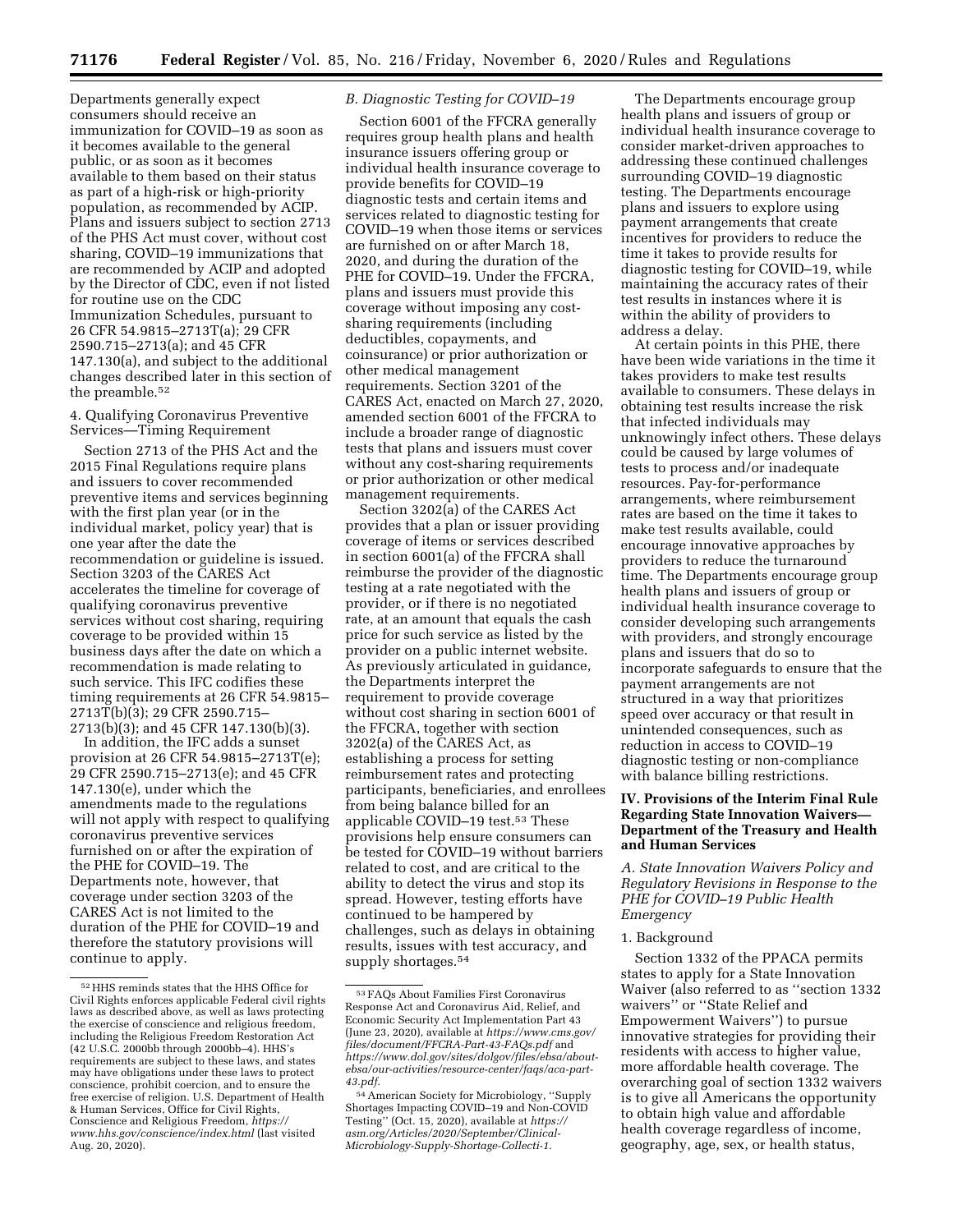while simultaneously empowering states to develop health coverage strategies that best meet the needs of their residents. Section 1332 waivers provide states an opportunity to promote a stable health insurance market that offers more choice and affordability to their residents. Under section 1332 of the PPACA, a State Innovation Waiver can be approved by HHS and the Department of the Treasury if it provides access to quality health coverage that is at least as comprehensive and affordable as would be provided absent the waiver, provides coverage to a comparable number of residents of the state as would be provided coverage absent a waiver, and does not increase the Federal deficit. To date, HHS and the Department of the Treasury have approved 15 state waiver requests, 14 of which implement statebased reinsurance programs.55 As noted in a recent data brief issued by CMS, section 1332 state-based reinsurance waivers have resulted in a statewide average premium reduction ranging from four to 37 percent in calendar year 2020 for residents in states with approved waivers.56 Reinsurance provides a direct benefit to consumers by paying a portion of provider claims that would otherwise be paid by consumers through higher premiums and lowering premiums for people in the individual health insurance market. HHS and the Department of the Treasury continue to encourage states to take advantage of the flexibilities available through section 1332 waivers in order to pursue solutions to help lower costs and increase coverage choices for Americans faced with unaffordable premiums and reduced competition in the insurance market both during and after the PHE for COVID–19.

Section 1332(a)(4)(B) of the PPACA requires the Secretary of HHS and the Secretary of the Treasury (the Secretaries) to issue regulations regarding procedures for State Innovation Waivers. On March 14, 2011, HHS and the Department of the Treasury published the ''Application, Review, and Reporting Process for Waivers for State Innovation'' proposed rule (76 FR 13553) to implement section

 $1332(a)(4)(B)$  of the PPACA.<sup>57</sup> On February 27, 2012, HHS and the Department of the Treasury published the ''Application, Review, and Reporting Process for Waivers for State Innovation'' final rule (77 FR 11700) (hereinafter referred to as the ''2012 Final Rule'').58 On October 24, 2018, HHS and the Department of the Treasury issued the ''State Relief and Empowerment Waivers'' guidance (83 FR 53575) (hereinafter referred to as the ''2018 Guidance''), which superseded the previous guidance published on December 16, 2015 (80 FR 78131), and provided additional information about the requirements that states must meet regarding section 1332 waiver proposals, the Secretaries' application review procedures, pass-through funding determinations, certain analytical requirements, and operational considerations.59 60

Section 1332(a)(4)(B) of the PPACA also directs HHS and the Department of the Treasury to issue regulations that provide for state and Federal public notice and comment sufficient to ensure a meaningful level of public input regarding a state's section 1332 waiver plan, both during the application process and after a waiver is implemented. Current regulations and guidance address how states may apply for a waiver, information states must include in an application, public notice and comment requirements, and HHS' and the Department of the Treasury's monitoring and compliance activities, including state reporting requirements (collectively referred to as public notice procedures).

The Secretaries are setting forth a process for states to request modifications to the public notice procedures during the PHE for COVID– 19 prior to and after approval of a section 1332 waiver that continue to meet the statutory and regulatory requirements that the public has an opportunity to provide meaningful input. Further the Secretaries are promulgating this rule so that HHS and the Department of the Treasury do not impose requirements that are unreasonable or unnecessarily burdensome regarding state compliance consistent with section  $1332(a)(4)(B)(iii)$ of the PPACA during the PHE for COVID 19. This IFC promulgates rules to establish a framework for the

Secretaries to modify some of the existing regulatory public notice procedures to expedite a decision on a proposed waiver request during the PHE for COVID–19 when a delay would undermine or compromise the purpose of the proposed waiver request and be contrary to the interests of consumers. The Secretaries will also make available such flexibility regarding public notice procedures should any state with an approved section 1332 waiver request an extension or amendment of an approved section 1332 waiver during the PHE for COVID–19.

Similarly, this IFC also establishes a framework for the Secretaries to modify, in part, post award public notice procedures for an approved waiver request that would otherwise take place or become due during the PHE for COVID–19. The Secretaries will also make available such flexibility for post award public notice procedures for approved waiver extensions, amendments, or phase-out for a waiver should those otherwise take place or become due during the PHE for COVID– 19. HHS and the Department of the Treasury are of the view that section 1332 waivers are a critical tool for states to ensure patients have stable access to health care coverage, including during the PHE for COVID–19. These interim final provisions are effective immediately for the duration of the PHE for COVID–19. HHS and the Department of the Treasury note that existing threats to consumers' access to health coverage or care—such as in geographic areas in which issuer participation has been low for some time—would not be considered emergency situations for purposes of applying the flexibilities adopted in this rulemaking.

2. Public Notice Procedures and Approval Processes During the PHE (31 CFR 33.118 and 45 CFR 155.1318)

Section 1332(a)(4)(B) of the PPACA provides that the Secretary of HHS and the Secretary of the Treasury shall issue regulations providing a process for public notice and comment at the state level, including public hearings, and a process for providing public notice and comment after the application is received by the Secretaries, that are both sufficient to ensure a meaningful level of public input. Current regulations at §§ 33.112 and 155.1312 specify state public notice and participation requirements for proposed waiver requests, and §§ 33.116(b) and 155.1316(b) specify the accompanying public notice and comment period requirements under the Federal public notice and approval process.

<sup>55</sup>More information on section 1332 waivers that are approved is available online: *https:// www.cms.gov/CCIIO/Programs-and-Initiatives/ State-Innovation-Waivers/Section*\_*1332*\_*State*\_ *Innovation*\_*Waivers-.* 

<sup>56</sup>CCIIO Data Brief Series: State Relief and Empowerment Waives: State-based Reinsurance Programs. June 2020. Available online: *https:// www.cms.gov/CCIIO/Programs-and-Initiatives/ State-Innovation-Waivers/Downloads/1332-Data-Brief-June2020.pdf.* 

<sup>57</sup>*https://www.govinfo.gov/content/pkg/FR-2011- 03-14/pdf/2011-5583.pdf.* 

<sup>58</sup>*https://www.govinfo.gov/content/pkg/FR-2012- 02-27/pdf/2012-4395.pdf.* 

<sup>59</sup>*https://www.govinfo.gov/content/pkg/FR-2018- 10-24/pdf/2018-23182.pdf.* 

<sup>60</sup>*https://www.govinfo.gov/content/pkg/FR-2015- 12-16/pdf/2015-31563.pdf.*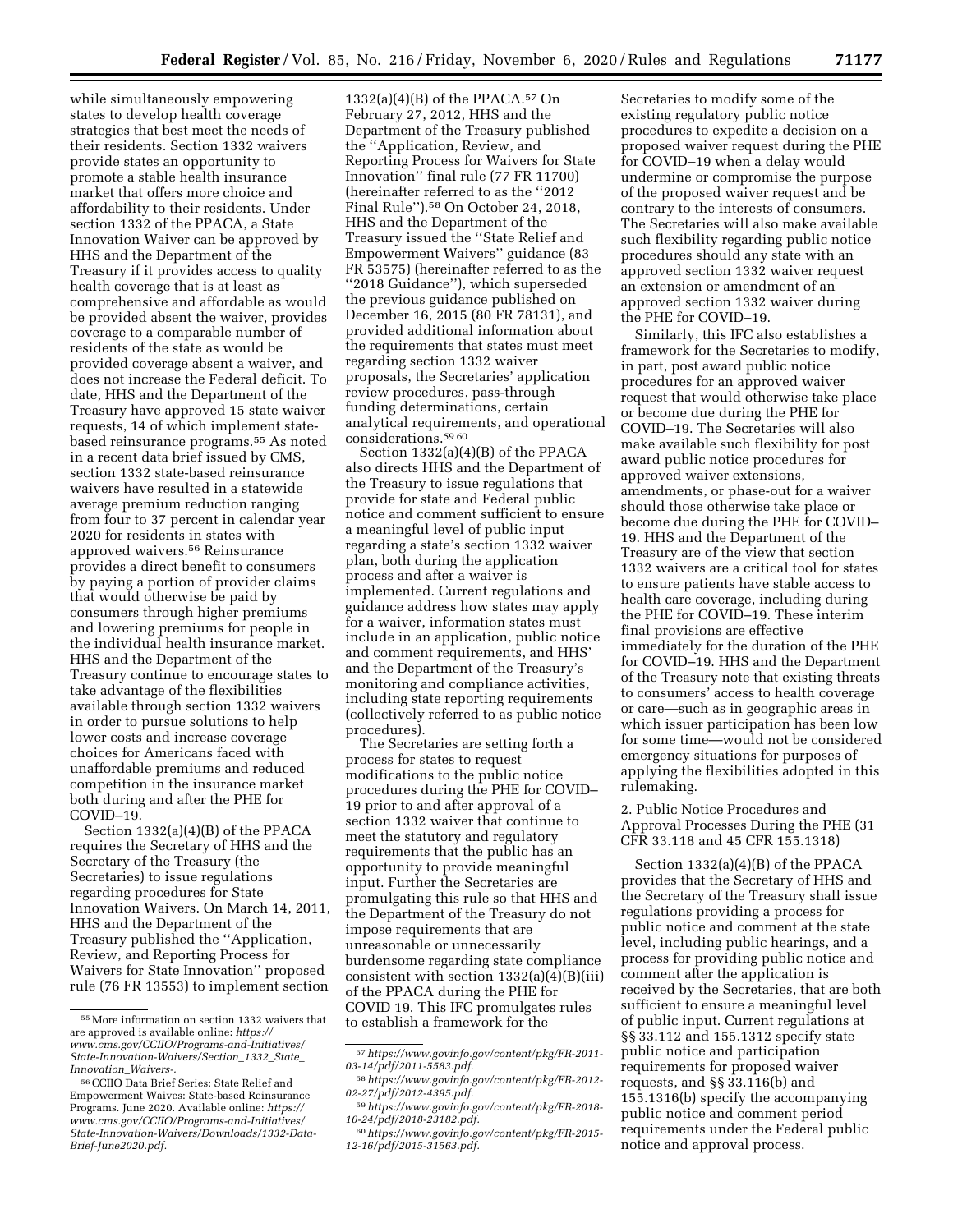Under the current regulations at §§ 33.112 and 155.1312, states are required to provide a public notice and comment period prior to submitting an application for a new section 1332 waiver. The notice must include a comprehensive description of the section 1332 waiver application; information about where the application is available for public review; where the written comments may be submitted; and the location, date, and time of public hearings that will be convened by the state to seek public input on the application for a section 1332 waiver.61 After issuing the public notice and prior to submitting an application for a section 1332 waiver, the state must hold public hearings to allow the public to learn about and comment on the state's application, and must publish the date, time, and location of the hearings in a prominent location on the state's public website.62 As set forth in §§ 33.112(a)(2) and 155.1312(a)(2), as part of the public notice and comment period, a state with one or more federally recognized tribes must conduct a separate process for meaningful consultation with such tribes, if applicable. As HHS and the Department of the Treasury explained in the 2012 Final Rule preamble, this tribal consultation must be conducted in accordance with Executive Order (E.O.) 13175, and, as E.O. 13175 also applies to Medicaid, a state may use a Medicaid consultation process to satisfy the consultation needed for a section 1332 waiver (77 FR 11700, 11706). Furthermore, the state should include in its section 1332 waiver application a description of issues raised and comments received.

In addition, under section 1332(a)(4)(B)(iii) of the PPACA and the existing implementing regulations at §§ 33.116(b) and 155.1316(b), the Secretary of HHS and the Secretary of the Treasury are required to provide a Federal public notice and comment period following their preliminary

determination that a state's section 1332 waiver application is complete.

Section 1332 waivers may vary significantly in their complexity and breadth. The existing regulations generally provide states and the Federal Government flexibility in determining and/or extending the length of the comment periods. Both the state and the Federal public notice and comment periods must be sufficient to ensure a meaningful level of public input. The 2018 Guidance 63 further specifies that the state comment period should be no less than 30 days, and explains that consistent with HHS regulations, waiver applications must be posted online in a manner that meets technical standards for website accessibility similar to applicable national standards 64 to ensure access for individuals with disabilities.

HHS and the Department of the Treasury recognize that the current section 1332 regulations regarding state and Federal public notice procedures and comment period requirements may impose barriers for states pursuing a proposed waiver request during the PHE for COVID–19.65 It is the mission of HHS to enhance and protect the health and well-being of all Americans. As such, HHS and the Department of the Treasury are issuing this guidance to protect public health and to prevent the spread of COVID–19 by limiting the need for in-person gatherings related to

65 During the PHE for COVID–19, under the Secretaries' discretion, HHS and the Department of the Treasury have allowed states to conduct their public forums virtually, both prior to application submission and post award. For example, following the scheduling and notice of the hearings, and in consultation with CMS, the New Hampshire Insurance Department rescheduled planned inperson public hearings to an online webinar format in response to social distancing guidance provided by New Hampshire Governor Chris Sununu and the Federal government. (*https://www.nh.gov/ insurance/lah/documents/nh-section-1332-waiverdraft.pdf).* Georgia also offered public hearings virtually because of public health concerns regarding large, in-person gatherings during the COVID–19 pandemic. In addition, as of July 13, 2020, several states with approved waivers conducted their post award forum virtually due to COVID–19, including Alaska, Colorado, Delaware, Maine, Maryland, Minnesota, Montana, Oregon, North Dakota, Rhode Island, and Wisconsin. In this IFC, the Secretaries expand and build upon this approach by providing more flexibility to allow HHS and the Department of the Treasury to expedite a decision on a proposed waiver request. (*https://medicaid.georgia.gov/document/document/ georgia1332waiverapplicationfinal07312020vfpdf/ download).* 

section 1332 waivers during the PHE. Additionally, states may face uncertainty as to whether their waiver request will be approved in time, given the state and Federal public notice procedures or other public participation requirement associated with state procedures that would otherwise require an in-person gathering, to expeditiously reform their health insurance markets and to protect consumers from the effects of the PHE for COVID–19. Some states may not consider more robust changes because they are concerned that the current section 1332 waiver application requirements are too time-consuming or burdensome to pursue during the PHE for COVID–19. Therefore, HHS and the Department of the Treasury are of the view that having the flexibility to modify certain public notice procedures and participation requirements during the PHE for COVID–19 will protect public health and health insurance markets, and will increase flexibility and reduce burdens for states seeking to use section 1332 waivers as a means of innovation for providing coverage, lowering premiums, and improving their health care markets.

Section 1332 waivers are a critical tool for states to ensure patients across the country have access to health care coverage. About 10.7 million individuals on average rely on the Exchanges to purchase individual health insurance coverage throughout the year.66 67 Although recently there have been positive premium stabilization and insurer participation trends, the COVID–19 pandemic has introduced new uncertainties in the individual and small group markets such that past trends resulting in limited access and affordability may return in some areas. For example, in response to the uncertainty created by the PHE for COVID–19 regarding health care utilization rates and claims costs, such as those associated with testing and treatment for COVID–19, premiums may increase and issuers may reduce their presence or coverage options in the individual and small group markets. Additionally, due to the PHE for COVID–19, some issuers may have difficulty predicting the composition of their risk pools given uncertainty about

 $^{61}$  31 CFR 33.112(b); 45 CFR 155.1312(b).  $^{62}$  In response to a question from a commenter, the 2012 Final Rule states that ''hearings,'' as used in 31 CFR 33.112(c)(1) and 45 CFR 155.1312(c)(1), means no less than two hearings. (77 FR 11700, 11706). The HHS and the Department of Treasury continue to interpret the regulatory requirement that a State shall hold ''hearings'' to refer to at least two hearings, except as otherwise provided by the amendments made in this IFC. The existing regulation does not expressly rely on the statutory requirement that the Secretaries of HHS and Treasury establish ''a process for public notice and comment at the State level, including public hearings . . . '' and HHS and the Department of the Treasury are of the view that language, by itself, does not require a particular state to hold more than one hearing. Rather, the statutory language describes a process applicable across multiple states, which will, in the aggregate, necessarily involve multiple hearings.

<sup>63</sup> 83 FR 53575 (*https://www.govinfo.gov/content/ pkg/FR-2018-10-24/pdf/2018-23182.pdf*).

<sup>64</sup> ''National standards'' refers to standards issued by the Architectural and Transportation Barriers Compliance Board (often referred to as ''section 508'' standards), or alternatively, the World Wide Web Consortium's Web Content Accessibility Guidelines (WCAG) 2.0 Level AA standards. *See* 83 FR 53575, 53583 (Oct. 24, 2018).

<sup>66</sup>American Health Benefit Exchanges, or ''Exchanges,'' are entities established under PPACA through which qualified individuals and qualified employers can purchase health insurance coverage in qualified health plans (QHPs).

<sup>67</sup>First Half of 2020 Average Effectuated Enrollment Data, available at *https://www.cms.gov/ CCIIO/Resources/Forms-Reports-and-Other-Resources/Downloads/Early-2020-2019-Effectuated-Enrollment-Report.pdf.*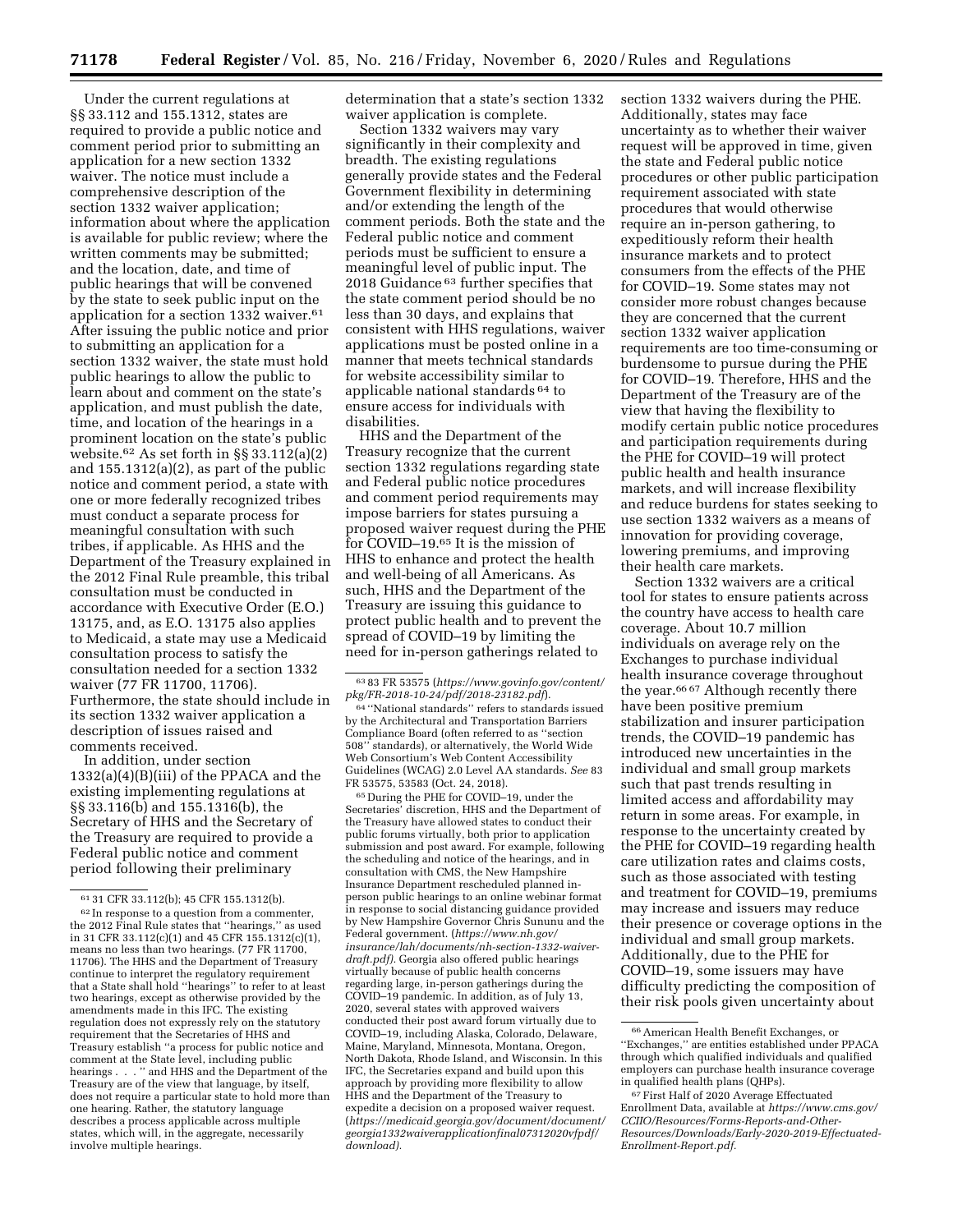the risk profiles of many new enrollees coming from employer-sponsored coverage and the potential transition of other enrollees to Medicaid due to income loss. Therefore, HHS and the Department of the Treasury are concerned that past trends that threaten the stability of the individual market risk pool may return, leading some issuers to cease offering coverage on the Exchanges in some states and counties and leading other issuers to increase their rates, leaving some geographic areas with limited or no affordable Exchange coverage options. Permitting the Secretary of HHS and the Secretary of the Treasury to modify the public notice procedures, in part, will help states seeking section 1332 waivers to address such circumstances more quickly and develop innovative ways to ensure consumers have access to affordable health care coverage. As such, HHS and the Department of the Treasury are of the view that, if certain safeguards are met, it is in the best interest of the public to provide states applying for section 1332 waivers with the option to request to modify public notice procedures during the PHE for COVID–19.

This IFC adds the new §§ 33.118 and 155.1318 and provides that the Secretary of HHS and the Secretary of the Treasury may modify, in part, the state public notice requirements specified in §§ 33.112 and 155.1312 and the Federal public notice requirements specified at §§ 33.116(b) and 155.1316(b) to expedite a decision on a proposed waiver request during the PHE for COVID–19 when a delay would undermine or compromise the purpose of the proposed waiver request and be contrary to the interests of consumers. Examples of the public notice procedures that currently apply under the aforementioned regulations that a state may seek to have waived or modified include the requirement that states notify the public and hold hearings prior to submitting an application, that the state hold more than one public hearing in more than one location and that HHS and the Department of the Treasury provide for public notice and comment after an application is determined to be complete. States may also seek to modify the state and/or Federal comment periods to be less than 30 days and to host public hearings virtually rather than in-person.

For a state to qualify for modification of the state or Federal public notice requirements to expedite a decision on a proposed waiver request during the PHE for COVID–19, a delay must undermine or compromise the purpose

of the proposed waiver request and be contrary to the interests of consumers. During the PHE for COVID–19, the Secretary of HHS and the Secretary of the Treasury (the Secretaries) may modify the Federal and/or state public notice procedures, in part, if the state meets all of the following:

• The state requests a modification in the form and manner specified by the Secretaries.

• The state acted in good faith, and in a diligent, timely, and prudent manner in the preparation of the request for the modification for the waiver, and the waiver application request.

• The state details in its request for a modification, as applicable, the reason(s) the state seeks a modification from the state public notice procedures, describes how the state meets the modification criteria, and describes the alternative public notice procedures it proposes to implement at the state level, including public hearings, that are designed to provide the greatest opportunity and level of meaningful public input from impacted stakeholders that is practicable given the emergency circumstances underlying the state's request for a modification.

• The state details in its request for a modification, as applicable, the justification for the request and the alternative public notice procedures it requests to be implemented at the Federal level.

• The state must, as applicable, implement the alternative public notice procedures at the state level if the state's modification request is approved and, if required, amend the waiver application to specify that it is the state's intent to comply with those alternative public notice procedures in the state's modification request.

Any state submitting a proposed waiver request during the PHE for COVID–19 can submit a request to the Secretary of HHS and the Secretary of the Treasury for this modification from the state and/or Federal public notice procedures or include such a request in its section 1332 waiver application request.

The Secretary of HHS and the Secretary of the Treasury's review and consideration of a modification request will vary based on the state's circumstances, its modification request, and the complexity and breadth of the state's proposed section 1332 waiver request. For example, during the PHE for COVID–19, many states are prohibiting in-person public gatherings or establishing stay-at-home orders due

to the public health threat.<sup>68</sup> States seeking new section 1332 waiver(s) that have such prohibitions in effect at the time they would have otherwise have to conduct public notice would most likely be unable to comply with the public notice requirements to hold two inperson public hearings prior to submission of their section 1332 waiver applications in accordance with the 2018 Guidance addressing requirements under §§ 33.112(b) and 155.1312(b). In such cases, this IFC will allow the Secretaries to grant the state's request to hold the two public hearings virtually, rather than in-person, or to hold one public hearing at the state level, rather than two public hearings at the state level. As another example, the Secretaries may agree with a state that, due to emergency circumstances that have arisen related to the PHE for COVID–19, there is insufficient time for the state to provide public notice and hold any public hearings at the state level prior to submitting its section 1332 waiver application as required by §§ 33.112(a) and 155.1312(a), and grant the state's request to provide public notice and hold public hearings at the state level after the state submits its section 1332 waiver application.

In situations where HHS and the Department of the Treasury determine that public notice and hearings are warranted on a different timeframe and may occur after the submission of a state's waiver application request, the state will be required to amend the application request as necessary to reflect public comments or other relevant feedback received during the alternative public notice procedures. HHS and the Department of the Treasury will evaluate a state's request for a modification and issue their modification determination within approximately 15 calendar days after the request is received. In assessing whether a state acted in good faith, and in a diligent, timely, and prudent manner in the preparation of the modification request for the waiver, and for the waiver application, HHS and the Department of the Treasury will evaluate whether the relevant circumstances constitute an emergency.

HHS and the Department of the Treasury remind states that any public participation processes must continue to comply with applicable Federal civil rights laws, including taking reasonable steps to provide meaningful access for individuals with limited English

<sup>68</sup>*https://khn.org/morning-breakout/statesdeclare-emergencies-ban-large-gatherings-as-coronavirus-sweeps-the-nation/*. *https:// www.axios.com/states-shelter-in-place-coronavirus-66e9987a-a674-42bc-8d3f-070a1c0ee1a9.html*.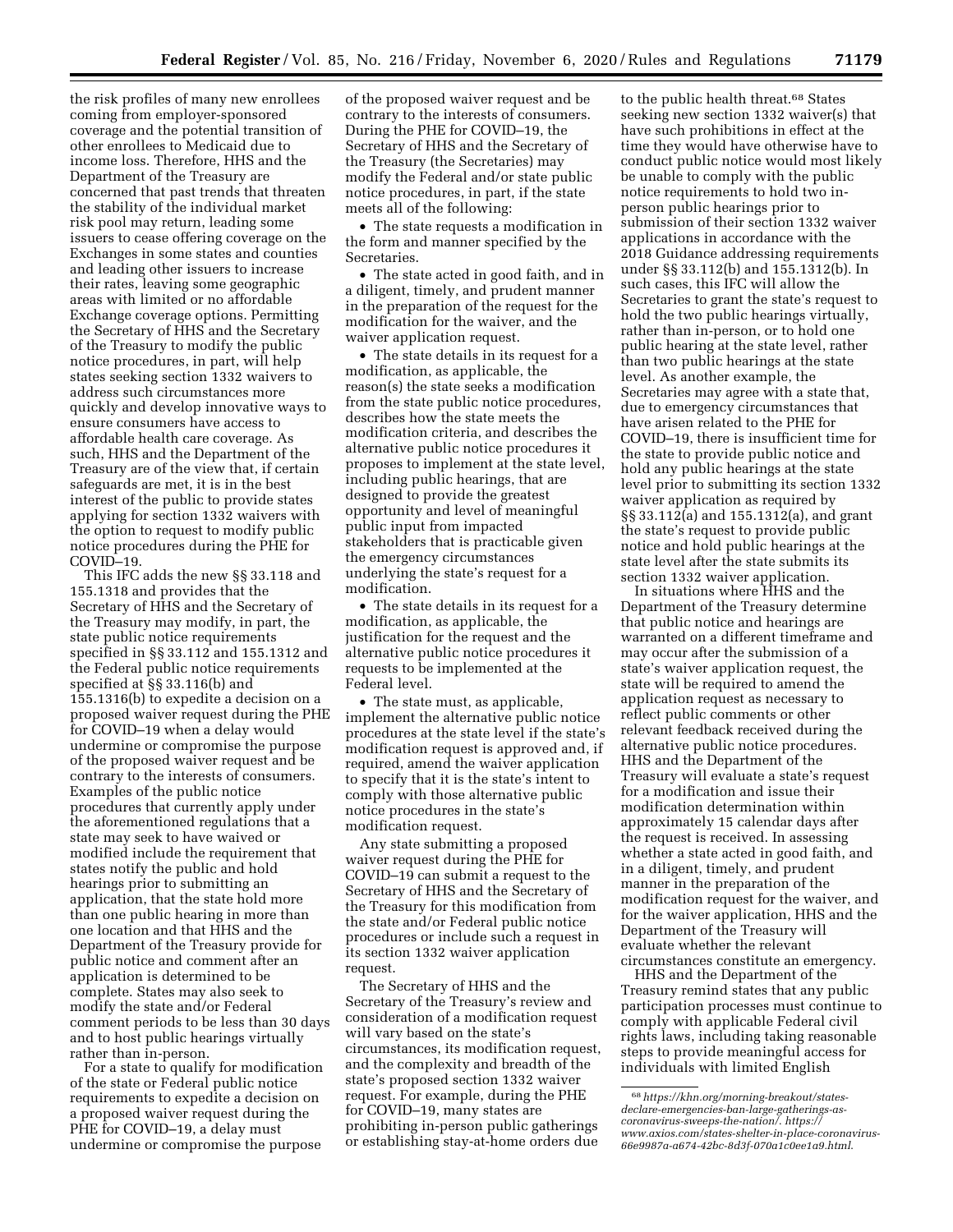proficiency and taking appropriate steps to ensure effective communication with individuals with disabilities, including accessibility of information and communication technology. Please note that virtual meetings may present additional accessibility challenges for people with communications and mobility disabilities, as well as to those who lack broadband access. Ensuring effective communication may include providing American Sign Language interpretation and real-time captioning, and ensuring that the platform is interoperable with assistive technology for those with mobility difficulties. HHS and the Department of the Treasury especially encourage states to strive to obtain meaningful input from potentially affected populations, including low-income residents, residents with high expected health care costs, persons less likely to have access to care, and members of federallyrecognized tribes, if applicable, as part of any alternative public participation process.69

The Secretary of HHS will publish on the CMS website any modification determinations within 15 calendar days of the Secretary of HHS and the Secretary of the Treasury making such a determination, as well as the approved revised timeline for public comment at the state and Federal level, as applicable. In addition, under the new §§ 33.118 and 155.1318, the state will be required to publish on its website any modification requests and determinations within 15 calendar days of receipt of the determination, as well as the approved revised timeline for public comment at the state and Federal level, as applicable.

3. Monitoring and Compliance (31 CFR 33.120 and 45 CFR 155.1320)

As section 1332 waivers are likely to a have a significant impact on individuals, states, and the Federal Government, the 2012 Final Rule established processes and methodologies to ensure that the Secretary of HHS and the Secretary of the Treasury receive adequate and appropriate information regarding

section 1332 waivers (consistent with section  $1332(a)(4)(B)(iv)$  of the PPACA). Under §§ 33.120(c) and 155.1320(c), to ensure continued public input within at least 6 months after the implementation date, and annually thereafter, states are required to hold a public forum at which members of the public have an opportunity to provide comments on the progress of the program authorized by the section 1332 waiver and to provide a summary of this forum to the Secretary of HHS as part of the quarterly and annual reports required under §§ 33.124 and 155.1324. Under §§ 33.120(c)(1) and 155.1320(c)(1), states are required to publish the date, time, and location of the public forum in a prominent location on the state's public website at least 30 days prior to the date of the planned public forum.

This IFC adds new §§ 33.120(c)(2) and 155.1320(c)(2), which provide that the Secretary of HHS and the Secretary of the Treasury (the Secretaries) may waive, in part, post award public notice requirements for an approved waiver outlined in §§ 33.120(c) and 155.1320(c) during the PHE for COVID–19 when the application of the post award public notice procedures would be contrary to the interests of consumers during the PHE for COVID–19.

The Secretaries may modify the post award public notice procedures, in part, when the state meets all of the following:

• The state requests a modification in the form and manner specified by the Secretaries.

• The state acts in good faith, and in a diligent, timely, and prudent manner to comply with the monitoring and compliance requirements under the regulations and specific terms and conditions of the waiver and to submit and prepare the request for a modification.

• The state details in its request for a modification the reason(s) the state seeks a modification from the state post award public notice procedures, describes how the state meets the modification criteria, and describes the alternative post award public notice procedures it proposes to implement at the state level, including public hearings, that are designed to provide the greatest opportunity and level of meaningful public input from impacted stakeholders that is practicable given the emergency circumstances underlying the state's request for a modification.

As part of HHS and the Department of the Treasury's monitoring and oversight of approved section 1332 waivers, the Secretary of HHS and the Secretary of the Treasury, at their discretion,

monitor the state's compliance with the specific terms and conditions of the waiver including, but not limited to, compliance with the guardrails, reporting requirements, and the post award forum requirements. Under the flexibilities provided in this IFC, the Secretaries may, for example, allow the public forum for an approved waiver that would take place or become due during the PHE for COVID–19 to be held virtually rather than as an in person gathering. HHS and the Department of the Treasury will work closely with states that have these approved flexibilities through oversight and monitoring activities to ensure open communication with states during the PHE for COVID–19. HHS and the Department of the Treasury also will remain focused on ensuring the public is informed about the implementation of programs authorized by section 1332 waivers and have a meaningful opportunity to comment on the implementation.

The Secretary of HHS and the Secretary of the Treasury will evaluate a state's request for a modification and issue their modification determination within approximately 15 calendar days after the request is received. The state is required to publish on its website any modification requests and determinations by HHS and the Department of the Treasury within 15 calendar days of receipt of the determination, as well as information on the approved revised timeline for the state's post award public notice procedures, as applicable. Since the state is already required to post materials as part of post award annual reporting requirements, such as the notice for the public forum and annual report, states will be responsible for ensuring that the public is aware of the determination to modify the public notice procedures and must include this information along with the information required under §§ 33.120(c)(1) and  $155.1320(c)(1)$  in a prominent location on the state's public website.

HHS and the Department of the Treasury are of the view that post award forums are critical to ensure that the public has a regular opportunity to learn about and comment on the progress of section 1332 waivers. States that receive approval, to modify, in part, these post award public notice procedures would still need to meet all other requirements specified in §§ 33.112(b) and 155.1312(b). For example, should the state receive a modification approval that permits it to hold the post award public forum virtually instead of in person, the state must still publish the notice of its post award public notice on

<sup>69</sup>As noted above, the HHS Office for Civil Rights enforces applicable Federal civil rights laws as described above, as well as laws protecting the exercise of conscience and religious freedom, including the Religious Freedom Restoration Act (42 U.S.C. 2000bb through 2000bb–4). HHS's requirements are subject to these laws, and states may have obligations under these laws to protect conscience, prohibit coercion, and to ensure the free exercise of religion. U.S. Department of Health & Human Services, Office for Civil Rights, Conscience and Religious Freedom, *https:// www.hhs.gov/conscience/index.html* (last visited Aug. 20, 2020).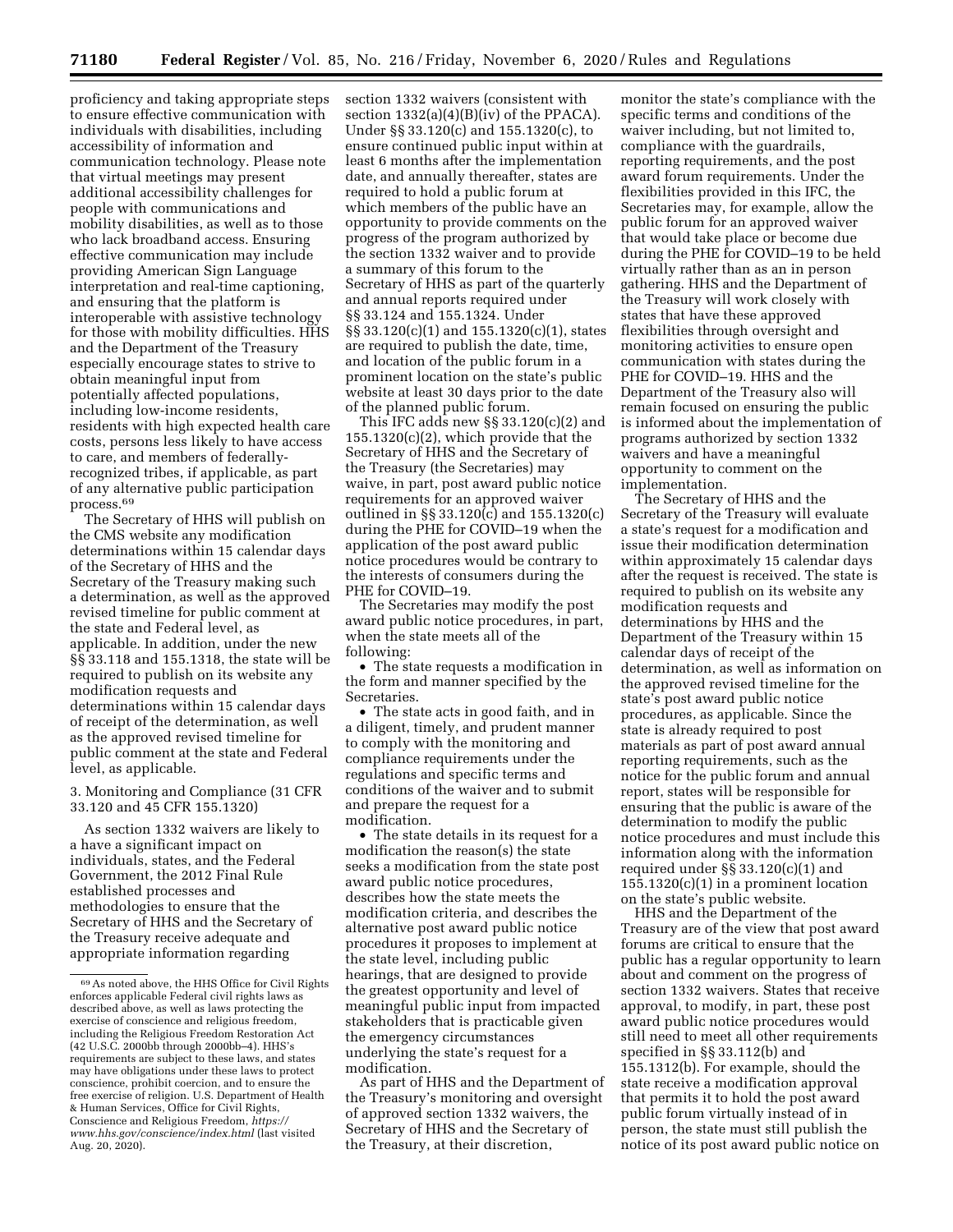the state's public website and use other effective means to communicate the required information to the public. The public notice must include the website, date, and time of the public forum that will be convened by the state, information related to the timeframe for comments, and how comments from the public on the section 1332 waiver must be submitted. HHS and the Department of the Treasury remind states that they still must also comply with Federal civil rights requirements, including laws pertaining to accessibility, if the Secretary of HHS and the Secretary of the Treasury approve a modification from all or a portion of the post award public notice procedures. In such a circumstance, the state would need to ensure these virtual public hearings are as accessible as possible during the PHE for COVID–19 so members of the public can participate and submit comments. The state should also track how many people are attending these forums, if possible.

#### **V. Waiver of Proposed Rulemaking**

Section 553(b) of the APA requires the agency to publish a notice of the proposed rule in the **Federal Register**  that includes a reference to the legal authority under which the rule is proposed, and the terms and substance of the proposed rule or a description of the subjects and issues involved. Section 553(c) further requires the agency to give interested parties the opportunity to participate in the rulemaking through public comment before the provisions of the rule take effect. Section 553(b)(B) authorizes the agency to waive these procedures, however, if the agency finds good cause that notice and comment procedures are impracticable, unnecessary, or contrary to the public interest and incorporates a statement of the finding and its reasons in the rule issued.

Section 553(d) ordinarily requires a 30-day delay in the effective date of a final rule from the date of its publication in the **Federal Register**. This 30-day delay in effective date can be waived, however, if an agency finds good cause to support an earlier effective date. Finally, the Congressional Review Act (CRA) requires a delay in the effective date for major rules unless an agency finds good cause that notice and public procedure are impracticable, unnecessary, or contrary to the public interest, in which case the rule shall take effect at such time as the agency determines. 5 U.S.C. 801(a)(3), 808(2).

As noted earlier in this preamble, on January 30, 2020, the International Health Regulations Emergency Committee of the WHO declared the

outbreak a ''Public Health Emergency of international concern.'' On January 31, 2020, pursuant to section 319 of the PHS, the HHS Secretary determined that a PHE exists for the United States to aid the nation's health care community in responding to COVID–19. On March 11, 2020, the WHO publicly declared COVID–19 a pandemic. On March 13, 2020, the President declared the COVID–19 pandemic a national emergency. Effective October 23, 2020, the HHS Secretary renewed the January 31, 2020 determination, which was previously renewed on April 21, 2020 and July 25, 2020, that a PHE exists and has existed since January 27, 2020. This declaration, along with the HHS Secretary's January 30, 2020 declaration of a PHE, conferred on the HHS Secretary certain waiver authorities under section 1135 of the Act. On March 13, 2020, the HHS Secretary authorized waivers under section 1135 of the Act, effective March 1, 2020.70

It is critically important that the Departments implement the policies in this IFC as quickly as possible. As the United States is in the midst of the PHE for COVID–19, the Departments find good cause to waive notice of proposed rulemaking under the APA, 5 U.S.C. 553(b)(B). For those same reasons, as authorized by section 808(2) of the CRA, the Departments find it is impracticable and contrary to the public interest not to waive the delay in effective date of this IFC under section 801 of the CRA. Therefore, the Departments find there is good cause to waive the CRA's delay in effective date pursuant to section 808(2) of the CRA. Thus, the Departments find good cause to waive the applicable delays in the effective date and, moreover, to establish these policies in this IFC applicable as of the date of display at the Office of the Federal Register.

In this IFC, consistent with section 1902(a)(4) and (a)(19) of the Act, the Department adds a new subpart G to 42 CFR part 433 to provide states with more flexibility, subject to certain safeguards, in implementing the requirement in section 6008(b)(3) of the FFCRA that states maintain Medicaid beneficiary enrollment in order to receive the temporary increase in Federal funding in the FFCRA. This temporary funding increase is effective beginning January 1, 2020 and could extend through the last day of the calendar quarter in which the PHE for COVID–19, including any extensions, terminates, if the state claims the

temporary funding increase in that quarter. This provision of the IFC is immediately necessary to ensure that states can determine eligibility and provide care and services during the PHE in a manner that is consistent with simplicity of administration and the best interests of beneficiaries and also claim the temporary funding increase.

In this IFC, HHS and the Department of the Treasury are setting forth flexibilities in the public notice and post award public participation requirements for a State Innovation Waiver described in section 1332 of PPACA during the PHE for COVID–19. HHS and the Department of the Treasury recognize that following the normal state and Federal public notice procedures and the state post award requirements for section 1332 waivers may impose barriers for states pursuing a proposed waiver request during the PHE for COVID-19. This guidance is intended to protect public health and prevent the spread of COVID–19 by limiting the need for in-person gatherings related to a section 1332 waiver. Additionally, states may face uncertainty as to whether their waiver requests will be approved in time to expeditiously reform their health insurance markets and to protect consumers from the effects of the PHE for COVID–19. Some states may not consider more robust changes because they were concerned that the current section 1332 waiver application requirements are too time-consuming or burdensome to be helpful during the PHE for COVID–19. HHS and the Department of the Treasury are of the view that the flexibility to modify certain public notice procedures and participation requirements will increase flexibility and reduce burden for states seeking to use section 1332 waivers as a means of innovation for providing coverage, lowering premiums, and improving their health care markets during the PHE for COVID–19. As such, these flexibilities are immediately necessary to provide states applying for a section 1332 waiver or during the post award period with the option to request a modification from the state and/or Federal public notice requirements when a delay would undermine or compromise the purpose of the waiver and be contrary to the interests of consumers. HHS and the Department of the Treasury are of the view that it could be contrary to the public interest to require full notice and comment during the current PHE for COVID–19 because following the normal timeframes and requirements could result in waiver approvals for

<sup>70</sup>*https://www.phe.gov/emergency/news/ healthactions/section1135/Pages/covid19- 13March20.aspx.*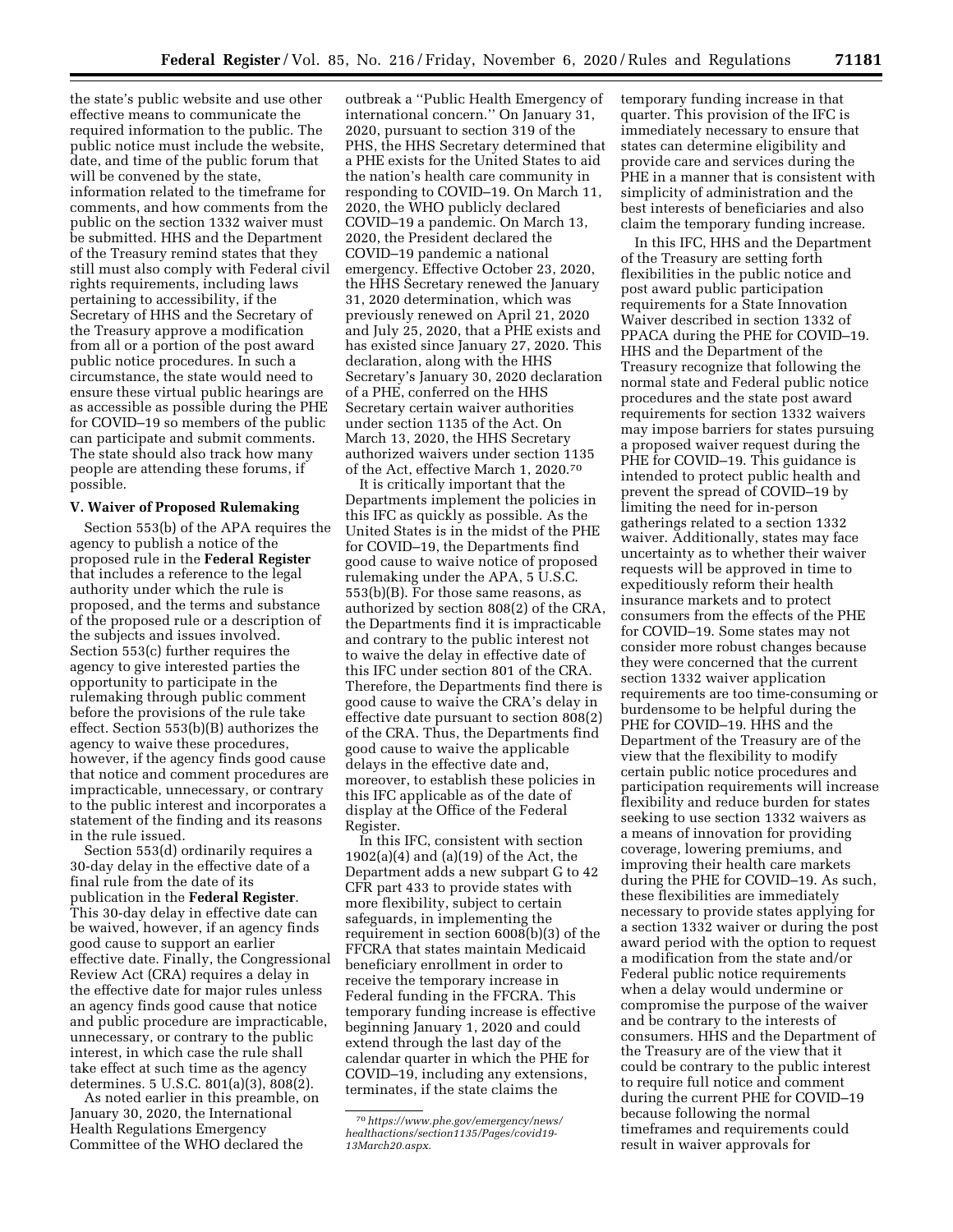innovative waivers taking effect after issuers have already made their decisions regarding issuer participation in the individual market and after rates for the upcoming plan year have been submitted. A modification from the public participation requirements would be beneficial to the public interest by providing states and the Federal Government the flexibilities necessary to review and approve, as appropriate, section 1332 waivers that expand access to coverage on a faster timeframe.

In this IFC, the Departments amend the regulations under section 2713 of the PHS Act to implement the requirement in section 3203 of the CARES Act that non-grandfathered group health plans and health insurance issuers offering non-grandfathered group or individual health insurance coverage provide coverage without cost sharing for qualifying coronavirus preventive services. This coverage must be provided within 15 business days after the date on which a recommendation is made by the USPSTF or ACIP. The Departments also establish in this IFC that this coverage must be provided regardless of whether the service is delivered by an innetwork or out-of-network provider.

The Departments are issuing these amendments under the authority of section 9833 of the Code, section 734 of ERISA, and section 2792 of the PHS Act. These sections authorize the Secretaries of the Treasury, Labor, and HHS to promulgate any interim final rules that the Secretaries determine are appropriate to carry out the provisions of chapter 100 of the Code, part 7 of subtitle B of title I of ERISA, and part A of title XXVII of the PHS Act, which include PHS Act sections 2701 through 2728 and the incorporation of those sections into ERISA section 715 and Code section 9815. In addition, section 7805(e) of the Code restricts any temporary regulation issued by Treasury and the IRS under the Code, such as interim final regulations, to a duration of 3 years.

Several COVID–19 vaccine candidates are currently in late-stage development. Once a vaccine is authorized or approved by FDA, the Departments expect that ACIP may move expeditiously to recommend the immunization. In addition, unlike other preventive items and services typically provided according to regularly scheduled intervals, items and services intended to prevent or mitigate COVID– 19 will not, in the immediate future, be provided as part of a usual course of preventive care. Instead, the Departments expect consumers to

receive these services once they are recommended for the general public or specific high-risk or high-priority populations. To help ensure full access to and the widespread use of qualifying coronavirus preventive services to mitigate the PHE for COVID 19, it is critical that individuals be able to receive such services from any provider authorized to provide the service. This is consistent with the objectives of Operation Warp Speed, which, as mentioned above, is a partnership among components of the Federal Government that engages with private firms to accelerate the development, manufacture, and distribution of a COVID–19 vaccine to the American people.

The provisions of this IFC therefore are immediately necessary to ensure group health plan and group and individual health insurance coverage of these items and services is prompt and broad, to ensure timely access to combat the pandemic. In this IFC, the Department adds a requirement at § 417.454 to require section 1876 cost plans to cover without cost sharing the COVID 19 vaccine and its administration described in section  $1861(s)(10)(A)$  of the Act without cost sharing for the duration of the PHE for the COVID–19 pandemic, specifically the end of the emergency period defined in paragraph (1)(B) of section 1135(g) of the Act, which is the PHE declared by the Secretary on January 31, 2020 and any renewals thereof. While section 1876(c)(2) of the Act ensures that enrollees in Medicare cost plans will have coverage of a COVID–19 vaccine and its administration, section 3713 of the CARES Act did not amend section 1876 of the Act to provide similar costsharing protections for enrollees in cost plans who receive the vaccine from an in-network provider. Currently, there is no requirement for cost plans to cover the COVID–19 vaccine and its administration without cost sharing (that is, with cost sharing that is the same as original Medicare) when the vaccine is furnished by an in-network health care provider. This provision of the IFC is immediately necessary to ensure that cost plan enrollees, like other Medicare beneficiaries, are provided access to the COVID–19 vaccine and its administration without cost sharing. This immediate action will ensure that cost is not a barrier for beneficiaries to get the vaccine, particularly during the public health emergency when ensuring access is paramount importance. The delay necessary for notice and comment rulemaking is both contrary to the

public interest and impractical here as it would delay access to a COVID–19 vaccine without cost sharing and be contrary to the need to ensure access to a COVID–19 vaccine for enrollees in cost plans on the same basis as is ensured for other Medicare beneficiaries.

Further, as underscored by the timeline for coverage Congress established in section 3203 of the CARES Act, the need to provide coverage of qualifying coronavirus preventive services is urgent. Following a recommendation of the USPTF or ACIP, the requirement to provide coverage without cost sharing of qualifying coronavirus preventive services, which are expected to include immunizations, takes effect within 15 business days. Plans and issuers need immediate guidance to understand their obligations under section 3203 of the CARES Act and to take steps that will enable them to comply with those requirements as soon as the coverage requirement goes into effect. Delaying these provisions would likewise delay plans' and issuers' ability to prepare for the availability of a COVID–19 vaccine, resulting in barriers in access to coverage of these critical services during the PHE for COVID–19. As of the date of display of this regulation, there are not any coronavirus preventive services including vaccines for coronavirus that are required to be covered. However, because emergency use authorization or approval of a COVID–19 vaccine may be imminent, the Departments are of the view it is critical that these regulations under section 2713 of the PHS Act be issued and effective prior to such authorization or approval. The Departments are of the view that it would be impracticable and contrary to the public interest to undertake normal notice and comment rulemaking procedures in light of the urgent need to ensure coverage of and access to qualifying coronavirus preventive services to protect the public health as well as the health and safety of individuals and communities to prevent the spread of COVID–19. For these same reasons, the Departments are of the view a delayed effective date would also be contrary to the public interest. Ensuring individuals have access to a COVID–19 vaccine as soon as it becomes available is critical to ending the PHE for COVID– 19, and therefore it is imperative that these regulations are in effect on the date such a vaccine becomes available and recommended by ACIP. Undertaking the standard rulemaking process of publishing a proposed rule, seeking public comment, carefully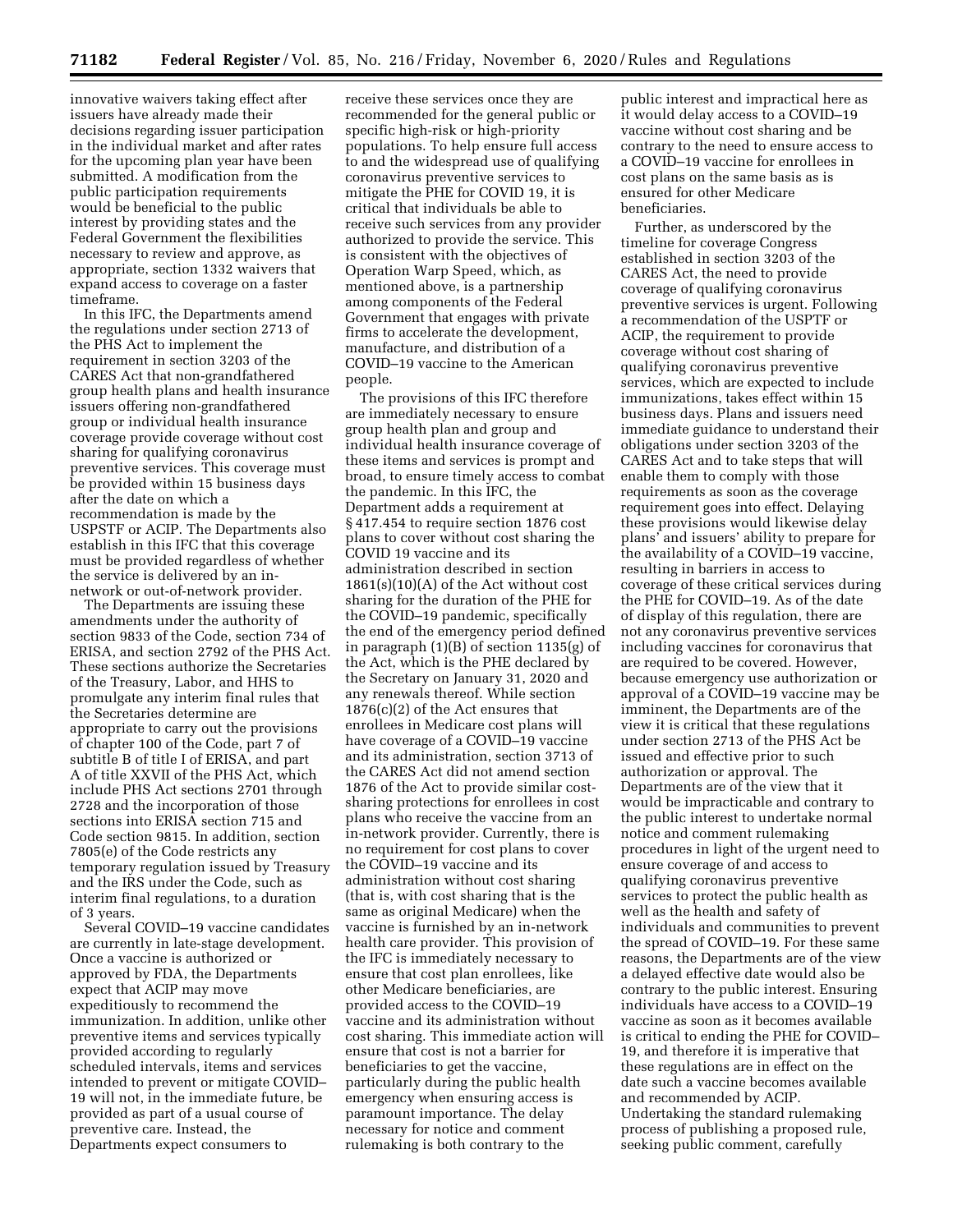analyzing those public comments, and subsequently publishing a final rule would possibly and perhaps likely jeopardize such an effective date.

The Departments are of the view that it would be impracticable and contrary to the public interest to undertake normal notice and comment procedures and to thereby delay the effective date of this IFC. The Departments find good cause to waive notice of proposed rulemaking under the APA, 5 U.S.C. 553(b)(B). For those same reasons, as authorized by section 808(2) of the CRA, the Departments find it is impracticable and contrary to the public interest not to waive the delay in effective date of this IFC under section 801 of the CRA. Therefore, the Departments find there is good cause to waive the CRA's delay in effective date pursuant to section 808(2) of the CRA. The provisions in this IFC will go into effect on the date of display.

This IFC implements the requirement that providers of diagnostic tests for COVID–19 make public their cash prices for COVID–19 diagnostic tests and specifies the COVID–19 diagnostic tests to which this requirement applies. This IFC further defines ''provider of a diagnostic test for COVID–19'' (referred to as ''provider'') as any facility that performs one or more COVID–19 diagnostic tests. In addition, this IFC defines ''cash price'' as the charge that applies to an individual who pays cash (or cash equivalent) for a COVID–19 diagnostic test. This IFC gives CMS discretion to take any of the following actions if CMS determines a provider is noncompliant with the requirements of new 45 CFR 182.50:

• Provide a written warning notice to the provider of the specific violation(s). • Request that a provider submit and comply with a CAP.

• Impose a CMP on the provider if the provider fails to respond to CMS' request to submit a CAP or to comply with the requirements of a CAP approved by CMS.

As indicated above, these requirements are applicable during the PHE for COVID–19 (and any extensions to the PHE for COVID–19); therefore, it is critically important that we implement the policies in this IFC as quickly as possible in order for stakeholders to know with certainty during the PHE for COVID–19 how to comply with the law and what penalties they will face for noncompliance during the PHE for COVID–19. Moreover, these rules are necessary for CMS to enforce section 3202(b) of the CARES Act and to ensure plans, issuers, and consumers know in advance the price for a diagnostic test for COVID–19 during the PHE for COVID–19. For these reasons,

we believe it would be impracticable and contrary to the public interest to undertake normal notice and comment rulemaking procedures and to delay the effective date of the new requirements being adopted at 45 CFR part 182.

In this IFC, the Department creates a New COVID–19 Treatments Add-on Payment (NCTAP) under the Inpatient Prospective Payment System (IPPS) for COVID–19 cases that meet certain criteria. The Department is of the view that it would be impracticable and contrary to the public interest to undertake normal notice and comment procedures and to thereby delay the effective date of this IFC. As drug and biological products become available and are authorized or approved by FDA for the treatment of COVID–19 in the inpatient setting, there may be potential financial disincentives for hospitals to provide these new COVID–19 treatments to Medicare inpatients during the PHE because the costs of these new treatments are not yet reflected in Medicare payment rates and there are no new technology add-on payments for these treatments. The delay necessary for notice and comment rulemaking is both contrary to the public interest and impracticable because of the urgency in ensuring there are not financial disincentives for hospitals to provide COVID–19 treatments to beneficiaries during the PHE. We expect that increasing the current IPPS payment amounts for sufficiently costly cases to mitigate potential financial disincentives for hospitals to provide new COVID–19 treatments during the PHE will potentially improve and speed access to these treatments for Medicare patients. We also believe that the establishment of the NCTAP provides greater transparency and predictability to the public, including innovators that are developing new COVID–19 treatments, as to how Medicare payments for cases involving these treatments will be determined when those treatments become available.

In this IFC, the Department assures separate payment for new COVID–19 treatments provided in the outpatient setting for the remainder of the Public Health Emergency for COVID–19. The Department is of the view that it would be impracticable and contrary to the public interest to undertake normal notice and comment procedures and to thereby delay the effective date of this IFC. We anticipate that most drugs and biological products authorized or approved for use in treating COVID–19 in the outpatient setting would be separately paid under our standard OPPS payment policy; however, these

products could be packaged into a Comprehensive Ambulatory Payment Classification (C–APC) payment when provided on the same claim as a C–APC service, in which case separate payment would not be made for these products. Although we do not expect that many beneficiaries would both receive a primary C–APC service and a drug or biological for treating COVID–19, we nonetheless believe that as drugs or biologicals become available and are authorized or approved for the treatment of COVID–19 in the outpatient setting, it would be appropriate to mitigate any potential financial disincentives for hospitals to provide these new treatments during the PHE for COVID–19. The delay necessary for notice and comment rulemaking to address this issue is both contrary to the public interest and impracticable because of the urgency in ensuring there are not financial disincentives for hospitals to provide COVID–19 treatments to beneficiaries. Therefore, effective for services furnished on or after the effective date of this rule and until the end of the PHE for COVID–19, CMS is creating an exception to its OPPS C–APC policy to ensure separate payment for new COVID–19 treatments that meet certain criteria.

In this IFC, the Department adds changes to the CJR model that are immediately necessary to continue the CJR model consistent with model goals to, cover inpatient major lower joint replacements without interruption, and to reduce operational and financial uncertainty for CJR hospital participants during and beyond the PHE. Ending on March 31, 2021 would be disruptive to hospitals and patient care during the PHE. The end date of March 31, 2021, means hospitals stop initiating episodes under the model after January 2, 2021, before the end of the public health emergency as renewed on October 23, 2020.71 Extending the model through an additional six months of performance year (PY) 5, so that PY 5 now ends on September 30, 2021, provides participant hospitals with greater certainty in model operations during the remainder of the PHE.

Through this IFC we are implementing four changes to the CJR model needed to extend PY 5. These are: (1) Extending PY 5 an additional 6 months to provide for continuity of model operations with the same scope while we continue to consider comments received on our proposal to extend the model to PYs 6 through 8 and adopt other changes to the model

<sup>71</sup>*https://www.phe.gov/emergency/news/ healthactions/phe/Pages/covid19-2Oct2020.aspx*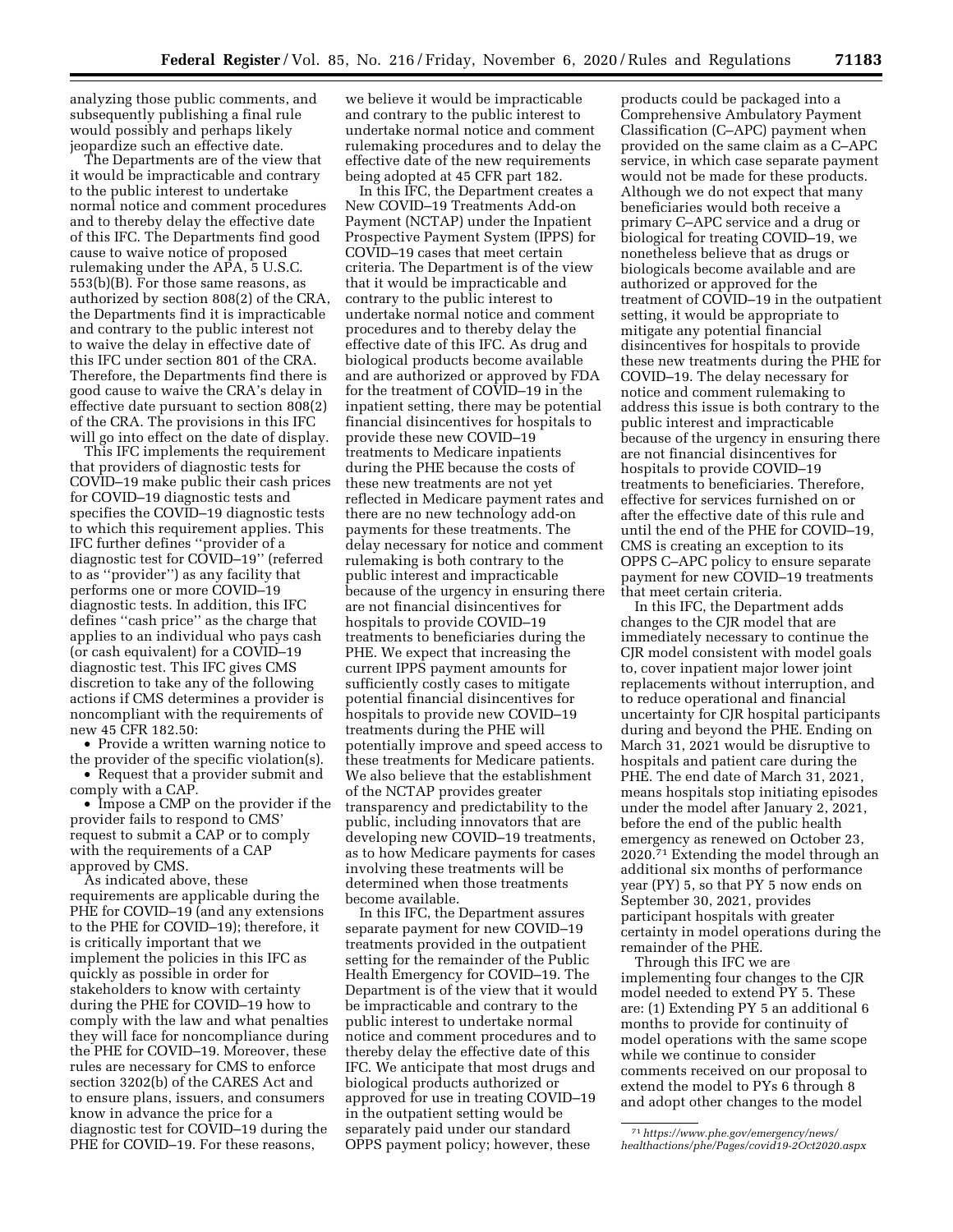(42 CFR 510.2 and 510.200(a)); (2) making changes to the reconciliation process for PY 5 to allow for two periods and to enable more frequent receipt of reconciliation reports by participants (42 CFR 510.2, 42 CFR 510.200, 42 CFR 510.305(b), (d)(1), (e),  $(i)(1)$  and  $(2)$ , and  $(j)(1)$  and  $(2)$ , and  $42$ CFR 510.400(b)(3)(v), and adding 42 CFR 510.400(b)(3)(vi)); (3) making a technical change, retroactive to October 1, 2020, to ensure that the model continues to include the same inpatient Lower Extremity Joint Replacement (LEJR) procedures, despite the adoption of new MS–DRGs to describe those procedures (42 CFR 510.300(a)(1)(i) and (iii)); and (4) making changes to the extreme and uncontrollable circumstances policy for COVID–19 to adapt to an increase in CJR episode volume and renewal of the PHE, while providing protection against financial consequences of COVID–19 after the extreme and uncontrollable circumstances policy no longer applies (42 CFR 510.300).

Implementing an additional six months of PY 5, so that PY 5 now ends on September 30, 2021 (hospitals stop initiating new episodes under the model after July 2, 2021) provides participant hospitals additional relief and stability in model operations while the end of the PHE remains unknown. We have modified the reconciliation process to provide payments consistent with the current annual reconciliation schedule for hospitals for greater stability. Absent modification to the reconciliation process, the extension of PY 5 to a total of 21 months, from January 1, 2020 through September 30, 2021 would mean that participant hospitals would experience a 21-month gap between the PY4 final reconciliation in June of 2020 and initial PY 5 reconciliation in early 2022. In the FY 2021 IPPS/LTCH final rule, we stated that because the CJR model would continue until at least March 31, 2021, we intended to adopt a policy in the CJR final rule that incorporates new MS–DRGs for the same procedures currently included in the CJR model, under prior MS–DRGs, as of their effective date to avoid disruption to the model for the remainder of PY5 (as extended) and thereafter, if our proposal to extend the CJR model through PY8 were finalized (85 FR 58502). We are adopting the change in this IFC, retroactive to October 1, 2020 because without a change the model ceases to continue as a comprehensive joint replacement model. Not making this change would have a significant impact on operational stability. Finally, this interim final rule

with comment specifies an end for the current extreme and uncontrollable adjustment in 42 CFR 510.300(k)(4). In order to provide participant hospitals continuing financial protection from the effect of COVID–19 on the CJR model that may continue beyond the end of the PHE for COVID–19 or March 31, 2021, whichever occurs earlier, we are implementing that actual episode payments are capped at the quality adjusted target price determined for that episode under § 510.300 for episodes with actual episode payments that include a claim with a COVID–19 diagnosis code and initiate after the earlier of March 31, 2021 or the last day of the emergency period. This policy is consistent with flexibilities and protections for impact of COVID–19 in other Innovation Center models. For all of these revisions, we believe it is contrary to the public interest to undertake traditional notice and comment rulemaking to adopt these regulatory changes because they preserve the model's scope and operations at current levels, fostering model stability now and in the future for hospital operations during and beyond the PHE.

# **VI. Collection of Information Requirements**

Under the Paperwork Reduction Act of 1995, the Departments are required to provide 30-day notice in the **Federal Register** and solicit public comment before a collection of information requirement is submitted to OMB for review and approval. In order to fairly evaluate whether an information collection should be approved by OMB, section 3506(c)(2)(A) of the Paperwork Reduction Act of 1995 (PRA) requires that the Departments solicit comment on the following issues:

• The need for the information collection and its usefulness in carrying out the proper functions of the agency.

• The accuracy of the estimate of the information collection burden.

• The quality, utility, and clarity of the information to be collected.

• Recommendations to minimize the information collection burden on the affected public, including automated collection techniques.

The Departments are soliciting public comment on each of the section 3506(c)(2)(A)-required issues for the following information collection requirements (ICRs). The requirements and burden will be submitted to under OMB Control Number 0938–NEW.

# *A. ICRs for Price Transparency for COVID–19 Diagnostic Tests*

As discussed in section II.C of this IFC, section 3202(b) of the CARES Act establishes a requirement to publicize cash prices for COVID–19 diagnostic tests during the PHE. For purposes of implementing section 3202(b) of the CARES Act, we are adding new 45 CFR part 182, ''Price Transparency for COVID–19 Diagnostic Tests,'' that will codify price transparency requirements for the performance of a COVID–19 diagnostic test.

There are several types of COVID–19 tests designed to detect SARS-CoV–2 or to diagnose a possible case of COVID– 19, including: molecular (RT–PCR) tests, which are used to detect the virus's genetic material; antigen tests, which are used to detect specific proteins on the surface of the virus; and serology testing, which is used to look for the presence of antibodies produced by the body in response to infections.

For purposes of 45 CFR part 182, we are defining ''provider of a diagnostic test for COVID–19'' as any facility that performs one or more COVID–19 diagnostic tests. In order to perform a diagnostic test for COVID–19 and report patient-specific results, a facility (whether that be a primary care provider's office, urgent care center, outpatient hospital site or stand-alone laboratory) is required to hold a CLIA certificate based on the complexity of the testing performed by the facility. Therefore, we expect that any ''provider of a COVID–19 diagnostic test'' would hold a CLIA certificate (including a certificate of waiver or certificate of registration) and that such testing would occur in facilities ranging from primary care provider offices to urgent care centers to stand-alone national laboratories.

As explained in section VIII.B of this IFC, we estimate that approximately 83,309 CLIA providers could potentially be performing COVID–19 diagnostic tests and need to publicize their cash prices. For purposes of this IFC, we are estimating it will take a business operations specialist (13–1000), on average 1 hour for a total of 83,309 burden hours to compile and make public the cash prices for COVID–19 diagnostic tests, at an hourly wage of \$36.31 as published by the BLS in 2019.72 We estimate the overhead and fringe benefit cost to be 100 percent of wages. Therefore, we estimate a onetime cost per provider to be \$72.62

<sup>72</sup>Bureau of Labor Statistics. National Occupational Employment and Wage Estimates, May 2019. Available at: *https://www.bls.gov/oes/ current/oes*\_*nat.htm#13-0000.*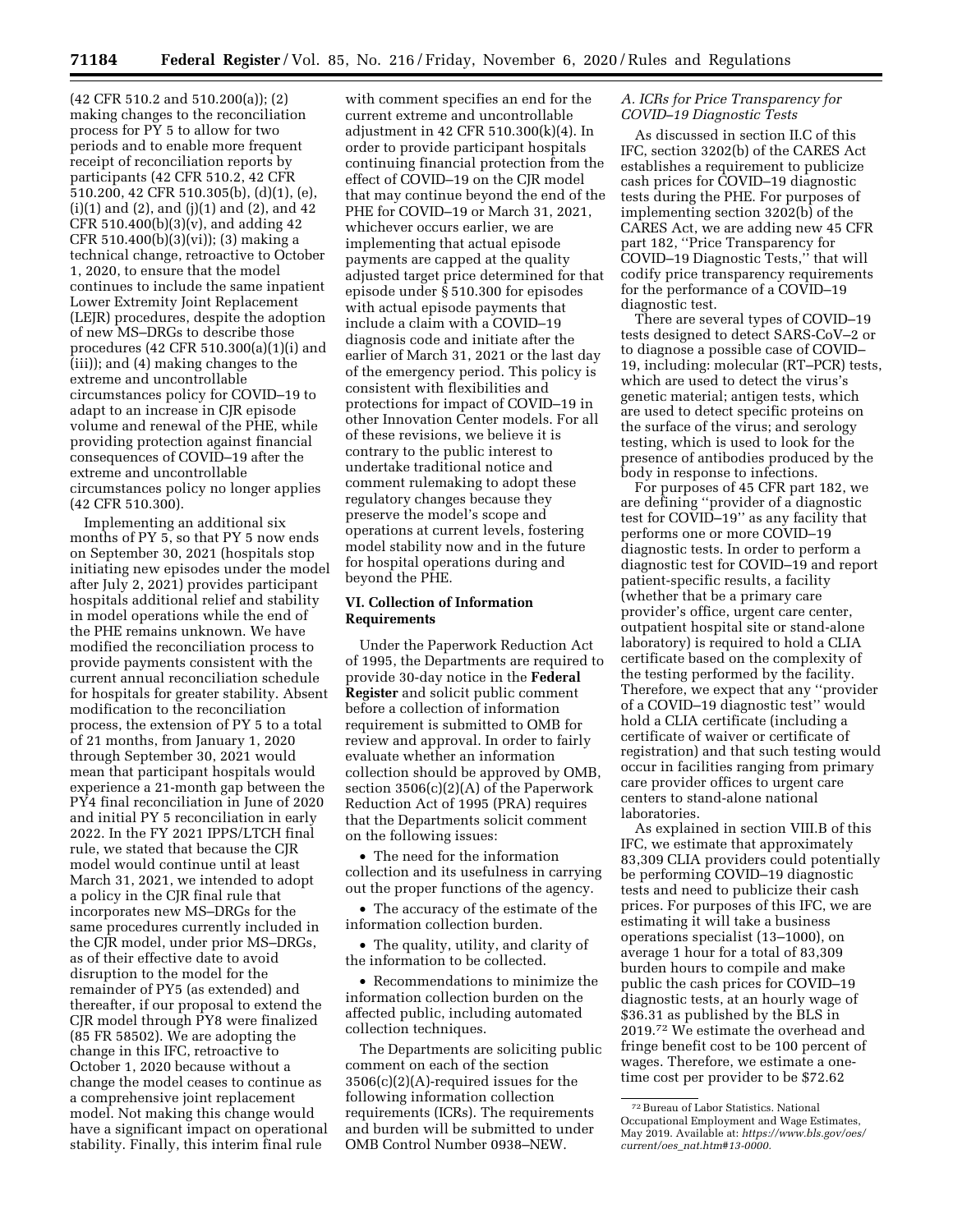$($36.31 \times 2)$  and the total cost estimated to be \$6,049,900 (83,309 hours × \$72.62) to collect, compile and post the required information.

# *B. ICRs for State Innovation Waivers Policy and Regulatory Revision in Response to COVID–19 Public Health Emergency*

This IFC provides that states are required to submit modification requests to the Secretary of HHS and the Secretary of the Treasury in order to obtain approval for the modifications made available by this IFC. Any state can submit a request to the Secretaries for a modification from the state and/or Federal public notice procedures or include such a request in their section 1332 waiver application if the waiver application is submitted during the PHE for COVID–19. The request must describe the reason the state seeks a modification from the state public notice procedures, describe how the state meets the modification criteria, describe the alternative public notice procedures it proposes to implement at the state level, including public hearings, that are designed to provide the greatest opportunity and level of meaningful public input from impacted stakeholders that is practicable given the emergency circumstances underlying the state's request for a modification. The request must describe the reason the state seeks a modification from the Federal public notice procedures and the alternative public notice procedures it requests to be implemented at the Federal level, as applicable.

A state with an approved section 1332 waiver can submit a request to HHS and the Department of Treasury for a modification from post award public notice procedures. The request must specify the reason the state seeks a modification from the post award public notice procedures, describe how the state meets the modification criteria, and describe the alternative procedures it proposes to implement at the state level, including public hearings, that are designed to provide the greatest opportunity and level of meaningful public input from impacted stakeholders that is practicable given the emergency circumstances underlying the state's request for a modification.

While HHS and the Department of Treasury do not have data available to predict the number of states that will likely request a modification of either the waiver application or the post award public notice procedures, HHS and the Department of Treasury estimate it will take a senior manager 1 hour to prepare a state's request, with an equivalent cost of approximately \$118.73 In addition, if HHS and the Department of Treasury approve a state's modification request, the state will have to post the

determination on their website within 15 days of the approval. HHS and the Department of Treasury estimate that for each state, it will take a network and computer systems administrator 15 minutes to post the approval with an equivalent cost of approximately \$21.74 Assuming that approximately 15 states will submit a modification request, the total burden hours for all states will be 15 hours, with an equivalent cost of approximately \$1,775. HHS and the Department of Treasury have assumed that 15 states will submit a request because, as of display of this IFC, 15 states have an approved 1332 waiver. This is an upper bound, since some states may not need to request the available modification for their waivers, and therefore, will incur no burden. Furthermore, assuming that approximately 15 states receive approval of the modification request and then must post the approval, the total burden hours for all states will be approximately 3.75 hours, with an equivalent cost of approximately \$319. This is an upper bound, since some states may not receive approval, and therefore, will incur a lower (or no) burden. The total estimated burden hours assuming approximately 15 states apply for and receive approval of the modification request is 18.75 hours, with an equivalent cost of approximately \$2,094.

## TABLE 3—ESTIMATED COST AND BURDEN HOURS PER RESPONDENT

| <b>BLS</b> occupation | Average<br>burden hour<br>peı<br>respondent<br>(in hours) | Hourly wage<br>rates | Total cost per<br>respondent |
|-----------------------|-----------------------------------------------------------|----------------------|------------------------------|
|                       | 0.25                                                      | \$118.30<br>85.02    | \$118.30<br>21.26            |
| Total                 | 1.25                                                      |                      | 139.56                       |

# TABLE 4—ESTIMATED TOTAL COST AND BURDEN FOR ALL RESPONDENTS

|       | Number of<br>respondents | Number of<br>responses | Burden hours<br>per<br>respondent | Total burden<br>hours | <b>Total cost</b> |
|-------|--------------------------|------------------------|-----------------------------------|-----------------------|-------------------|
|       | 15<br>15                 | 15<br>15               | 0.25                              | 3.75                  | \$1,775<br>319    |
| Total | 15                       |                        | 1.25                              | 18.75                 | 2,094             |

74Using data from the BLS for Network and Computer Systems Administrators (Code 15–1244),

<sup>73</sup>Using data from the Bureau of Labor Statistics (BLS) for General and Operations Managers (Code 11–1020), we estimate that the average hourly labor cost will be \$118.30, including 100 percent increase

for overhead and fringe benefits. *https:// www.bls.gov/oes/current/oes*\_*stru.htm.* 

we estimate that the average hourly labor cost will be \$85.02, including 100 percent increase for overhead and fringe benefits. *https://www.bls.gov/ oes/current/oes*\_*stru.htm.*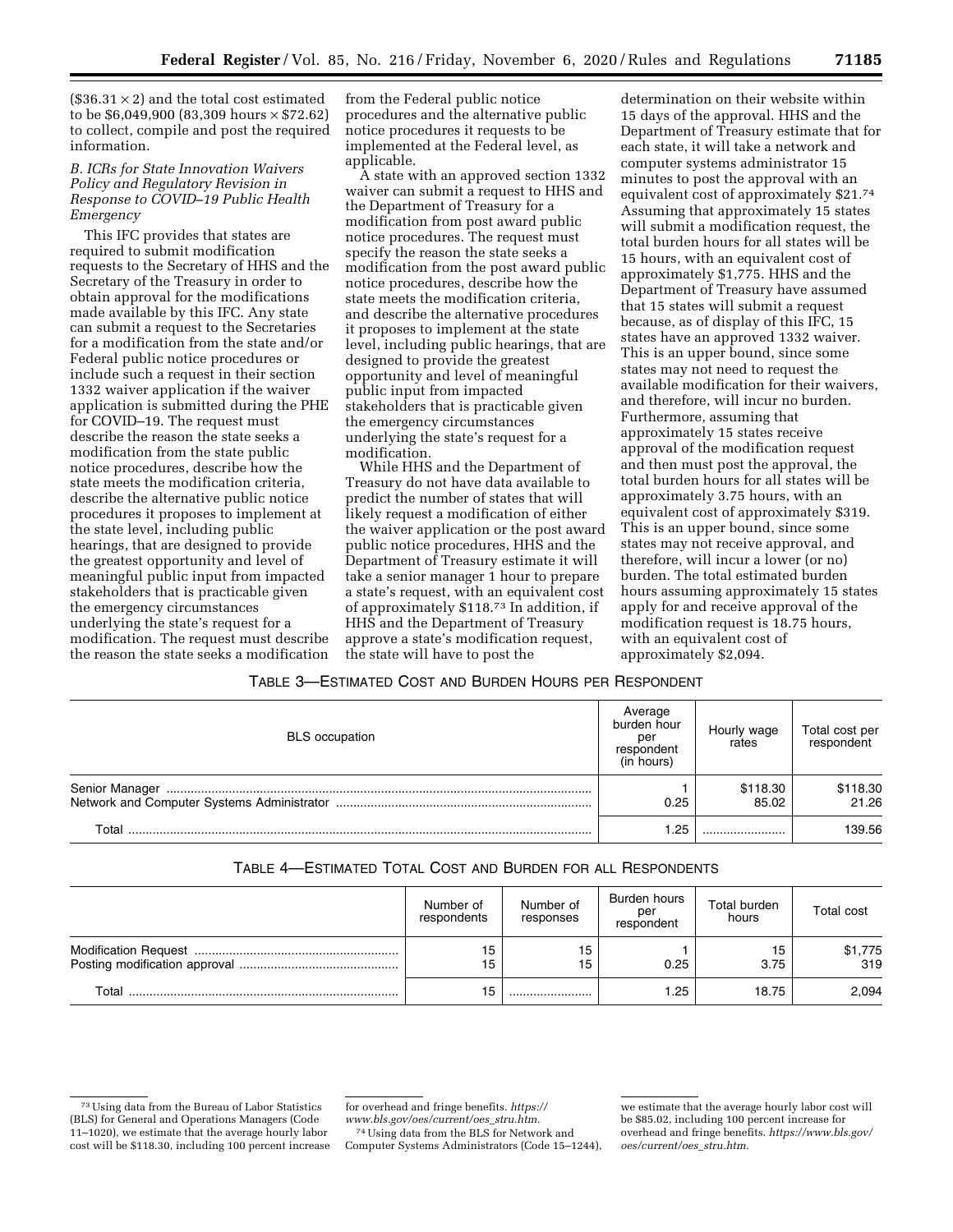# *C. ICRs Regarding the Comprehensive Joint Replacement (CJR) Model*

Section 1115A(d)(3) of the Social Security Act exempts the Center for Medicare and Medicaid Innovation (CMMI) model tests and expansions, from the PRA. The section provides that Chapter 35 of title 44, United States Code, which includes such provisions as the PRA, shall not apply to the testing and evaluation of CMMI models or expansion of such models.

# *D. ICRs Regarding Enrollment as Mass Immunization Roster Biller*

As discussed in section II.A.1. of this IFC, a mass immunizer may be enrolled in Medicare as another type of provider

or supplier such as a physician, nonphysician practitioner, hospital outpatient department, home health agency, or skilled nursing facility. However, an entity that does not otherwise qualify as a Medicare provider or supplier but wishes to furnish mass immunization services may be eligible to enroll in Medicare as a ''Mass Immunization Roster Biller'' via the Form CMS–855B enrollment application (Medicare Enrollment Application: Clinics/Group Practices and Certain Other Suppliers; OMB Control No.: 0938–0685; Expires 12/21).

This section discusses our burden estimates for the enrollment of mass immunization roster billers via the Form CMS–855B application as well as the

PRA exemption we are claiming for the appeals process.

1. Cost of Completing Form CMS–855B

Using our internal data, we generally estimate that approximately 60,000 entities (the preponderance of which will be pharmacies) will seek to enroll as mass immunization roster billers pursuant to the IFC, all of whom will attempt enrollment in the 12-month period following the IFC's display. According to the most recent wage data provided by the Bureau of Labor Statistics (BLS) for May 2019 (see *http:// www.bls.gov/oes/current/oes*\_*nat.htm*), the mean hourly wages for the following categories are:

| Occupation title                                  | Occupation<br>code | Mean hourly<br>wage<br>(S/hr) | Fringe benefits<br>and overhead<br>(S/hr) | Adiusted<br>hourly wage<br>(S/hr) |
|---------------------------------------------------|--------------------|-------------------------------|-------------------------------------------|-----------------------------------|
|                                                   | 29-1000            | 49.26                         | 49.26                                     | 98.52                             |
| Medical Secretaries and Administrative Assistants | 43-6013            | 18.31                         | 18.31                                     | 36.62                             |

Consistent with Form CMS–855B projections made in recent rulemaking efforts, it will take each entity an average of 2.5 hours to obtain and furnish the information on the Form CMS–855B. Per our experience, the entity's medical secretary will secure and report this data, a task that would take approximately 2 hours. Additionally, a health diagnosing and treating practitioner of the entity will review and sign the form, a process we estimate takes 30 minutes. We therefore project a total burden of 150,000 hours  $(60,000$  suppliers  $\times 2.5$  hrs) at a cost of  $$7,350,000$  (60,000 suppliers  $\times$  ((2 hrs  $\times$  $$36.62/hr] + (0.5 hrs \times $98.52/hr).$ When averaged over the typical 3-year OMB approval period, we estimate an annual burden of 50,000 hours (150,000 hrs/3) at a cost of \$2,450,000 (\$7,350,000/3).

#### 2. Appeals

Pursuant to 42 CFR part 498, a mass immunization roster biller may appeal the denial or revocation of its enrollment. While there are information collection requirements associated with the appeals process, we believe they are exempt from the PRA. In accordance with the implementing regulations of the PRA at 5 CFR 1320.4(a)(2), the information collection requirements associated with the appeals process are subsequent to an administrative action (specifically, the denial or revocation of a mass immunization roster biller's enrollment). Therefore, we have not

developed burden estimates. We also believe that any costs associated with mass immunization roster biller enrollment will, in any event, be *de minimis;* this is because we anticipate, based on past experience, there would be comparatively few denials and revocations of such enrollments.

#### **Response to Comments**

Because of the large number of public comments normally received on **Federal Register** documents, the Departments are not able to acknowledge or respond to them individually. All comments received by the date and time specified in the **DATES** section of this preamble will be considered, and, when the Departments proceed with a subsequent document, the Departments will respond to the comments in the preamble to that document.

## **Regulatory Impact Analysis**

#### *A. Statement of Need*

The flexibilities and changes contained within this IFC are responsive to the PHE for COVID–19. The policies implemented in this IFC will provide flexibilities, during the PHE for COVID– 19, to states pursuing waivers under section 1332 of the PPACA and to states with approved section 1332 waivers. Additionally, the policies and regulatory updates implemented in this IFC will increase the affordability with regards to section 1332 waiver applications and support continuity of health insurance coverage for

consumers in the individual and small group (or merged) market during the PHE for COVID–19. This IFC also implements section 3202(b) of the CARES Act, which requires that providers of COVID–19 diagnostic tests make public their cash prices for those tests and establishes an enforcement scheme to enforce those requirements during the PHE for COVID–19.

In section 3203 of the CARES Act, Congress required group health plans and issuers of group or individual health insurance coverage to cover without cost sharing qualifying coronavirus preventive services, and required such coverage to be provided within 15 business days after the date on which an applicable recommendation is made relating to such service. The Departments codify these requirements in this IFC, and finalize amendments to the regulations implementing section 2713 of the PHS Act at 26 CFR 54.9815–2713; 29 CFR 2590.715–2713; and 45 CFR 147.130 that are intended to help ensure full access to and the widespread use of qualifying coronavirus preventive services to mitigate the public health emergency.

### *B. Overall Impact*

The Departments have examined the potential impacts of this rule as required by Executive Order 12866 on Regulatory Planning and Review (September 30, 1993), Executive Order 13563 on Improving Regulation and Regulatory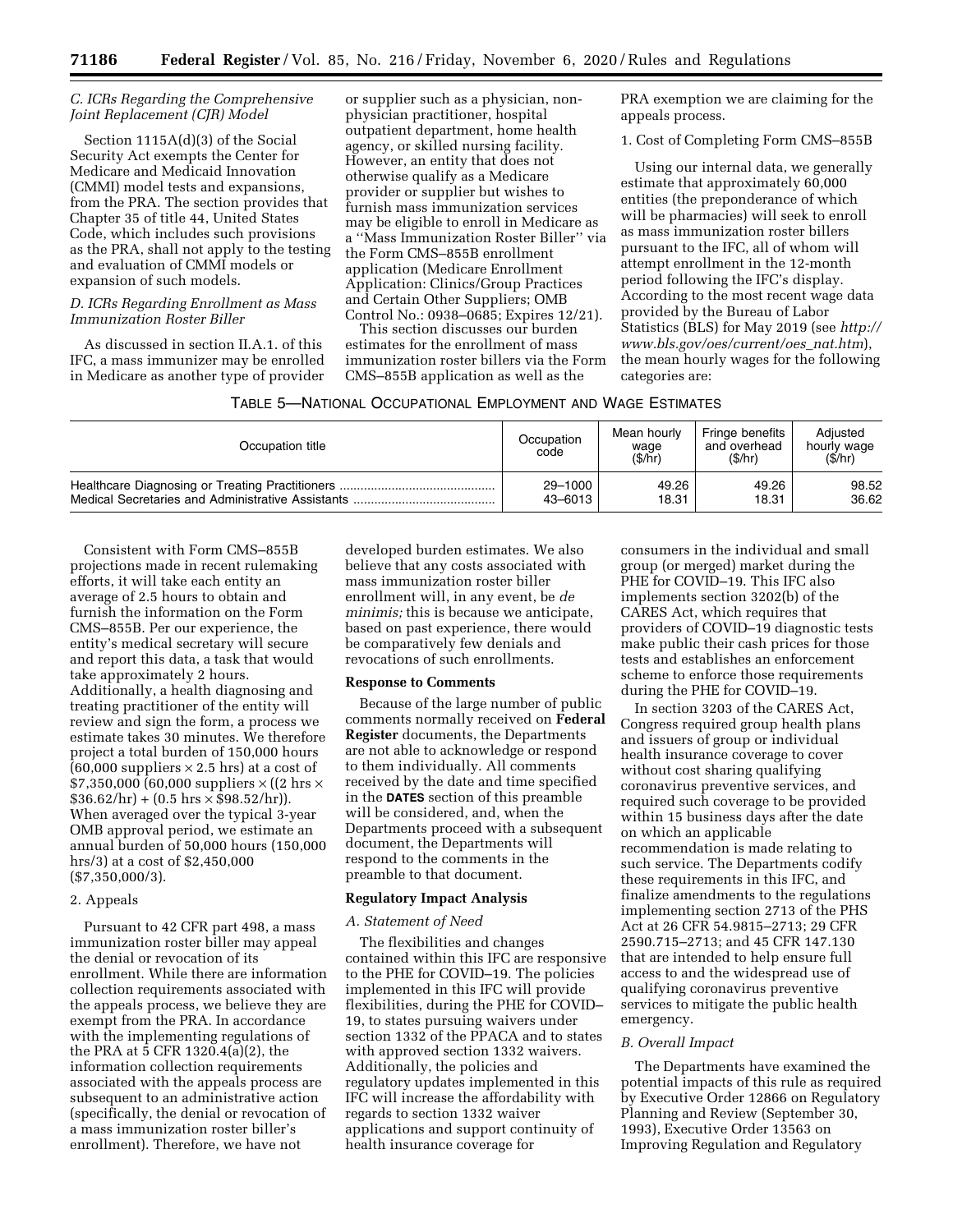Review (January 18, 2011), the Regulatory Flexibility Act (RFA) (September 19, 1980, Pub. L. 96 354), section 1102(b) of the Act, section 202 of the Unfunded Mandates Reform Act of 1995 (March 22, 1995; Pub. L. 104– 4), Executive Order 13132 on Federalism (August 4, 1999), the Congressional Review Act (5 U.S.C. 804(2)), and Executive Order 13771 on Reducing Regulation and Controlling Regulatory Costs (January 30, 2017).

Executive Orders 12866 and 13563 direct agencies to assess all costs and benefits of available regulatory alternatives and, if regulation is necessary, to select regulatory approaches that maximize net benefits (including potential economic, environmental, public health and safety effects, distributive impacts, and equity). Section 3(f) of Executive Order 12866 defines a ''significant regulatory action'' as an action that is likely to result in a rule: (1) Having an annual effect on the economy of \$100 million or more in any one year, or adversely and materially affecting a sector of the economy, productivity, competition, jobs, the environment, public health or safety, or state, local or tribal governments or communities (also referred to as ''economically significant''); (2) creating a serious inconsistency or otherwise interfering with an action taken or planned by another agency; (3) materially altering the budgetary impacts of entitlement grants, user fees, or loan programs or the rights and obligations of recipients thereof; or (4) raising novel legal or policy issues arising out of legal mandates, the President's priorities, or the principles set forth in the Executive Order.

A regulatory impact analysis (RIA) must be prepared for major rules with economically significant effects (\$100 million or more in any one year), and a ''significant'' regulatory action is subject to review by the OMB. The Departments have determined that these rules are likely to have economic impacts of \$100 million or more in at least one year, and thus, meet the definition of ''economically significant'' under Executive Order 12866 and a major rule under the Congressional Review Act. Therefore, the Departments have provided an assessment of the potential costs, benefits, and transfers associated with this rule. In accordance with the provisions of Executive Order 12866, this regulation was reviewed by OMB.

# *C. Detailed Economic Analysis*

1. Effect of Price Transparency for COVID–19 Diagnostic Tests During the PHE

As discussed in section II.C of this IFC, Section 3202(b) of the CARES Act establishes a requirement to publicize cash prices for COVID–19 diagnostic tests during the PHE. For purposes of implementing section 3202(b) of the CARES Act, we are adding new 45 CFR part 182, ''Price Transparency for COVID–19 Diagnostic Tests,'' that will codify price transparency requirements for the actual performance of a COVID– 19 diagnostic test. At § 182.20, we are defining a ''COVID–19 diagnostic test'' as a COVID–19 *in vitro* diagnostic test described in section 6001 of the FFCRA, as amended by section 3201 of the CARES Act.

This IFC defines a ''provider of a diagnostic test for COVID–19'' (referred to as ''provider'') as any facility that performs one or more COVID–19 diagnostic tests. In order to perform a COVID–19 diagnostic tests and report patient-specific results, a facility is required to hold a CLIA certificate based on the complexity of the testing performed by the facility. This IFC requires providers of COVID–19 diagnostic tests to make public the cash price for such tests on a public internet website of such provider during the emergency period declared under section 319 of the PHS Act. In the event that a provider does not have its own website on which to post this cash price information, § 182.40(b) states that the provider would be required to make public its cash price information in writing, within two business days upon request, and by posting signage prominently at the provider's COVID–19 diagnostic testing location, if such location is accessible to the public.

We anticipate that price transparency has potential beneficial marketplace benefits generally, as discussed in detail in the CY 2020 Hospital Outpatient PPS Policy Changes and Payment Rates and Ambulatory Surgical Center Payment System Policy Changes and Payment Rates, Price Transparency Requirements for Hospitals To Make Standard Charges Public Final Rule (84 FR 65524) and the Transparency in Coverage Proposed Rule (84 FR 65464). As noted in section II.C of this IFC, section 3202 of the CARES Act addresses reimbursement of COVID–19 diagnostic tests. Section 3202(a) of the CARES Act requires group health plans and issuers that provide coverage for items and services described in section 6001(a) of the FFCRA to reimburse any provider of a COVID–19 diagnostic test an amount

that equals the negotiated rate, or, if the plan or issuer does not have a negotiated rate with the provider, the cash price for such service that is listed by the provider on a public website. We anticipate that price transparency in COVID–19 diagnostic testing, in particular, will help improve clarity for consumers and the plans and issuers that are required to cover the cost of performing a COVID–19 diagnostic test when there is no negotiated rate between the plan or issuer and the provider. For individuals without insurance and for health plans and health insurance issuers attempting to negotiate a rate for performance of a COVID–19 diagnostic test with a provider that has posted its cash price, that cash price could provide some context and a baseline against which those negotiations can occur. Moreover, price transparency in COVID–19 diagnostic tests will assist the uninsured in determining the cash price at various providers when price shopping for COVID–19 diagnostic tests.

Assessments of broader transparency policies yield per-capita estimates of annual expenditure reductions ranging from between \$3 and \$5 (= \$2.8 million + \$1.3 million + \$7.0 million + \$2.3 million two-year savings, across 1.3 million California public employees and their family members, per Boynton and Robinson (2015)), to \$6.50 (= \$7.9 million + \$36 million five-year savings found by Brown (2018), divided across the 1.36 million residents of New Hampshire), to \$17 (= \$13.2 million three-year savings across 0.26 million beneficiaries, per Rhoads (2019)).75 If the \$6.50 median result is extrapolated from the context of general health spending—which is approximately \$10,000 per capita in the United States—to a range of between \$60 and \$1,200 in COVID–19 diagnostic testing (= \$60 per test, across between one and 20 tests), the estimate of rule-induced reductions in annual consumer expenditures could range from \$13 million to \$254 million. (This expenditure change combines transfers (to patients or insurers from providers)

<sup>75</sup>Boynton, A., and Robinson, J. ''Appropriate Use of Reference Pricing Can Increase Value.'' Health Affairs Blog. July 7, 2015. Available at: *https://www.healthaffairs.org/do/10.1377/ hblog20150707.049155/full/.* Brown, Z. Y. ''Equilibrium Effects of Health Care Price Information.'' 100 Rev. of Econ. and Stat. 1. July 16, 2018. Available at: *http://www-personal.umich.edu/*  ∼*zachb/zbrown*\_*eqm*\_*effects*\_*price*\_ *transparency.pdf.* Rhoads, J. ''Right to Shop for Public Employees: How health care incentives are saving money in Kentucky.'' The Dartmouth Institute for Health Policy and Clinical Practice. March 8, 2019. Available at: *https://thefga.org/wpcontent/uploads/2019/03/RTS-Kentucky-HealthCareIncentivesSavingMoney-DRAFT8.pdf.*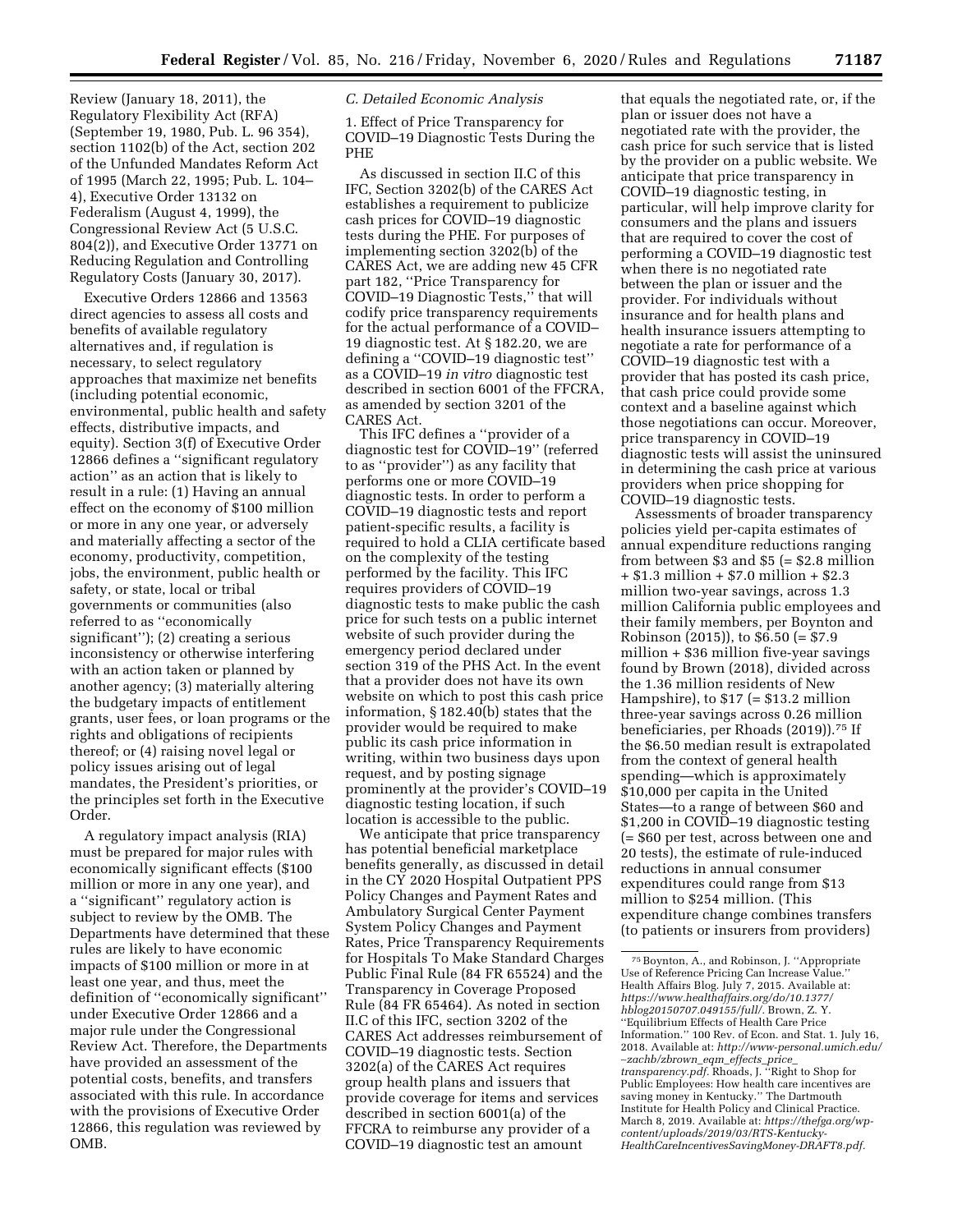with potential societal resource cost savings; only the latter portion should be compared against estimates of the provision's administrative and paperwork costs.) We note, however, that this estimate is based on annual expenditure reductions; because this requirement is only applicable for the remainder of the PHE, which may be less than a year, the saving impact is likely to be lower.

To comply with the regulatory updates in this IFC, providers would need to review their billing practices and determine their ''cash price'' for COVID–19 diagnostic tests. They would further need to publicly post the cash prices for all COVID–19 diagnostic tests along with associated plain language descriptions and HCPCS or CPT billing codes. The provider would be required to make all of this information public on the provider's internet website. As discussed in section VI.C, we estimate it would take a Business Operations Specialist, on average 1 hour to compile and make public the cash prices for the COVID–19 diagnostic tests that the facility offers at an hourly wage of \$36.31 as published by the 2019 Bureau of Labor Statistics.76 We estimate the overhead and fringe benefit cost to be 100 percent of wages. Therefore, we estimate a one-time cost per provider to be  $$72.62$  (36.31  $\times$  2).

We expect that approximately 30 percent  $\frac{77}{1}$  (n = 83,309) of the total CLIAcertified laboratories  $(n = 277,69978)$ could potentially be performing COVID– 19 diagnostic tests and need to publicize their cash prices in such form and manner as prescribed in new 45 CFR part 182 during the PHE for COVID–19, including any subsequent renewals. The total cost is estimated to be \$ \$6,049,900  $(83,309$  hours  $\times$  \$72.62) to collect, compile and post the required information.

We seek comment on the burden estimate for providers of a diagnostic test for COVID–19, specifically the number of burden hours estimated to post their cash price for COVID–19 diagnostic test.

2. Effects of Medicare Inpatient Prospective Payment System (IPPS) New COVID–19 Treatments Add-on Payment (NCTAP) for the Remainder of the Public Health Emergency (PHE)

As drug and biological products become available and are authorized or approved by FDA for the treatment of COVID–19 in the inpatient setting, there may be potential financial disincentives for hospitals to provide these new COVID–19 treatments to Medicare inpatients during the PHE because the costs of these new treatments are not yet reflected in Medicare payment rates and there are no new technology add-on payments for these treatments. We expect that increasing the current IPPS payment amounts for sufficiently costly cases to mitigate potential financial disincentives for hospitals to provide new COVID–19 treatments during the PHE will potentially improve and speed access to these treatments for Medicare patients. We also believe that the establishment of the NCTAP provides greater transparency and predictability to the public, including innovators that are developing new COVID–19 treatments, as to how Medicare payments for cases involving these treatments will be determined when those treatments become available.

Given it is unknown what the cost and utilization of inpatient stays using these new treatments will be, the net overall cost of the NCTAP policy is not estimable. On one extreme, if all of the new COVID–19 treatments decrease the net cost of hospitalizations (for example, due to shortened lengths of stay), including the cost of the new treatment, below the Medicare payment as increased by section 3710 of the CARES Act then there would be no NCTAP payments made and no additional cost to the Medicare program as a result of this policy. On the other extreme, if all of the new COVID–19 treatments result in the net cost of hospitalizations that exceed the outlier threshold (for example, due to the cost of the new treatment), the cost to the Medicare program would be the sum over all NCTAP cases of 0.65 times the outlier threshold for each case.

3. Effects of the Medicare Outpatient Prospective Payment System (OPPS) Separate Payment for New COVID–19 Treatments Policy for the Remainder of the Public Health Emergency (PHE) for COVID–19

This IFC provides for separate payment for New COVID–19 Treatments under the Outpatient Prospective Payment System (OPPS) for the remainder of the PHE for COVID–19

when these treatments are provided at the same time as a Comprehensive Ambulatory Payment Classification (C– APC) service. As we noted in Section II.E.2, we believe it would be a fairly rare occurrence that an outpatient department would perform a C–APC procedure on a beneficiary being treated for COVID–19 because most C–APCs are for surgical or other intensive procedures and we would expect most hospital outpatients departments would not perform outpatient surgery on a patient that has an active case of COVID–19. While it is possible that future COVID–19 treatments that are authorized or approved for use in the outpatient setting might be administered to patients under observation while the provider determines if the patient needs to be admitted to the hospital for COVID–19, it is our expectation that this hypothetical situation would not happen frequently. Because we believe a new COVID–19 treatment will rarely be provided on the same claim as a primary C–APC service, we believe new COVID–19 treatments used in the outpatient setting will be separately paid under current policy the vast majority of the time. As a result, we believe any budgetary effect of this new exception is likely to be de minimis.

4. Effects of Temporary Increase in Federal Medicaid Funding

This IFC interprets the requirement in section  $6008(b)(3)$  of the FFCRA that states maintain Medicaid beneficiary enrollment as a condition of receiving the temporary FMAP increase described at section 6008(a) of the FFCRA. This IFC provides states with greater flexibility than current CMS guidance to transition beneficiaries between eligibility groups, to modify the amount, duration, and scope of coverage available to beneficiaries, and to make changes to applicable cost sharing and beneficiary liability. At the same time, this IFC protects beneficiary access to medical assistance by requiring states to maintain each beneficiary's coverage in one of three tiers, thereby protecting access to the basic coverage a beneficiary was receiving as of or after March 18, 2020.

We anticipate that this IFC will result in lessened financial burden on state Medicaid agencies and the Federal Government as compared to CMS's existing interpretation of the FFCRA 6008(b)(3) requirement. It would be highly challenging to estimate specific cost savings resulting from this IFC because such an estimate would be almost entirely dependent on state behavior under the unique circumstances of the PHE for COVID–

<sup>76</sup>Bureau of Labor Statistics. National Occupational Employment and Wage Estimates, May 2019. Available at: *https://www.bls.gov/oes/ current/oes*\_*nat.htm#13-0000.* 

<sup>77</sup>Consistent with the percent of laboratories required to report COVID–19 diagnostic test results in CMS–3401–IFC.

<sup>78</sup>As of October 11, 2020, according to the Certification and Survey Provider Enhanced Reporting system this includes Certificate of Waiver (210,669), Certificate of Provider-Performed Microscopy (31,992), Certificate of Compliance (19,044) and Certificate of Accreditation (15,994). Available at: *https://qcor.cms.gov/CLIA*\_ *wizard.jsp?which=4&report=active*\_*CLIA.jsp.*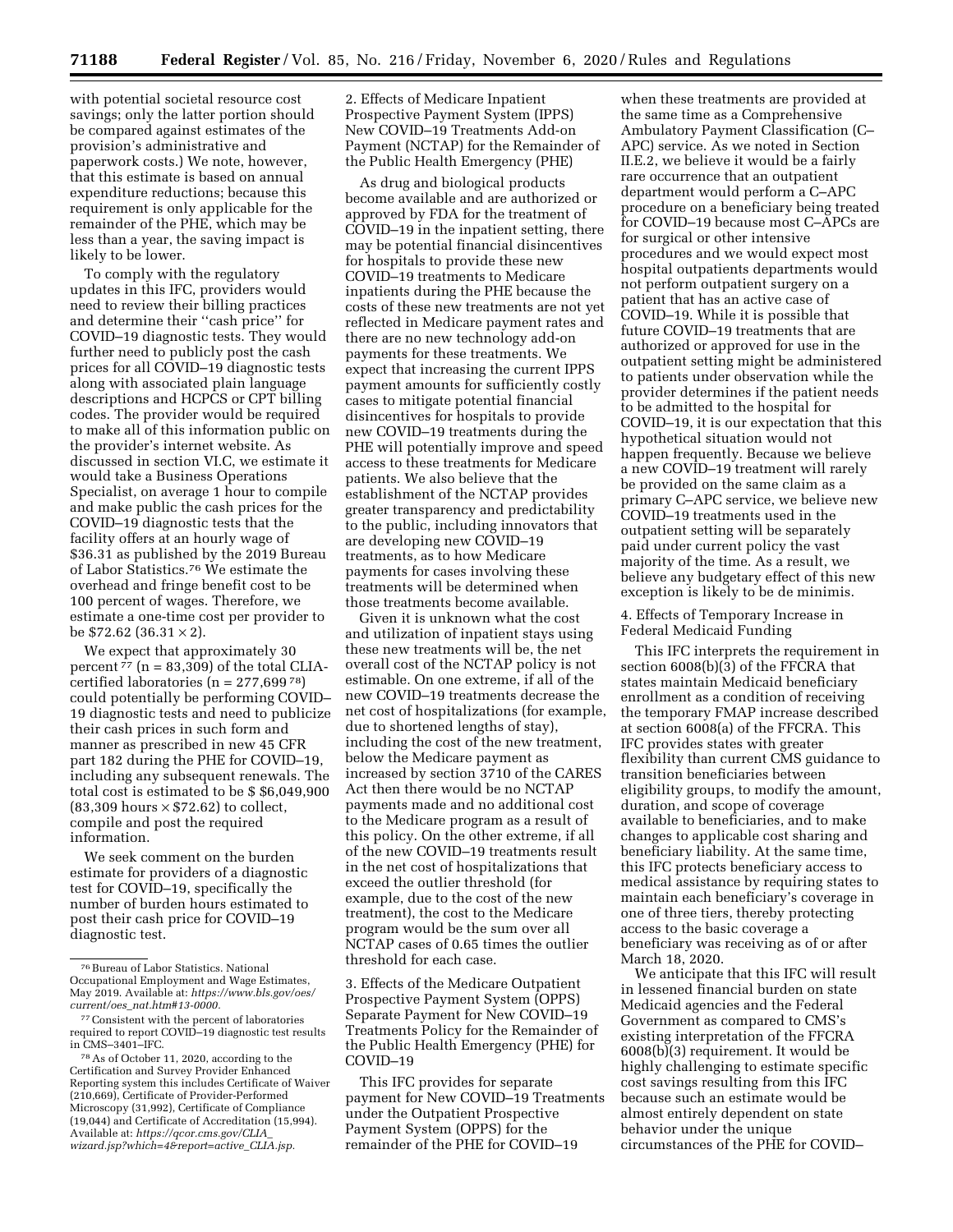19. First, we believe that some savings may result from transitioning beneficiaries to different eligibility groups with greater cost sharing or beneficiary liability. However, we know that states have faced both system and operational constraints that may prevent them from processing routine actions, such as transitioning a beneficiary from one group to another following a change in circumstances. A state that has been processing eligibility renewals and redeterminations during the PHE may be able to make such transitions relatively quickly, while a state that has been unable to process changes without violating the requirements for receiving the temporary FMAP increase may need more time to begin transferring beneficiaries between groups.

Second, we anticipate that states will implement the new flexibilities offered by this rule in a variety of ways and to different degrees. States may, for example, look for cost savings through the elimination of an optional benefit, establishing new copayments for services that are unrelated to the PHE, or increasing beneficiary liability for institutional care through a reduction to the personal needs allowance. Because each state's financial situation is unique and the characteristics of each Medicaid program are different, it is difficult to predict how states will respond to this IFC. While one state may elect to implement just one cost saving flexibility, another state may utilize all available options, and yet another state may elect not to make any program changes. Based on the recent feedback we have received from states, we do anticipate that some states will implement some of these cost saving measures, which will result in decreased financial burden for states and cost savings for the Federal Government.

While our current interpretation of section 6008(b)(3) of the FFCRA provides the strongest protections for beneficiary access to coverage, the safeguards established by this IFC will ensure that all beneficiaries maintain the same basic level of access to coverage that they were receiving as of or after March 18, 2020. All beneficiaries who had access to minimum essential coverage will maintain access to such coverage, and every beneficiary who had access to testing services and treatment for COVID–19, including vaccines, will retain such access. Individual beneficiaries may be required to pay cost sharing that they were not previously charged (except with respect to testing and treatment services related to COVID–19, which states cannot

charge under section 6008(b)(4) of the FFCRA if they are claiming the temporary FMAP increase), or they may need to meet additional prior authorization or medical necessity requirements.

5. Effects of Updates to the Comprehensive Care for Joint Replacement (CJR) Model, Performance Year (PY) 5 During the PHE

The evolving impact of the PHE for the COVID–19 has created difficulties in forecasting the state of the LEJR market for 2021. For example, Table 1 indicates CJR episode volume increasing and moving back toward traditional levels from April to June, but then decreasing again in July and August. It is difficult to predict the impact of extending PY 5 an additional 6 months with the amended policies described above because there exists a potential for variation between PY 5 target prices and PY 5 actual episode costs (as a result of COVID–19) which creates uncertainty in calculating anticipated net reconciliation amounts for PY 5. As a result, the Office of the Actuary was unable create projections regarding Medicare program spending in 2021 for MS–DRGs 469, 470, 521, or 522 or discrete impact estimates regarding the effect of extending CJR PY 5 an additional 6 months with the amended policies described above. In assessing the potential cost or savings for this extension, CMMI internal analysis considered the following data points. First, the Second Annual CJR Evaluation Report,79 indicates participant hospitals reduced spending by 3.7 percent (difference in claims) during the first 2 years of the CJR model. Additionally, if the episode definition policy were not amended to include the new MS–DRGs and fracture episodes were no longer included in the CJR episode definition October 1, 2020—March 31, 2021, episode volume would decrease significantly and the cost saving effect of the CJR model would be limited to only non-fracture episodes, which are generally the less costly episodes. We also know that while the CJR model achieves program savings, this observation is not net of reconciliation payments and administrative costs. Further, our February 2020 proposed rule (85 FR 10516) proposes payment methodology revisions to the target price methodology to improve payment accuracy as the current methodology tends to excessive payment. Given the

confluence of factors affecting payments, including episode volume, actual episode costs, and even target prices, we cannot confidently estimate cost or savings associated with the CJR model changes in this final rule, specifically, the provisions: to add reconciliation periods to PY 5, to add MS–DRGs 521 and 522 to the episode definition, to change the extreme and uncontrollable circumstances policy, and to extend PY5 6 months. We will continue to refine this analysis. If the February 2020 proposed rule is finalized after review and response to comment, we will strive to provide a more detailed estimate for future model performance years.

6. Effects of Rapid Coverage of Preventative Services for Coronavirus

This IFC requires that nongrandfathered group health plans and health insurance issuers offering nongrandfathered group or individual health insurance coverage provide coverage for qualifying coronavirus preventive services, including recommended COVID–19 immunizations and their administration, without any cost sharing. It also requires plans and issuers to provide coverage within 15 business days after the date on which an applicable recommendation is made by USPSTF or ACIP relating to such a service. In addition, it requires that during the PHE for COVID–19 a group health plan or issuer that has a network of providers to provide coverage without cost sharing regardless of whether the service is delivered by an in-network or out-of-network provider. Making these qualifying coronavirus preventive services, including COVID– 19 immunizations, available without any delay is in the interest of public health, as making these services available as quickly as possible may encourage individuals to take advantage of these services and therefore may slow the transmission of COVID–19. Access to qualifying coronavirus preventive services without cost sharing will encourage more individuals to obtain them. Increased use of qualifying coronavirus preventive services may reduce the transmission and spread of the disease and thus potentially result in better overall health outcomes. In the immediate term, newly developed qualifying coronavirus preventive services might be available from a narrower range of providers than other, more established recommended preventive items and services. If COVID–19 immunizations require specialized storage and administration services, only a limited number of

<sup>79</sup>CMS Comprehensive Care for Joint Replacement Model: Performance Year 2 Evaluation Report Available at *https://innovation.cms.gov/ files/reports/cjr-secondannrpt.pdf.*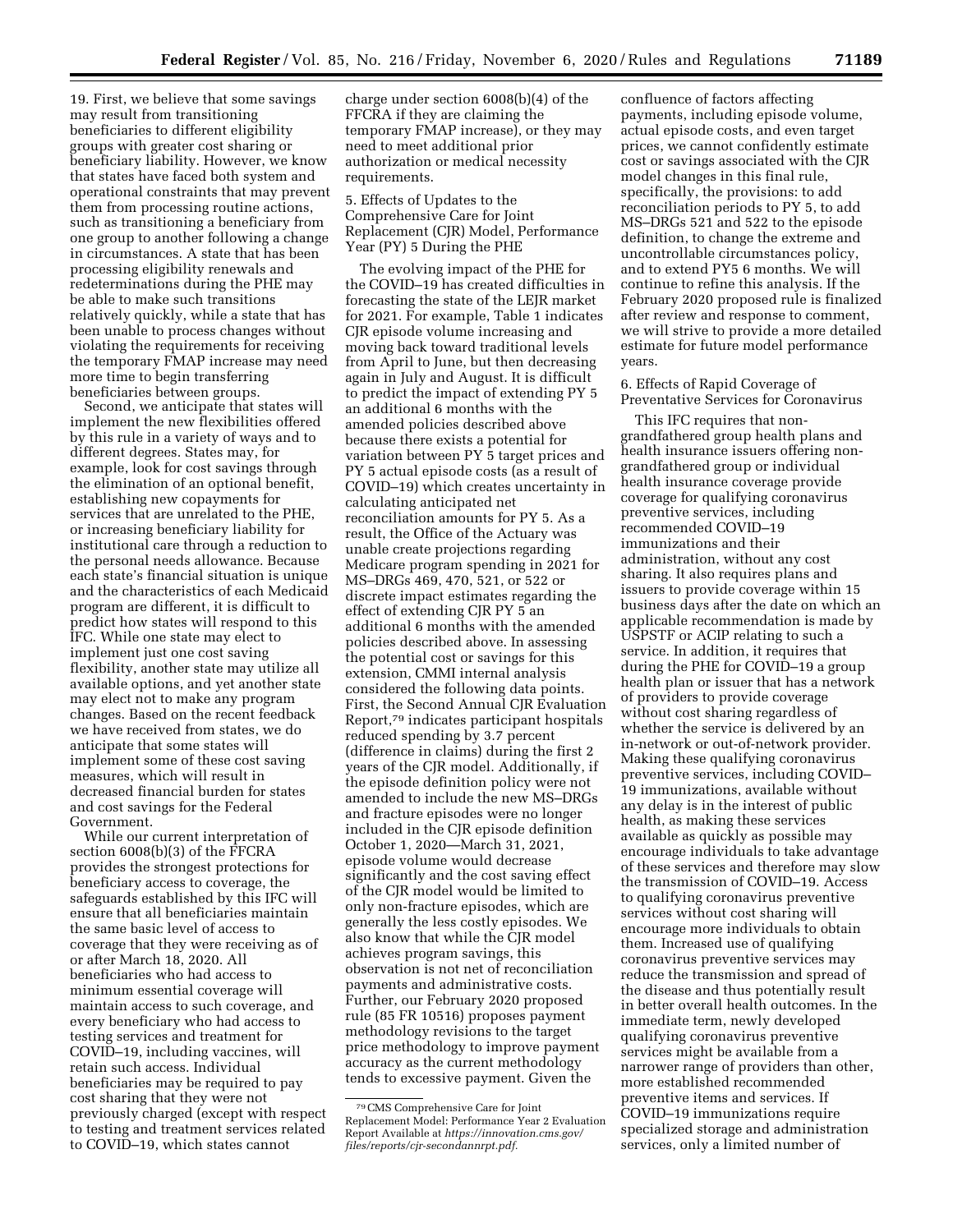providers may be able to offer them at first. If consumers have to incur additional burdens, long wait times, and increased travel times to find an innetwork provider that can provide such services, it will limit access and discourage them from obtaining such services. Therefore, the Departments are of the view that requiring out-ofnetwork coverage without cost sharing for qualifying coronavirus preventive services will help ensure that consumers are able to obtain the preventive services without cost sharing as soon as possible.

Plans and issuers will incur the cost of the qualifying coronavirus preventive services and administration of such services. Providing coverage within 15 business days after a recommendation is made relating to such services is likely to impose significant administrative costs on issuers, group health plans, and other service providers to update systems to include billing codes for the preventive services, negotiate prices with network providers, determine reimbursements for out-of-network providers, and conduct outreach to providers, participants, beneficiaries, and enrollees in a very short time period. Depending on the magnitude of the costs of qualifying coronavirus preventive services and administration of such services relative to the potential cost of treatment for the disease, this may have an impact on premiums. There are uncertainties regarding the price of potential qualifying coronavirus preventive services, including COVID– 19 immunizations. If the prices are high and there is widespread use of such services, premiums may increase. If the timing of availability of the preventive services is such that plans and issuers are unable to take them into account when setting premiums, it may result in lower profits or losses for plans and issuers. The costs to plans and issuers will be lower if a third party, such as the Federal Government, covers the cost of the immunizations. In addition, the costs associated with providing coverage for qualifying coronavirus preventive services may be offset by savings from avoidance of treatment for COVID–19.

During the PHE for COVID–19, costs to group health plans or issuers that have networks of providers will be higher if a significant number of participants, beneficiaries, or enrollees go to out-of-network providers, and the issuers and plans reimburse those outof-network providers at higher levels than their negotiated rate with innetwork providers. However, if consumers can obtain the qualifying coronavirus preventive services where

they usually obtain health care services, consumers are likely to receive the services from an in-network provider. Plans and issuers may also wish to educate participants, beneficiaries, or enrollees about the availability of the services from in-network providers and encourage them to obtain these services from their usual providers. This approach could limit the number of participants, beneficiaries, or enrollees going to out-of-network providers instead of staying in network, but there will be associated administrative burdens and costs.

The total cost to plans and issuers related to qualifying coronavirus preventive services that are immunizations will depend on the cost and number of required immunization doses to be administered, the number of people who will choose to get immunized against COVID–19 and which providers will be able to provide the preventive services. For the 2018–19 influenza season, 62.6 percent of children 6 months through 17 years and 45.3 percent of adults 18 years and older obtained the influenza vaccine.80 Given the severity of COVID–19, the Departments anticipate the immunization rates for COVID–19 are likely to ultimately be higher than for influenza, although initial rates may be lower until an adequate supply is available. Total costs to plans and issuers will depend on the cost of covering qualifying coronavirus preventive services, the number of people choosing to obtain such services, and whether a third party such as the Federal Government covers the costs of any immunizations.

The Departments seek comment on any potential costs and burdens that may be incurred by plans and issuers due to the requirements to cover the costs and administration of such qualifying coronavirus preventive services without any cost sharing regardless of whether the service is delivered by an in-network or out-ofnetwork provider. The Departments also seek comment on the potential effects and costs consumers may face as a result of this provision.

7. Effects of Changes to State Innovation Waivers Policy and Regulatory Revisions in Response to the COVID–19 Public Health Emergency

This IFC establishes a framework for states to request the Secretary of HHS and the Secretary of the Treasury to

modify, in part, the public notice procedures outlined in 31 CFR 33.112 and 33.116 and 45 CFR 155.1312 and 155.1316 to expedite a decision on a proposed section 1332 waiver request during the PHE for COVID–19. Regulations at §§ 33.112 and 155.1312 require a state to provide a public notice and comment period at the state level prior to submitting an application for a section 1332 waiver. The regulations at §§ 33.116 and 155.1316 establish Federal public notice requirements for state section 1332 waiver applications. This IFC also establishes a framework at the new 31 CFR 33.120(c)(2) and 45 CFR 155.1320(c)(2) for states to request the Secretaries to modify, in part, the post award public notice procedures outlined in §§ 33.120(c) and 155.1320(c) for an approved waiver that would otherwise take place or become due during the PHE for COVID–19. As stated above, HHS and the Department of the Treasury are of the view that requiring states that meet the criteria outlined in this IFC to comply with the full public notice procedures during the PHE for COVID–19 could cause undue harm to the public. Allowing the Secretaries to modify, in part, these requirements will enable states to request and receive approval for waiver requests more quickly and also implement changes that will provide consumers with access to affordable health insurance coverage during the current PHE for COVID–19. States that request modifications from the public notice procedures will incur some burden, as discussed in the Collection of Information Requirements section. For a state that requests and receives a modification of the public notice procedures, we acknowledge that consumers may receive less prior notice than would occur without the modification. Through this IFC, the HHS and the Department of Treasury intend to provide an appropriate balance and permit flexibility where a state can ensure a sufficient opportunity for meaningful public input given the circumstances in the PHE for COVID–19 while also ensuring the safety of the public. If a state's modification request is approved there may be a shorter comment period at the state or Federal level, or the comment periods may be the same number of days (for example 30 days) but perhaps on a different timeframe. For example, a state may conduct the state public comment period concurrently with the Federal public comment period instead of before. States with approved modification requests may experience a reduction in costs related to post award public notice procedures. However, if

<sup>80</sup>*See* Flu Vaccination Coverage, United States, 2018–19 Influenza Season. Center for Disease Control and Prevention, available at *https:// www.cdc.gov/flu/fluvaxview/coverage-1819estimates.htm.*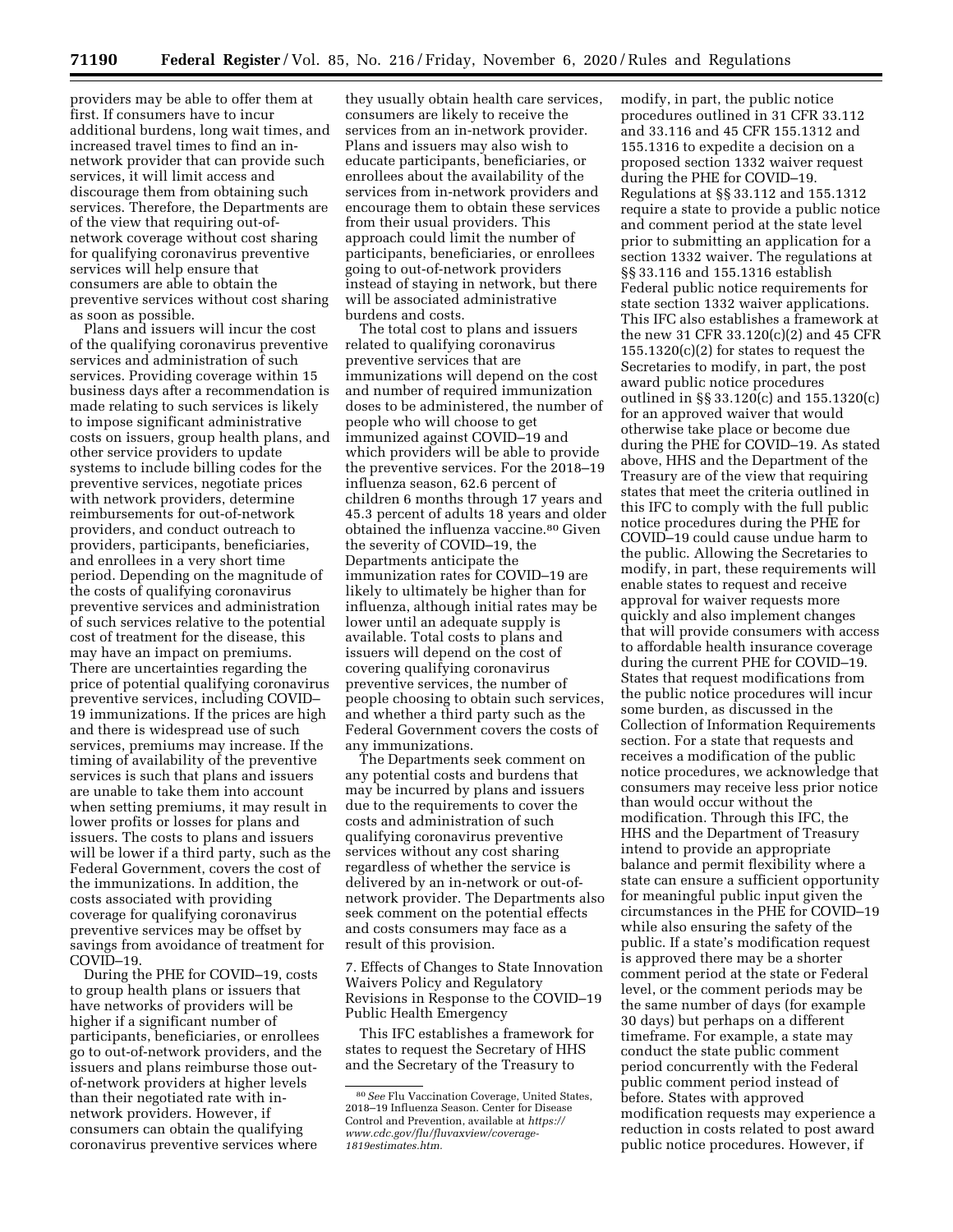the state's modification request is approved, the state must also implement alternative public notice procedures and, if required, amend the waiver application to specify that it is the state's intent to comply with those alternative public notice requirements in the state's modification request. States may also need to employ additional technologies to host virtual hearings instead of in person gatherings. In this case, there may be no reduction in costs related to public notice procedures.

HHS and the Department of the Treasury seek comment on any potential costs and burdens that may be incurred by states due to the flexibilities afforded in this IFC. HHS and the Department of the Treasury also seek comment on the potential effects and costs consumers may face as a result of a state's action taken as a result of the flexibilities in this IFC.

# 8. Effects of Medicare Coding and Payment for COVID–19 Vaccine

This IFC discusses CMS's implementation of section 3713 of the CARES Act (Pub. L. 116–136), which established Medicare Part B coverage and payment for a COVID–19 vaccine and its administration. This IFC requires that Medicare provide coverage for qualifying COVID–19 vaccines administration, without any cost sharing. Making COVID–19 vaccines, available without any delay is in the interest of public health, as making these services available as quickly as possible may encourage individuals to take advantage of these services and therefore may slow the transmission of COVID–19. Access to COVID–19 vaccines without cost sharing will encourage more individuals to obtain them. In the immediate term, any newly developed COVID–19 vaccines might be available from a narrower range of providers than other, more established recommended preventive items and services. If COVID–19 vaccines require specialized storage and administration services, only a limited number of providers may be able to offer them at first. If beneficiaries have to incur additional burdens, long wait times, and increased travel times to find Medicare providers and suppliers that can provide such services, it will limit access and discourage them from obtaining such services. Medicare providers and suppliers will incur costs for providing COVID–19 vaccines and administration of such services. There are uncertainties regarding the cost to the Medicare program for COVID–19 vaccines and administration at this time. The total cost to Medicare related

to COVID–19 vaccines and administration cost are dependent on and the number of required immunization doses to be administered, the number of people who will choose to get immunized against COVID–19 and which providers and suppliers will be able to provide the preventive services.

9. Effects of Application Fee as Part of Form CMS–855B Enrollment as Mass Immunization Roster Biller

Consistent with § 424.514, an entity enrolling in Medicare as a mass immunization roster biller via the Form CMS–855B must pay an application fee at the time of enrollment. The application fees for each of the past 3 calendar years were or are \$569 (CY 2018), \$586, (CY 2019), and \$595 (CY 2020). The differing fee amounts are predicated on changes/increases in the Consumer Price Index (CPI) for all urban consumers (all items; United State city average, CPI–U) for the 12-month period ending on June 30 of the previous year. Although we cannot predict future changes to the CPI, the fee amounts between 2018 and 2020 increased by an average of \$13 per year. We believe this is a reasonable barometer with which to establish a CY 2021 fee estimate (strictly for purposes of this IFC) of \$608.

Applying this prospective fee amount to the previously mentioned 60,000 projected mass immunization roster biller applicants in the first year of this rule, we estimate a total application fee cost to enrollees of \$36,400,000 (or  $60,000 \times $608$ . This represents a transfer from mass immunizer suppliers to the Federal Government.

#### *D. Regulatory Alternatives Considered*

The Department considered not implementing the changes to the CJR model but determined the effect of the changes, particularly relief from financial risk for COVID–19 cases and stability in model operations, to be very important for participant hospitals during the PHE. Further, if the threeyear extension of the CJR model is finalized, it would be much more difficult for participant hospitals to stop model value-based operations, and then restart value operations when hospitals already have significant burden managing COVID–19 treatment and under COVID–19 safety protocols and utilization changes.

The Departments considered not requiring plans and issuers to provide coverage for qualifying coronavirus preventive services without cost sharing from out-of-network providers. However, in the near term, newly developed qualifying coronavirus

preventive services might be available from a narrower range of providers than other, more established recommended preventive services because of specialized storage and administration requirements. If there are only a limited number of in-network providers that can administer these services, consumers may incur additional burden related to travel and long wait times to obtain these services, which can result in lower utilization. The Departments are concerned that allowing plans and issuers to impose cost sharing for COVID–19 immunizations provided by out-of-network providers would discourage individuals from seeking immunization, potentially leading to reduced administration of any COVID– 19 vaccine and prolonging the PHE for COVID–19, contrary to the intent of the CARES Act. In order to ensure that the immunization services will be available to all consumers enrolled in nongrandfathered group health plans and non-grandfathered group and individual health insurance coverage, the Departments are therefore requiring such plans and issuers to cover without cost sharing a qualifying coronavirus preventive service, regardless of whether such service is delivered by an in-network or out-of-network provider. The Departments anticipate that as such services become more widely available over time, consumers will be able to obtain them more easily from innetwork providers.

HHS and the Department of the Treasury considered providing states with the flexibility to waive all of the public notice procedures outlined in 31 CFR 33.112 and 33.116 and 45 CFR 155.1312 and 155.1316 to expedite a decision on a proposed section 1332 waiver request during the PHE for COVID–19. This approach would have allowed a state to request to completely eliminate a public notice or reporting requirement pre- or post-award. However, HHS and the Department of the Treasury were concerned that that this would violate the statutory requirements regarding a meaningful level of input from the public. In addition, HHS and the Department of Treasury are committed to transparency and value public input on waiver proposals and value public feedback to ensure consumers are aware of waiver proposals that may affect them. HHS and the Department of the Treasury anticipate working with states on their modification request to ensure the public is provided the opportunity to provide feedback on waiver proposals and the progress of the program authorized by the section 1332 waiver.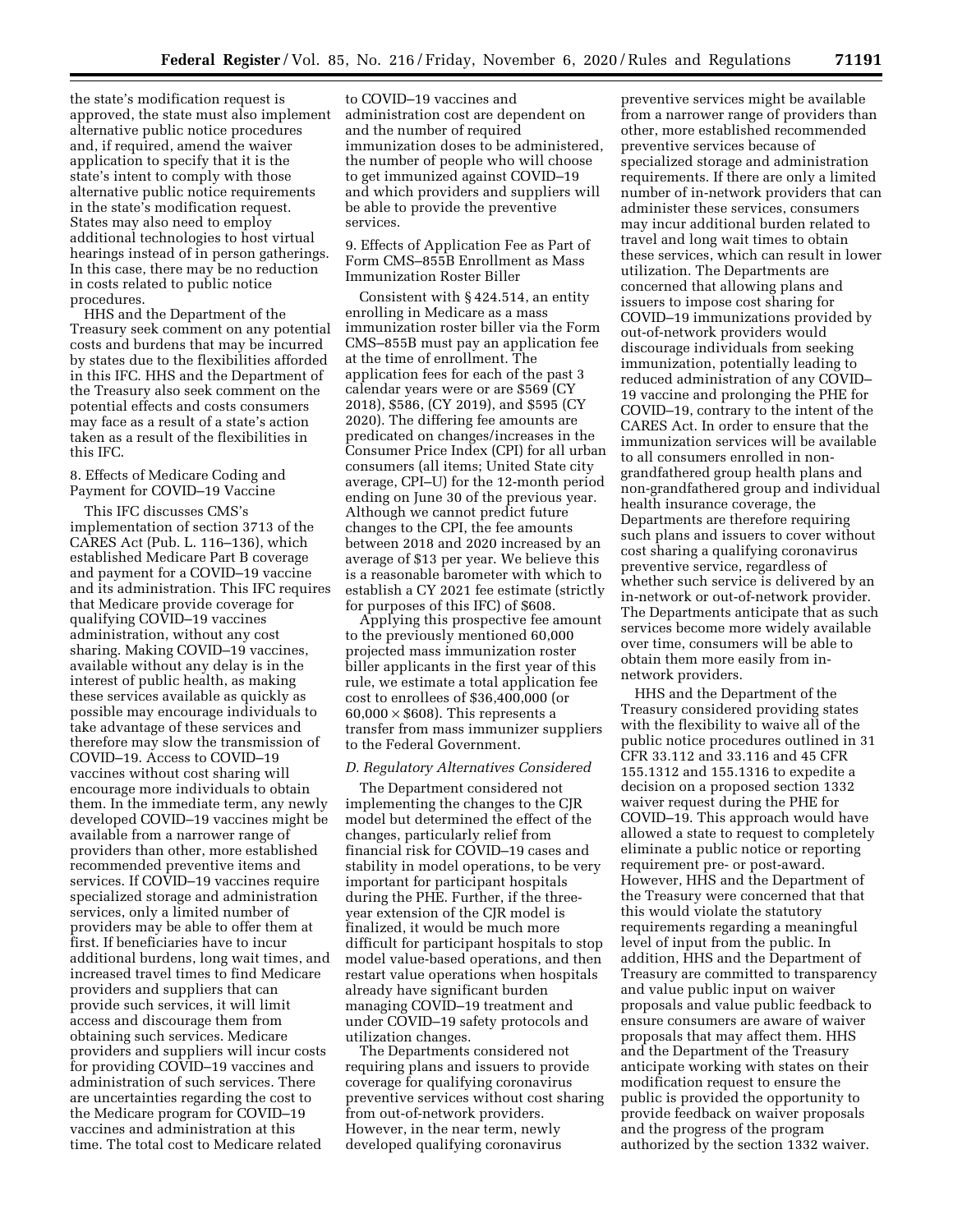# *E. Regulatory Flexibility Act*

The Regulatory Flexibility Act, (5 U.S.C. 601, *et seq.*), requires agencies to analyze options for regulatory relief of small entities to prepare an initial regulatory flexibility analysis to describe the impact of the proposed rule on small entities, unless the head of the agency can certify that the rule will not have a significant economic impact on a substantial number of small entities. The RFA generally defines a ''small entity'' as (1) a proprietary firm meeting the size standards of the Small Business Administration (SBA), (2) a not-forprofit organization that is not dominant in its field, or (3) a small government jurisdiction with a population of less than 50,000. States and individuals are not included in the definition of ''small entity.'' HHS uses a change in revenues of more than 3 to 5 percent as its measure of significant economic impact on a substantial number of small entities. For purposes of the RFA, small entities include small businesses, nonprofit organizations, and small governmental jurisdictions. Individuals and states are not included in the definition of a small entity. This IFC is not preceded by a general notice of proposed rulemaking, and thus the requirements of RFA do not apply.

In addition, section 1102(b)(2) of the Act provides that whenever the Secretaries promulgate a final version of a rule or regulation with respect to which an initial regulatory impact analysis is required, the Secretaries shall prepare a final regulatory impact analysis with respect to the final version of such rule or regulation. Such analysis is required to set forth, with respect to small rural hospitals, the matters required under section 604 of title 5, United States Code, to be set forth with respect to small entities. The Departments are not required to prepare a final regulatory impact analysis, because this regulatory action is being issued as an interim final rule without being preceded by a general notice of proposed rulemaking.

# *F. Unfunded Mandates*

Section 202 of the Unfunded Mandates Reform Act of 1995 (UMRA) requires that agencies assess anticipated costs and benefits and take certain other actions before issuing any proposed rule or any final rule for which a general notice of proposed rulemaking was published that includes any Federal mandate that may result in expenditures in any 1 year by a state, local, or Tribal governments, in the aggregate, or by the private sector, of \$100 million in 1995 dollars, updated annually for inflation.

In 2020, that threshold is approximately \$156 million. This IFC was not preceded by a general notice of proposed rulemaking, and thus the requirements of UMRA do not apply.

#### *G. Federalism*

Executive Order 13132 establishes certain requirements that an agency must meet when it promulgates a proposed rule (and subsequent final rule) that imposes substantial direct requirement costs on State and local governments, preempts State law, or otherwise has Federalism implications. Since this rule aims to alleviate burden on State and local governments, the requirements of Executive Order 13132 are not applicable.

In compliance with the requirement of Executive Order 13132 that agencies examine closely any policies that may have federalism implications or limit the policy making discretion of the states, the Departments have engaged in efforts to consult with and work cooperatively with affected states, including participating in conference calls with and attending conferences of the NAIC, and consulting with state insurance officials on an individual basis.

While developing this rule, the Departments attempted to balance the states' interests in regulating health insurance issuers with the need to ensure market stability. By doing so, the Departments complied with the requirements of Executive Order 13132.

## *H. Reducing Regulation and Controlling Regulatory Costs*

Executive Order 13771, titled Reducing Regulation and Controlling Regulatory Costs, was issued on January 30, 2017 and requires that the costs associated with significant new regulations ''shall, to the extent permitted by law, be offset by the elimination of existing costs associated with at least two prior regulations.'' This IFC's designation under Executive Order 13771, titled Reducing Regulation and Controlling Regulatory Costs (82 FR 9339), which was issued on January 30, 2017, will be informed by public comments received.

#### **List of Subjects**

#### *26 CFR Part 54*

Excise taxes, Health care, Health insurance, Pensions, Reporting and recordkeeping requirements.

#### *29 CFR Part 2590*

Employee benefit plans, Health care, Health insurance, Penalties, Pensions, Privacy, Reporting and recordkeeping requirements.

#### *31 CFR Part 33*

Health care, Health insurance, Reporting and recordkeeping requirements.

#### *42 CFR Part 410*

Diseases, Health facilities, Health professions, Laboratories, Medicare, Reporting and recordkeeping requirements, Rural areas, X-rays.

#### *42 CFR Part 411*

Diseases, Medicare, Reporting and recordkeeping requirements.

#### *42 CFR Part 414*

Administrative practice and procedure, Biologics, Diseases, Drugs, Health facilities, Health professions, Medicare, Reporting and recordkeeping requirements.

## *42 CFR Part 417*

Administrative practice and procedure, Grant programs-health, Health care, Health insurance, Health maintenance organizations (HMO), Loan programs-health, Medicare, Reporting and recordkeeping requirements.

# *42 CFR Part 433*

Administrative practice and procedure, Child support, Claims, Grant programs-health, Medicaid, Reporting and recordkeeping requirements.

## *42 CFR Part 510*

Administrative practice and procedure, Health facilities, Medicare, Reporting and recordkeeping requirement.

#### *45 CFR Part 147*

Age discrimination, Citizenship and naturalization, Civil rights, Health care, Health insurance, Individuals with disabilities, Intergovernmental relations, Reporting and recordkeeping requirements, Sex discrimination.

#### *45 CFR Part 155*

Administrative practice and procedure, Advertising, Brokers, Conflict of interests, Consumer protection, Grant programs-health, Grants administration, Health care, Health insurance, Health maintenance organizations (HMO), Health records, Hospitals, Indians, Individuals with disabilities, Intergovernmental relations, Loan programs-health, Medicaid, Organization and functions (Government agencies), Public assistance programs, Reporting and recordkeeping requirements, State flexibility, Technical assistance, Women and youth.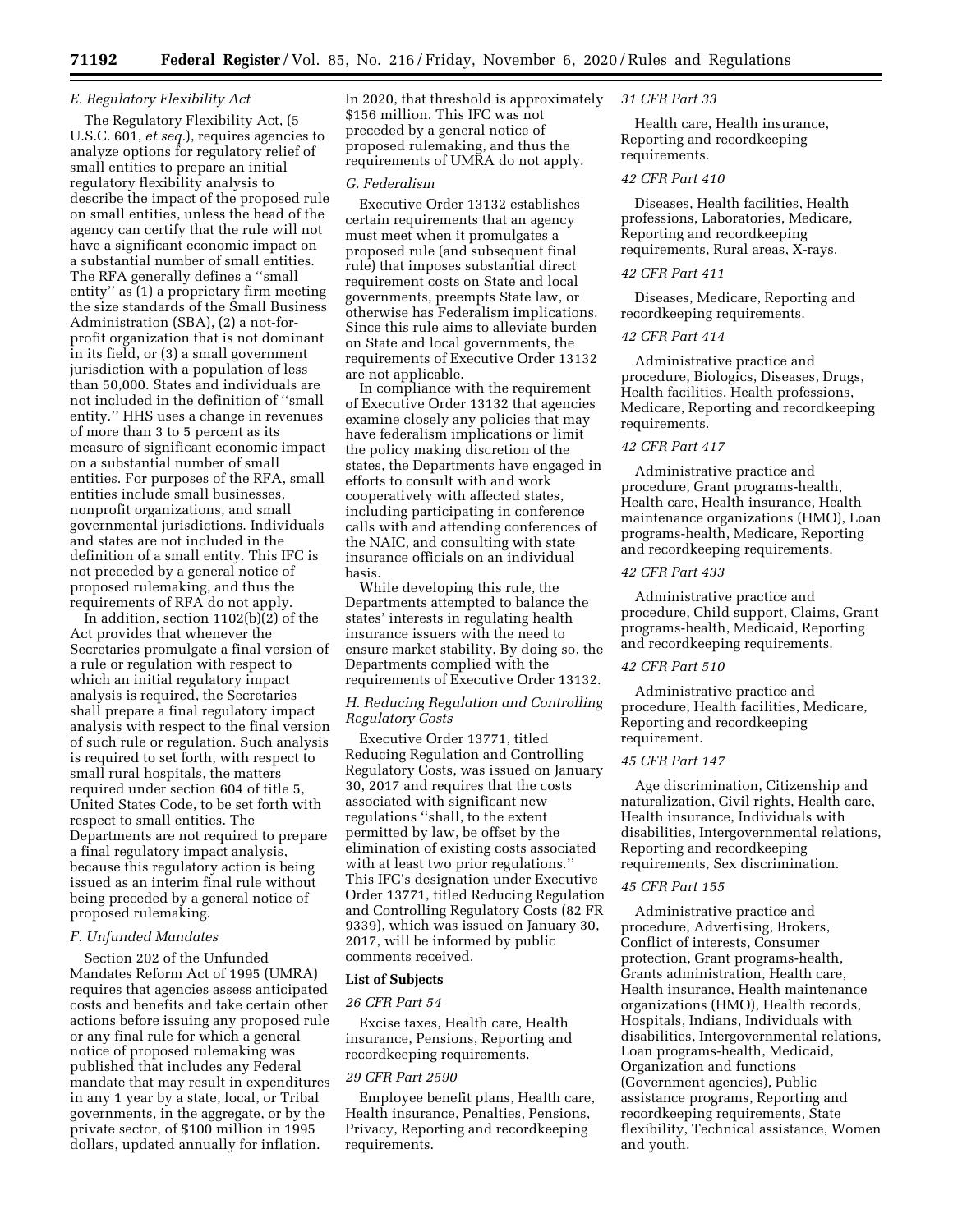*45 CFR Part 182* 

COVID–19 diagnostic testing, Reporting and recordkeeping requirements.

Dated: October 21, 2020.

#### **Seema Verma,**

*Administrator, Centers for Medicare & Medicaid Services.*  Dated: October 26, 2020.

# **Alex M. Azar II,**

*Secretary, Department of Health and Human Services.* 

#### **Sunita Lough,**

*Deputy Commissioner for Services and Enforcement, Internal Revenue Service.*  Approved: October 28, 2020.

# **David J. Kautter,**

*Assistant Secretary of the Treasury (Tax Policy).* 

Signed at Washington DC, this 29th day of October, 2020.

# **Jeanne Klinefelter Wilson,**

*Acting Assistant Secretary, Employee Benefits Security Administration, Department of Labor.* 

# **DEPARTMENT OF THE TREASURY**

# **Internal Revenue Service**

#### **Amendments to the Regulations**

For the reasons set forth in the preamble, the Department of the Treasury amends 26 CFR part 54 as set forth below:

# **PART 54—PENSION EXCISE TAXES**

■ **Par. 1.** The authority citation for part 54 continues to read in part as follows:

**Authority:** 26 U.S.C. 7805, unless otherwise noted.

\* \* \* \* \*

Section 54.9815–2713T also issued under 26 U.S.C. 9833.

\* \* \* \* \* ■ 2. Section 54.9815–2713T is added to read as follows:

# **§ 54.9815–2713T Coverage of preventive health services (temporary).**

(a) *Services*—(1) *In general.* Beginning at the time described in paragraph (b) of this section and subject to § 54.9815– 2713A, a group health plan, or a health insurance issuer offering group health insurance coverage, must provide coverage for and must not impose any cost-sharing requirements (such as a copayment, coinsurance, or a deductible) for—

(i) Evidence-based items or services that have in effect a rating of A or B in the current recommendations of the United States Preventive Services Task Force with respect to the individual involved (except as otherwise provided in paragraph (c) of this section);

(ii) Immunizations for routine use in children, adolescents, and adults that have in effect a recommendation from the Advisory Committee on Immunization Practices of the Centers for Disease Control and Prevention with respect to the individual involved (for purposes of this paragraph (a)(1)(ii), a recommendation from the Advisory Committee on Immunization Practices of the Centers for Disease Control and Prevention is considered in effect after it has been adopted by the Director of the Centers for Disease Control and Prevention, and a recommendation is considered to be for routine use if it is listed on the Immunization Schedules of the Centers for Disease Control and Prevention);

(iii) With respect to infants, children, and adolescents, evidence-informed preventive care and screenings provided for in comprehensive guidelines supported by the Health Resources and Services Administration;

(iv) With respect to women, such additional preventive care and screenings not described in paragraph (a)(1)(i) of this section as provided for in comprehensive guidelines supported by the Health Resources and Services Administration for purposes of section 2713(a)(4) of the Public Health Service Act, subject to 45 CFR 147.131, 147.132, and 147.133; and

(v) Any qualifying coronavirus preventive service, which means an item, service, or immunization that is intended to prevent or mitigate coronavirus disease 2019 (COVID–19) and that is, with respect to the individual involved—

(A) An evidence-based item or service that has in effect a rating of A or B in the current recommendations of the United States Preventive Services Task Force; or

(B) An immunization that has in effect a recommendation from the Advisory Committee on Immunization Practices of the Centers for Disease Control and Prevention (regardless of whether the immunization is recommended for routine use). For purposes of this paragraph  $(a)(1)(v)(B)$ , a recommendation from the Advisory Committee on Immunization Practices of the Centers for Disease Control and Prevention is considered in effect after it has been adopted by the Director of the Centers for Disease Control and Prevention.

(2) *Office visits.* (i) If an item or service described in paragraph (a)(1) of this section is billed separately (or is tracked as individual encounter data separately) from an office visit, then a plan or issuer may impose cost-sharing requirements with respect to the office visit.

(ii) If an item or service described in paragraph (a)(1) of this section is not billed separately (or is not tracked as individual encounter data separately) from an office visit and the primary purpose of the office visit is the delivery of such an item or service, then a plan or issuer may not impose cost-sharing requirements with respect to the office visit.

(iii) If an item or service described in paragraph (a)(1) of this section is not billed separately (or is not tracked as individual encounter data separately) from an office visit and the primary purpose of the office visit is not the delivery of such an item or service, then a plan or issuer may impose costsharing requirements with respect to the office visit.

(iv) The rules of this paragraph (a)(2) are illustrated by the following examples:

(A) *Example 1*—(*1*) *Facts.* An individual covered by a group health plan visits an in-network health care provider. While visiting the provider, the individual is screened for cholesterol abnormalities, which has in effect a rating of A or B in the current recommendations of the United States Preventive Services Task Force with respect to the individual. The provider bills the plan for an office visit and for the laboratory work of the cholesterol screening test.

(*2*) *Conclusion.* In paragraph (a)(2)(iv)(A)(*1*) of this section, the plan may not impose any cost-sharing requirements with respect to the separately-billed laboratory work of the cholesterol screening test. Because the office visit is billed separately from the cholesterol screening test, the plan may impose cost-sharing requirements for the office visit.

(B) *Example 2*—(*1*) *Facts.* Same facts as in paragraph (a)(2)(iv)(A)(*1*) of this section (*Example 1*). As the result of the screening, the individual is diagnosed with hyperlipidemia and is prescribed a course of treatment that is not included in the recommendations under paragraph (a)(1) of this section.

(*2*) *Conclusion.* In paragraph (a)(2)(iv)(B)(*1*) of this section, because the treatment is not included in the recommendations under paragraph (a)(1) of this section, the plan is not prohibited from imposing cost-sharing requirements with respect to the treatment.

(C) *Example 3*—(*1*) *Facts.* An individual covered by a group health plan visits an in-network health care provider to discuss recurring abdominal pain. During the visit, the individual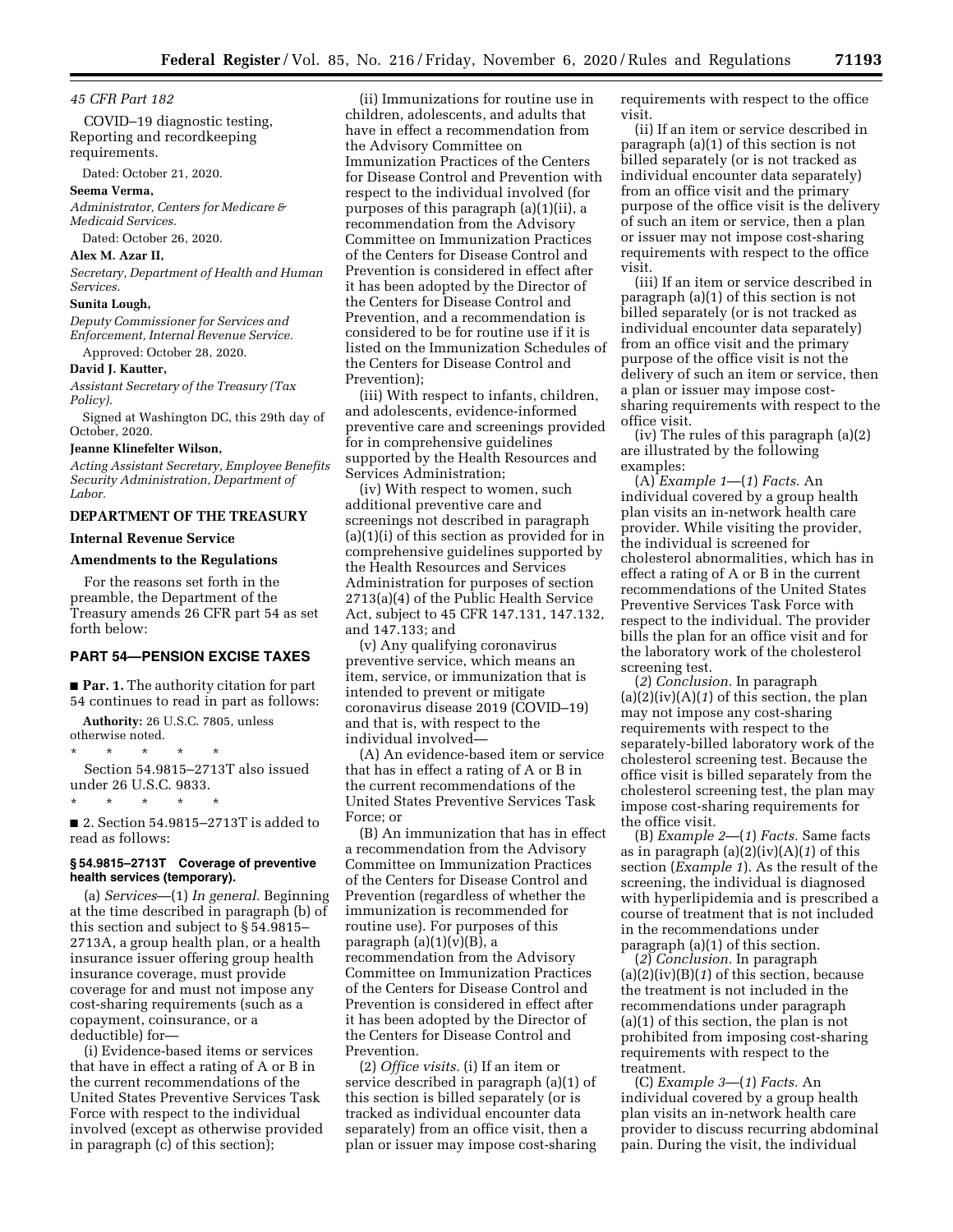has a blood pressure screening, which has in effect a rating of A or B in the current recommendations of the United States Preventive Services Task Force with respect to the individual. The provider bills the plan for an office visit.

(*2*) *Conclusion.* In paragraph (a)(2)(iv)(C)(*1*) of this section, the blood pressure screening is provided as part of an office visit for which the primary purpose was not to deliver items or services described in paragraph (a)(1) of this section. Therefore, the plan may impose a cost-sharing requirement for the office visit charge.

(D) *Example 4*—(*1*) *Facts.* A child covered by a group health plan visits an in-network pediatrician to receive an annual physical exam described as part of the comprehensive guidelines supported by the Health Resources and Services Administration. During the office visit, the child receives additional items and services that are not described in the comprehensive guidelines supported by the Health Resources and Services Administration, nor otherwise described in paragraph (a)(1) of this section. The provider bills the plan for an office visit.

(*2*) *Conclusion.* In paragraph (a)(2)(iv)(D)(*1*) of this section, the service was not billed as a separate charge and was billed as part of an office visit. Moreover, the primary purpose for the visit was to deliver items and services described as part of the comprehensive guidelines supported by the Health Resources and Services Administration. Therefore, the plan may not impose a cost-sharing requirement with respect to the office visit.

(3) *Out-of-network providers.* (i) Subject to paragraphs (a)(3)(ii) and (iii) of this section, nothing in this section requires a plan or issuer that has a network of providers to provide benefits for items or services described in paragraph (a)(1) of this section that are delivered by an out-of-network provider, or precludes a plan or issuer that has a network of providers from imposing cost-sharing requirements for items or services described in paragraph (a)(1) of this section that are delivered by an out-of-network provider.

(ii) If a plan or issuer does not have in its network a provider who can provide an item or service described in paragraph (a)(1) of this section, the plan or issuer must cover the item or service when performed by an out-of-network provider, and may not impose costsharing with respect to the item or service.

(iii) A plan or issuer must provide coverage for and must not impose any cost-sharing requirements (such as a

copayment, coinsurance, or a deductible) for any qualifying coronavirus preventive service described in paragraph (a)(1)(v) of this section, regardless of whether such service is delivered by an in-network or out-of-network provider. For purposes of this paragraph (a)(3)(iii), with respect to a qualifying coronavirus preventive service and a provider with whom the plan or issuer does not have a negotiated rate for such service (such as an out-of-network provider), the plan or issuer must reimburse the provider for such service in an amount that is reasonable, as determined in comparison to prevailing market rates for such service.

(4) *Reasonable medical management.*  Nothing prevents a plan or issuer from using reasonable medical management techniques to determine the frequency, method, treatment, or setting for an item or service described in paragraph (a)(1) of this section to the extent not specified in the relevant recommendation or guideline. To the extent not specified in a recommendation or guideline, a plan or issuer may rely on the relevant clinical evidence base and established reasonable medical management techniques to determine the frequency, method, treatment, or setting for coverage of a recommended preventive health service.

(5) *Services not described.* Nothing in this section prohibits a plan or issuer from providing coverage for items and services in addition to those recommended by the United States Preventive Services Task Force or the Advisory Committee on Immunization Practices of the Centers for Disease Control and Prevention, or provided for by guidelines supported by the Health Resources and Services Administration, or from denying coverage for items and services that are not recommended by that task force or that advisory committee, or under those guidelines. A plan or issuer may impose cost-sharing requirements for a treatment not described in paragraph (a)(1) of this section, even if the treatment results from an item or service described in paragraph (a)(1) of this section.

(b) *Timing*—(1) *In general.* A plan or issuer must provide coverage pursuant to paragraph (a)(1) of this section for plan years that begin on or after September 23, 2010, or, if later, for plan years that begin on or after the date that is one year after the date the recommendation or guideline is issued, except as provided in paragraph (b)(3) of this section.

(2) *Changes in recommendations or guidelines.* (i) A plan or issuer that is required to provide coverage for any

items and services specified in any recommendation or guideline described in paragraph (a)(1) of this section on the first day of a plan year, or as otherwise provided in paragraph (b)(3) of this section, must provide coverage through the last day of the plan or policy year, even if the recommendation or guideline changes or is no longer described in paragraph (a)(1) of this section, during the applicable plan or policy year.

(ii) Notwithstanding paragraph (b)(2)(i) of this section, to the extent a recommendation or guideline described in paragraph (a)(1)(i) of this section that was in effect on the first day of a plan year, or as otherwise provided in paragraph (b)(3) of this section, is downgraded to a ''D'' rating, or any item or service associated with any recommendation or guideline specified in paragraph (a)(1) of this section is subject to a safety recall or is otherwise determined to pose a significant safety concern by a Federal agency authorized to regulate the item or service during a plan or policy year, there is no requirement under this section to cover these items and services through the last day of the applicable plan or policy year.

(3) *Rapid coverage of preventive services for coronavirus.* In the case of a qualifying coronavirus preventive service described in paragraph  $(a)(1)(v)$ of this section, a plan or issuer must provide coverage for such item, service, or immunization in accordance with this section by the date that is 15 business days after the date on which a recommendation specified in paragraph  $(a)(1)(v)(A)$  or  $(B)$  of this section is made relating to such item, service, or immunization.

(c) *Recommendations not current.* For purposes of paragraph (a)(1)(i) of this section, and for purposes of any other provision of law, recommendations of the United States Preventive Services Task Force regarding breast cancer screening, mammography, and prevention issued in or around November 2009 are not considered to be current.

(d) *Applicability date.* The provisions of paragraphs (a)(1)(i) through (iv), (a)(2), (a)(3)(i) and (ii), (a)(4) through (5), (b)(1) and (2), and (c) of this section are applicable as of April 16, 2012.

(e) *Sunset date.* The provisions of paragraphs  $(a)(1)(v)$ ,  $(a)(3)(iii)$ , and  $(b)(3)$ of this section will not apply with respect to a qualifying coronavirus preventive service furnished on or after the expiration of the public health emergency determined on January 31, 2020, to exist nationwide as of January 27, 2020, by the Secretary of Health and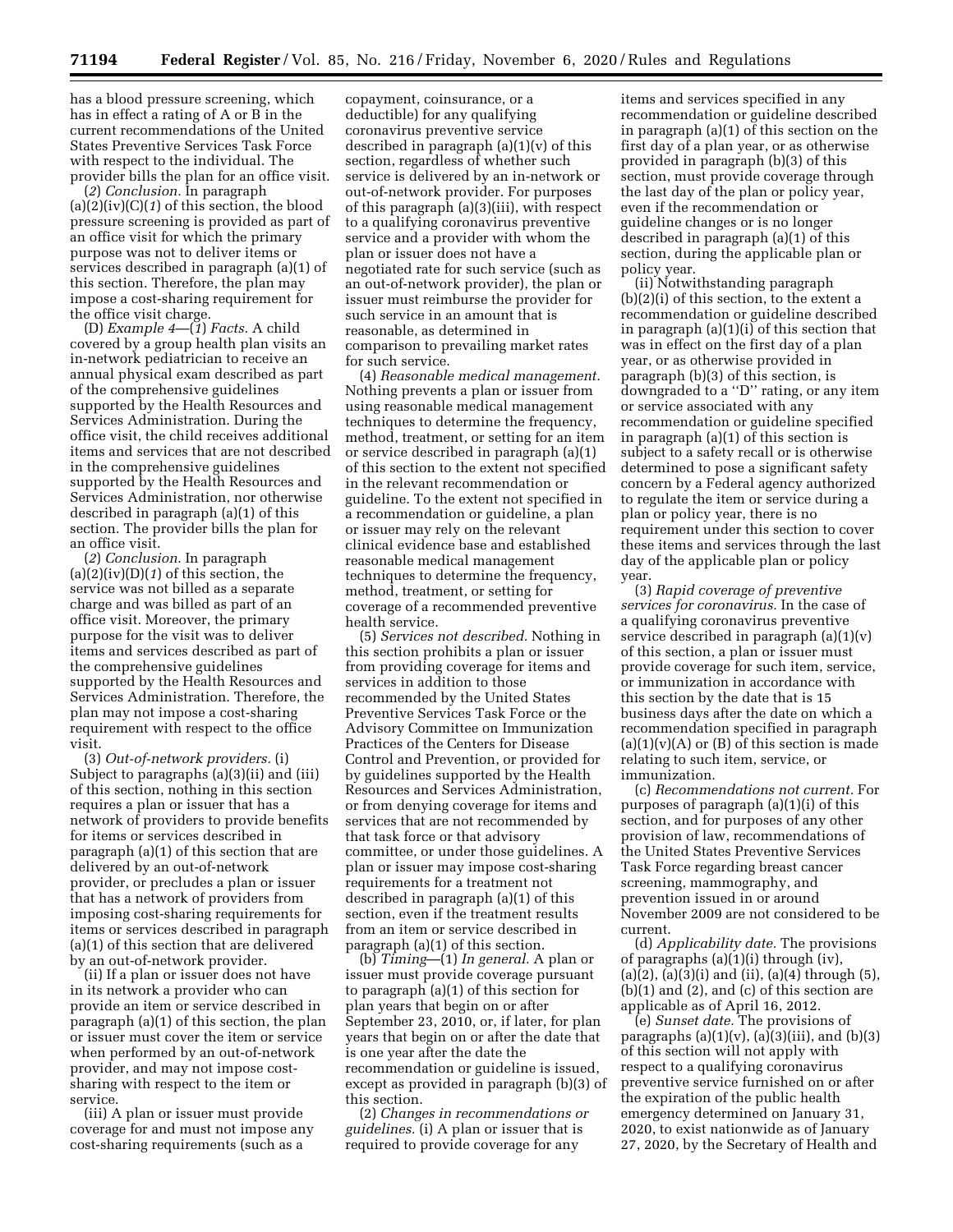Human Services pursuant to section 319 of the Public Health Service Act, as a result of COVID–19, including any subsequent renewals of that determination.

#### **DEPARTMENT OF LABOR**

# **Employee Benefits Security Administration**

For the reasons set forth in the preamble, the Department of Labor amends 29 CFR part 2590 as set forth below:

# **PART 2590—RULES AND REGULATIONS FOR GROUP HEALTH PLANS**

■ 3. The authority citation for part 2590 continues to read as follows:

**Authority:** 29 U.S.C. 1027, 1059, 1135, 1161–1168, 1169, 1181–1183, 1181 note, 1185, 1185a, 1185b, 1191, 1191a, 1191b, and 1191c; sec. 101(g), Pub. L. 104–191, 110 Stat. 1936; sec. 401(b), Pub. L. 105–200, 112 Stat. 645 (42 U.S.C. 651 note); sec. 512(d), Pub. L. 110–343, 122 Stat. 3881; sec. 1001, 1201, and 1562(e), Pub. L. 111–148, 124 Stat. 119, as amended by Pub. L. 111–152, 124 Stat. 1029; Division M, Pub. L. 113–235, 128 Stat. 2130; Secretary of Labor's Order 1–2011, 77 FR 1088 (Jan. 9, 2012).

■ 4. Section 2590.715-2713 is amended—

■ a. In paragraph (a)(1)(iii) by removing ''and'' after the semicolon;

 $\blacksquare$  b. In paragraph (a)(1)(iv) by removing the period at the end of the paragraph and adding ''; and'' in its place;

 $\blacksquare$  c. By adding paragraph (a)(1)(v);

 $\blacksquare$  d. By revising paragraph (a)(3)(i);

■ e. By adding paragraph (a)(3)(iii); ■ f. By revising paragraphs (b)(1) and

 $(b)(2)(i)$  and  $(ii)$ ; and

■ g. By adding paragraphs (b)(3) and (e). The revisions and additions read as follows:

#### **§ 2590.715–2713 Coverage of preventive health services.**

- $(a) * * * *$
- $(1) * * * *$

(v) Any qualifying coronavirus preventive service, which means an item, service, or immunization that is intended to prevent or mitigate coronavirus disease 2019 (COVID–19) and that is, with respect to the individual involved—

(A) An evidence-based item or service that has in effect a rating of A or B in the current recommendations of the United States Preventive Services Task Force; or

(B) An immunization that has in effect a recommendation from the Advisory Committee on Immunization Practices of the Centers for Disease Control and Prevention (regardless of whether the

immunization is recommended for routine use). For purposes of this paragraph  $(a)(1)(v)(B)$ , a recommendation from the Advisory Committee on Immunization Practices of the Centers for Disease Control and Prevention is considered in effect after it has been adopted by the Director of the Centers for Disease Control and Prevention.

\* \* \* \* \*

(3) \* \* \*

(i) Subject to paragraphs (a)(3)(ii) and (iii) of this section, nothing in this section requires a plan or issuer that has a network of providers to provide benefits for items or services described in paragraph (a)(1) of this section that are delivered by an out-of-network provider, or precludes a plan or issuer that has a network of providers from imposing cost-sharing requirements for items or services described in paragraph (a)(1) of this section that are delivered by an out-of-network provider.

\* \* \* \* \* (iii) A plan or issuer must provide coverage for and must not impose any cost-sharing requirements (such as a copayment, coinsurance, or a deductible) for any qualifying coronavirus preventive service described in paragraph  $(a)(1)(v)$  of this section, regardless of whether such service is delivered by an in-network or out-of-network provider. For purposes of this paragraph (a)(3)(iii), with respect to a qualifying coronavirus preventive service and a provider with whom the plan or issuer does not have a negotiated rate for such service (such as an out-of-network provider), the plan or issuer must reimburse the provider for such service in an amount that is reasonable, as determined in comparison to prevailing market rates for such service.

- \* \* \* \* \*
	- (b) \* \* \*

(1) *In general.* A plan or issuer must provide coverage pursuant to paragraph (a)(1) of this section for plan years that begin on or after September 23, 2010, or, if later, for plan years that begin on or after the date that is one year after the date the recommendation or guideline is issued, except as provided in paragraph (b)(3) of this section.  $(2) * * * *$ 

(i) A plan or issuer that is required to provide coverage for any items and services specified in any recommendation or guideline described in paragraph (a)(1) of this section on the first day of a plan year, or as otherwise provided in paragraph (b)(3) of this section, must provide coverage through the last day of the plan or policy year,

even if the recommendation or guideline changes or is no longer described in paragraph (a)(1) of this section, during the applicable plan or policy year.

(ii) Notwithstanding paragraph (b)(2)(i) of this section, to the extent a recommendation or guideline described in paragraph (a)(1)(i) of this section that was in effect on the first day of a plan year, or as otherwise provided in paragraph (b)(3) of this section, is downgraded to a ''D'' rating, or any item or service associated with any recommendation or guideline specified in paragraph (a)(1) of this section is subject to a safety recall or is otherwise determined to pose a significant safety concern by a Federal agency authorized to regulate the item or service during a plan or policy year, there is no requirement under this section to cover these items and services through the last day of the applicable plan or policy year.

(3) *Rapid coverage of preventive services for coronavirus.* In the case of a qualifying coronavirus preventive service described in paragraph (a)(1)(v) of this section, a plan or issuer must provide coverage for such item, service, or immunization in accordance with this section by the date that is 15 business days after the date on which a recommendation specified in paragraph  $(a)(1)(v)(A)$  or  $(B)$  of this section is made relating to such item, service, or immunization.

(e) *Sunset date.* The provisions of paragraphs  $(a)(1)(v)$ ,  $(a)(3)(iii)$ , and  $(b)(3)$ of this section will not apply with respect to a qualifying coronavirus preventive service furnished on or after the expiration of the public health emergency determined on January 31, 2020, to exist nationwide as of January 27, 2020, by the Secretary of Health and Human Services pursuant to section 319 of the Public Health Service Act, as a result of COVID–19, including any subsequent renewals of that determination.

# **DEPARTMENT OF THE TREASURY**

# **Office of the Secretary**

\* \* \* \* \*

# **Amendments to the Regulations**

For the reasons set forth in the preamble, the Department of Treasury amends 31 CFR part 33 as set forth below:

# **PART 33—WAIVERS FOR STATE INNOVATION**

■ 5. The authority citation for part 33 continues to read as follows: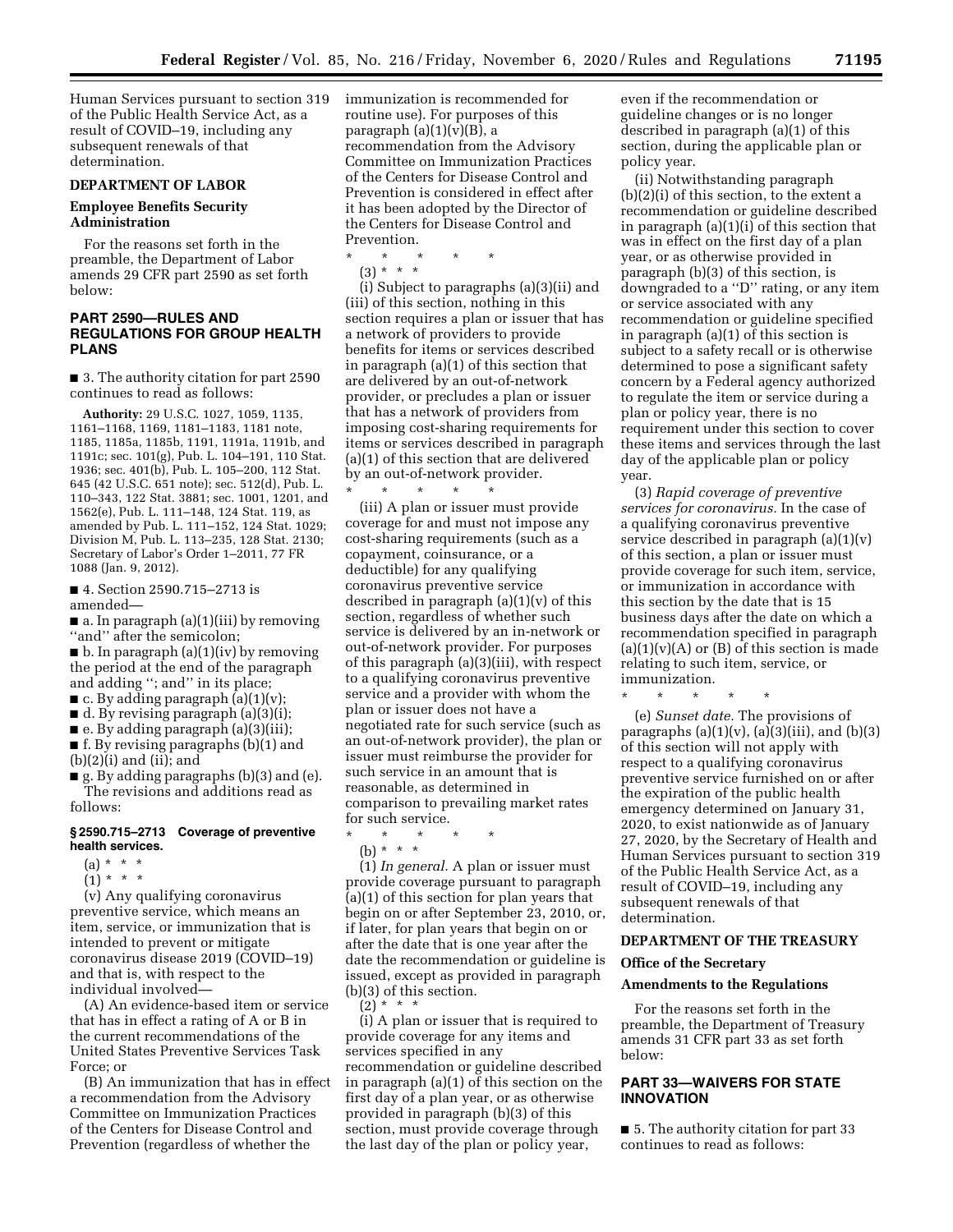**Authority:** Sec. 1332, Pub. L. 111–148, 124 Stat. 119.

■ 6. Section 33.118 is added to read as follows:

#### **§ 33.118 Modification from the normal public notice requirements during the public health emergency.**

(a) The Secretary and the Secretary of Health and Human Services may modify, in part, the State public notice requirements under § 33.112 and the Federal public notice procedures under § 33.116 to expedite a decision on a proposed waiver request during the public health emergency for COVID–19, as defined in 42 CFR 400.200, when a delay would undermine or compromise the purpose of the proposed waiver request and be contrary to the interests of consumers. These flexibilities are limited to event-triggered, emergent situations, and the flexibilities outlined in this section will not be available for States seeking to address a threat to consumers' access to health coverage or care that existed prior to the public health emergency for COVID–19.

(b) A State must meet all of the following criteria to request a modification under paragraph (a) of this section:

(1) The State must request a modification under paragraph (a) of this section, in the form and manner specified by the Secretaries.

(2) The State must have acted in good faith, and in a diligent, timely, and prudent manner in the preparation of the request for a modification under paragraph (a) of this section, and the waiver application request, as applicable.

(3) The State must, as applicable, detail in its request for a modification from State-level notice procedures under paragraph (a) of this section the justification for the request and the alternative public notice procedures it proposes to implement at the State level, including public hearings, that are designed to provide the greatest opportunity and level of meaningful public input from impacted stakeholders that is practicable given the emergency circumstances underlying the State's request for a modification. As a condition of receiving a modification approval, a State must implement public notice procedures, including public hearings, at the State level and, if required, amend the waiver application request.

(4) The State must, as applicable, detail in its request for a modification from Federal-level notice procedures under paragraph (a) of this section the justification for the request as it relates to the public health emergency and the alternative public notice procedures it requests to be implemented at the Federal level.

(c) The Secretary and the Secretary of Health and Human Services will evaluate a State's request for a modification under paragraph (a) of this section and issue their exemption determination within approximately 15 calendar days after the request is received.

(d) The Secretary of Health and Human Services will publish on the Centers for Medicare and Medicaid Services (CMS) website any modification determinations within 15 calendar days of the Secretary and the Secretary of Health and Human Services making such a determination, as well as the approved revised timeline for public comment under the approved alternative State or Federal public notice procedures, as applicable.

(e) The State must publish on its website any modification requests and determinations within 15 calendar days of receipt of the determination, as well as the approved revised timeline for public comment under the alternative State or Federal public notice procedures, as applicable.

(f) The State must, as applicable, implement the alternative public notice procedures at the State level if the State's exemption request is approved and, if required, amend the waiver application request.

■ 7. Section 33.120 is amended—

 $\blacksquare$  a. In paragraph (c)(1) by adding a

paragraph heading; and

\* \* \* \* \*

■ b. By adding paragraph (c)(2). The additions read as follows:

# **§ 33.120 Monitoring and compliance.**

# $(c) * * * *$

(1) *Notification requirements for public forum.* \* \* \*

(2) *Modification from the normal post-award requirements during the public health emergency.* (i) The Secretary and the Secretary of Health and Human Services may modify, in part, State post-award requirements under this paragraph (c)(2) for an approved waiver request during the public health emergency for COVID–19, as defined in 42 CFR 400.200, when the application of the post award public notice requirements would be contrary to the interests of consumers during the public health emergency. These flexibilities are limited to eventtriggered, emergent situations, and the flexibilities outlined in this section will not be available for States seeking to address a threat to consumers' access to health coverage or care that existed

prior to the public health emergency for COVID–19.

(ii) A State must meet all of the following criteria to request a modification under paragraph (c) of this section:

(A) The State must request a modification under this paragraph (c)(2), in the form and manner specified by the Secretaries.

(B) The State must have acted in good faith, and in a diligent, timely, and prudent manner to comply with the monitoring and compliance requirement under the waiver and the terms and conditions of the agreement between the Secretary and the Secretary of Health and Human Services, as applicable, and the State to implement a section 1332 waiver and to submit and prepare the request for a modification under this paragraph (c)(2).

(C) The State must detail in its request for a modification under this paragraph (c)(2) the alternative post award public notice procedures it proposes to implement at the State level, including public hearings, that are designed to provide the greatest opportunity and level of meaningful public input from impacted stakeholders that is practicable given the emergency circumstances underlying the State's request for a modification.

(D) The Secretary and the Secretary of Health and Human Services will evaluate a State's request for a modification under this paragraph (c)(2) and issue their modification determination within approximately 15 calendar days after the request is received.

(E) The State must publish on its website any modification requests and determinations within 15 calendar days of the receipt of the determination as well as information on the approved revised timeline for the state's post award public notice procedures, as applicable.

\* \* \* \* \*

# **DEPARTMENT OF HEALTH AND HUMAN SERVICES**

#### **Centers for Medicare & Medicaid Services**

For the reasons stated in the preamble, the Centers for Medicare & Medicaid Services amends 42 CFR chapter IV as set forth below:

## **PART 410—SUPPLEMENTARY MEDICAL INSURANCE (SMI) BENEFITS**

■ 8. The authority citation part 414 continues to read as follows:

**Authority:** 42 U.S.C. 1302, 1395m, 1395hh, 1395rr, and 1395ddd.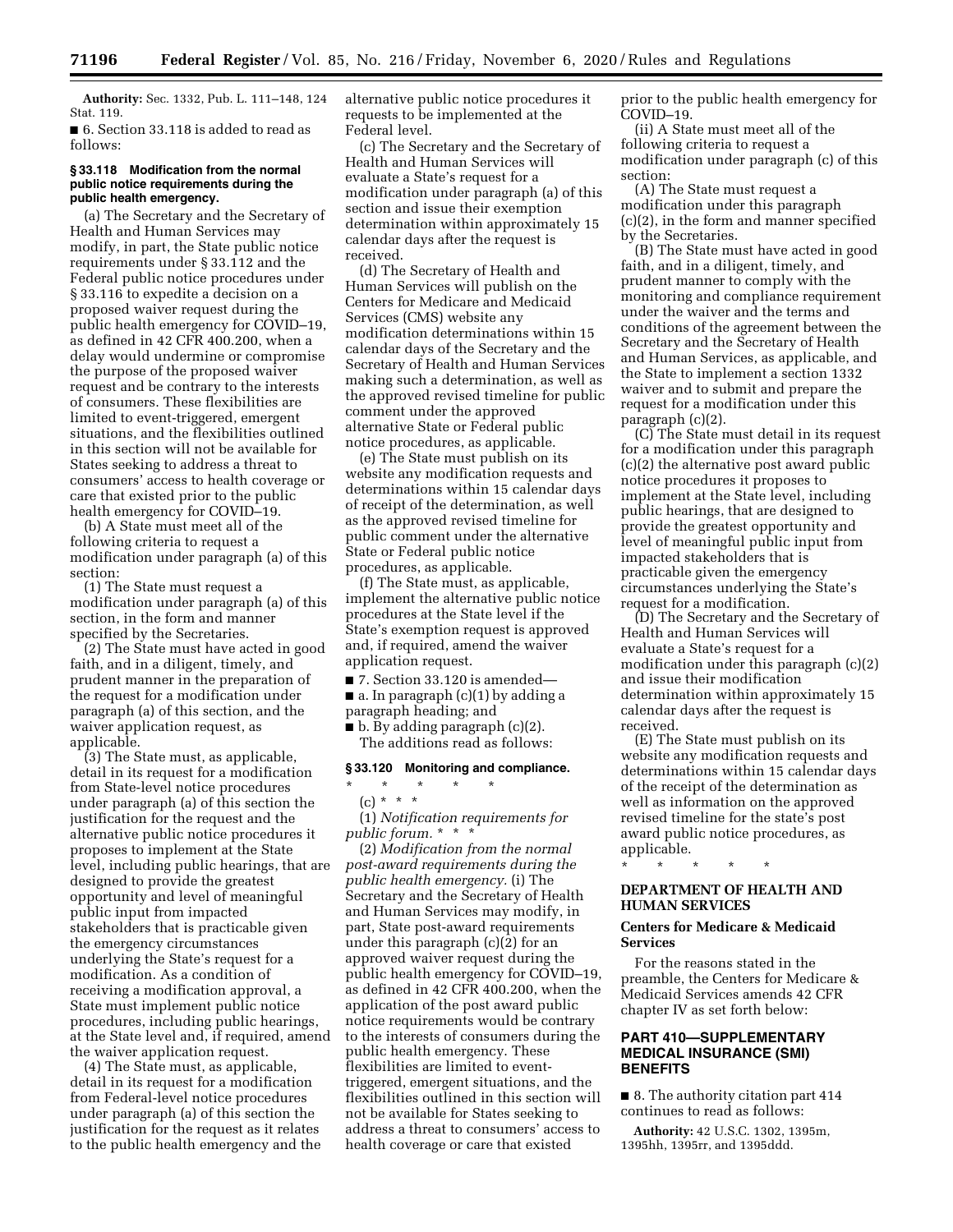■ 9. Section 410.57 is amended by adding paragraph (c) to read as follows:

#### **§ 410.57 Pneumococcal vaccine, flu vaccine, and COVID–19 vaccine.**

\* \* \* \* \* (c) Medicare Part B pays for the COVID–19 vaccine and its administration.

■ 10. Section 410.152 is amended by revising paragraph (l)(1) to read as follows:

# **§ 410.152 Amounts of payment.**

\* \* \* \* \* (l) \* \* \*

(1) Pneumococcal (as specified in paragraph (h) of this section), influenza, hepatitis B, and COVID–19 vaccine and administration.

\* \* \* \* \*

■ 11. Section 410.160 is amended by revising paragraph (b)(2) to read as follows:

#### **§ 410.160 Part B annual deductible.**

\* \* \* \* \* (b) \* \* \*

(2) Pneumococcal, influenza, and hepatitis b, and COVID–19 vaccines and their administration.

\* \* \* \* \*

# **PART 411—EXCLUSIONS FROM MEDICARE AND LIMITATIONS ON MEDICARE PAYMENT**

■ 12. The authority citation part 411 continues to read as follows:

**Authority:** 42 U.S.C. 1302, 1395w-101 through 1395w–152, 1395hh, and 1395nn.

■ 13. Section 411.15 is amended by: ■ a. Removing "and" at the end of paragraph (e)(3);

■ b. Removing the period at the end of paragraph (e)(4) and adding ''; and'' in its place; and

 $\blacksquare$  c. Adding paragraph (e)(5). The addition reads as follows:

# **§ 411.15 Particular services excluded from coverage.**

- \* \* \* \* \*
- (e) \* \* \*

(5) COVID–19 vaccinations that are reasonable and necessary for the prevention of illness.

\* \* \* \* \*

# **PART 414—PAYMENT FOR PART B MEDICAL AND OTHER HEALTH SERVICES**

■ 14. The authority citation part 414 continues to read as follows:

**Authority:** 42 U.S.C. 1302, 1395hh, and 1395rr(b)(l).

■ 15. Section 414.701 is revised to read as follows:

# **§ 414.701 Purpose.**

This subpart implements section 1842(o) of the Act by specifying the methodology for determining the payment allowance limit for drugs and biologicals covered under Part B of Title XVIII of the Act (hereafter in this subpart referred to as the ''program'') that are not paid on a cost or prospective payment system basis. Examples of drugs that are subject to the rules contained in this subpart are: Drugs furnished incident to a physician's service; durable medical equipment (DME) drugs; separately billable drugs at independent dialysis facilities not under the ESRD composite rate; statutorily covered drugs, for example, influenza, pneumococcal, hepatitis, and COVID–19 vaccines, antigens, hemophilia blood clotting factor, immunosuppressive drugs and certain oral anti-cancer drugs.

■ 16. Section 414.707 is amended by revising paragraph (a)(2)(iii) to read as follows:

## **§ 414.707 Basis of payment.**

 $(a) * * * *$ 

 $(2) * * * *$ 

(iii) Pneumococcal, influenza, and COVID–19 vaccines as well as hepatitis B vaccine that is furnished to individuals at high or intermediate risk of contracting hepatitis B (as determined by the Secretary).

■ 17. Section 414.900 is amended by revising paragraph (b)(3)(ii) to read as follows:

# **§ 414.900 Basis and scope.**

\* \* \* \* \*

\* \* \* \* \*

(b) \* \* \*

 $(3) * * * *$ 

(ii) Pneumococcal, Hepatitis B, and COVID–19 vaccines. \* \* \* \* \*

■ 18. Section 414.904 is amended by revising paragraph (e)(1) to read as follows:

# **§ 414.904 Average sales price as the basis for payment.**

\* \* \* \* \*

(e) \* \* \*

(1) *Vaccines.* The payment limits for hepatitis B vaccine furnished to individuals at high or intermediate risk of contracting hepatitis B (as determined by the Secretary), pneumococcal vaccine, influenza vaccine, and COVID– 19 vaccine are calculated using 95 percent of the average wholesale price.

\* \* \* \* \*

# **PART 417—HEALTH MAINTENANCE ORGANIZATIONS, COMPETITIVE MEDICAL PLANS, AND HEALTH CARE PREPAYMENT PLANS**

■ 19. The authority citation for part 417 is revised to read as follows:

**Authority:** 42 U.S.C. 1302 and 1395hh, and 300e, 300e–5, and 300e–9, and 31 U.S.C. 9701.

■ 20. Section 417.454 is amended by adding paragraph (e)(4) to read as follows:

## **§ 417.454 Charges to Medicare enrollees.**

\* \* \* \* \*

(e) \* \* \*

(4) A COVID–19 vaccine and its administration described in section  $1861(s)(10)(A)$  for the duration of the emergency period defined in paragraph  $(1)(B)$  of section 1135 $(g)$  of the Act.

# **PART 433—STATE FISCAL ADMINISTRATION**

■ 21. The authority citation for part 433 continues to read as follows:

**Authority:** Sec. 1102 of the Social Security Act, (42 U.S.C. 1302).

■ 22. Subpart G, consisting of § 433.400, is added to read as follows:

# **Subpart G—Temporary FMAP Increase During the Public Health Emergency for COVID–19**

#### **§ 433.400 Continued Enrollment for Temporary FMAP Increase.**

(a) *Statutory basis.* This subpart interprets and implements section 6008(b)(3) of the Families First Coronavirus Response Act (FFCRA) and section 1902(a)(4) and (a)(19) of the Social Security Act.

(b) *Definitions.* For purposes of this subpart—

*COVID–19* means Coronavirus Disease 2019.

*Medicare Savings Program* means the coverage of Medicare premiums and cost sharing furnished to individuals described in, and determined by the state to be eligible under, section 1902(a)(10)(E)(i), 1902(a)(10)(E)(iii), or  $1902(a)(10)(E)(iv)$  of the Act.

*Minimum essential coverage (MEC)*  has the meaning provided under section 5000A(f)(1) of the Internal Revenue Code and implementing regulations at 26 CFR 1.5000A–2 and includes minimum essential coverage determined by the Secretary under 26 CFR 1.5000A–  $2(f).$ 

*Public Health Emergency for COVID– 19* has the same definition provided in § 400.200 of this chapter.

*Temporary FMAP increase* means the 6.2 percentage point increase in the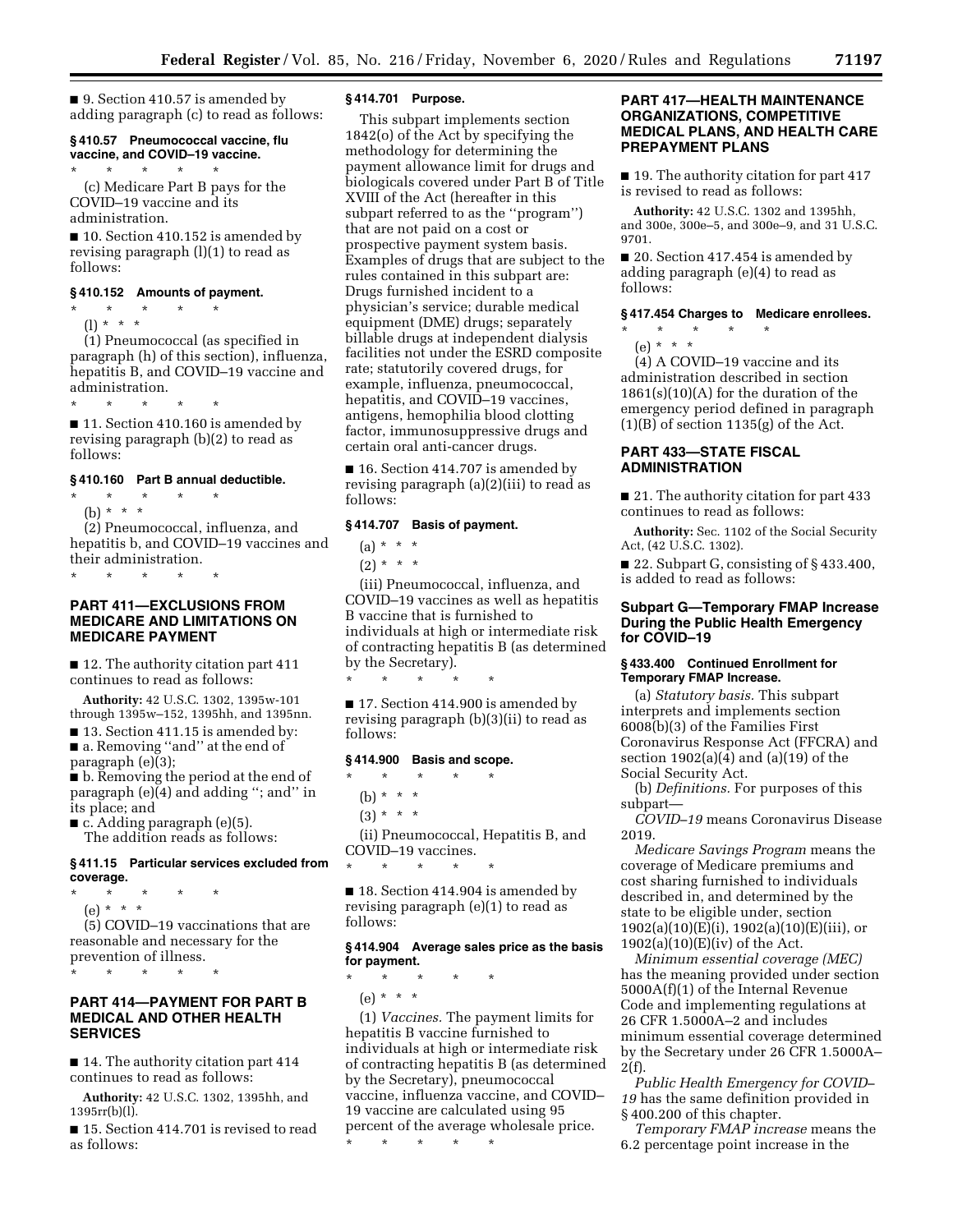State's Federal medical assistance percentage (FMAP) that is authorized under section 6008(a) of the FFCRA through the end of the fiscal quarter in which the Public Health Emergency for COVID–19 ends.

*Validly enrolled* means that the beneficiary was enrolled in Medicaid based on a determination of eligibility. A beneficiary is not validly enrolled if the agency determines the eligibility was erroneously granted at the most recent determination, redetermination, or renewal of eligibility (if such last redetermination or renewal was completed prior to March 18, 2020) because of agency error or fraud (as evidenced by a fraud conviction) or abuse (as determined following the completion of an investigation pursuant to §§ 455.15 and 455.16 of this chapter) attributed to the beneficiary or the beneficiary's representative, which was material to the determination of eligibility. Individuals receiving medical assistance during a presumptive eligibility period in accordance with part 435, subpart L, of this chapter have not received a determination of eligibility by the state under the state plan and are not considered validly enrolled beneficiaries for purposes of this section.

(c) *General requirements.* (1) In order to claim the temporary FMAP increase for:

(i) The quarter in which November 2, 2020, falls, a state must meet the requirements described in paragraph  $(c)(2)$  of this section from November 2, 2020, through the end of the quarter.

(ii) Any quarter beginning after November 2, 2020, through the quarter in which the public health emergency for COVID–19, including any extensions, ends, a state must meet the requirements described in paragraphs (c)(2) of this section.

(2) Except as provided in paragraph (d) of this section, for all beneficiaries validly enrolled for benefits under the state plan, a waiver of such plan, or a demonstration project under section 1115(a) of the Act as of or after March 18, 2020, the state must maintain the beneficiary's enrollment as follows, through the end of the month in which the public health emergency for COVID– 19 ends:

(i)(A) For beneficiaries whose Medicaid coverage meets the definition of MEC in paragraph (b) of this section as of or after March 18, 2020, the state must continue to provide Medicaid coverage that meets the definition of MEC, except as provided in paragraph  $(c)(2)(i)(B)$  of this section.

(B) For beneficiaries described in paragraph  $(c)(2)(i)(A)$  whom the state subsequently determines are eligible for coverage under a Medicare Savings Program eligibility group, the state satisfies the requirement described in paragraph (c)(2) of this section if it furnishes the medical assistance available through the Medicare Savings Program.

(ii) For beneficiaries whose Medicaid coverage as of or after March 18, 2020 does not meet the definition of MEC in paragraph (b) of this section but does include coverage for testing services and treatments for COVID–19, including vaccines, specialized equipment, and therapies, the state must continue to provide Medicaid coverage that includes such testing services and treatments.

(iii) For beneficiaries not described in paragraph (c)(2)(i) or (ii) of this section, the state must continue to provide at least the same level of medical assistance as was provided as of or after March 18, 2020.

(iv) If a state determines that a validly enrolled beneficiary is no longer eligible for Medicaid, including on a procedural basis, the state meets the requirements described in paragraph (c)(2)(i), (ii), or (iii) of this section by continuing to provide the same Medicaid coverage that the beneficiary would have received absent the determination of ineligibility.

(3) Otherwise permissible changes to beneficiary coverage, cost sharing, and post-eligibility treatment of income, including both changes affecting an individual beneficiary and approved changes to the state plan, a section 1115 demonstration and/or a waiver authorized under section 1915 of the Act impacting multiple beneficiaries, will not impact a state's ability to claim the temporary FMAP increase provided that any such changes do not violate the requirement to maintain beneficiary enrollment described at paragraph (c)(2) of this section or the requirement in section 6008(b)(4) of the FFCRA.

(d) *Exceptions.* (1) Consistent with the condition to claim the temporary FMAP increase described in paragraph (c)(2) of this section, a state may terminate a beneficiary's Medicaid enrollment prior to the first day of the month after the public health emergency for COVID–19 ends in the following circumstances:

(i) The beneficiary or the beneficiary's representative requests a voluntary termination of eligibility;

(ii) The beneficiary ceases to be a resident of the state; or

(iii) The beneficiary dies.

(2) States which have elected the option under section  $1903(v)(4)$  of the

Act to provide full benefits to lawfully residing children or pregnant women must limit coverage for such beneficiaries if they no longer meet the definition of a lawfully residing child or pregnant woman under such section to services necessary for treatment of an emergency medical condition, as defined in section  $1903(v)(3)$  of the Act.

(3)(i) For purposes of paragraph (d)(1)(i) of this section, a beneficiary may request a voluntary termination of eligibility from the Medicaid coverage in which the beneficiary is enrolled to transition to other Medicaid coverage for which the beneficiary is eligible, even if the transition to the new Medicaid coverage would not be consistent with paragraph (c)(2) of this section.

(ii) For purposes of paragraph  $(d)(1)(ii)$  of this section, beneficiaries who were identified through a data match with the Public Assistance Reporting Information System in accordance with § 435.945(d) of this chapter indicating simultaneous enrollment in two or more states, and who fail to respond to a request for information to verify their residency, may be treated as not being a state resident for purposes of paragraph (d)(1)(ii) of this section, provided that the state takes all reasonably available measures to attempt to verify the beneficiary's state residency. If a beneficiary's enrollment is terminated under the exception at paragraph (d)(1)(ii) of this section based on a PARIS data match and the state subsequently obtains information verifying residency, the state must reinstate the beneficiary's Medicaid enrollment retroactive to the date of termination.

# **PART 510—COMPREHENSIVE CARE FOR JOINT REPLACEMENT MODEL**

■ 23. The authority citation for part 510 is revised to read as follows:

**Authority:** 42 U.S.C. 1302, 1315(a), and 1395hh.

■ 24. Section 510.2 is amended by-■ a. Adding a definition for "COVID–19 Diagnosis Code'' in alphabetical order; and

■ b. Revising the definitions for ''Lowerextremity joint replacement (LEJR)'', ''Performance year'', and ''Quality improvement points''.

The addition and revisions read as follows:

#### **§ 510.2 Definitions.**

\* \* \* \* \* *COVID–19 Diagnosis Code* means any of the following ICD–10–CM diagnosis codes: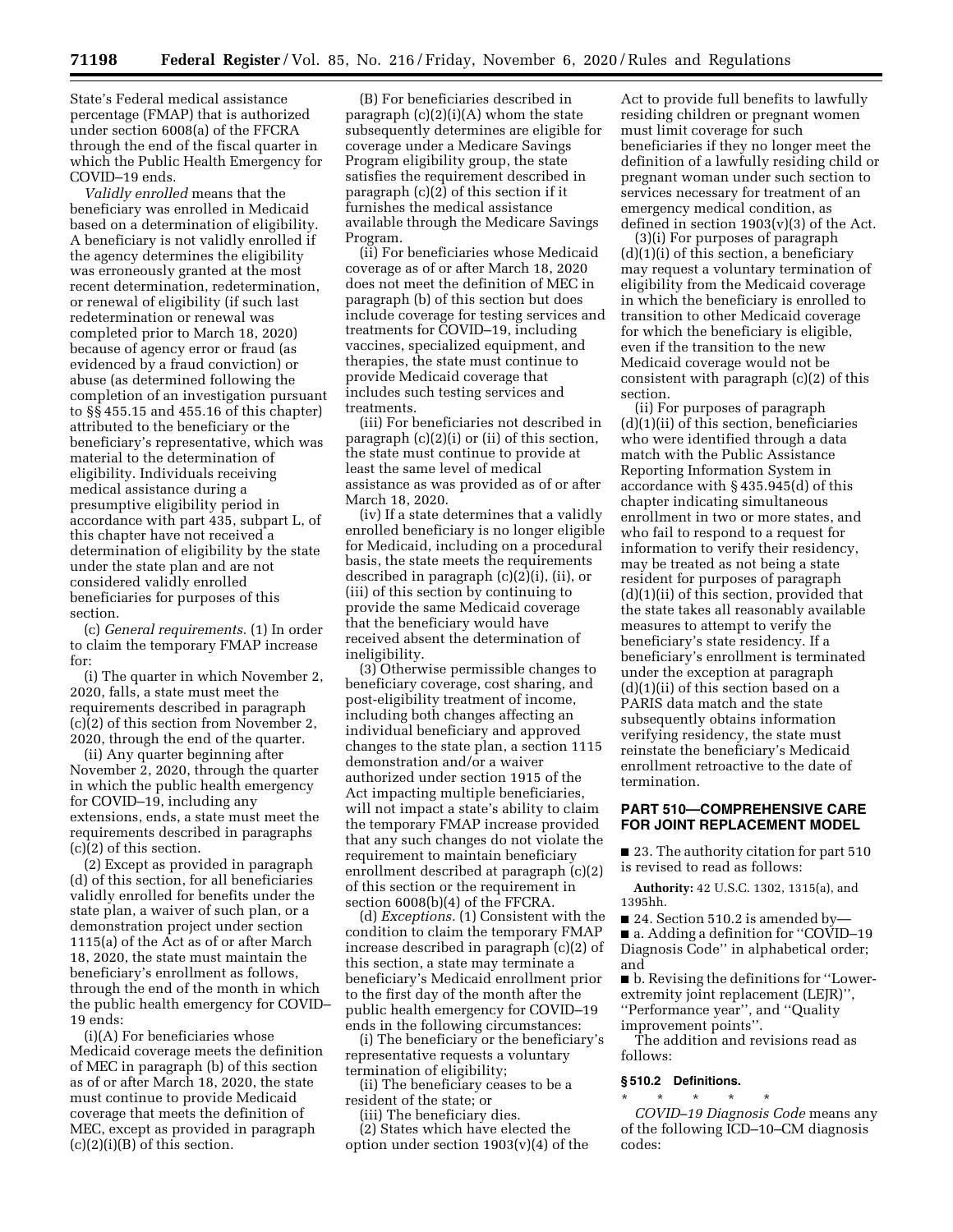(1) B97.29;

(2) U07.1; or

(3) Any other ICD–10–CM diagnosis code that is recommended by the Centers for Disease Control and Prevention for the coding of a confirmed case of COVID-19.

\* \* \* \* \*

*Lower-extremity joint replacement*  (LEJR) means any procedure that is within MS–DRG 469 or 470, or, on or after October 1, 2020, MS–DRG 521 or 522, including lower-extremity joint replacement procedures or reattachment of a lower extremity.

\* \* \* \* \* *Performance year* means one of the years in which the CJR model is being tested. Performance years for the model correlate to calendar years with the exceptions of performance year 1, which is April 1, 2016 through December 31, 2016 and performance year 5, which is January 1, 2020 through September 30, 2021. For reconciliation purposes, performance year 5 is divided into two subsets, performance year subset 5.1 (January 1, 2020 through December 31, 2020) and performance year subset 5.2 (January 1, 2021 through September 30, 2021).

\* \* \* \* \* *Quality improvement points* are points that CMS adds to a participant hospital's composite quality score for a measure if the hospital's performance percentile on an individual quality measure for performance years 2 through 4 and for performance year subsets 5.1 and 5.2, increases from the previous performance year or performance year subset by at least 2 deciles on the performance percentile scale, as described in § 510.315(d). For performance year 1, CMS adds quality improvement points to a participant hospital's composite quality score for a measure if the hospital's performance percentile on an individual quality

measure increases from the corresponding time period in the previous year by at least 2 deciles on the performance percentile scale, as described in § 510.315(d).

\* \* \* \* \*

■ 25. Section 510.200 is amended by revising paragraphs (a) and (d)(6) to read as follows:

# **§ 510.200 Time periods, included and excluded services, and attribution.**

(a) *Time periods.* All episodes must begin on or after April 1, 2016 and end on or before September 30, 2021.

- \* \* \* \* \*
	- (d) \* \* \*

(6) For performance years 1 through 4 and for performance year subsets 5.1

and 5.2, payments for otherwise included items and services in excess of 2 standard deviations above the mean regional episode payment in accordance with § 510.300(b)(5).

\* \* \* \* \* ■ 26. Section 510.300 is amended by revising paragraphs (a) introductory text, (a)(1)(i), (a)(1)(iii), (a)(2) and (3),  $(b)(1)(iii), (b)(2)(iii), (b)(8), (c)(1)$  and  $(2),$ and (c)(3)(iii) to read as follows:

#### **§ 510.300 Determination of episode quality-adjusted target prices.**

(a) *General.* CMS establishes episode quality-adjusted target prices for participant hospitals for each performance year or performance year subset of the model as specified in this section. Episode quality-adjusted target prices are established according to the following:

 $(1) * *$ 

(i)(A) MS–DRG 469 with hip fracture; or

(B) For episodes beginning on or after October 1, 2020, MS–DRG 521; \* \* \* \* \*

(iii)(A) MS–DRG 470 with hip fracture; or

(B) For episodes beginning on or after October 1, 2020, MS–DRG 522; or \* \* \* \* \*

(2) *Applicable time period for performance year or performance year subset episode quality-adjusted target prices.* Episode quality-adjusted target prices are updated to account for Medicare payment updates no less than 2 times per year, for updated qualityadjusted target prices effective October 1 and January 1, and at other intervals if necessary.

(3) *Episodes that straddle performance years or performance year subsets or payment updates.* The quality-adjusted target price that applies to the type of episode as of the date of admission for the anchor hospitalization is the quality-adjusted target price that applies to the episode.

\* \* \* \* \*

(b) \* \* \*

 $(1)^*$  \* \* \*

(iii) Episodes beginning in 2016 through 2018 for each of performance year subsets 5.1 and 5.2.  $(2) * * * *$ 

(iii) Regional historical episode payments for performance year 4 and each of performance year subsets 5.1 and 5.2.

\* \* \* \* \* (8) *Inclusion of reconciliation payments and repayments.* For performance years 3, 4, and each of performance year subsets 5.1 and 5.2 only, reconciliation payments and

repayment amounts under § 510.305(f)(2) and (3) and from LEJR episodes included in the BPCI initiative are included in historical episode payments.

 $(c) * *$ 

(1) *Discount factors affected by the quality incentive payments and the composite quality score.* In all performance years and performance year subsets, the discount factor may be affected by the quality incentive payment and composite quality score as provided in § 510.315 to create the effective discount factor or applicable discount factor used for calculating reconciliation payments and repayment amounts. The quality-adjusted target prices incorporate the effective or applicable discount factor at reconciliation.

(2) *Discount factor for reconciliation payments.* The discount factor for reconciliation payments in all performance years and performance year subsets is 3.0 percent.

 $(3) * * * *$ (iii) In performance year 4 and each of performance year subsets 5.1 and 5.2, 3.0 percent.

\* \* \* \* \* ■ 27. Section 510.305 is amended by revising paragraphs (b), (d)(1) introductory text, (e) introductory text,  $(e)(1)$  introductory text,  $(e)(1)(i)$ ,  $(ii)$ , and  $(iii)$ ,  $(e)(1)(v)(A)$  introductory text, (e)(1)(v)(A)(*3*), (e)(1)(v)(B) introductory text,  $(e)(1)(v)(B)(3)$ ,  $(e)(1)(v)(C)$ ,  $(f)(1)(ii)$ ,  $(g)(1)$  and  $(3)$ ,  $(h)$  introductory text, (h)(5) and (6), (i), (j), and (k)(4) to read as follows:

#### **§ 510.305 Determination of the NPRA and reconciliation process.**  \* \* \* \* \*

(b) *Reconciliation.* CMS uses a series of reconciliation processes, which CMS performs as described in paragraphs (d) and (f) of this section, after the end of each performance year 1 through 4 to establish final payment amounts to participant hospitals for CJR episodes for a given performance year. Following the end of each performance year 1 through 4, CMS determines actual episode payments for each episode for the performance year (other than episodes that have been canceled in accordance with § 510.210(b)), and determines the amount of a reconciliation payment or repayment amount. Within performance year 5, CMS separately performs the reconciliation processes described in paragraphs (d) and (f) of this section for performance year subsets 5.1 and 5.2 and following the end of each performance year subset 5.1 and 5.2, CMS separately determines the actual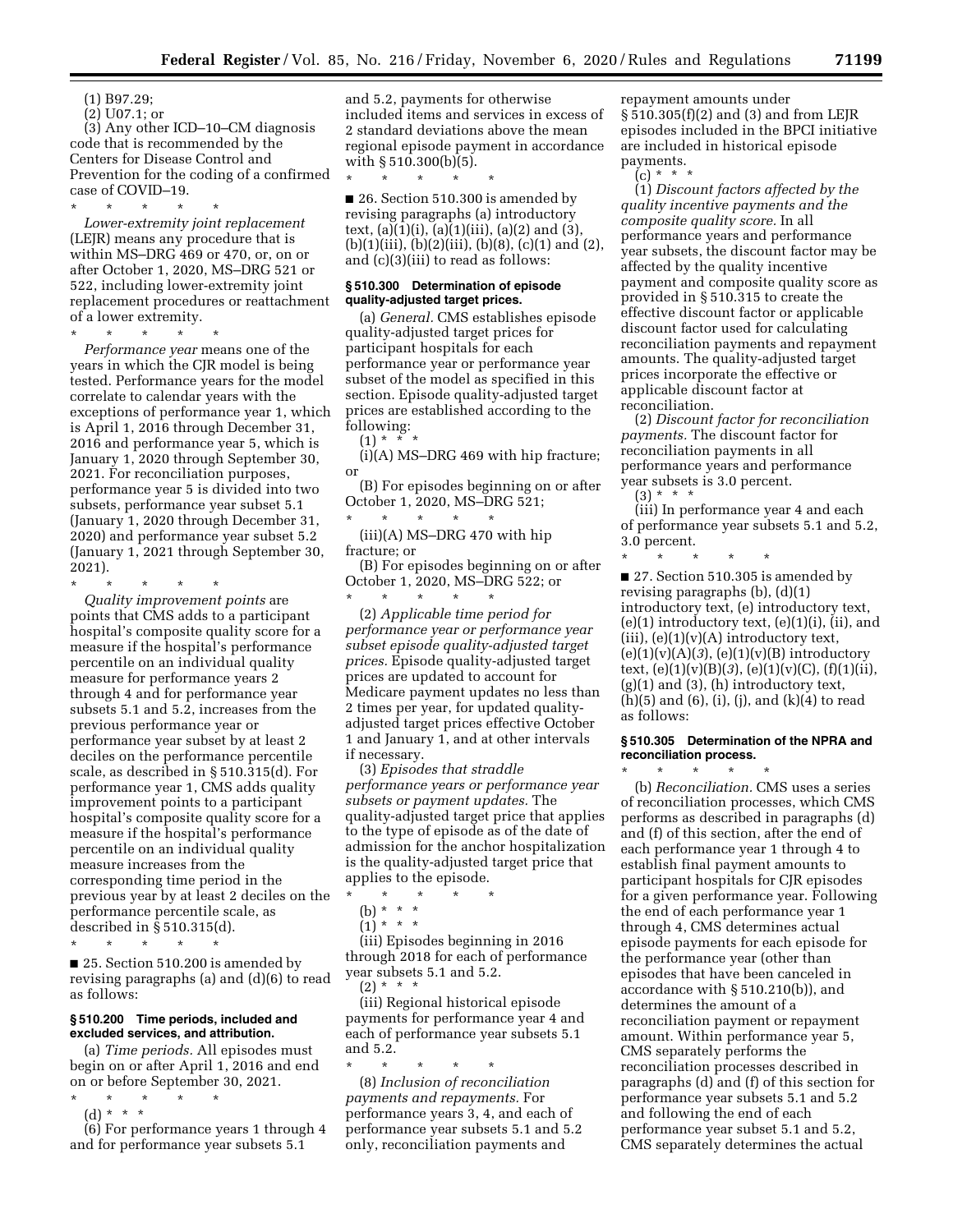episode payment for each episode for the subset of the performance year (other than episodes that have been canceled in accordance with § 510.210(b)) and determines the amount of a reconciliation payment or repayment for each of performance year subsets 5.1 and 5.2.

\* \* \* \* \*

\* \* \* \* \*

(d) \* \* \*

(1) Beginning 2 months after the end of each of performance years 1 through 4 and performance year subset 5.1 and 5 months after the end of performance year subset 5.2, CMS does all of the following:

(e) *Calculation of the NPRA.* By comparing the quality-adjusted target prices described in § 510.300 and the participant hospital's actual episode spending for each of performance years 1 through 4 and each of performance year subsets 5.1 and 5.2 and applying the adjustments in paragraph  $(e)(1)(v)$  of this section, CMS establishes an NPRA for each participant hospital for each such performance year or performance year subset.

(1) *Initial calculation.* In calculating the NPRA for each participant hospital for each of performance years 1 through 4 and each of performance year subsets 5.1 and 5.2, CMS does the following:

(i) Determines actual episode payments for each episode included in the performance year or performance year subset (other than episodes that have been canceled in accordance with § 510.210(b)) using claims data that is available 2 months after the end of the performance year or performance year subset. Actual episode payments are capped, as applicable, at the amount determined in accordance with § 510.300(b)(5) for the performance year or performance year subset at the amount determined in paragraph (k) of this section for episodes affected by extreme and uncontrollable circumstances, or at the quality adjusted target price determined for that episode under § 510.300 for an episode with actual episode payments that include a claim with a COVID–19 diagnosis code and initiate after the earlier of March 31, 2021 or the last day of the emergency period described in paragraph (k)(4) of this section.

(ii) Multiplies each episode qualityadjusted target price by the number of episodes included in the performance year or performance year subset (other than episodes that have been canceled in accordance with § 510.210(b)) to which that episode quality-adjusted target price applies.

(iii) Aggregates the amounts computed in paragraph (e)(1)(ii) of this section for all episodes included in the performance year or performance year subset (other than episodes that have been canceled in accordance with  $§ 510.210(b)$ .

- $\star$   $\star$
- $(v) * * * *$

(A) *Limitation on loss.* Except as provided in paragraph  $(e)(1)(v)(C)$  of this section, the total amount of the NPRA and subsequent reconciliation calculation for a performance year or performance year subset cannot exceed the following:

\* \* \* \* \*

(*3*) For performance year 4 and each of performance year subsets 5.1 and 5.2, 20 percent of the amount calculated in paragraph (e)(1)(iii) of this section for the performance year or performance year subset.

\* \* \* \* \* (B) *Limitation on gain.* The total amount of the NPRA and subsequent reconciliation calculation for a performance year or performance year subset cannot exceed the following:

\* \* \* \* \*

(*3*) For performance year 4 and each of performance year subsets 5.1 and 5.2, 20 percent of the amount calculated in paragraph (e)(1)(iii) of this section for the performance year or performance year subset.

\* \* \* \* \* (C) *Financial loss limits for rural hospitals, SCHs, MDHs, and RRCs.* If a participant hospital is a rural hospital, SCH, MDH, or RRC, then for performance year 2, the total repayment amount for which the participant hospital is responsible due to the NPRA and subsequent reconciliation calculation cannot exceed 3 percent of the amount calculated in paragraph (e)(1)(iii) of this section. For performance years 3 and 4 and for performance year subsets 5.1 and 5.2, the amount cannot exceed 5 percent of the amount calculated in paragraph (e)(1)(iii) of this section.

- $(f) * * * *$
- $(1) * * * *$

(ii) Subject to paragraph (f)(1)(iii) of this section, for performance years 2 through 4 and for each of performance year subsets 5.1 and 5.2, results from the subsequent reconciliation calculation for a prior year's reconciliation as described in paragraph (i) of this section and the post-episode spending and ACO overlap calculations as described in paragraph (j) of this section are added to the current year's NPRA in order to

determine the reconciliation payment or repayment amount.

\* \* \* \* \*

(g) \* \* \* (1) CMS assesses each participant hospital's performance on quality metrics, as described in § 510.315, to determine whether the participant hospital is eligible to receive a reconciliation payment for a performance year or performance year subset.

\* \* \* \* \* (3) If the hospital's composite quality score described in § 510.315 is below acceptable, defined as less than 4.00 for a performance year or performance year subset, the hospital is not eligible for a reconciliation payment.

\* \* \* \* \* (h) *Reconciliation report.* CMS issues each participant hospital a CJR reconciliation report for the performance year or performance year subset. Each CJR reconciliation report contains the following:

 $\star$   $\qquad$   $\star$   $\qquad$   $\star$ (5) As applicable, the NPRA and subsequent reconciliation calculation amount for the previous performance year or performance year subset.

(6) As applicable, the post-episode spending amount and ACO overlap calculation for the previous performance year or performance year subset.

\* \* \* \* \* (i) *Subsequent reconciliation calculation.* (1) Fourteen months after the end of each of performance years 1 through 4 and performance year subset 5.1 and seventeen months after the end of performance year subset 5.2, CMS performs an additional calculation, using claims data available at that time, to account for final claims run-out and any additional episode cancelations due to overlap between the CJR model and other CMS models and programs, or for other reasons as specified in § 510.210(b).

(2) The subsequent calculation for each of performance years 1 through 4 and performance year subset 5.1 occurs concurrently with the first reconciliation process for the following performance year (or in the case of performance year subset 5.1, with the first reconciliation of performance year subset 5.2) . If the result of the subsequent calculation is different than zero, CMS applies the stop-loss and stop-gain limits in paragraph (e) of this section to the aggregate calculation of the amounts described in paragraphs  $(e)(1)(iv)$  and  $(i)(1)$  of this section for that performance year or performance year subset (the initial reconciliation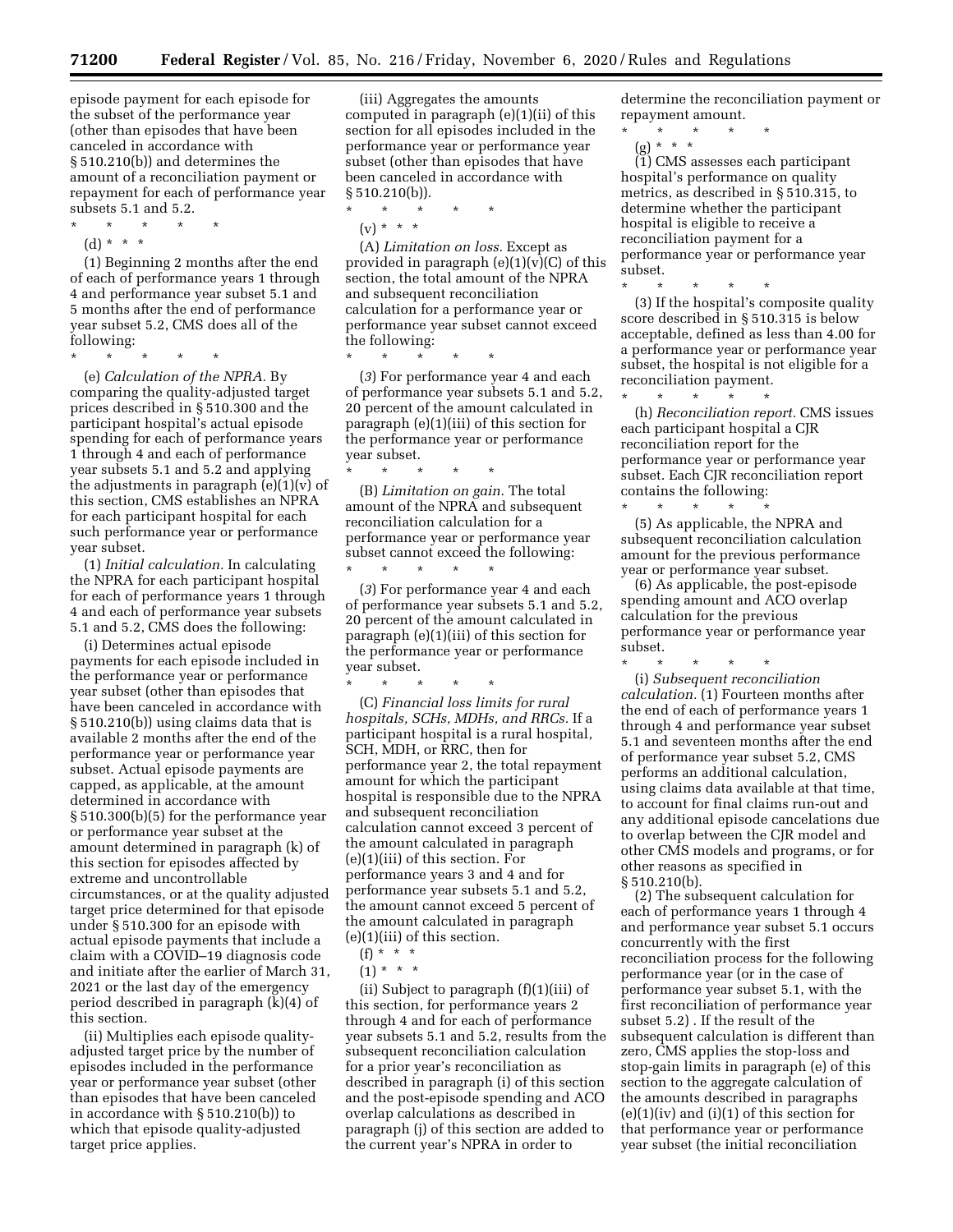and the subsequent reconciliation calculation) to ensure such amount does not exceed the applicable stop-loss or stop-gain limits. The subsequent reconciliation calculation for performance year subset 5.2 will occur independently in 2023.

(j) *Additional adjustments to the reconciliation payment or repayment amount.* (1) In order to account for shared savings payments, CMS will reduce the reconciliation payment or increase the repayment amount for the subsequent performance year (for performance years 1 through 4 and performance year subset 5.1) by the amount of the participant hospital's discount percentage that is paid to the ACO in the prior performance year as shared savings. (This amount will be assessed independently for performance year subset 5.2 in 2023.) This adjustment is made only when the participant hospital is a participant or provider/supplier in the ACO and the beneficiary in the CJR episode is assigned to one of the following ACO models or programs:

(i) The Pioneer ACO model.

(ii) The Medicare Shared Savings Program (excluding Track 3 for CJR episodes that initiate on or after July 1, 2017).

(iii) The Comprehensive ESRD Care Initiative (excluding a track with downside risk for CJR episodes that initiate after July 1, 2017).

(iv) The Next Generation ACO model (excluding CJR episodes that initiate on or after July 1, 2017).

(2) If the average post-episode Medicare Parts A and B payments for a participant hospital in the prior performance year or performance year subset is greater than 3 standard deviations above the regional average post-episode payments for the same performance year or performance year subset, then the spending amount exceeding 3 standard deviations above the regional average post-episode payments for the same performance year or performance year subset is subtracted from the net reconciliation or added to the repayment amount for the subsequent performance year for years 1 through 4 and performance year subset 5.1, and assessed independently for performance year subset 5.2.

(k) \* \* \*

(4) For a fracture or non-fracture episode with a date of admission to the anchor hospitalization that is on or within 30 days before the date that the emergency period (as defined in section 1135(g) of the Act) begins or that occurs on or before March 31, 2021 or the last day of such emergency period, whichever is earlier, actual episode

payments are capped at the quality adjusted target price determined for that episode under § 510.300.

■ 28. Section 510.315 is amended by revising paragraphs (a), (b) introductory text, and (d) to read as follows:

#### **§ 510.315 Composite quality scores for determining reconciliation payment eligibility and quality incentive payments.**

(a) *General.* A participant hospital's eligibility for a reconciliation payment under § 510.305(g), and the determination of quality incentive payments under paragraph (f) of this section, for a performance year or performance year subset depend on the hospital's composite quality score (including any quality performance points and quality improvement points earned) for that performance year or performance year subset.

(b) *Composite quality score.* CMS calculates a composite quality score for each participant hospital for each performance year or performance year subset which equals the sum of the following:

\* \* \* \* \*

(d) *Quality improvement points.* For performance year 1, if a participant hospital's quality performance percentile on an individual measure described in § 510.400(a) increases from the corresponding time period in the previous year by at least 2 deciles on the performance percentile scale, then the hospital is eligible to receive quality improvement points equal to 10 percent of the total available point for that individual measure up to a maximum composite quality score of 20 points. For each of performance years 2 through 4 and for each of performance year subsets 5.1 and 5.2, if a participant hospital's quality performance percentile on an individual measure described in § 510.400(a) increases from the previous performance year or performance year subset by at least 2 deciles on the performance percentile scale, then the hospitals is eligible to receive quality improvement points equal to 10 percent of the total available point for that individual measure up to a maximum composite quality score of 20 points.

\* \* \* \* \*

# ■ 29. Section 510.400 is amended by—

■ a. Revising paragraphs (a) introductory text, (b)(2) introductory text,  $(b)(2)(i)$ ,  $(b)(2)(ii)$  introductory text, and (b)(3)(v) introductory text; and

■ b. By adding paragraph (b)(3)(vi). The revisions and addition read as follows:

# **§ 510.400 Quality measures and reporting.**

(a) *Reporting of quality measures.* The following quality measures are used for public reporting, for determining whether a participant hospital is eligible for reconciliation payments under § 510.305(g), and whether a participant hospital is eligible for quality incentive payments under § 510.315(f) in the performance year or performance year subset:

- \* \* \* \* \*
- (b) \* \* \*

(2) Hospitals must also submit the amount of requested THA/TKA patientreported outcomes data required for each performance year or performance year subset of the model in order to be considered successful in submitting voluntary data.

(i) The amount of requested THA/ TKA patient-reported outcomes data to submit, in order to be considered successful will increase each subsequent year of the model over the 5 years of the model (with the exception of performance year subset 5.2, for which CMS will request the same amount of THA/TKA patient-reported outcomes data as performance year subset 5.1, updated to reflect the timeframe applicable to performance year subset 5.2).

(ii) A phase-in approach that determines the amount of requested THA/TKA patient-reported outcomes data to submit over performance years 1 through 4 and performance year subset 5.1 (with the exception of performance year subset 5.2, for which CMS will request the same amount of THA/TKA patient-reported outcomes as performance year subset 5.1, updated to reflect the timeframe applicable to performance year subset 5.2) of the program will be applied so that in year 1 successful submission of data would mean CMS received all requested THA/ TKA patient-reported outcomes and limited risk variable data on both of the following:

 $(3) * * * *$ 

(v) Year 5 (subset 5.1, January 1, 2020–December 31, 2020). Submit—

\* \* \* \* \* (vi) Year 5 (subset 5.2, January 1, 2021–September 30, 2021). Submit—

(A) Post-operative data on primary elective THA/TKA procedures for ≥80% or ≥200 procedures performed between July 1, 2019 and June 30, 2020; and

(B) Pre-operative data on primary elective THA/TKA procedures for ≥80% or ≥200 procedures performed between July 1, 2020 and June 30, 2021, unless CMS requests a more limited data set, in

<sup>\* \* \* \* \*</sup>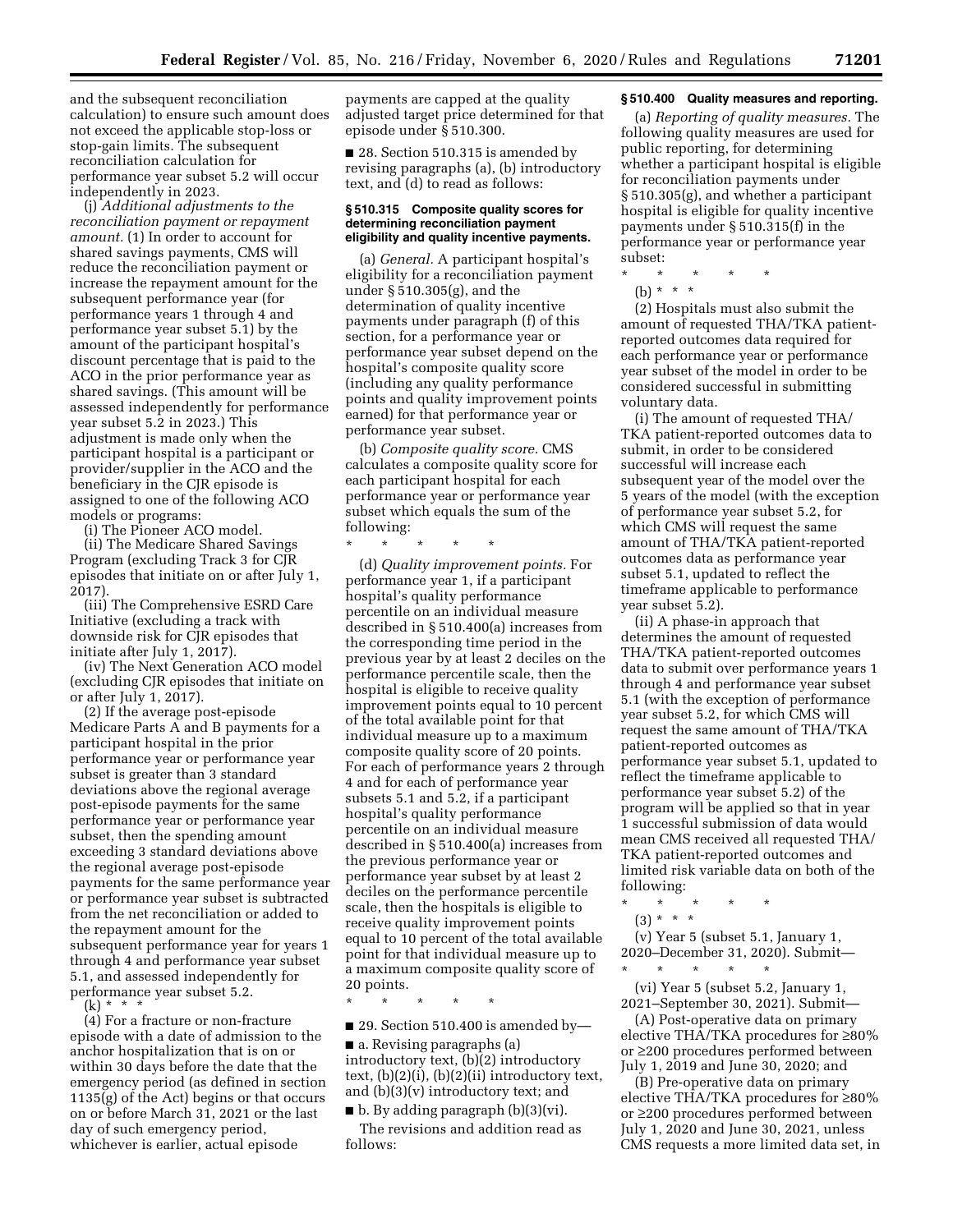which case, submit all requested data elements.

# **DEPARTMENT OF HEALTH AND HUMAN SERVICES**

#### **Office of the Secretary**

\* \* \* \* \*

For the reasons set forth in the preamble, the Department of Health and Human Services amends 45 CFR parts 147, 155, and 182 as set forth below:

# **PART 147—HEALTH INSURANCE REFORM REQUIREMENTS FOR THE GROUP AND INDIVIDUAL HEALTH INSURANCE MARKETS**

■ 30. The authority citation for part 147 is revised to read as follows:

**Authority:** 42 U.S.C. 300gg through 300gg– 63, 300gg–91, and 300gg–92, as amended, and section 3203, Pub. L. 116–136, 134 Stat. 281.

 $\blacksquare$  31. Section 147.130 is amended—

■ a. In paragraph (a)(1)(iii) by removing ''and'' after the semicolon;

 $\blacksquare$  b. In paragraph (a)(1)(iv) by removing the period at the end of the paragraph and adding ''; and'' in its place;

 $\blacksquare$  c. By adding paragraph (a)(1)(v);

■ d. By revising paragraph (a)(3)(i);

■ e. By adding paragraph (a)(3)(iii);

■ f. By revising paragraphs (b)(1) and  $(b)(2)(i)$  and  $(ii)$ ; and

■ g. By adding paragraphs (b)(3) and (e). The revisions and additions read as follows:

#### **§ 147.130 Coverage of preventive health services.**

- $(a) * * * *$
- $(1) * * * *$

(v) Any qualifying coronavirus preventive service, which means an item, service, or immunization that is intended to prevent or mitigate coronavirus disease 2019 (COVID–19) and that is, with respect to the individual involved—

(A) An evidence-based item or service that has in effect a rating of A or B in the current recommendations of the United States Preventive Services Task Force; or

(B) An immunization that has in effect a recommendation from the Advisory Committee on Immunization Practices of the Centers for Disease Control and Prevention (regardless of whether the immunization is recommended for routine use). For purposes of this paragraph  $(a)(1)(v)(B)$ , a recommendation from the Advisory Committee on Immunization Practices of the Centers for Disease Control and Prevention is considered in effect after it has been adopted by the Director of

the Centers for Disease Control and Prevention.

- \* \* \* \* \*
- (3) \* \* \*

(i) Subject to paragraphs (a)(3)(ii) and (iii) of this section, nothing in this section requires a plan or issuer that has a network of providers to provide benefits for items or services described in paragraph (a)(1) of this section that are delivered by an out-of-network provider, or precludes a plan or issuer that has a network of providers from imposing cost-sharing requirements for items or services described in paragraph (a)(1) of this section that are delivered by an out-of-network provider. \* \* \* \* \*

(iii) A plan or issuer must provide coverage for and must not impose any cost-sharing requirements (such as a copayment, coinsurance, or a deductible) for any qualifying coronavirus preventive service described in paragraph  $(a)(1)(v)$  of this section, regardless of whether such service is delivered by an in-network or out-of-network provider. For purposes of this paragraph (a)(3)(iii), with respect to a qualifying coronavirus preventive service and a provider with whom the plan or issuer does not have a negotiated rate for such service (such as an out-of-network provider), the plan or issuer must reimburse the provider for such service in an amount that is reasonable, as determined in comparison to prevailing market rates for such service.

\* \* \* \* \*

(b) \* \* \*

(1) *In general.* A plan or issuer must provide coverage pursuant to paragraph (a)(1) of this section for plan years (in the individual market, policy years) that begin on or after September 23, 2010, or, if later, for plan years (in the individual market, policy years) that begin on or after the date that is one year after the date the recommendation or guideline is issued, except as provided in paragraph (b)(3) of this section.

 $(2) * * * *$ 

(i) A plan or issuer that is required to provide coverage for any items and services specified in any recommendation or guideline described in paragraph (a)(1) of this section on the first day of a plan year (in the individual market, policy year), or as otherwise provided in paragraph (b)(3) of this section, must provide coverage through the last day of the plan or policy year, even if the recommendation or guideline changes or is no longer described in paragraph (a)(1) of this section, during the applicable plan or policy year.

(ii) Notwithstanding paragraph (b)(2)(i) of this section, to the extent a recommendation or guideline described in paragraph (a)(1)(i) of this section that was in effect on the first day of a plan year (in the individual market, policy year), or as otherwise provided in paragraph (b)(3) of this section, is downgraded to a ''D'' rating, or any item or service associated with any recommendation or guideline specified in paragraph (a)(1) of this section is subject to a safety recall or is otherwise determined to pose a significant safety concern by a Federal agency authorized to regulate the item or service during a plan or policy year, there is no requirement under this section to cover these items and services through the last day of the applicable plan or policy year.

(3) *Rapid coverage of preventive services for coronavirus.* In the case of a qualifying coronavirus preventive service described in paragraph  $(a)(1)(v)$ of this section, a plan or issuer must provide coverage for such item, service, or immunization in accordance with this section by the date that is 15 business days after the date on which a recommendation specified in paragraph  $(a)(1)(v)(A)$  or  $(B)$  of this section is made relating to such item, service, or immunization.

\* \* \* \* \* (e) *Sunset date.* The provisions of paragraphs  $(a)(1)(v)$ ,  $(a)(3)(iii)$ , and  $(b)(3)$ of this section will not apply with respect to a qualifying coronavirus preventive service furnished on or after the expiration of the public health emergency determined on January 31, 2020, to exist nationwide as of January 27, 2020, by the Secretary of Health and Human Services pursuant to section 319 of the Public Health Service Act, as a result of COVID–19, including any subsequent renewals of that determination.

# **PART 155—EXCHANGE ESTABLISHMENT STANDARDS AND OTHER RELATED STANDARDS UNDER THE AFFORDABLE CARE ACT**

■ 32. The authority citation for part 155 continues to read as follows:

**Authority:** 42 U.S.C. 18021–18024, 18031– 18033, 18041–18042, 18051, 18054, 18071, and 18081–18083.

■ 33. Section 155.1318 is added to read as follows:

## **§ 155.1318 Modification from the normal public notice requirements during the public health emergency.**

(a) The Secretary and the Secretary of the Treasury may modify, in part, the State public notice requirements under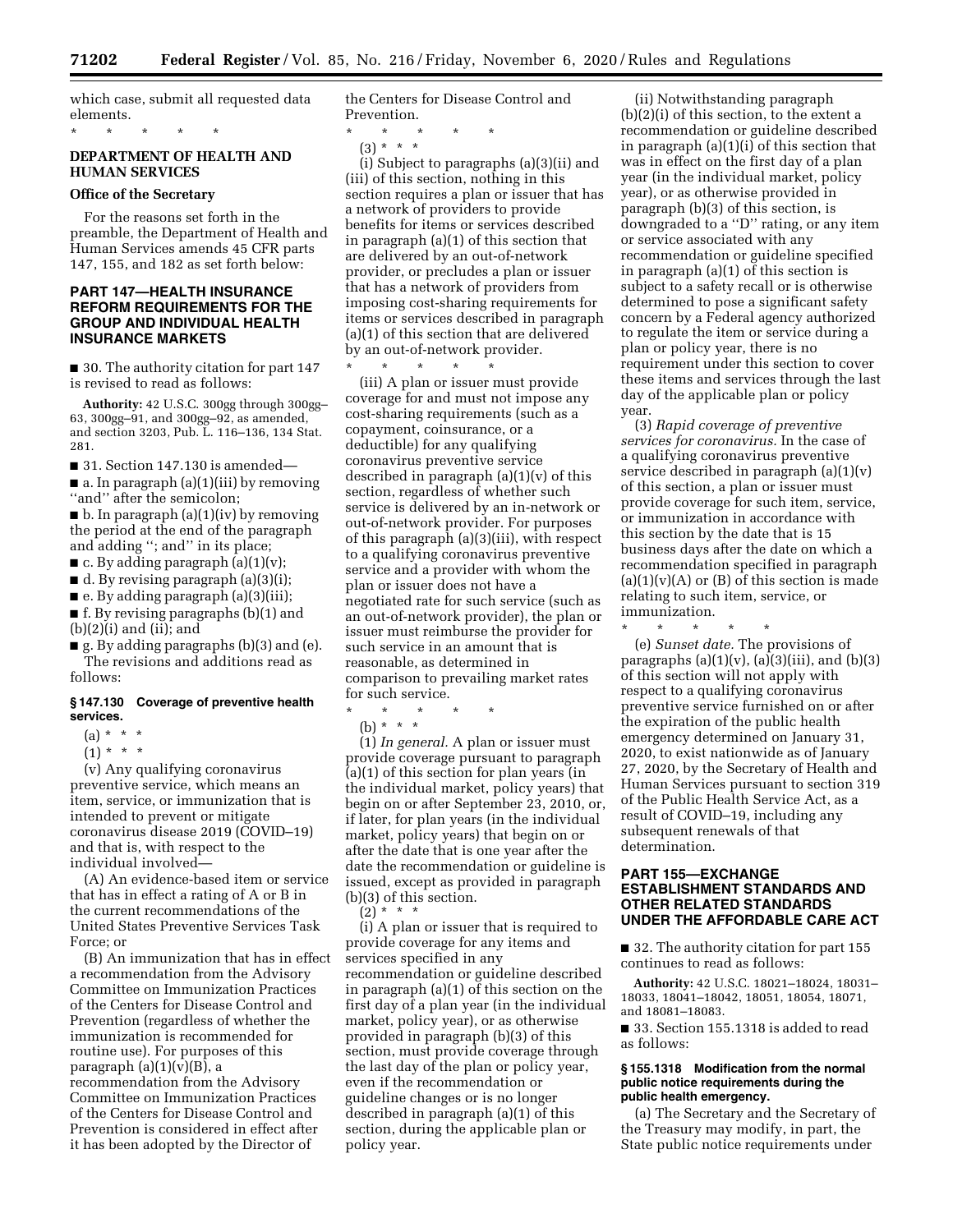§ 155.1312 and the Federal public notice procedures under § 155.1316 to expedite a decision on a proposed waiver request during the public health emergency, as defined in 42 CFR 400.200, when a delay would undermine or compromise the purpose of the proposed waiver request and be contrary to the interests of consumers. These flexibilities are limited to event-triggered, emergent situations, and the flexibilities outlined in this section will not be available for States seeking to address a threat to consumers' access to health coverage or care that existed prior to the public health emergency for COVID–19.

(b) A State must meet all of the following criteria to request a modification under paragraph (a) of this section:

(1) The State must request a modification under paragraph (a) of this section, in the form and manner specified by the Secretaries.

(2) The State must have acted in good faith, and in a diligent, timely, and prudent manner in the preparation of the request for a modification under paragraph (a) of this section, and the waiver application request, as applicable.

(3) The State must, as applicable, detail in its request for a modification from State-level notice procedures under paragraph (a) of this section the justification for the request as it relates to the public health emergency and the alternative public notice procedures it proposes to implement at the State level, including public hearings, that are designed to provide the greatest opportunity and level of meaningful public input from impacted stakeholders that is practicable given the emergency circumstances underlying the State's request for a modification.

(4) The State must, as applicable, detail in its request for a modification from Federal-level notice procedures under paragraph (a) of this section the justification for the request and the alternative public notice procedures it requests to be implemented at the Federal level.

(c) The Secretary and the Secretary of the Treasury will evaluate a State's request for a modification under paragraph (a) of this section and issue their modification determination within approximately 15 calendar days after the request is received.

(d) The Secretary will publish on the CMS website any modification determinations within 15 calendar days of the Secretary and the Secretary of the Treasury making such a determination, as well as the approved revised timeline for public comment under the approved

alternative State or Federal public notice procedures, as applicable.

(e) The State must publish on its website any modification requests and determinations within 15 calendar days of receipt of the determination, as well as the approved revised timeline for public comment under the alternative State or Federal public notice procedures, as applicable.

(f) The State must, as applicable, implement the alternative public notice procedures at the State level if the State's modification request is approved and, if required, amend the waiver application request.

■ 34. Section 155.1320 is amended— ■ a. In paragraph (c)(1) by adding a

paragraph heading; and

■ b. By adding paragraph (c)(2). The additions read as follows:

#### **§ 155.1320 Monitoring and compliance.**

- \* \* \* \* \*
- $(c) * * * *$

(1) *Notification requirements for public forum.* \* \* \*

(2) *Modification from the normal post award requirements during the public health emergency.* (i) The Secretary and the Secretary of the Treasury may modify, in part, State post award requirements under this paragraph (c)(2) for an approved waiver request during the public health emergency, as defined in 42 CFR 400.200, when the application of the post award public notice requirements would be contrary to the interests of consumers during the public health emergency. These flexibilities are limited to eventtriggered, emergent situations, and the flexibilities outlined in this section will not be available for States seeking to address a threat to consumers' access to health coverage or care that existed prior to the public health emergency for COVID–19.

(ii) A State must meet all of the following criteria to request a modification under paragraph (c) of this section:

(A) The State must request a modification under paragraph (c)(2) of this section, in the form and manner specified by the Secretaries.

(B) The State must have acted in good faith, and in a diligent, timely, and prudent manner to comply with the monitoring and compliance requirement under the waiver and the terms and conditions of the agreement between the Secretary and the Secretary of the Treasury, as applicable, and the State to implement a section 1332 waiver and to submit and prepare the request for a modification under paragraph (c)(2) of this section.

(C) The State must detail in its request for a modification under paragraph (c)(2) of this section the alternative post award public notice procedures it proposes to implement at the State level, including public hearings, that are designed to provide the greatest opportunity and level of meaningful public input from impacted stakeholders that is practicable given the emergency circumstances underlying the State's request for a modification.

(D) The Secretary and the Secretary of the Treasury will evaluate a State's request for a modification under paragraph (c)(2) of this section and issue their modification determination within approximately 15 calendar days after the request is received.

(E) The State must publish on its website any modification requests and determinations within 15 calendar days of receipt of the determination, as well as information on the approved revised timeline for the State's post award public notice procedures, as applicable. \* \* \* \* \*

■ 35. Subchapter E–T, consisting of part 182, is added to subtitle A to read as follows:

#### **Subchapter E–T—Price Transparency**

# **PART 182—PRICE TRANSPARENCY FOR COVID–19 DIAGNOSTIC TESTS**

# **Subpart A—General Provisions**

Sec.

- 182.10 Basis and scope.
- 182.20 Definitions.
- 182.30 Applicability.

#### **Subpart B—Public Disclosure Requirements**

182.40 Requirements for making public cash prices for a diagnostic test for COVID–19.

#### **Subpart C—Monitoring and Penalties for Noncompliance**

- 182.50 Monitoring and enforcement.
- 182.60 Corrective action plans.
- 182.70 Civil monetary penalties.

#### **Subpart D—Appeals of Civil Monetary Penalties**

182.80 Appeal of penalty.

182.90 Failure to request a hearing.

**Authority:** Section 3202(b), Pub. L. 116– 136, 134 Stat. 281.

#### **Subpart A—General Provisions**

#### **§ 182.10 Basis and scope.**

This part implements section 3202(b)(1) of the Coronavirus Aid, Relief, and Economic Security Act (Pub. L. 116–136, March 27, 2020) (CARES Act), which requires that during the emergency period declared under section 319 of the PHS Act (42 U.S.C.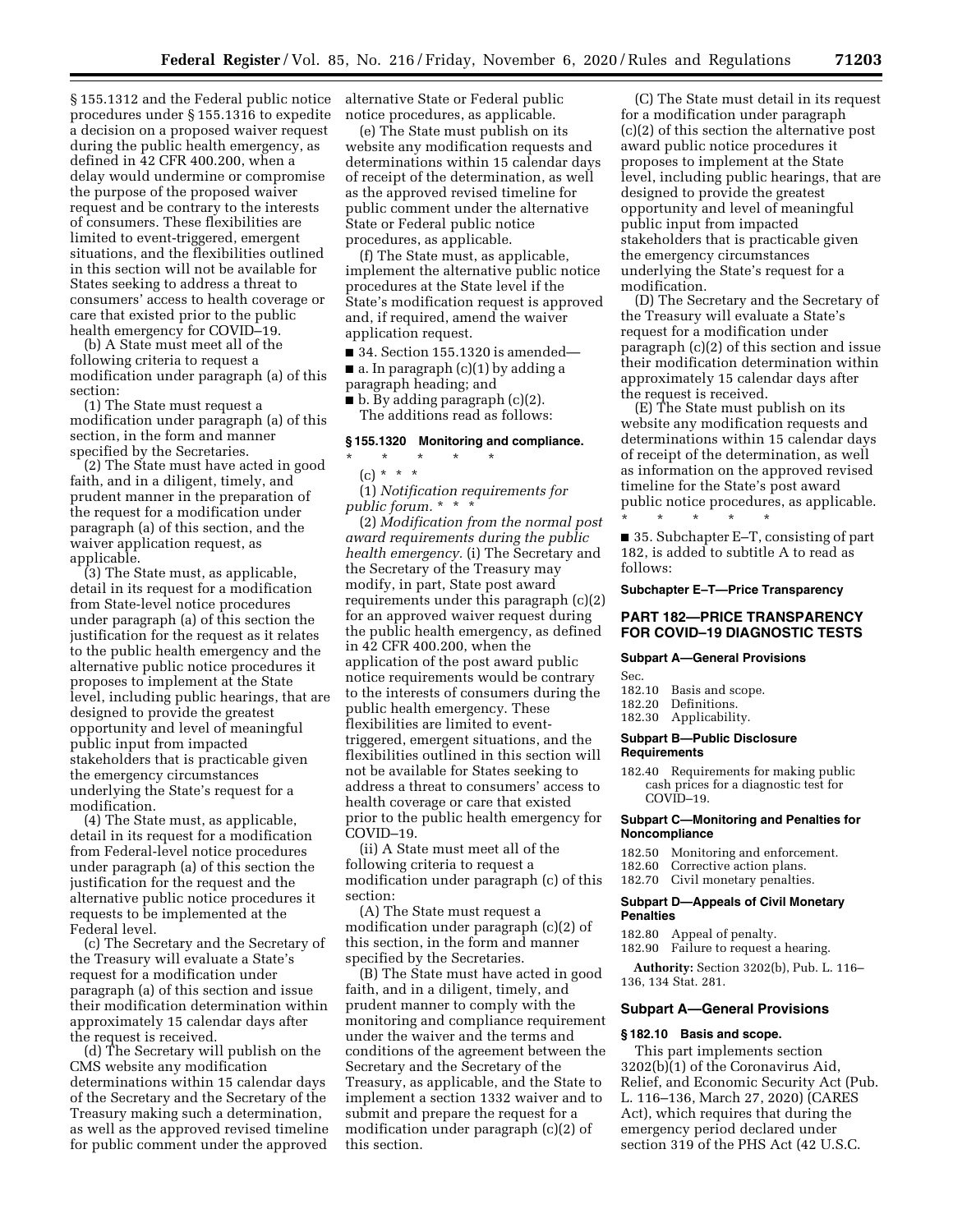247d), providers of diagnostic tests for COVID–19 make public the cash price for such tests on a public internet website of such provider. This part also implements section 3202(b)(2) of the CARES Act, which authorizes the Secretary to impose a civil monetary penalty (CMP) on any provider of a diagnostic test for COVID–19 that does not comply with section 3202(b)(1) of the CARES Act and that has not completed a corrective action plan to comply with that section, in an amount that does not exceed \$300 per day that the violation is ongoing.

### **§ 182.20 Definitions.**

The following definitions and abbreviated terms apply to this part:

*Cash price* means the charge that applies to an individual who pays cash (or cash equivalent) for a COVID–19 diagnostic test.

*COVID–19* for purposes of this part is the abbreviated term for the virus called SARS-CoV–2 and the disease it causes, called coronavirus disease 2019.

*Diagnostic test for COVID–19 (*''*COVID–19 diagnostic test*''*)* means a COVID–19 *in vitro* diagnostic test described in section 6001 of the Families First Coronavirus Response Act (Pub. L. 116–127, March 18, 2020), as amended by section 3201 of the CARES Act (Pub. L. 116–136, March 27, 2020).

*Provider of a diagnostic test for COVID–19 (*''*provider*''*)* means any facility that performs one or more COVID–19 diagnostic tests.

#### **§ 182.30 Applicability.**

(a) *General applicability.* The requirements of this part apply to each provider of a diagnostic test for COVID– 19 as defined at § 182.20.

(b) *Duration of requirements.* The requirements of this part are applicable during the public health emergency (PHE) determined to exist nationwide as of January 27, 2020, by the Secretary of Health and Human Services pursuant to section 319 of the PHS Act on January 31, 2020, as a result of confirmed cases of COVID–19, including any subsequent renewals.

# **Subpart B—Public Disclosure Requirements**

#### **§ 182.40 Requirements for making public cash prices for a diagnostic test for COVID– 19.**

(a) *General rules.* (1) Except as provided under paragraph (b) of this section, a provider of a COVID–19 diagnostic test must make public the information described in paragraph (c) of this section electronically via the internet.

(2) The information described in paragraph (c) of this section, or a link to such information, must appear in a conspicuous location on a searchable homepage of the provider's website.

(3) The information described in paragraph (c) of this section must be displayed in a manner that is easily accessible, without barriers, and ensures that the information is accessible:

(i) Free of charge;

(ii) Without having to establish a user account or password; and

(iii) Without having to submit personal identifiable information (PII).

(4) The provider must include all of the following terms on its homepage:

(i) The provider's name;

(ii) The term ''price'';

(iii) The term ''cost'';

(iv) The term "test"

(v) The term ''COVID''; and

(vi) The term ''coronavirus''. (b) *Exception.* A provider of a COVID– 19 diagnostic test that does not have its own website must make public the information described in paragraph (c) of this section:

(1) In writing, within two business days upon request; and

(2) On a sign posted prominently at the location where the provider offers a COVID–19 diagnostic test, if such location is accessible to the public.

(c) *Required information.* For purposes of paragraphs (a) and (b) of this section, the provider must make public the following information:

(1) A plain-language description of each COVID–19 diagnostic test that is offered by the provider;

(2) The billing code used for each COVID–19 diagnostic test;

(3) The provider's cash price for each such COVID–19 diagnostic test; and

(4) Any additional information as may be necessary for the public to have certainty of the cash price that applies to each COVID–19 diagnostic test.

# **Subpart C—Monitoring and Penalties for Noncompliance**

## **§ 182.50 Monitoring and enforcement.**

(a) *Monitoring.* (1) CMS may evaluate whether a provider has complied with the requirements under § 182.40.

(2) CMS may use methods to monitor and assess provider compliance with the requirements under this part, including, but not limited to, the following, as appropriate:

(i) CMS' evaluation of complaints made to CMS.

(ii) CMS review of an individual's or entity's analysis of noncompliance as stated in the complaint.

(iii) CMS review of providers' websites.

(b) *Actions to address provider noncompliance.* If CMS concludes that the provider is noncompliant with one or more of the requirements of § 182.40, CMS may take any of the following actions:

(1) Provide a written warning notice to the provider of the specific violation(s).

(2) Request that the provider submit and comply with a corrective action plan under § 182.60.

(3) Impose a civil monetary penalty on the provider if the provider fails to respond to CMS' request to submit a corrective action plan or to comply with the requirements of a corrective action plan approved by CMS.

## **§ 182.60 Corrective action plans.**

(a) *Violations requiring a corrective action plan.* If CMS determines a provider's noncompliance with the requirements of this part continues after a warning notice, a corrective action plan may be required. A violation may include, but is not limited to, the following:

(1) A provider's failure to make public its cash price information required by § 182.40.

(2) A provider's failure to make public its cash price information in the form and manner required under § 182.40.

(b) *Notice of violation.* CMS may request that a provider submit and comply with a corrective action plan, specified in a notice of violation issued by CMS to a provider.

(c) *Compliance with corrective action plan requests and corrective actions.* (1) A provider required to submit a corrective action plan must do so, in the form and manner, and by the deadline, specified in the notice of violation issued by CMS to the provider, and must comply with the requirements of the corrective action plan approved by CMS.

(2) A provider's corrective action plan must specify elements including, but not limited to:

(i) The corrective actions or processes the provider will take to address the deficiency or deficiencies identified by CMS.

(ii) The timeframe by which the provider will complete the corrective action.

(3) A corrective action plan is subject to CMS review and approval.

(4) After CMS' review and approval of a provider's corrective action plan, CMS may monitor and evaluate the provider's compliance with the corrective actions specified in the corrective action plan.

(d) *Noncompliance with corrective action plan requests and requirements.*  (1) A provider's failure to respond to